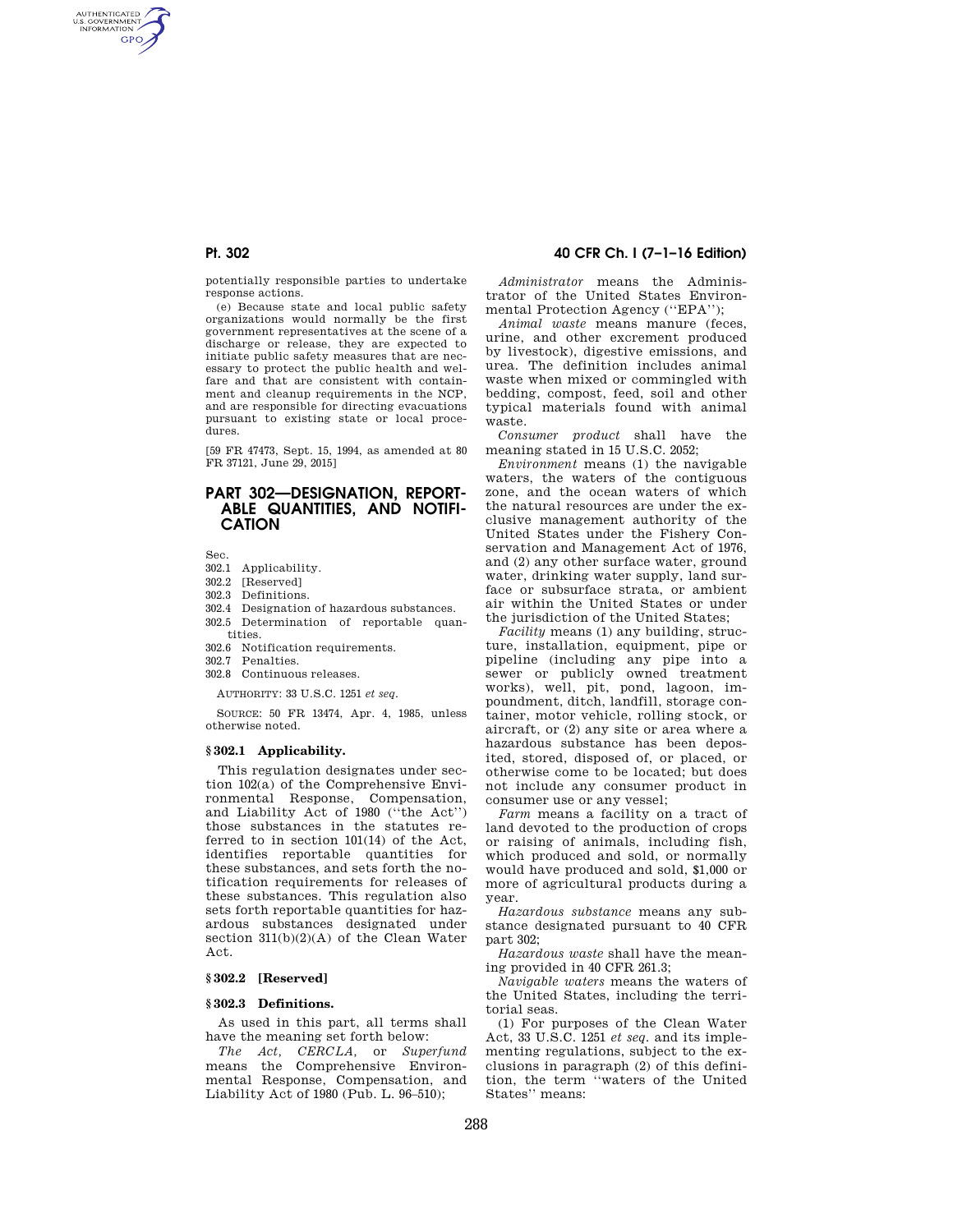(i) All waters which are currently used, were used in the past, or may be susceptible to use in interstate or foreign commerce, including all waters which are subject to the ebb and flow of the tide;

(ii) All interstate waters, including interstate wetlands;

(iii) The territorial seas;

(iv) All impoundments of waters otherwise identified as waters of the United States under this section;

 $(v)$  All tributaries, as defined in paragraph (3)(iii) of this definition, of waters identified in paragraphs (1)(i) through (iii) of this definition;

(vi) All waters adjacent to a water identified in paragraphs (1)(i) through (v) of this definition, including wetlands, ponds, lakes, oxbows, impoundments, and similar waters;

(vii) All waters in paragraphs  $(1)(vii)(A)$  through  $(E)$  of this definition where they are determined, on a casespecific basis, to have a significant nexus to a water identified in paragraphs (1)(i) through (iii) of this definition. The waters identified in each of paragraphs  $(1)(vii)(A)$  through  $(E)$  of this definition are similarly situated and shall be combined, for purposes of a significant nexus analysis, in the watershed that drains to the nearest water identified in paragraphs (1)(i) through (iii) of this definition. Waters identified in this paragraph shall not be combined with waters identified in paragraph (1)(vi) of this definition when performing a significant nexus analysis. If waters identified in this paragraph are also an adjacent water under paragraph (1)(vi), they are an adjacent water and no case-specific significant nexus analysis is required.

(A) *Prairie potholes.* Prairie potholes are a complex of glacially formed wetlands, usually occurring in depressions that lack permanent natural outlets, located in the upper Midwest.

(B) *Carolina bays and Delmarva bays.*  Carolina bays and Delmarva bays are ponded, depressional wetlands that occur along the Atlantic coastal plain.

(C) *Pocosins.* Pocosins are evergreen shrub and tree dominated wetlands found predominantly along the Central Atlantic coastal plain.

(D) *Western vernal pools.* Western vernal pools are seasonal wetlands located in parts of California and associated with topographic depression, soils with poor drainage, mild, wet winters and hot, dry summers.

(E) *Texas coastal prairie wetlands.*  Texas coastal prairie wetlands are freshwater wetlands that occur as a mosaic of depressions, ridges, intermound flats, and mima mound wetlands located along the Texas Gulf Coast.

(viii) All waters located within the 100-year floodplain of a water identified in paragraphs  $(1)(i)$  through  $(iii)$  of this definition and all waters located within 4,000 feet of the high tide line or ordinary high water mark of a water identified in paragraphs  $(1)(i)$  through  $(v)$  of this definition where they are determined on a case-specific basis to have a significant nexus to a water identified in paragraphs (1)(i) through (iii) of this definition. For waters determined to have a significant nexus, the entire water is a water of the United States if a portion is located within the 100-year floodplain of a water identified in paragraphs (1)(i) through (iii) of this definition or within 4,000 feet of the high tide line or ordinary high water mark. Waters identified in this paragraph shall not be combined with waters identified in paragraph (1)(vi) of this definition when performing a significant nexus analysis. If waters identified in this paragraph are also an adjacent water under paragraph (1)(vi), they are an adjacent water and no case-specific significant nexus analysis is required.

(2) The following are not ''waters of the United States'' even where they otherwise meet the terms of paragraphs (1)(iv) through (viii) of this definition.

(i) The following ditches:

(A) Ditches with ephemeral flow that are not a relocated tributary or excavated in a tributary.

(B) Ditches with intermittent flow that are not a relocated tributary, excavated in a tributary, or drain wetlands.

(C) Ditches that do not flow, either directly or through another water, into a water identified in paragraphs (1)(i) through (iii) of this definition.

(ii) The following features: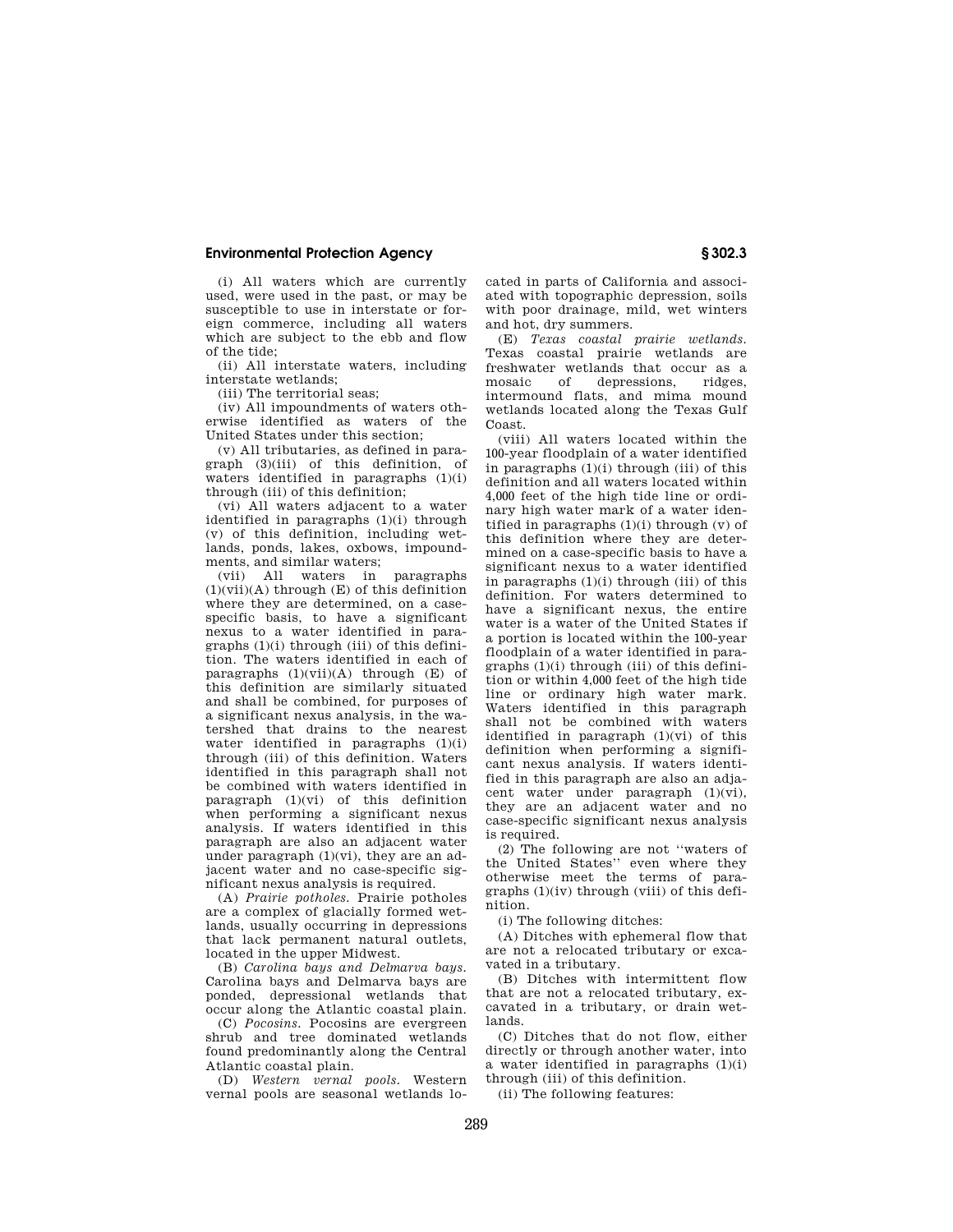(A) Artificially irrigated areas that would revert to dry land should application of water to that area cease;

(B) Artificial, constructed lakes and ponds created in dry land such as farm and stock watering ponds, irrigation ponds, settling basins, fields flooded for rice growing, log cleaning ponds, or cooling ponds;

(C) Artificial reflecting pools or swimming pools created in dry land;

(D) Small ornamental waters created in dry land;

(E) Water-filled depressions created in dry land incidental to mining or construction activity, including pits excavated for obtaining fill, sand, or gravel that fill with water;

(F) Erosional features, including gullies, rills, and other ephemeral features that do not meet the definition of tributary, non-wetland swales, and lawfully constructed grassed waterways; and

(G) Puddles.

(iii) Groundwater, including groundwater drained through subsurface drainage systems.

(iv) Stormwater control features constructed to convey, treat, or store stormwater that are created in dry land.

(v) Wastewater recycling structures constructed in dry land; detention and retention basins built for wastewater recycling; groundwater recharge basins; percolation ponds built for wastewater recycling; and water distributary structures built for wastewater recycling.

(3) In this definition, the following terms apply:

(i) *Adjacent.* The term *adjacent* means bordering, contiguous, or neighboring a water identified in paragraphs (1)(i) through (v) of this definition, including waters separated by constructed dikes or barriers, natural river berms, beach dunes, and the like. For purposes of adjacency, an open water such as a pond or lake includes any wetlands within or abutting its ordinary high water mark. Adjacency is not limited to waters located laterally to a water identified in paragraphs  $(1)(i)$  through  $(v)$  of this definition. Adjacent waters also include all waters that connect segments of a water identified in paragraphs (1)(i) through (v) or are located at the head

**§ 302.3 40 CFR Ch. I (7–1–16 Edition)** 

of a water identified in paragraphs (1)(i) through (v) of this definition and are bordering, contiguous, or neighboring such water. Waters being used for established normal farming, ranching, and silviculture activities (33 U.S.C. 1344(f)) are not adjacent.

(ii) *Neighboring.* The term *neighboring*  means:

(A) All waters located within 100 feet of the ordinary high water mark of a water identified in paragraphs  $(1)(i)$ through (v) of this definition. The entire water is neighboring if a portion is located within 100 feet of the ordinary high water mark;

(B) All waters located within the 100 year floodplain of a water identified in paragraphs (1)(i) through (v) of this definition and not more than 1,500 feet from the ordinary high water mark of such water. The entire water is neighboring if a portion is located within 1,500 feet of the ordinary high water mark and within the 100-year floodplain;

(C) All waters located within 1,500 feet of the high tide line of a water identified in paragraphs (1)(i) or (iii) of this definition, and all waters within 1,500 feet of the ordinary high water mark of the Great Lakes. The entire water is neighboring if a portion is located within 1,500 feet of the high tide line or within 1,500 feet of the ordinary high water mark of the Great Lakes.

(iii) *Tributary* and *tributaries.* The terms *tributary* and *tributaries* each mean a water that contributes flow, either directly or through another water (including an impoundment identified in paragraph  $(1)(iv)$  of this definition), to a water identified in paragraphs (1)(i) through (iii) of this definition that is characterized by the presence of the physical indicators of a bed and banks and an ordinary high water mark. These physical indicators demonstrate there is volume, frequency, and duration of flow sufficient to create a bed and banks and an ordinary high water mark, and thus to qualify as a tributary. A tributary can be a natural, man-altered, or man-made water and includes waters such as rivers, streams, canals, and ditches not excluded under paragraph (2) of this definition. A water that otherwise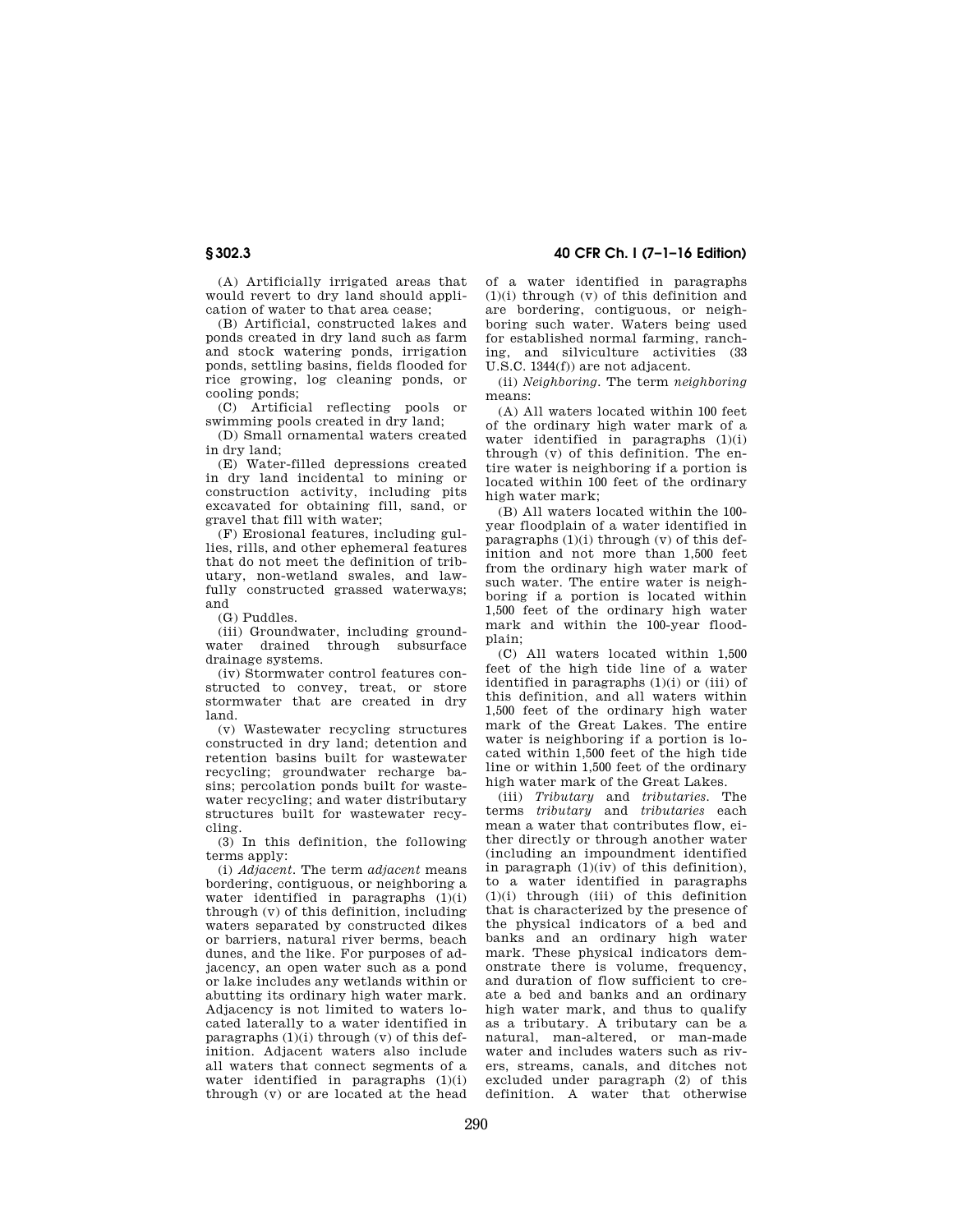qualifies as a tributary under this definition does not lose its status as a tributary if, for any length, there are one or more constructed breaks (such as bridges, culverts, pipes, or dams), or one or more natural breaks (such as wetlands along the run of a stream, debris piles, boulder fields, or a stream that flows underground) so long as a bed and banks and an ordinary high water mark can be identified upstream of the break. A water that otherwise qualifies as a tributary under this definition does not lose its status as a tributary if it contributes flow through a water of the United States that does not meet the definition of tributary or through a non-jurisdictional water to a water identified in paragraphs (1)(i) through (iii) of this definition.

(iv) *Wetlands.* The term *wetlands*  means those areas that are inundated or saturated by surface or groundwater at a frequency and duration sufficient to support, and that under normal circumstances do support, a prevalence of vegetation typically adapted for life in saturated soil conditions. Wetlands generally include swamps, marshes, bogs, and similar areas.

(v) *Significant nexus.* The term *significant nexus* means that a water, including wetlands, either alone or in combination with other similarly situated waters in the region, significantly affects the chemical, physical, or biological integrity of a water identified in paragraphs (1)(i) through (iii) of this definition. The term ''in the region'' means the watershed that drains to the nearest water identified in paragraphs (1)(i) through (iii) of this definition. For an effect to be significant, it must be more than speculative or insubstantial. Waters are similarly situated when they function alike and are sufficiently close to function together in affecting downstream waters. For purposes of determining whether or not a water has a significant nexus, the water's effect on downstream (1)(i) through (iii) waters shall be assessed by evaluating the aquatic functions<br>identified in paragraphs  $(3)(y)(A)$ paragraphs  $(3)(v)(A)$ through (I) of this definition. A water has a significant nexus when any single function or combination of functions performed by the water, alone or together with similarly situated waters

in the region, contributes significantly to the chemical, physical, or biological integrity of the nearest water identified in paragraphs  $(1)(i)$  through  $(iii)$  of this definition. Functions relevant to the significant nexus evaluation are the following:

(A) Sediment trapping,

(B) Nutrient recycling,

(C) Pollutant trapping, transformation, filtering, and transport,

(D) Retention and attenuation of flood waters,

(E) Runoff storage,

(F) Contribution of flow,

(G) Export of organic matter,

(H) Export of food resources, and

(I) Provision of life cycle dependent aquatic habitat (such as foraging, feeding, nesting, breeding, spawning, or use as a nursery area) for species located in a water identified in paragraphs  $(1)(i)$ through (iii) of this section.

(vi) *Ordinary high water mark.* The term *ordinary high water mark* means that line on the shore established by the fluctuations of water and indicated by physical characteristics such as a clear, natural line impressed on the bank, shelving, changes in the character of soil, destruction of terrestrial vegetation, the presence of litter and debris, or other appropriate means that consider the characteristics of the surrounding areas.

(vii) *High tide line.* The term *high tide line* means the line of intersection of the land with the water's surface at the maximum height reached by a rising tide. The high tide line may be determined, in the absence of actual data, by a line of oil or scum along shore objects, a more or less continuous deposit of fine shell or debris on the foreshore or berm, other physical markings or characteristics, vegetation lines, tidal gages, or other suitable means that delineate the general height reached by a rising tide. The line encompasses spring high tides and other high tides that occur with periodic frequency but does not include storm surges in which there is a departure from the normal or predicted reach of the tide due to the piling up of water against a coast by strong winds such as those accompanying a hurricane or other intense storm.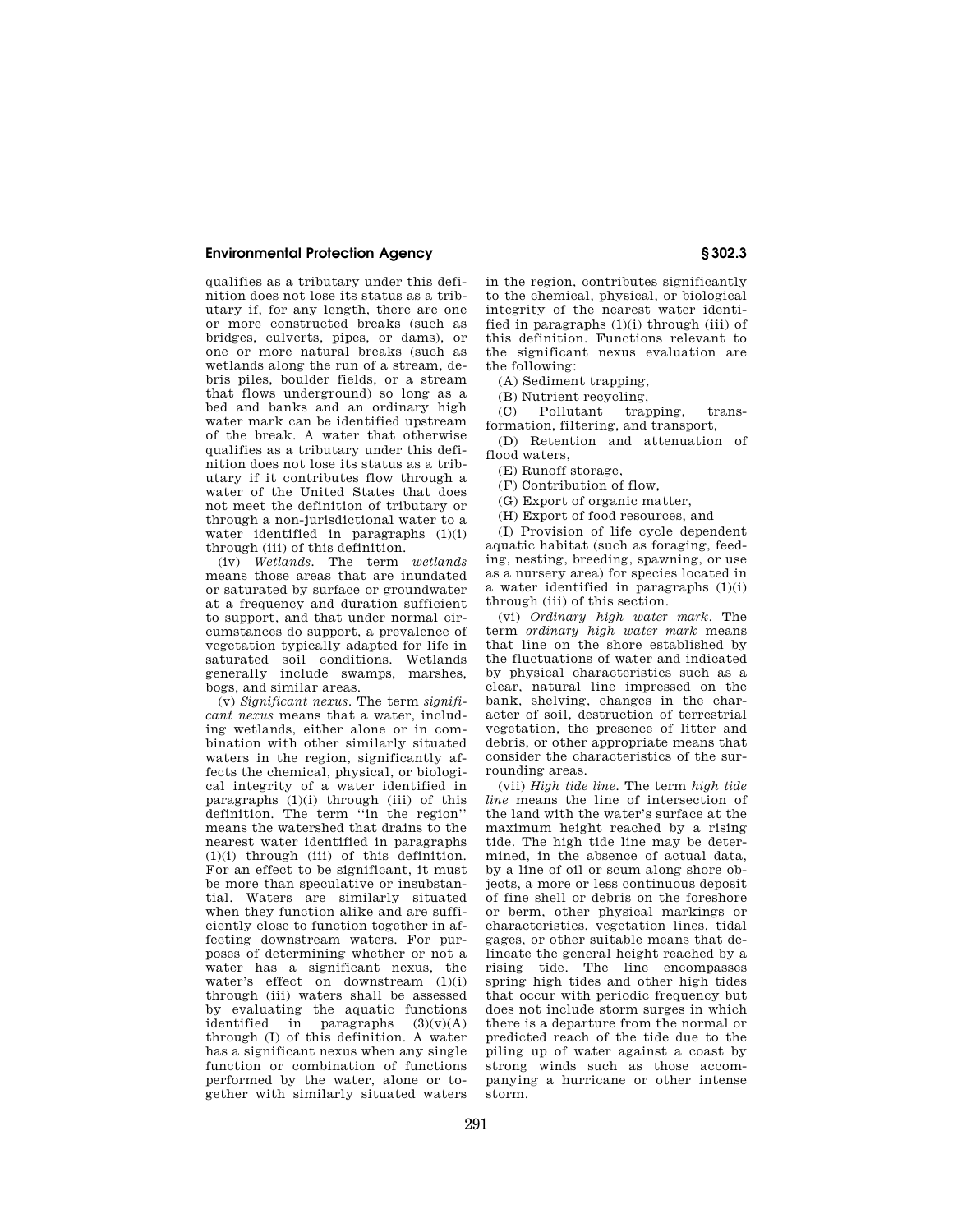*Offshore facility* means any facility of any kind located in, on, or under, any of the navigable waters of the United States, and any facility of any kind which is subject to the jurisdiction of the United States and is located in, on, or under any other waters, other than a vessel or a public vessel;

*Onshore facility* means any facility (including, but not limited to, motor vehicles and rolling stock) of any kind located in, on, or under, any land or waters within the United States;

*Person* means an individual, firm, corporation, association, partnership, consortium, joint venture, commercial entity, United States Government, State, municipality, commission, political subdivision of a State, or any interstate body;

*Release* means any spilling, leaking, pumping, pouring, emitting, emptying, discharging, injecting, escaping, leaching, dumping, or disposing into the environment (including the abandonment or discarding of barrels, containers, and other closed receptacles containing any hazardous substance or pollutant or contaminant), but excludes:

(1) Any release which results in exposure to persons solely within a workplace, with respect to a claim which such persons may assert against the employer of such persons;

(2) Emissions from the engine exhaust of a motor vehicle, rolling stock, aircraft, vessel, or pipeline pumping station engine;

(3) Release of source, byproduct, or special nuclear material from a nuclear incident, as those terms are defined in the Atomic Energy Act of 1954, if such release is subject to requirements with respect to financial protection established by the Nuclear Regulatory Commission under section 170 of such Act, or for the purposes of section 104 of the Comprehensive Environmental Response, Compensation, and Liability Act or any other response action, any release of source, byproduct, or special nuclear material from any processing site designated under section  $102(a)(1)$ or 302(a) of the Uranium Mill Tailings Radiation Control Act of 1978; and

(4) The normal application of fertilizer;

## **§ 302.4 40 CFR Ch. I (7–1–16 Edition)**

*Reportable quantity* (''RQ'') means that quantity, as set forth in this part, the release of which requires notification pursuant to this part;

*United States* include the several States of the United States, the District of Columbia, the Commonwealth of Puerto Rico, Guam, American Samoa, the United States Virgin Islands, the Commonwealth of the Northern Marianas, and any other territory or possession over which the United States has jurisdiction; and

*Vessel* means every description of watercraft or other artificial contrivance used, or capable of being used, as a means of transportation on water.

[50 FR 13474, Apr. 4, 1985, as amended at 67 FR 45321, July 9, 2002; 73 FR 76959, Dec. 18, 2008; 80 FR 37123, June 29, 2015]

### **§ 302.4 Designation of hazardous substances.**

(a) *Listed hazardous substances.* The elements and compounds and hazardous wastes appearing in table 302.4 are designated as hazardous substances under section 102(a) of the Act.

(b) *Unlisted hazardous substances.* A solid waste, as defined in 40 CFR 261.2, which is not excluded from regulation as a hazardous waste under 40 CFR 261.4(b), is a hazardous substance under section 101(14) of the Act if it exhibits any of the characteristics identified in 40 CFR 261.20 through 261.24.

NOTE: The numbers under the column headed ''CASRN'' are the Chemical Abstracts Service Registry Numbers for each hazardous substance. The ''Statutory Code'' column indicates the statutory source for designating each substance as a CERCLA hazardous substance: "1" indicates that the statutory source is section 311(b)(2) of the Clean Water Act, ''2'' indicates that the source is section 307(a) of the Clean Water Act, ''3'' indicates that the source is section 112 of the Clean Air Act, and ''4'' indicates that the source is section 3001 of the Resource Conservation and Recovery Act (RCRA). The ''RCRA Waste Number'' column provides the waste identification numbers assigned to various substances by RCRA regulations. The ''Pounds (kg)'' column provides the reportable quantity adjustment for each hazardous substance in pounds and kilograms. Appendix A to §302.4, which lists CERCLA hazardous substances in sequential order by CASRN, provides a per-substance grouping of regulatory synonyms (*i.e.*, names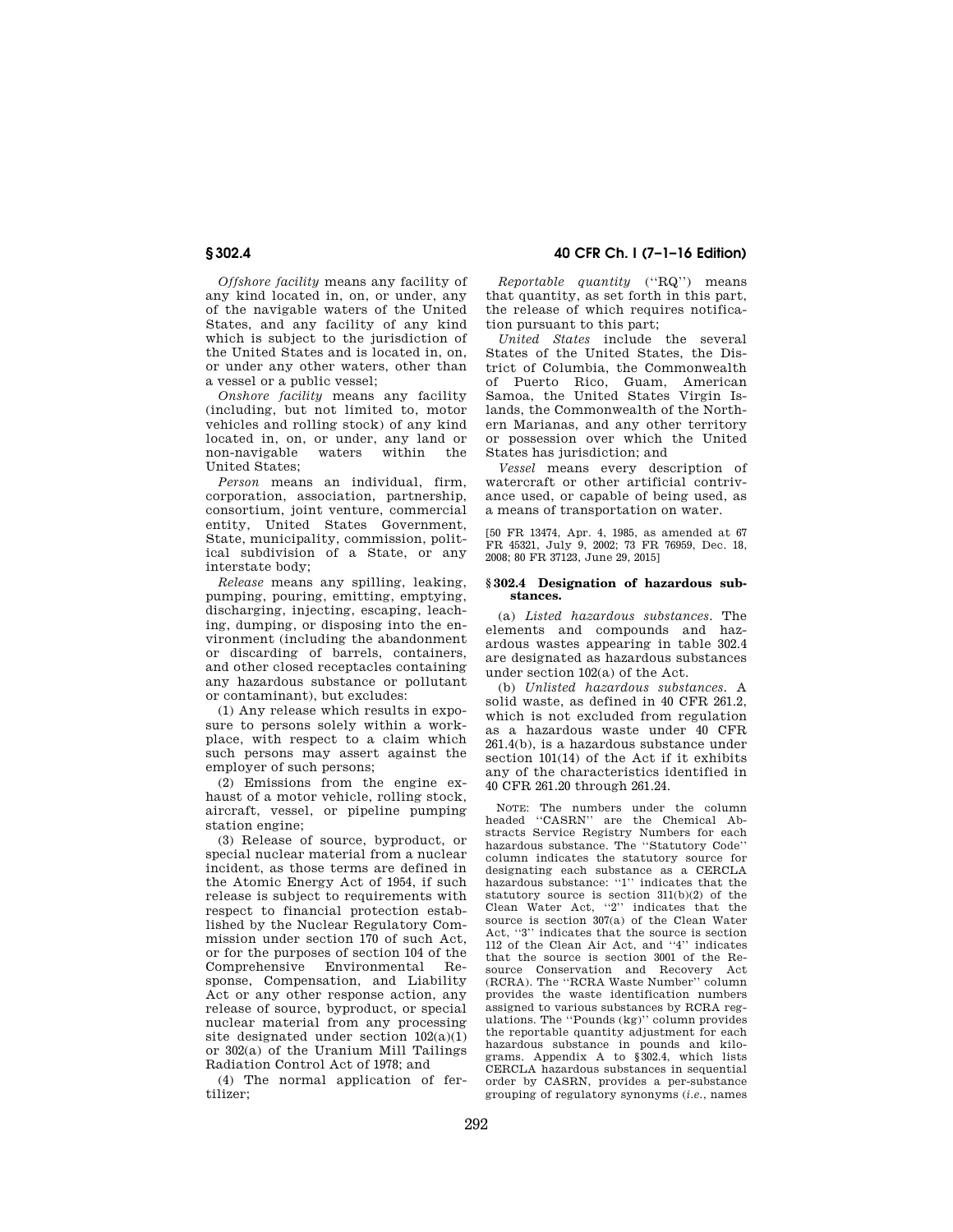by which each hazardous substance is identified in other statutes and their implementing regulations).

### TABLE 302.4—LIST OF HAZARDOUS SUBSTANCES AND REPORTABLE QUANTITIES [Note: All Comments/Notes Are Located at the End of This Table]

Hazardous substance **CASRN** Statutory<br>code† RCRA waste No. Final RQ pounds (Kg) A2213 .................................................................................. 30558431 4 U394 5000 (2270) Acenaphthene ..................................................................... 83–32–9 2 100 (45.4) Acenaphthylene ................................................................... 208–96–8 2 5000 (2270) Acetaldehyde ....................................................................... 75–07–0 1,3,4 U001 1000 (454) Acetaldehyde, chloro- ......................................................... 107–20–0 4 P023 1000 (454) Acetaldehyde, trichloro- ...................................................... 75–87–6 4 U034 5000 (2270) Acetamide ........................................................................... 60–35–5 3 100 (45.4) Acetamide, N-(aminothioxomethyl)- .................................... 591–08–2 4 P002 1000 (454) Acetamide, N-(4-ethoxyphenyl)- ......................................... 62–44–2 4 U187 100 (45.4) Acetamide, N-9H-fluoren-2-yl- ............................................ 53–96–3 3,4 U005 1 (0.454) Acetamide, 2-fluoro- ............................................................ 640–19–7 4 P057 100 (45.4) Acetic acid ........................................................................... 64–19–7 1 5000 (2270) Acetic acid, (2,4-dichlorophenoxy)-, salts & esters ............ 94–75–7 1,3,4 U240 100 (45.4) Acetic acid, ethyl ester ........................................................ 141–78–6 4 U112 5000 (2270) Acetic acid, fluoro-, sodium salt .......................................... 62–74–8 4 P058 10 (4.54) Acetic acid, lead(2 + ) salt .................................................. 301–04–2 1,4 U144 10 (4.54) Acetic acid, thallium(1 + ) salt ............................................. 563–68–8 4 U214 100 (45.4) Acetic acid, (2,4,5-trichlorophenoxy)- ................................. 93–76–5 1,4 See F027 1000 (454) Acetic anhydride .................................................................. 108–24–7 1 5000 (2270) Acetone ............................................................................... 67–64–1 4 U002 5000 (2270) Acetone cyanohydrin ........................................................... 75–86–5 1,4 P069 10 (4.54) Acetonitrile ........................................................................... 75–05–8 3,4 U003 5000 (2270) Acetophenone ..................................................................... 98–86–2 3,4 U004 5000 (2270) 2-Acetylaminofluorene ......................................................... 53–96–3 3,4 U005 1 (0.454) Acetyl bromide .................................................................... 506–96–7 1 5000 (2270) Acetyl chloride ..................................................................... 75–36–5 1,4 U006 5000 (2270) 1-Acetyl-2-thiourea .............................................................. 591–08–2 4 P002 1000 (454) Acrolein ............................................................................... 107–02–8 1,2,3,4 P003 1 (0.454) Acrylamide ........................................................................... 79–06–1 3,4 U007 5000 (2270) Acrylic acid .......................................................................... 79–10–7 3,4 U008 5000 (2270) Acrylonitrile .......................................................................... 107–13–1 1,2,3,4 U009 100 (45.4) Adipic acid ........................................................................... 124–04–9 1 5000 (2270) Aldicarb ............................................................................... 116–06–3 4 P070 1 (0.454) Aldicarb sulfone ................................................................... 1646884 4 P203 100 (45.4) Aldrin ................................................................................... 309–00–2 1,2,4 P004 1 (0.454) Allyl alcohol ......................................................................... 107–18–6 1,4 P005 100 (45.4) Allyl chloride ........................................................................ 107–05–1 1,3 1000 (454) Aluminum phosphide ........................................................... 20859–73–8 4 P006 100 (45.4) Aluminum sulfate ................................................................. 10043–01–3 1 5000 (2270) 4-Aminobiphenyl .................................................................. 92–67–1 3 1 (0.454) 5-(Aminomethyl)-3-isoxazolol .............................................. 2763–96–4 4 P007 1000 (454) 4-Aminopyridine .................................................................. 504–24–5 4 P008 1000 (454) Amitrole ............................................................................... 61–82–5 4 U011 10 (4.54) Ammonia ............................................................................. 7664–41–7 1 100 (45.4) Ammonium acetate ............................................................. 631–61–8 1 5000 (2270) Ammonium benzoate .......................................................... 1863–63–4 1 5000 (2270) Ammonium bicarbonate ...................................................... 1066–33–7 1 5000 (2270) Ammonium bichromate ....................................................... 7789–09–5 1 10 (4.54) Ammonium bifluoride .......................................................... 1341–49–7 1 100 (45.4) Ammonium bisulfilte ............................................................ 10192–30–0 1 5000 (2270) Ammonium carbamate ........................................................ 1111–78–0 1 5000 (2270) Ammonium carbonate ......................................................... 506–87–6 1 5000 (2270) Ammonium chloride ............................................................ 12125–02–9 1 5000 (2270) Ammonium chromate .......................................................... 7788–98–9 1 10 (4.54) Ammonium citrate, dibasic .................................................. 3012–65–5 1 5000 (2270) Ammonium fluoborate ......................................................... 13826–83–0 1 5000 (2270) Ammonium fluoride ............................................................. 12125–01–8 1 100 (45.4) Ammonium hydroxide ......................................................... 1336–21–6 1 1000 (454) ....<br>Ammonium oxalate ... 5972–73–6 14258–49–2 5000 (2270) Ammonium picrate .............................................................. 131–74–8 4 P009 10 (4.54) Ammonium silicofluoride ..................................................... 16919–19–0 1 1000 (454) Ammonium sulfamate ......................................................... 7773–06–0 1 5000 (2270) Ammonium sulfide ............................................................... 12135–76–1 1 100 (45.4)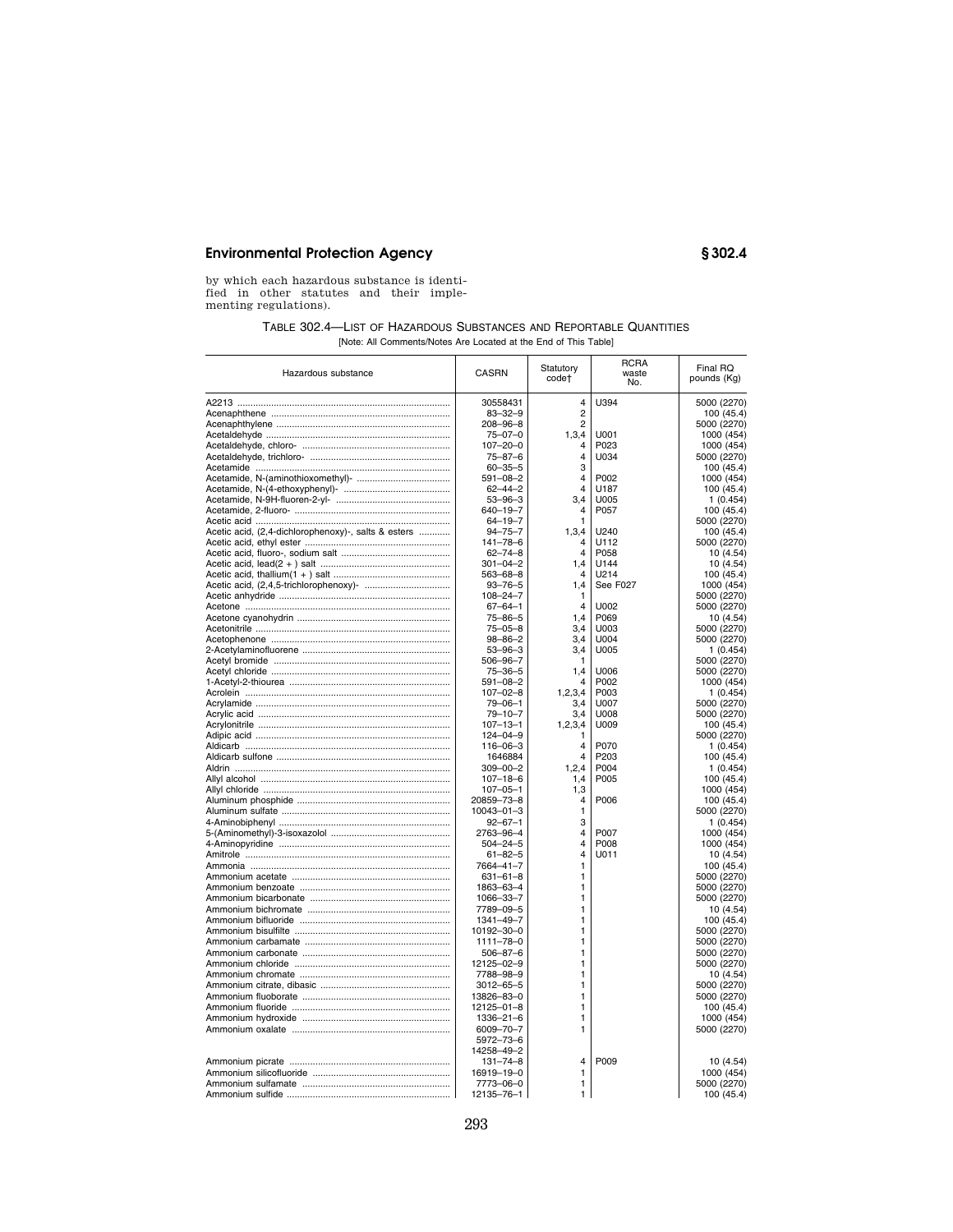| TABLE 302.4—LIST OF HAZARDOUS SUBSTANCES AND REPORTABLE QUANTITIES—Continued |
|------------------------------------------------------------------------------|
| [Note: All Comments/Notes Are Located at the End of This Table]              |

| Hazardous substance                                                                                                     | <b>CASRN</b>                | Statutory<br>code†    | <b>RCRA</b><br>waste<br>No. | Final RQ<br>pounds (Kg)    |
|-------------------------------------------------------------------------------------------------------------------------|-----------------------------|-----------------------|-----------------------------|----------------------------|
|                                                                                                                         | 10196-04-0                  | 1                     |                             | 5000 (2270)                |
|                                                                                                                         | 14307-43-8                  | $\mathbf{1}$          |                             | 5000 (2270)                |
|                                                                                                                         | 3164-29-2                   |                       |                             |                            |
|                                                                                                                         | 1762-95-4                   | 1                     |                             | 5000 (2270)                |
|                                                                                                                         | 7803-55-6                   | $\Delta$              | P119                        | 1000 (454)                 |
|                                                                                                                         | 628-63-7<br>$123 - 92 - 2$  | 1                     |                             | 5000 (2270)                |
|                                                                                                                         | $626 - 38 - 0$              |                       |                             |                            |
|                                                                                                                         | $625 - 16 - 1$              |                       |                             |                            |
|                                                                                                                         | $62 - 53 - 3$               | 1,3,4                 | U012                        | 5000 (2270)                |
|                                                                                                                         | $90 - 04 - 0$               | 3                     |                             | 100 (45.4)                 |
|                                                                                                                         | $120 - 12 - 7$              | $\overline{2}$        |                             | 5000 (2270)                |
|                                                                                                                         | 7440-36-0<br>N.A.           | $\overline{2}$<br>2,3 |                             | 5000 (2270)                |
|                                                                                                                         | N A                         | 2,3                   |                             |                            |
|                                                                                                                         | 7647-18-9                   | 1                     |                             | 1000 (454)                 |
|                                                                                                                         | 28300-74-5                  | 1                     |                             | 100 (45.4)                 |
|                                                                                                                         | 7789-61-9                   | 1                     |                             | 1000 (454)                 |
|                                                                                                                         | 10025-91-9                  | 1                     |                             | 1000 (454)                 |
|                                                                                                                         | 7783-56-4                   | 1                     |                             | 1000 (454)                 |
|                                                                                                                         | 1309-64-4<br>$506 - 61 - 6$ | 1<br>4                | P099                        | 1000 (454)<br>1(0.454)     |
|                                                                                                                         | 12674-11-2                  | 1,2,3                 |                             | 1(0.454)                   |
|                                                                                                                         | 11104-28-2                  | 1,2,3                 |                             | 1(0.454)                   |
|                                                                                                                         | 11141-16-5                  | 1,2,3                 |                             | 1(0.454)                   |
|                                                                                                                         | 53469-21-9                  | 1,2,3                 |                             | 1(0.454)                   |
|                                                                                                                         | 12672-29-6                  | 1,2,3                 |                             | 1(0.454)                   |
|                                                                                                                         | 11097-69-1                  | 1,2,3                 |                             | 1(0.454)                   |
|                                                                                                                         | 11096-82-5<br>1336-36-3     | 1,2,3<br>1,2,3        |                             | 1 (0.454)<br>1(0.454)      |
|                                                                                                                         | 7440-38-2                   | 2,3                   |                             | 1(0.454)                   |
|                                                                                                                         | 7778-39-4                   | 4                     | P010                        | 1(0.454)                   |
|                                                                                                                         | N.A.                        | 2.3                   |                             |                            |
| Arsenic Compounds (inorganic including arsine)                                                                          | N.A.                        | 2,3                   |                             |                            |
|                                                                                                                         | 1303-32-8                   | 1                     |                             | 1(0.454)                   |
|                                                                                                                         | 1327-53-3                   | 1,4                   | P012                        | 1(0.454)                   |
|                                                                                                                         | 1303-28-2<br>1303-28-2      | 1,4<br>1,4            | P011<br>P011                | 1(0.454)<br>1(0.454)       |
|                                                                                                                         | 7784-34-1                   | 1                     |                             | 1(0.454)                   |
|                                                                                                                         | 1327-53-3                   | 1,4                   | P012                        | 1(0.454)                   |
|                                                                                                                         | 1303-33-9                   | 1                     |                             | 1(0.454)                   |
|                                                                                                                         | 692-42-2                    | $\overline{4}$        | P038                        | 1(0.454)                   |
|                                                                                                                         | 75-60-5                     | $\Delta$              | U136                        | 1(0.454)                   |
|                                                                                                                         | 696-28-6<br>1332-21-4       | $\Delta$<br>2,3       | P036                        | 1(0.454)                   |
|                                                                                                                         | $492 - 80 - 8$              | 4                     | U014                        | 1(0.454)<br>100 (45.4)     |
|                                                                                                                         | $115 - 02 - 6$              | $\overline{4}$        | U015                        | 1(0.454)                   |
|                                                                                                                         | $151 - 56 - 4$              | 3.4                   | P054                        | 1(0.454)                   |
|                                                                                                                         | $75 - 55 - 8$               | 3,4                   | P067                        | 1(0.454)                   |
| Azirino[2',3':3,4]pyrrolo[1,2-a]indole-4,7-dione, 6-amino-8-<br>[[(aminocarbonyl)oxy]methyl]-1,1a,2,8,8a,8b- hexahydro- | $50 - 07 - 7$               | 4                     | U010                        | 10 (4.54)                  |
| 8a-methoxy-5- methyl-,[1aS- (1aalpha,8beta,8aalpha,                                                                     |                             |                       |                             |                            |
| 8balpha)]-.                                                                                                             | 101279                      | 4                     | U280                        | 10 (4.54)                  |
|                                                                                                                         | $542 - 62 - 1$              | 1,4                   | P013                        | 10 (4.54)                  |
|                                                                                                                         | 22781233                    | 4                     | U278                        | 100 (45.4)                 |
|                                                                                                                         | 22961826                    | 4                     | U364                        | 1000 (454)                 |
|                                                                                                                         | 17804352                    | 4                     | U271                        | 10(4.54)                   |
| Benz[j]aceanthrylene, 1,2-dihydro-3-methyl-                                                                             | $56 - 49 - 5$               | 4                     | U157                        | 10 (4.54)                  |
|                                                                                                                         | $225 - 51 - 4$              | 4                     | U016                        | 100 (45.4)                 |
| Benzamide, 3,5-dichloro-N-(1,1-dimethyl-2propynyl)-                                                                     | $98 - 87 - 3$<br>23950-58-5 | 4<br>4                | U017<br>U192                | 5000 (2270)<br>5000 (2270) |
|                                                                                                                         | $56 - 55 - 3$               | 2,4                   | U018                        | 10 (4.54)                  |
|                                                                                                                         | $56 - 55 - 3$               | 2,4                   | U018                        | 10 (4.54)                  |
|                                                                                                                         | $57 - 97 - 6$               | 4                     | U094                        | 1 (0.454)                  |
|                                                                                                                         | $62 - 53 - 3$               | 1,3,4                 | U012                        | 5000 (2270)                |
| Benzenamine, 4,4'-carbonimidoylbis (N,N dimethyl-                                                                       | $492 - 80 - 8$              | 4                     | U014                        | 100 (45.4)                 |
|                                                                                                                         | $106 - 47 - 8$              | 4                     | P024                        | 1000 (454)                 |
| Benzenamine, 4-chloro-2-methyl-, hydrochloride                                                                          | 3165-93-3                   | 4                     | U049                        | 100 (45.4)                 |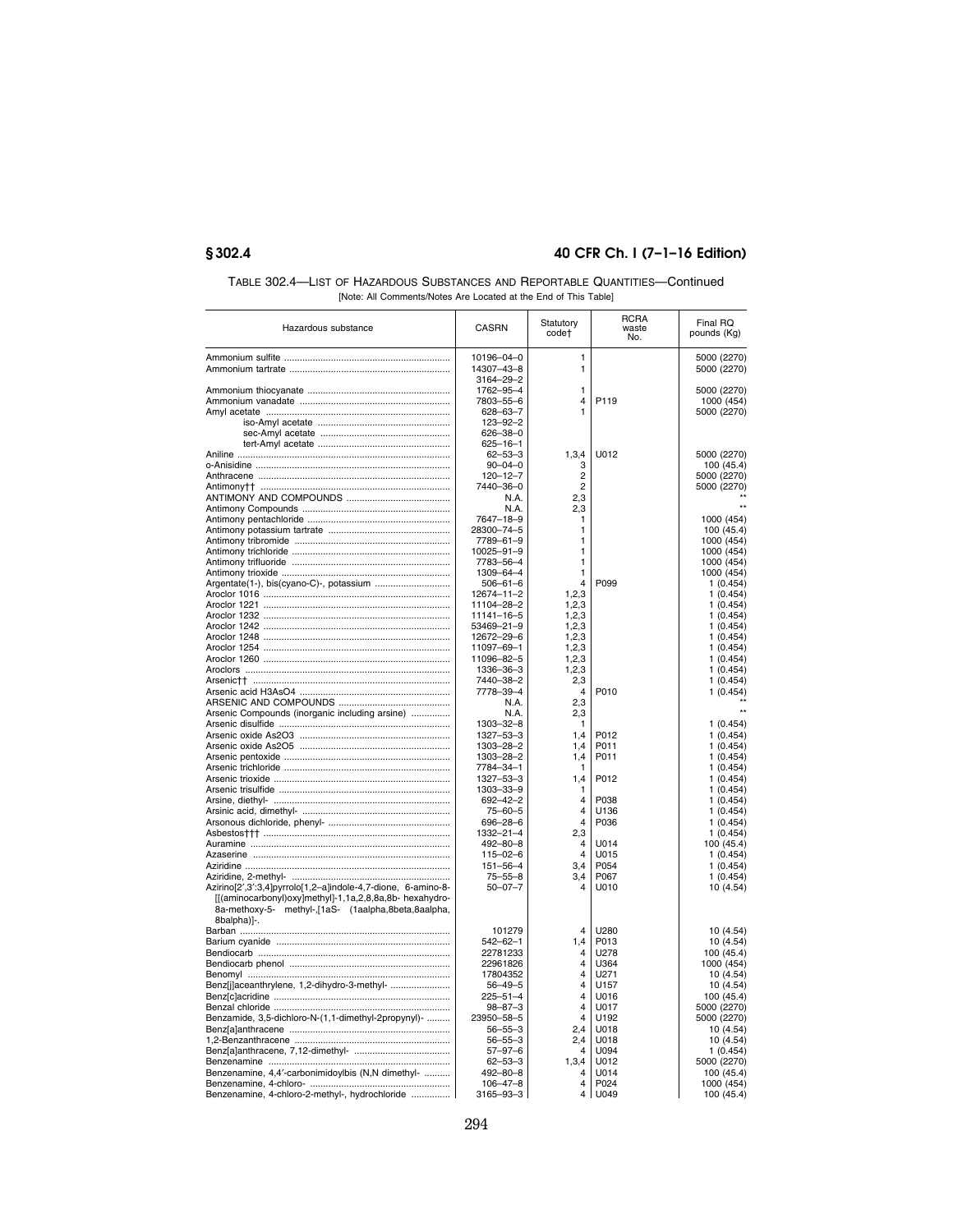| TABLE 302.4—LIST OF HAZARDOUS SUBSTANCES AND REPORTABLE QUANTITIES—Continued |  |
|------------------------------------------------------------------------------|--|
| [Note: All Comments/Notes Are Located at the End of This Table]              |  |

| Hazardous substance                                                                                                   | CASRN                           | Statutory<br>code†               | <b>RCRA</b><br>waste<br>No. | Final RQ<br>pounds (Kg)  |
|-----------------------------------------------------------------------------------------------------------------------|---------------------------------|----------------------------------|-----------------------------|--------------------------|
| Benzenamine, N,N-dimethyl-4-(phenylazo)-                                                                              | $60 - 11 - 7$                   | 3.4                              | U093                        | 10 (4.54)                |
|                                                                                                                       | $95 - 53 - 4$                   | 3,4                              | U328                        | 100 (45.4)               |
|                                                                                                                       | $106 - 49 - 0$                  | $\Delta$                         | U353                        | 100 (45.4)               |
| Benzenamine, 4,4'-methylenebis [2-chloro-                                                                             | $101 - 14 - 4$                  | 3,4                              | U158                        | 10(4.54)                 |
|                                                                                                                       | $636 - 21 - 5$                  | 4                                | U222                        | 100 (45.4)               |
|                                                                                                                       | $99 - 55 - 8$                   | 4                                | U181                        | 100 (45.4)               |
|                                                                                                                       | $100 - 01 - 6$                  | $\overline{4}$                   | P077                        | 5000 (2270)              |
| Benzeneacetic acid, $4\text{-chloro-}\alpha$ - $(4\text{-chlorophenyl})$ - $\alpha$ -hy-                              | $71 - 43 - 2$<br>$510 - 15 - 6$ | 1,2,3,4<br>3,4                   | U019<br>U038                | 10(4.54)<br>10 (4.54)    |
| droxy-, ethyl ester.                                                                                                  |                                 |                                  |                             |                          |
|                                                                                                                       | $101 - 55 - 3$                  | 2,4                              | U030                        | 100 (45.4)               |
| Benzenebutanoic acid, 4-[bis(2- chloroethyl)amino]-                                                                   | $305 - 03 - 3$                  | $\overline{\mathbf{A}}$          | U035                        | 10 (4.54)                |
|                                                                                                                       | $108 - 90 - 7$                  | 1,2,3,4                          | U037                        | 100 (45.4)               |
|                                                                                                                       | $100 - 44 - 7$                  | 1,3,4                            | P028                        | 100 (45.4)               |
|                                                                                                                       | $95 - 80 - 7$                   | 3,4                              | U221                        | 10 (4.54)                |
|                                                                                                                       | 496-72-0                        |                                  |                             |                          |
|                                                                                                                       | $823 - 40 - 5$                  |                                  |                             |                          |
| 1,2-Benzenedicarboxylic acid, bis(2-ethylhexyl) ester                                                                 | 25376-45-8<br>$117 - 81 - 7$    | 2.3.4                            | U028                        | 100 (45.4)               |
| 1,2-Benzenedicarboxylic acid, dibutyl ester                                                                           | $84 - 74 - 2$                   | 1,2,3,4                          | U069                        | 10 (4.54)                |
| 1,2-Benzenedicarboxylic acid, diethyl ester                                                                           | $84 - 66 - 2$                   | 2,4                              | U088                        | 1000 (454)               |
| 1,2-Benzenedicarboxylic acid, dimethyl ester                                                                          | $131 - 11 - 3$                  | 2,3,4                            | U <sub>102</sub>            | 5000 (2270)              |
| 1,2-Benzenedicarboxylic acid, dioctyl ester                                                                           | $117 - 84 - 0$                  | 2,4                              | U <sub>107</sub>            | 5000 (2270)              |
|                                                                                                                       | $95 - 50 - 1$                   | 1,2,4                            | U070                        | 100 (45.4)               |
|                                                                                                                       | 541-73-1                        | 2,4                              | U071                        | 100 (45.4)               |
|                                                                                                                       | $106 - 46 - 7$                  | 1,2,3,4                          | U072                        | 100 (45.4)               |
| Benzene, 1,1'-(2,2-dichloroethylidene) bis[4-chloro-                                                                  | $72 - 54 - 8$                   | 1,2,4                            | U060                        | 1(0.454)                 |
|                                                                                                                       | $98 - 87 - 3$                   | 4                                | U017                        | 5000 (2270)              |
|                                                                                                                       | $91 - 08 - 7$<br>584-84-9       | 3,4                              | U223                        | 100 (45.4)               |
|                                                                                                                       | 26471-62-5                      |                                  |                             |                          |
|                                                                                                                       | 1330-20-7                       | 1,3,4                            | U239                        | 100 (45.4)               |
|                                                                                                                       | $108 - 46 - 3$                  | 1,4                              | U201                        | 5000 (2270)              |
| 1,2-Benzenediol,4-[1-hydroxy-2-(methyl amino)ethyl]-                                                                  | $51 - 43 - 4$                   | 4                                | P042                        | 1000 (454)               |
| Benzeneethanamine, alpha, alpha-dimethyl-                                                                             | $122 - 09 - 8$                  | 4                                | P046                        | 5000 (2270)              |
|                                                                                                                       | $118 - 74 - 1$                  | 2,3,4                            | U127                        | 10 (4.54)                |
|                                                                                                                       | $110 - 82 - 7$                  | 1,4                              | U056                        | 1000 (454)               |
|                                                                                                                       | $108 - 88 - 3$                  | 1, 2, 3, 4                       | U220                        | 1000 (454)               |
|                                                                                                                       | $121 - 14 - 2$                  | 1,2,3,4<br>1,2,4                 | U105<br>U106                | 10 (4.54)<br>100 (45.4)  |
|                                                                                                                       | $606 - 20 - 2$<br>$98 - 82 - 8$ | 3,4                              | U055                        | 5000 (2270)              |
|                                                                                                                       | $98 - 95 - 3$                   | 1, 2, 3, 4                       | U <sub>169</sub>            | 1000 (454)               |
|                                                                                                                       | 608-93-5                        | $\overline{a}$                   | U183                        | 10(4.54)                 |
|                                                                                                                       | $82 - 68 - 8$                   | 3,4                              | U185                        | 100 (45.4)               |
|                                                                                                                       | $98 - 09 - 9$                   | 4                                | U020                        | 100 (45.4)               |
|                                                                                                                       | $98 - 09 - 9$                   | $\overline{4}$                   | U020                        | 100 (45.4)               |
|                                                                                                                       | $95 - 94 - 3$                   | 4                                | U207                        | 5000 (2270)              |
|                                                                                                                       | $108 - 98 - 5$                  | $\overline{4}$                   | P014                        | 100 (45.4)               |
| Benzene, 1, 1'-(2,2,2-trichloroethylidene) bis[4-chloro-<br>Benzene, 1, 1'-(2,2,2-trichloroethylidene) bis[4-methoxy- | $50 - 29 - 3$<br>$72 - 43 - 5$  | 1, 2, 4                          | U061<br>U247                | 1(0.454)                 |
|                                                                                                                       | $98 - 07 - 7$                   | 1,3,4<br>3,4                     | U023                        | 1(0.454)<br>10 (4.54)    |
|                                                                                                                       | $99 - 35 - 4$                   | 4                                | U234                        | 10 (4.54)                |
|                                                                                                                       | $92 - 87 - 5$                   | 2,3,4                            | U021                        | 1(0.454)                 |
|                                                                                                                       | $56 - 55 - 3$                   | 2,4                              | U018                        | 10 (4.54)                |
|                                                                                                                       | $120 - 58 - 1$                  | $\overline{4}$                   | U <sub>141</sub>            | 100 (45.4)               |
|                                                                                                                       | $94 - 59 - 7$                   | $\overline{4}$                   | U203                        | 100 (45.4)               |
|                                                                                                                       | $94 - 58 - 6$                   | $\overline{4}$                   | U090                        | 10 (4.54)                |
|                                                                                                                       | 22961826                        | $\overline{\mathbf{4}}$          | U364                        | 1000 (454)               |
| 1,3-Benzodioxol-4-ol, 2,2-dimethyl-, methyl carbamate                                                                 | 22781233                        | $\overline{4}$<br>$\overline{2}$ | U278                        | 100 (45.4)               |
|                                                                                                                       | $205 - 99 - 2$                  | $\overline{2}$                   |                             | 1(0.454)                 |
| 7-Benzofuranol, 2,3-dihydro-2,2-dimethyl-                                                                             | $207 - 08 - 9$<br>1563388       | $\overline{4}$                   | U367                        | 5000 (2270)<br>10 (4.54) |
| 7-Benzofuranol,<br>2,3-dihydro-2,2- dimethyl-,                                                                        | 1563-66-2                       | 1,4                              | P127                        | 10 (4.54)                |
| methylcarbamate.                                                                                                      |                                 |                                  |                             |                          |
|                                                                                                                       | $65 - 85 - 0$                   | 1                                |                             | 5000 (2270)              |
| Benzoic acid, 2-hydroxy-, compd. with (3aS-cis)-                                                                      | 57647                           | 4                                | P188                        | 100 (45.4)               |
| 1,2,3,3a,8,8a-hexahydro-1,3a,8-trimethylpyrrolo[2,3-                                                                  |                                 |                                  |                             |                          |
| b]indol-5-yl methylcarbamate ester (1:1).                                                                             |                                 |                                  |                             |                          |
|                                                                                                                       | $100 - 47 - 0$                  | 1                                |                             | 5000 (2270)              |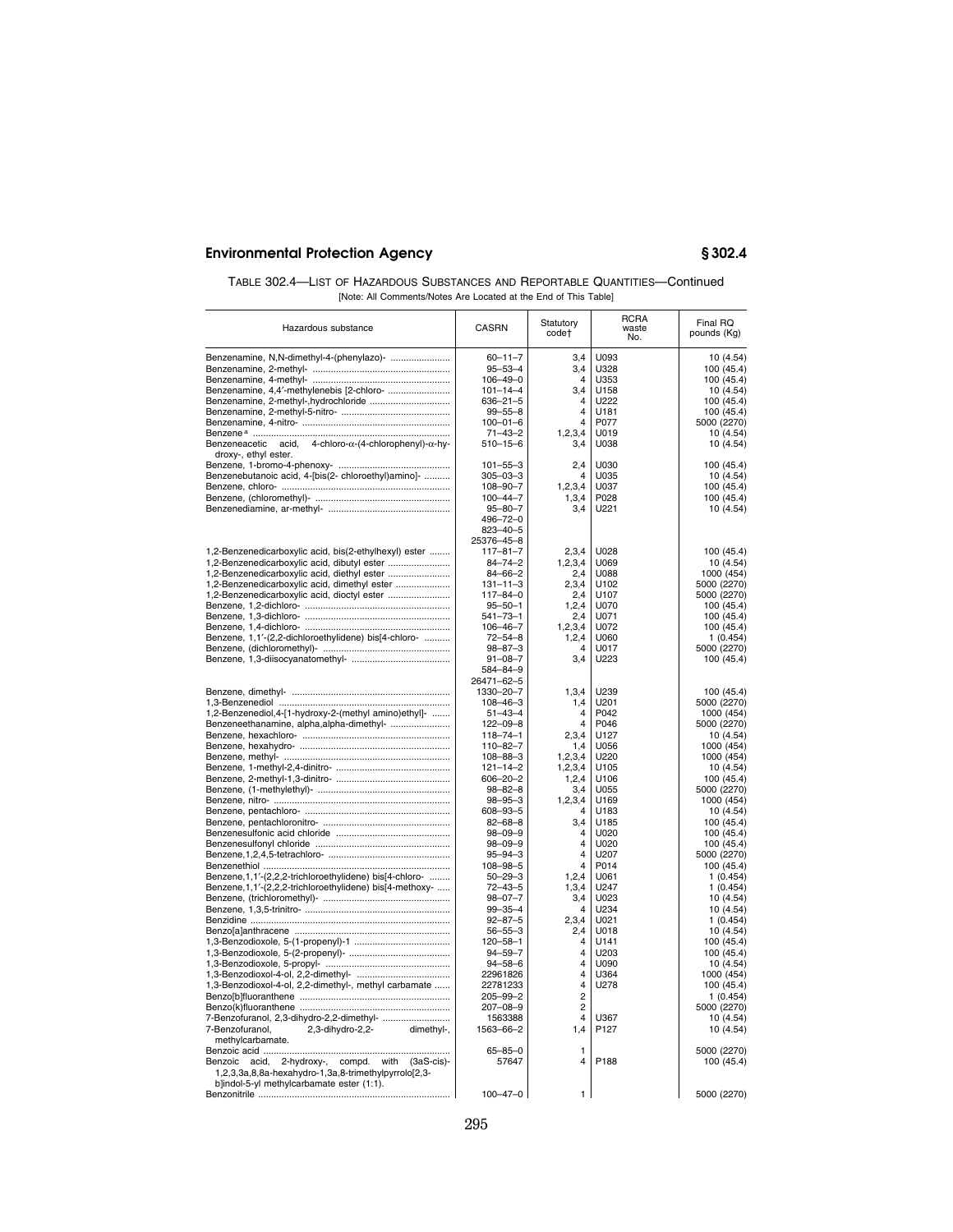| TABLE 302.4—LIST OF HAZARDOUS SUBSTANCES AND REPORTABLE QUANTITIES—Continued |
|------------------------------------------------------------------------------|
| [Note: All Comments/Notes Are Located at the End of This Table]              |

| Hazardous substance                                                                                              | CASRN                           | Statutory<br>code†      | <b>RCRA</b><br>waste<br>No. | Final RQ<br>pounds (Kg)  |
|------------------------------------------------------------------------------------------------------------------|---------------------------------|-------------------------|-----------------------------|--------------------------|
|                                                                                                                  | $189 - 55 - 9$                  | 4                       | U064                        | 10 (4.54)                |
|                                                                                                                  | $191 - 24 - 2$                  | $\overline{c}$          |                             | 5000 (2270)              |
| 4-hydroxy-3-(3-oxo-1-<br>2H-1-Benzopyran-2-one,                                                                  | $81 - 81 - 2$                   | $\overline{4}$          | P001                        | 100 (45.4)               |
| phenylbutyl)-, & salts.                                                                                          |                                 |                         | U248                        |                          |
|                                                                                                                  | $50 - 32 - 8$                   | 2.4                     | U022                        | 1(0.454)                 |
|                                                                                                                  | $50 - 32 - 8$                   | 2,4                     | 11022                       | 1(0.454)                 |
|                                                                                                                  | $106 - 51 - 4$                  | 3,4                     | U <sub>197</sub>            | 10 (4.54)                |
|                                                                                                                  | $98 - 07 - 7$                   | 3,4                     | U023                        | 10 (4.54)                |
|                                                                                                                  | $98 - 88 - 4$<br>$100 - 44 - 7$ | $\mathbf{1}$<br>1,3,4   | P028                        | 1000 (454)<br>100 (45.4) |
|                                                                                                                  | 7440-41-7                       | 2,3,4                   | P015                        | 10 (4.54)                |
|                                                                                                                  | N.A.                            | 2,3                     |                             |                          |
|                                                                                                                  | 7787-47-5                       | 1                       |                             | 1(0.454)                 |
|                                                                                                                  | N.A.                            | 2,3                     |                             |                          |
|                                                                                                                  | 7787-49-7                       | 1                       |                             | 1(0.454)                 |
|                                                                                                                  | 13597-99-4                      | 1                       |                             | 1(0.454)                 |
|                                                                                                                  | 7787-55-5                       |                         |                             |                          |
|                                                                                                                  | 7440-41-7                       | 2,3,4                   | P015                        | 10 (4.54)                |
|                                                                                                                  | 319-84-6                        | 2                       |                             | 10 (4.54)                |
|                                                                                                                  | $319 - 85 - 7$                  | $\overline{c}$          |                             | 1(0.454)                 |
|                                                                                                                  | $319 - 86 - 8$                  | $\overline{2}$          |                             | 1(0.454)                 |
|                                                                                                                  | $58 - 89 - 9$                   | 1,2,3,4                 | U129                        | 1(0.454)                 |
|                                                                                                                  | 1464-53-5                       | 4                       | U085                        | 10 (4.54)                |
|                                                                                                                  | $92 - 52 - 4$                   | 3                       |                             | 100 (45.4)               |
|                                                                                                                  | $92 - 87 - 5$                   | 2,3,4                   | U021                        | 1(0.454)                 |
|                                                                                                                  | $91 - 94 - 1$                   | 2,3,4                   | U073                        | 1(0.454)                 |
| [1,1'-Biphenyl]-4,4'-diamine,3,3'-dimethoxy-                                                                     | 119-90-4<br>119-93-7            | 3,4<br>3,4              | U091<br>U095                | 100 (45.4)<br>10 (4.54)  |
|                                                                                                                  | $111 - 91 - 1$                  | 2,4                     | U024                        | 1000 (454)               |
|                                                                                                                  | $111 - 44 - 4$                  | 2,3,4                   | U025                        | 10 (4.54)                |
|                                                                                                                  | $542 - 88 - 1$                  | 2,3,4                   | P016                        | 10(4.54)                 |
|                                                                                                                  | $117 - 81 - 7$                  | 3,4                     | U028                        | 100 (45.4)               |
|                                                                                                                  | $598 - 31 - 2$                  | 4                       | P017                        | 1000 (454)               |
|                                                                                                                  | $75 - 25 - 2$                   | 2,3,4                   | U225                        | 100 (45.4)               |
|                                                                                                                  | 74-83-9                         | 2,3,4                   | U029                        | 1000 (454)               |
|                                                                                                                  | $101 - 55 - 3$                  | 2,4                     | U030                        | 100 (45.4)               |
|                                                                                                                  | $357 - 57 - 3$                  | 4                       | P018                        | 100 (45.4)               |
|                                                                                                                  | $106 - 99 - 0$                  | з                       |                             | 10(4.54)                 |
|                                                                                                                  | $87 - 68 - 3$                   | 2,3,4                   | U128                        | 1(0.454)                 |
|                                                                                                                  | $924 - 16 - 3$                  | 4                       | U172                        | 10 (4.54)                |
|                                                                                                                  | $71 - 36 - 3$                   | 4                       | U031                        | 5000 (2270)              |
|                                                                                                                  | $78 - 93 - 3$                   | 3,4                     | U159                        | 5000 (2270)              |
| 3,3-dimethyl-1(methylthio)-,<br>2-Butanone,<br>∩-<br>[(methylamino)carbonyl] oxime.                              | 39196-18-4                      | $\overline{4}$          | P045                        | 100 (45.4)               |
|                                                                                                                  | 1338-23-4                       | 4                       | U160                        | 10(4.54)                 |
|                                                                                                                  | $123 - 73 - 9$<br>4170-30-3     | 1,4                     | U053                        | 100 (45.4)               |
|                                                                                                                  | 764-41-0                        | 4                       | U074                        | 1(0.454)                 |
| 2-Butenoic<br>acid,<br>2-methyl-, 7-[[2,3-dihydroxy-2-(1-                                                        | $303 - 34 - 4$                  | 4                       | U143                        | 10 (4.54)                |
| methoxyethyl)-3- methyl-1-oxobutoxy] methyl]-2,3, 5,7a-<br>tetrahydro- 1H-pyrrolizin-1-yl ester, [1S-[1alpha(Z), |                                 |                         |                             |                          |
| 7(2S*,3R*),7aalpha]]-.                                                                                           |                                 |                         |                             |                          |
|                                                                                                                  | $123 - 86 - 4$                  | 1                       |                             | 5000 (2270)              |
|                                                                                                                  | $110 - 19 - 0$                  |                         |                             |                          |
|                                                                                                                  | $105 - 46 - 4$                  |                         |                             |                          |
|                                                                                                                  | 540-88-5                        |                         |                             |                          |
|                                                                                                                  | $71 - 36 - 3$                   | $\overline{4}$          | U031                        | 5000 (2270)              |
|                                                                                                                  | $109 - 73 - 9$                  | 1                       |                             | 1000 (454)               |
|                                                                                                                  | $78 - 81 - 9$                   |                         |                             |                          |
|                                                                                                                  | 513-49-5<br>13952-84-6          |                         |                             |                          |
|                                                                                                                  | $75 - 64 - 9$                   |                         |                             | 100 (45.4)               |
|                                                                                                                  | $85 - 68 - 7$<br>$84 - 74 - 2$  | 1,2,3,4                 | U069                        | 10 (4.54)                |
|                                                                                                                  | $107 - 92 - 6$                  | 1                       |                             | 5000 (2270)              |
|                                                                                                                  | $79 - 31 - 2$                   |                         |                             |                          |
|                                                                                                                  | $75 - 60 - 5$                   | $\overline{\mathbf{A}}$ | U136                        | 1(0.454)                 |
|                                                                                                                  | 7440-43-9                       | $\overline{2}$          |                             | 10 (4.54)                |
|                                                                                                                  | $543 - 90 - 8$                  | $\mathbf{1}$            |                             | 10 (4.54)                |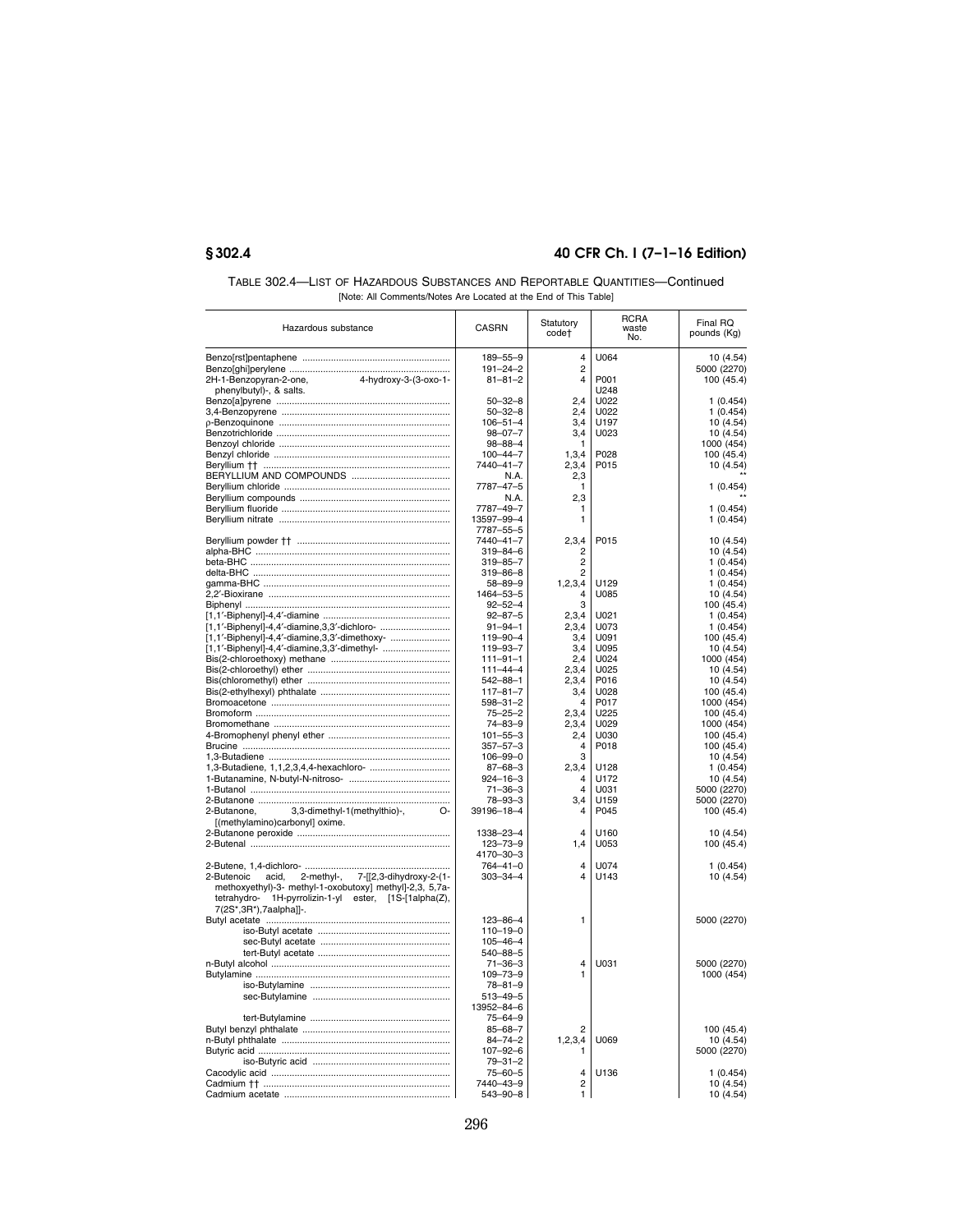| TABLE 302.4—LIST OF HAZARDOUS SUBSTANCES AND REPORTABLE QUANTITIES—Continued |
|------------------------------------------------------------------------------|
| [Note: All Comments/Notes Are Located at the End of This Table]              |

| Hazardous substance                                          | CASRN           | Statutory<br>code†      | <b>RCRA</b><br>waste<br>No. | Final RQ<br>pounds (Kg) |
|--------------------------------------------------------------|-----------------|-------------------------|-----------------------------|-------------------------|
|                                                              | N.A.            | 2,3                     |                             |                         |
|                                                              | 7789-42-6       | 1                       |                             | 10 (4.54)               |
|                                                              | 10108-64-2      | 1                       |                             | 10 (4.54)               |
|                                                              | N.A.            | 2,3                     |                             |                         |
|                                                              | 7778-44-1       | 1                       |                             | 1(0.454)                |
|                                                              | 52740-16-6      | 1                       |                             | 1(0.454)                |
|                                                              | $75 - 20 - 7$   | 1                       |                             | 10 (4.54)               |
|                                                              | 13765-19-0      | 1,4                     | U032                        | 10 (4.54)               |
|                                                              | $156 - 62 - 7$  | 3                       |                             | 1000 (454)              |
|                                                              | $592 - 01 - 8$  | 1,4                     | P021                        | 10 (4.54)               |
|                                                              | 26264-06-2      | $\mathbf{1}$            |                             | 1000 (454)              |
|                                                              | 7778-54-3       | $\mathbf{1}$            |                             | 10 (4.54)               |
|                                                              | 133-06-2        | 1,3                     |                             | 10 (4.54)               |
| Carbamic acid, 1H-benzimidazol-2-yl, methyl ester            | 10605217        | $\overline{4}$          | U372                        | 10 (4.54)               |
| Carbamic acid, [1-[(butylamino)carbonyl]-1H-benzimidazol-    | 17804352        | 4                       | U271                        | 10 (4.54)               |
| 2-yl]-,methyl ester.                                         |                 |                         |                             |                         |
| Carbamic acid, (3-chlorophenyl)-, 4-chloro-2-butynyl ester   | 101279          | $\overline{4}$          | U280                        | 10 (4.54)               |
| Carbamic acid, [(dibutylamino)-thio]methyl-, 2,3-dihydro-    | 55285148        | 4                       | P189                        | 1000 (454)              |
| 2,2-dimethyl-7-benzofuranyl ester.                           |                 |                         |                             |                         |
| Carbamic acid, dimethyl-, 1-[(dimethyl-amino)carbonyl]-5-    | 644644          | 4                       | P191                        | 1(0.454)                |
| methyl-1H-pyrazol-3-yl ester.                                |                 |                         |                             |                         |
| Carbamic acid, dimethyl-, 3-methyl-1-(1-methylethyl)-1H-     | 119380          | $\overline{4}$          | P192                        | 100 (45.4)              |
| pyrazol-5-yl ester.                                          |                 |                         |                             |                         |
|                                                              | $51 - 79 - 6$   | 3,4                     | U238                        | 100 (45.4)              |
| Carbamic acid, methyl-, 3-methylphenyl ester                 | 1129415         | 4                       | P190                        | 1000 (454)              |
|                                                              | $615 - 53 - 2$  | $\overline{4}$          | U178                        | 1(0.454)                |
| Carbamic acid, [1,2-phenylenebis(iminocarbonothioyl)]bis-,   | 23564058        | 4                       | U409                        | 10 (4.54)               |
| dimethyl ester.                                              | 122429          | 4                       | U373                        |                         |
|                                                              | $79 - 44 - 7$   | 3.4                     |                             | 1000 (454)              |
| Carbamodithioic acid, 1,2-ethanediylbis-, salts & esters     | $111 - 54 - 6$  | 4                       | U097<br>U114                | 1(0.454)<br>5000 (2270) |
| Carbamothioic acid, bis(1-methylethyl)-, S-(2,3-dichloro-2-  | 2303-16-4       | 4                       | U062                        | 100 (45.4)              |
| propenyl) ester.                                             |                 |                         |                             |                         |
| Carbamothioic acid, bis(1-methylethyl)-, S-(2,3,3-trichloro- | 2303175         | 4                       | U389                        | 100 (45.4)              |
| 2-propenyl) ester.                                           |                 |                         |                             |                         |
| Carbamothioic acid, dipropyl-, S-(phenylmethyl) ester        | 52888809        | 4                       | U387                        | 5000 (2270)             |
|                                                              | $63 - 25 - 2$   | 1,3,4                   | U279                        | 100 (45.4)              |
|                                                              | 10605217        | 4                       | U372                        | 10 (4.54)               |
|                                                              | 1563-66-2       | 1,4                     | P127                        | 10 (4.54)               |
|                                                              | 1563388         | $\overline{4}$          | U367                        | 10 (4.54)               |
|                                                              | $75 - 15 - 0$   | 1,3,4                   | P022                        | 100 (45.4)              |
|                                                              | 6533-73-9       | 4                       | U215                        | 100 (45.4)              |
|                                                              | $75 - 44 - 5$   | 1,3,4                   | P095                        | 10(4.54)                |
|                                                              | $353 - 50 - 4$  | 4                       | U033                        | 1000 (454)              |
|                                                              | $79 - 22 - 1$   | 4                       | U156                        | 1000 (454)              |
|                                                              | $353 - 50 - 4$  | 4                       | U033                        | 1000 (454)              |
|                                                              | $56 - 23 - 5$   | 1,2,3,4                 | U211                        | 10 (4.54)               |
|                                                              | $463 - 58 - 1$  | з                       |                             | 100 (45.4)              |
|                                                              | 55285148        | $\overline{4}$          | P189                        | 1000 (454)              |
|                                                              | 120-80-9        | 3                       |                             | 100 (45.4)              |
|                                                              | $75 - 87 - 6$   | $\overline{4}$          | U034                        | 5000 (2270)             |
|                                                              | 133-90-4        | 3                       |                             | 100 (45.4)              |
|                                                              | $305 - 03 - 3$  | 4                       | U035                        | 10(4.54)                |
|                                                              | $57 - 74 - 9$   | 1,2,3,4                 | U036                        | 1(0.454)                |
|                                                              | $57 - 74 - 9$   | 1,2,3,4                 | U036                        | 1(0.454)                |
| CHLORDANE (TECHNICAL MIXTURE AND METABO-<br>LITES).          | $57 - 74 - 9$   | 1,2,3,4                 | U036                        | 1(0.454)                |
|                                                              | N.A.            | 2                       |                             |                         |
|                                                              | $8001 - 35 - 2$ | 1,2,3,4                 | P123                        | 1 (0.454)               |
|                                                              | N.A.            | 2                       |                             |                         |
|                                                              | N.A.            | $\overline{2}$          |                             |                         |
|                                                              | N.A.            | $\overline{2}$          |                             |                         |
|                                                              | 7782-50-5       | 1,3                     |                             | 10 (4.54)               |
|                                                              | $494 - 03 - 1$  | $\overline{\mathbf{4}}$ | U026                        | 100 (45.4)              |
|                                                              | $107 - 20 - 0$  | 4                       | P023                        | 1000 (454)              |
|                                                              | $79 - 11 - 8$   | 3                       |                             | 100 (45.4)              |
|                                                              | $532 - 27 - 4$  | 3                       |                             | 100 (45.4)              |
|                                                              | N.A.            | $\overline{c}$          |                             |                         |
|                                                              | $106 - 47 - 8$  | 4                       | P024                        | 1000 (454)              |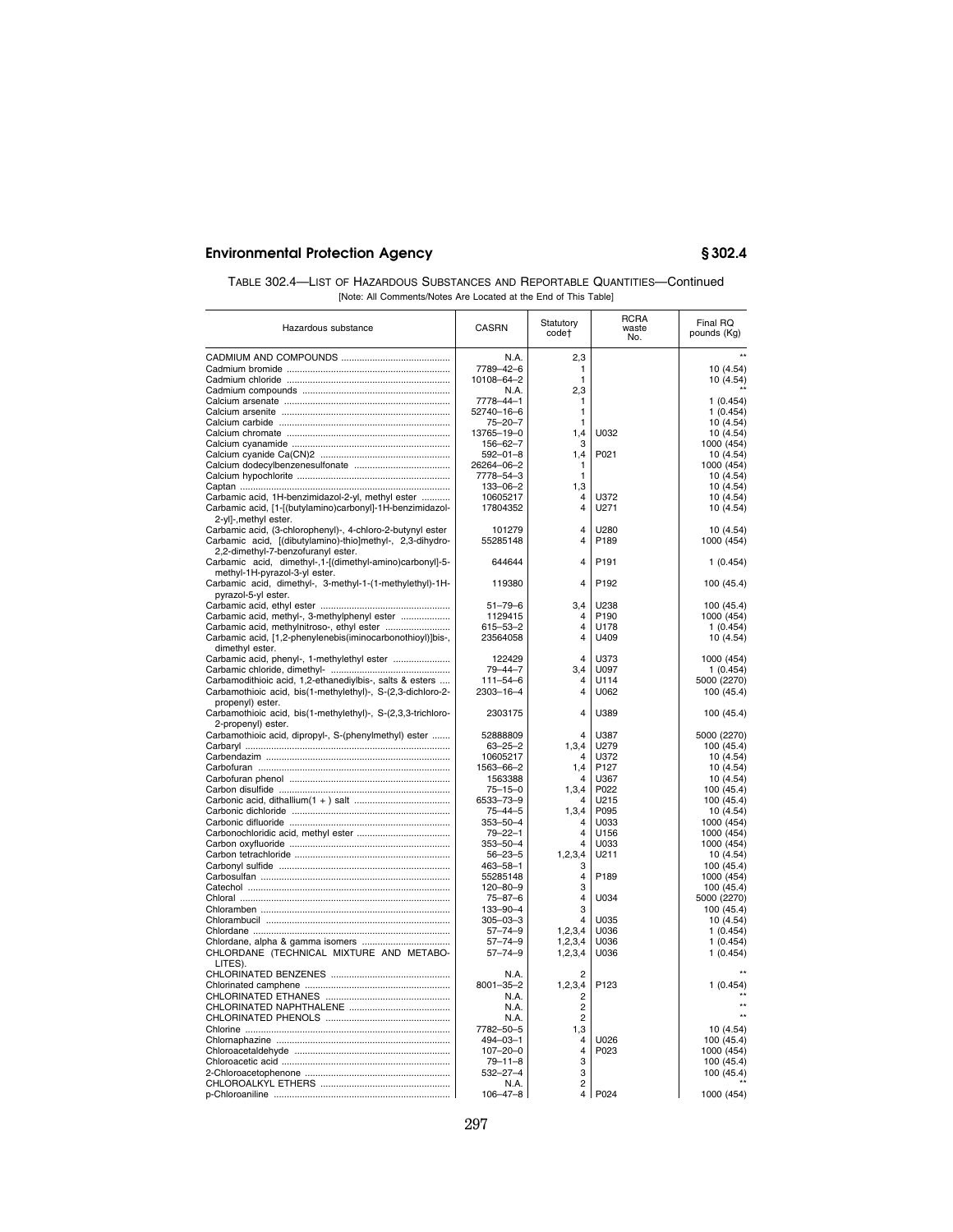| TABLE 302.4—LIST OF HAZARDOUS SUBSTANCES AND REPORTABLE QUANTITIES—Continued |
|------------------------------------------------------------------------------|
| [Note: All Comments/Notes Are Located at the End of This Table]              |

| Hazardous substance                                                              | CASRN           | Statutory<br>code <sup>+</sup> | RCRA<br>waste<br>No. | Final RQ<br>pounds (Kg) |
|----------------------------------------------------------------------------------|-----------------|--------------------------------|----------------------|-------------------------|
|                                                                                  | $108 - 90 - 7$  | 1,2,3,4                        | U037                 | 100 (45.4)              |
|                                                                                  | $510 - 15 - 6$  | 3,4                            | U038                 | 10 (4.54)               |
|                                                                                  | $59 - 50 - 7$   | 2,4                            | U039                 | 5000 (2270)             |
|                                                                                  | $124 - 48 - 1$  | 2                              |                      | 100(45.4)               |
|                                                                                  | $106 - 89 - 8$  | 1,3,4                          | U041                 | 100(45.4)               |
|                                                                                  | $75 - 00 - 3$   | 2,3                            |                      | 100 (45.4)              |
|                                                                                  | $110 - 75 - 8$  | 2.4                            | U042                 | 1000 (454)              |
|                                                                                  | $67 - 66 - 3$   | 1,2,3,4                        |                      | 10 (4.54)               |
|                                                                                  | $74 - 87 - 3$   | 2,3,4                          | U044<br>U045         | 100(45.4)               |
|                                                                                  | $107 - 30 - 2$  | 3,4                            | U046                 | 10 (4.54)               |
|                                                                                  |                 |                                |                      |                         |
|                                                                                  | $91 - 58 - 7$   | 2,4                            | U047                 | 5000 (2270)             |
|                                                                                  | $91 - 58 - 7$   | 2,4                            | U047                 | 5000 (2270)             |
|                                                                                  | $95 - 57 - 8$   | 2,4                            | U048                 | 100 (45.4)              |
|                                                                                  | $95 - 57 - 8$   | 2,4                            | U048                 | 100 (45.4)              |
|                                                                                  | 7005-72-3       | $\overline{2}$                 |                      | 5000 (2270)             |
|                                                                                  | $5344 - 82 - 1$ | $\overline{\mathbf{4}}$        | P026                 | 100 (45.4)              |
|                                                                                  | 126-99-8        | 3                              |                      | 100 (45.4)              |
|                                                                                  | $542 - 76 - 7$  | $\overline{4}$                 | P027                 | 1000 (454)              |
|                                                                                  | 7790-94-5       | $\mathbf{1}$                   |                      | 1000 (454)              |
|                                                                                  | 3165-93-3       | 4                              | U049                 | 100 (45.4)              |
|                                                                                  | $2921 - 88 - 2$ | 1                              |                      | 1(0.454)                |
|                                                                                  | 1066-30-4       | 1                              |                      | 1000 (454)              |
|                                                                                  | 11115-74-5      | 1                              |                      | 10 (4.54)               |
|                                                                                  | 7738-94-5       |                                |                      |                         |
|                                                                                  | 13765-19-0      | 1,4                            | U032                 | 10 (4.54)               |
|                                                                                  | 10101-53-8      | 1                              |                      | 1000 (454)              |
|                                                                                  | 7440-47-3       | $\overline{2}$                 |                      | 5000 (2270)             |
|                                                                                  | N.A.            | 2,3                            |                      |                         |
|                                                                                  | N.A.            | 2,3                            |                      |                         |
|                                                                                  | 10049-05-5      | 1                              |                      | 1000 (454)              |
|                                                                                  | $218 - 01 - 9$  | 2,4                            | U050                 | 100 (45.4)              |
|                                                                                  | N.A.            | 3                              |                      |                         |
|                                                                                  | 7789-43-7       | 1                              |                      | 1000 (454)              |
|                                                                                  | $544 - 18 - 3$  | 1                              |                      | 1000 (454)              |
|                                                                                  | 14017-41-5      | 1                              |                      | 1000 (454)              |
|                                                                                  | N.A.            | 3                              |                      | 1(0.454)                |
|                                                                                  | 7440-50-8       | $\overline{2}$                 |                      | 5000 (2270)             |
|                                                                                  | N.A.            | $\overline{2}$                 |                      |                         |
|                                                                                  | $544 - 92 - 3$  | 4                              | P029                 | 10 (4.54)               |
|                                                                                  | $56 - 72 - 4$   | $\mathbf{1}$                   |                      | 10 (4.54)               |
|                                                                                  | N.A.            | 4                              | U051                 | 1(0.454)                |
|                                                                                  | 1319-77-3       | 1,3,4                          | U052                 | 100 (45.4)              |
|                                                                                  | 108-39-4        | 3                              |                      | 100 (45.4)              |
|                                                                                  | $95 - 48 - 7$   | 3                              |                      | 100(45.4)               |
|                                                                                  | $106 - 44 - 5$  | з                              |                      | 100(45.4)               |
|                                                                                  | 1319-77-3       | 1,3,4                          | U052                 | 100 (45.4)              |
|                                                                                  | 1319-77-3       | 1,3,4                          | U052                 | 100 (45.4)              |
|                                                                                  | 123-73-9        | 1,4                            | U053                 | 100 (45.4)              |
|                                                                                  | 4170-30-3       |                                |                      |                         |
|                                                                                  | $98 - 82 - 8$   | 3,4                            | U055                 | 5000 (2270)             |
|                                                                                  | 64006           | $\overline{4}$                 | P202                 | 10 (4.54)               |
|                                                                                  | $142 - 71 - 2$  | $\mathbf{1}$                   |                      | 100 (45.4)              |
|                                                                                  | 12002-03-8      | 1                              |                      | 1(0.454)                |
|                                                                                  | 7447-39-4       | 1                              |                      | 10 (4.54)               |
|                                                                                  | $3251 - 23 - 8$ | 1                              |                      | 100 (45.4)              |
|                                                                                  | 5893-66-3       | 1                              |                      | 100 (45.4)              |
|                                                                                  | 7758-98-7       | 1                              |                      |                         |
|                                                                                  | 10380-29-7      | 1                              |                      | 10(4.54)<br>100 (45.4)  |
|                                                                                  |                 |                                |                      |                         |
|                                                                                  | $815 - 82 - 7$  | 1                              |                      | 100 (45.4)              |
|                                                                                  | N.A.            | 2,3                            |                      |                         |
|                                                                                  | N.A.            | 2,3                            |                      |                         |
| Cyanides (soluble salts and complexes) not otherwise                             | N.A.            | 4                              | P030                 | 10 (4.54)               |
| specified.                                                                       |                 |                                |                      |                         |
|                                                                                  | $460 - 19 - 5$  | 4                              | P031                 | 100 (45.4)              |
|                                                                                  | $506 - 68 - 3$  | $\overline{4}$                 | U246                 | 1000 (454)              |
|                                                                                  | $506 - 77 - 4$  | 1,4                            | P033                 | 10 (4.54)               |
|                                                                                  | $106 - 51 - 4$  | 3,4                            | U197                 | 10 (4.54)               |
|                                                                                  | $110 - 82 - 7$  | 1,4                            | U056                 | 1000 (454)              |
| Cyclohexane, 1,2,3,4,5,6-hexachloro-, $(1\alpha, 2\alpha, 3\beta$ -, $4\alpha$ , | $58 - 89 - 9$   | 1,2,3,4                        | U129                 | 1(0.454)                |
| $5\alpha$ , $6\beta$ ).                                                          |                 |                                |                      |                         |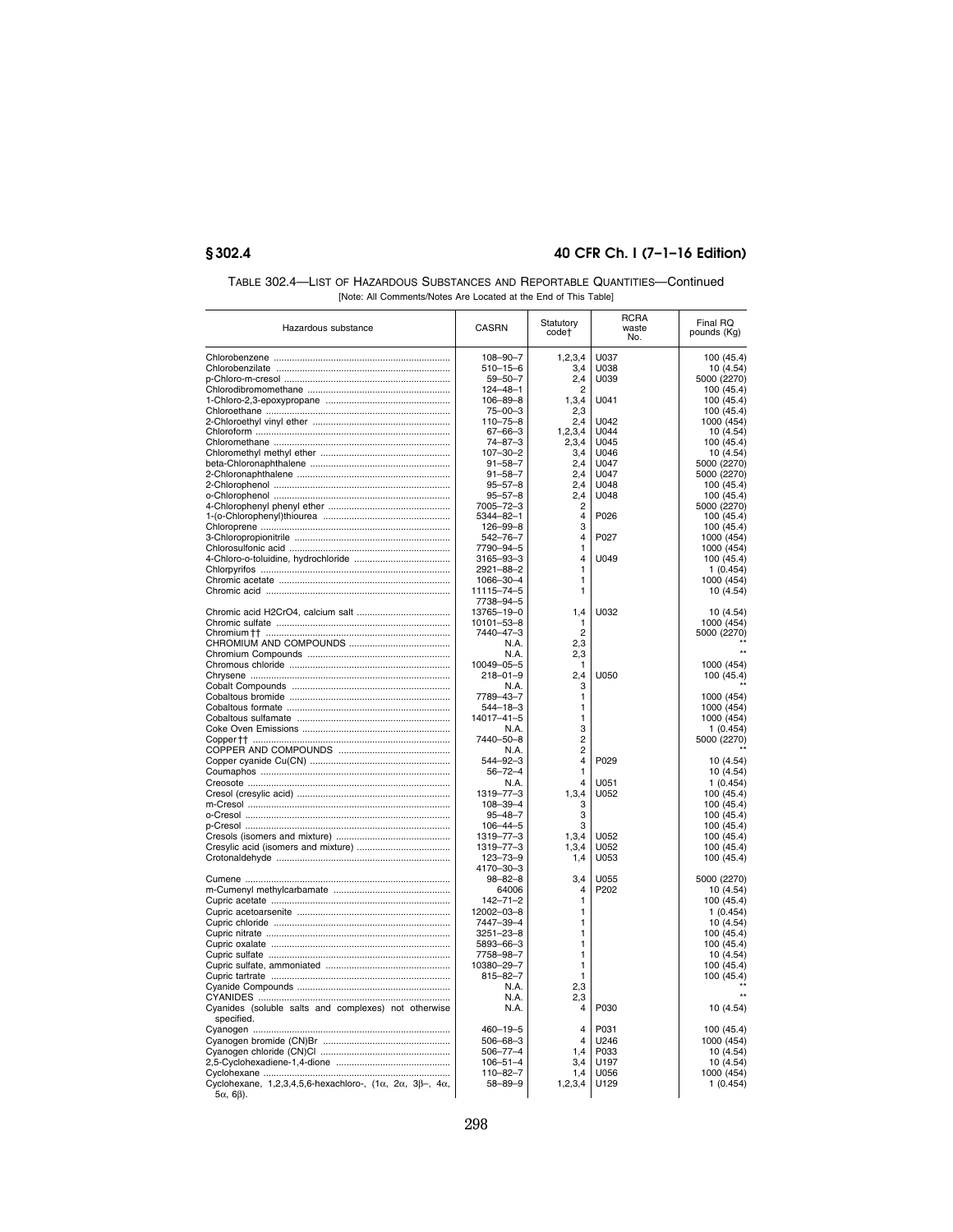| TABLE 302.4—LIST OF HAZARDOUS SUBSTANCES AND REPORTABLE QUANTITIES—Continued |
|------------------------------------------------------------------------------|
| [Note: All Comments/Notes Are Located at the End of This Table]              |

| Hazardous substance                          | <b>CASRN</b>                                                                                                               | Statutory<br>code†                   | <b>RCRA</b><br>waste<br>No.          | Final RQ<br>pounds (Kg)                                                         |
|----------------------------------------------|----------------------------------------------------------------------------------------------------------------------------|--------------------------------------|--------------------------------------|---------------------------------------------------------------------------------|
| 1,3-Cyclopentadiene, 1,2,3,4,5,5-hexachloro- | $108 - 94 - 1$<br>$131 - 89 - 5$<br>$77 - 47 - 4$<br>$50 - 18 - 0$<br>$94 - 75 - 7$<br>$94 - 11 - 1$<br>94–79–1<br>94-80-4 | 4<br>4<br>1,2,3,4<br>4<br>1,3,4<br>1 | U057<br>P034<br>U130<br>U058<br>U240 | 5000 (2270)<br>100 (45.4)<br>10 (4.54)<br>10 (4.54)<br>100 (45.4)<br>100 (45.4) |
|                                              | 1320-18-9<br>1928-38-7<br>$1928 - 61 - 6$<br>1929-73-3<br>2971-38-2<br>25168-26-7<br>$53467 - 11 - 1$                      |                                      |                                      |                                                                                 |
|                                              | $94 - 75 - 7$                                                                                                              | 1,3,4                                | U240                                 | 100 (45.4)                                                                      |
|                                              | 20830-81-3                                                                                                                 | 4                                    | U059                                 | 10 (4.54)                                                                       |
|                                              | 72–54–8                                                                                                                    | 1,2,4                                | U060                                 | 1(0.454)                                                                        |
|                                              | 72–54–8<br>72-55-9                                                                                                         | 1,2,4<br>2                           | U060                                 | 1(0.454)                                                                        |
|                                              | 3547-04-4                                                                                                                  | 3                                    |                                      | 1(0.454)<br>5000 (2270)                                                         |
|                                              | $72 - 55 - 9$                                                                                                              | 2                                    |                                      | 1(0.454)                                                                        |
|                                              | $50 - 29 - 3$                                                                                                              | 1,2,4                                | U061                                 | 1(0.454)                                                                        |
|                                              | $50 - 29 - 3$                                                                                                              | 1,2,4                                | U061                                 | 1(0.454)                                                                        |
|                                              | N.A.                                                                                                                       | 2                                    |                                      |                                                                                 |
|                                              | $117 - 81 - 7$                                                                                                             | 2,3,4                                | U028                                 | 100 (45.4)                                                                      |
|                                              | 2303-16-4<br>$333 - 41 - 5$                                                                                                | 4<br>1                               | U062                                 | 100 (45.4)                                                                      |
|                                              | $334 - 88 - 3$                                                                                                             | 3                                    |                                      | 1(0.454)<br>100 (45.4)                                                          |
|                                              | $53 - 70 - 3$                                                                                                              | 2,4                                  | U063                                 | 1(0.454)                                                                        |
|                                              | $53 - 70 - 3$                                                                                                              | 2,4                                  | U063                                 | 1(0.454)                                                                        |
|                                              | $53 - 70 - 3$                                                                                                              | 2,4                                  | U063                                 | 1(0.454)                                                                        |
|                                              | $132 - 64 - 9$                                                                                                             | 3                                    |                                      | 100 (45.4)                                                                      |
|                                              | 189-55-9                                                                                                                   | $\overline{4}$                       | U064                                 | 10 (4.54)                                                                       |
|                                              | $96 - 12 - 8$                                                                                                              | 3,4                                  | U066                                 | 1(0.454)                                                                        |
|                                              | $106 - 93 - 4$<br>$84 - 74 - 2$                                                                                            | 1,3,4<br>1,2,3,4                     | U067<br>U069                         | 1(0.454)<br>10(4.54)                                                            |
|                                              | $84 - 74 - 2$                                                                                                              | 1,2,3,4                              | U069                                 | 10(4.54)                                                                        |
|                                              | 1918-00-9                                                                                                                  | 1                                    |                                      | 1000 (454)                                                                      |
|                                              | 1194-65-6                                                                                                                  | 1                                    |                                      | 100(45.4)                                                                       |
|                                              | $117 - 80 - 6$                                                                                                             | 1                                    |                                      | 1(0.454)                                                                        |
|                                              | 25321-22-6                                                                                                                 | 1                                    |                                      | 100 (45.4)                                                                      |
|                                              | $95 - 50 - 1$                                                                                                              | 1,2,4                                | U070                                 | 100 (45.4)                                                                      |
|                                              | $541 - 73 - 1$<br>$106 - 46 - 7$                                                                                           | 2,4<br>1,2,3,4                       | U071<br>U072                         | 100 (45.4)<br>100 (45.4)                                                        |
|                                              | $541 - 73 - 1$                                                                                                             | 2,4                                  | U071                                 | 100 (45.4)                                                                      |
|                                              | $95 - 50 - 1$                                                                                                              | 1,2,4                                | U070                                 | 100 (45.4)                                                                      |
|                                              | $106 - 46 - 7$                                                                                                             | 1,2,3,4                              | U072                                 | 100 (45.4)                                                                      |
|                                              | N.A.                                                                                                                       | 2                                    |                                      |                                                                                 |
|                                              | $91 - 94 - 1$                                                                                                              | 2,3,4                                | U073                                 | 1(0.454)                                                                        |
|                                              | $75 - 27 - 4$<br>764-41-0                                                                                                  | $\overline{2}$<br>4                  | U074                                 | 5000 (2270)                                                                     |
|                                              | $75 - 71 - 8$                                                                                                              | 4                                    | U075                                 | 1(0.454)<br>5000 (2270)                                                         |
|                                              | 75-34-3                                                                                                                    | 2,3,4                                | U076                                 | 1000 (454)                                                                      |
|                                              | $107 - 06 - 2$                                                                                                             | 1,2,3,4                              | U077                                 | 100(45.4)                                                                       |
|                                              | $75 - 35 - 4$                                                                                                              | 1,2,3,4                              | U078                                 | 100 (45.4)                                                                      |
|                                              | $156 - 60 - 5$                                                                                                             | 2.4                                  | U079                                 | 1000 (454)                                                                      |
|                                              | $111 - 44 - 4$                                                                                                             | 2,3,4                                | U025                                 | 10 (4.54)                                                                       |
|                                              | $108 - 60 - 1$<br>$75 - 09 - 2$                                                                                            | 2.4                                  | U027                                 | 1000 (454)                                                                      |
|                                              | $111 - 91 - 1$                                                                                                             | 2,3,4<br>2,4                         | U080<br>U024                         | 1000 (454)                                                                      |
|                                              | 542-88-1                                                                                                                   | 2,3,4                                | P016                                 | 1000 (454)<br>10(4.54)                                                          |
|                                              | $120 - 83 - 2$                                                                                                             | 2,4                                  | U081                                 | 100 (45.4)                                                                      |
|                                              | $87 - 65 - 0$                                                                                                              | 4                                    | U082                                 | 100 (45.4)                                                                      |
|                                              | $696 - 28 - 6$                                                                                                             | 4                                    | P036                                 | 1(0.454)                                                                        |
|                                              | 26638-19-7                                                                                                                 | 1                                    |                                      | 1000 (454)                                                                      |
|                                              | 78-99-9                                                                                                                    |                                      |                                      |                                                                                 |
|                                              | 142-28-9                                                                                                                   | 1,2,3,4 U083                         |                                      |                                                                                 |
|                                              | 78-87-5                                                                                                                    |                                      |                                      | 1000 (454)                                                                      |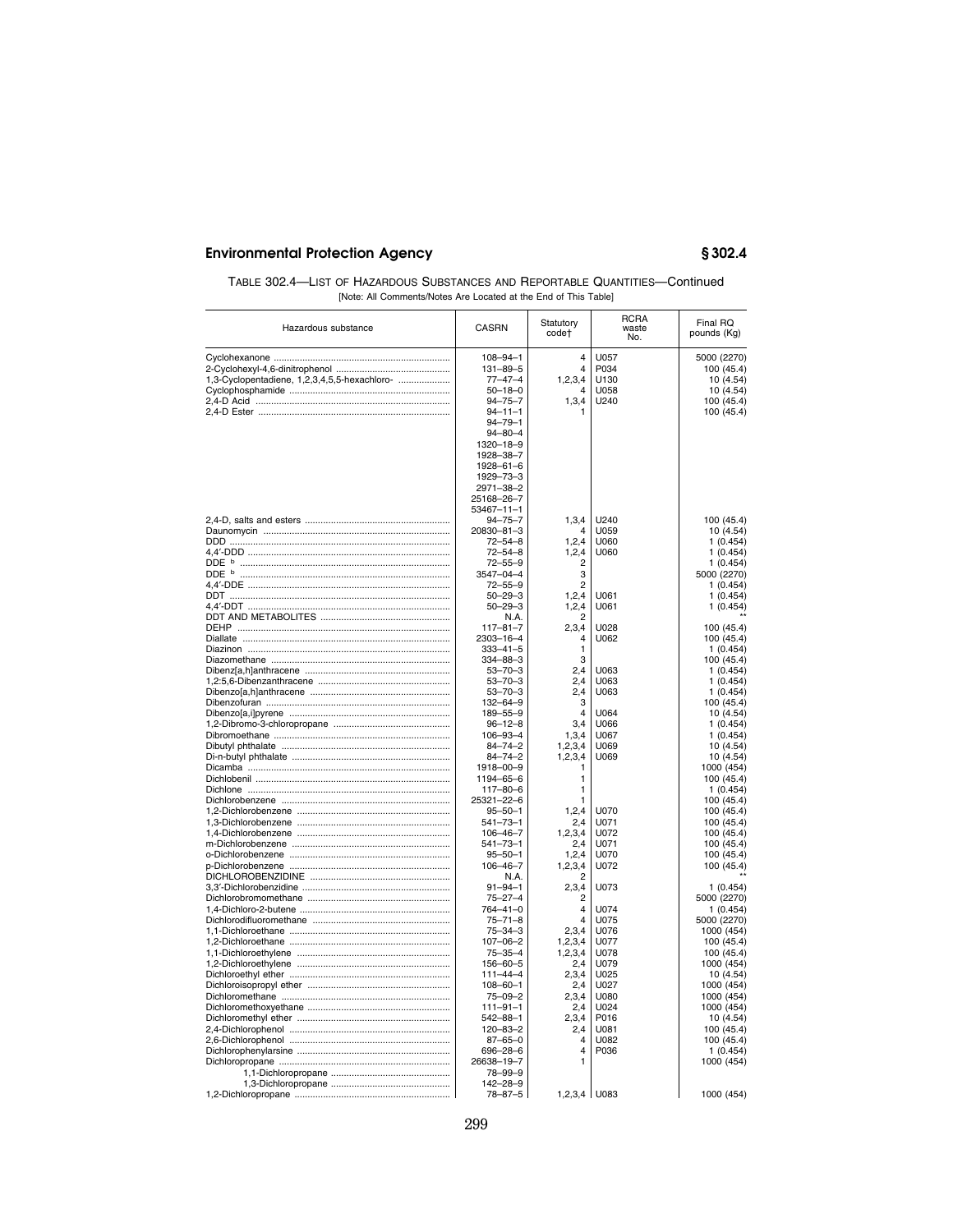| TABLE 302.4—LIST OF HAZARDOUS SUBSTANCES AND REPORTABLE QUANTITIES—Continued |
|------------------------------------------------------------------------------|
| [Note: All Comments/Notes Are Located at the End of This Table]              |

| Hazardous substance                                          | CASRN                            | Statutory<br>code†      | <b>RCRA</b><br>waste<br>No. | Final RQ<br>pounds (Kg)  |
|--------------------------------------------------------------|----------------------------------|-------------------------|-----------------------------|--------------------------|
| Dichloropropane-Dichloropropene (mixture)                    | $8003 - 19 - 8$<br>26952-23-8    | 1<br>1                  |                             | 100 (45.4)<br>100 (45.4) |
|                                                              | 78-88-6                          |                         |                             |                          |
|                                                              | $542 - 75 - 6$                   | 1,2,3,4                 | U084                        | 100 (45.4)               |
|                                                              | 75-99-0                          |                         |                             | 5000 (2270)              |
|                                                              | $62 - 73 - 7$                    | 1,3                     |                             | 10 (4.54)                |
|                                                              | 115-32-2                         | 1                       |                             | 10 (4.54)                |
|                                                              | $60 - 57 - 1$                    | 1,2,4                   | P037                        | 1(0.454)                 |
|                                                              | 1464-53-5                        | $\overline{4}$          | U085                        | 10(4.54)                 |
|                                                              | $111 - 42 - 2$                   | 3                       |                             | 100 (45.4)               |
|                                                              | $109 - 89 - 7$                   | $\mathbf{1}$            |                             | 100 (45.4)               |
|                                                              | $91 - 66 - 7$                    | 3                       |                             | 1000 (454)               |
|                                                              | $692 - 42 - 2$                   | $\overline{\mathbf{4}}$ | P038                        | 1(0.454)                 |
|                                                              | $123 - 91 - 1$                   | 3,4<br>4                | U <sub>108</sub>            | 100 (45.4)               |
|                                                              | 5952261<br>$117 - 81 - 7$        | 2,3,4                   | U395<br>U028                | 5000 (2270)              |
|                                                              | 1615-80-1                        | 4                       | U086                        | 100 (45.4)<br>10 (4.54)  |
|                                                              | 3288-58-2                        | $\overline{4}$          | U087                        | 5000 (2270)              |
|                                                              | $311 - 45 - 5$                   | 4                       | P041                        | 100 (45.4)               |
|                                                              | $84 - 66 - 2$                    | 2,4                     | U088                        | 1000 (454)               |
|                                                              | $297 - 97 - 2$                   | 4                       | P040                        | 100 (45.4)               |
|                                                              | $56 - 53 - 1$                    | $\overline{4}$          | U089                        | 1(0.454)                 |
|                                                              | $64 - 67 - 5$                    | 3                       |                             | 10 (4.54)                |
|                                                              | $94 - 58 - 6$                    | $\overline{4}$          | U090                        | 10 (4.54)                |
|                                                              | $55 - 91 - 4$                    | $\overline{4}$          | P043                        | 100 (45.4)               |
| 1,4:5,8-Dimethanonaphthalene, 1,2,3,4,10,10-hexachloro-      | $309 - 00 - 2$                   | 1,2,4                   | P004                        | 1(0.454)                 |
| 1,4,4a,5,8,8a-hexahydro-,                                    |                                  |                         |                             |                          |
| (1alpha,4alpha,4abeta,5alpha, 8alpha,8abeta)-.               |                                  |                         |                             |                          |
| 1,4:5,8-Dimethanonaphthalene, 1,2,3,4,10,10-hexachloro-      | $465 - 73 - 6$                   | 4                       | P060                        | 1(0.454)                 |
| 1,4,4a,5,8,8a-hexahydro-,<br>(1alpha,4alpha,4abeta,          |                                  |                         |                             |                          |
| 5beta,8beta,8abeta)-.                                        |                                  |                         |                             |                          |
| 2,7:3,6-Dimethanonaphth[2,3-<br>b]oxirene, 3, 4, 5, 6, 9, 9- | $60 - 57 - 1$                    | 1, 2, 4                 | P037                        | 1(0.454)                 |
| hexachloro-1a,2,2a,3,6,6a,7,7a-<br>octahydro-                |                                  |                         |                             |                          |
| ,(1aalpha,2beta,<br>2aalpha, 3beta, 6beta, 6aalpha,          |                                  |                         |                             |                          |
| 7beta, 7aalpha)-.                                            |                                  |                         |                             |                          |
| 3-b]oxirene, 3, 4, 5, 6, 9, 9-<br>2,7:3,6-Dimethanonaphth[2, | $72 - 20 - 8$                    | 1,2,4                   | P051                        | 1(0.454)                 |
| hexachloro-1a,2,2a,3,6,6a,7,7a-<br>octahydro-                |                                  |                         |                             |                          |
| 2abeta,3alpha,6alpha,<br>,(1aalpha,2beta,                    |                                  |                         |                             |                          |
| 6abeta, 7beta, 7aalpha)-, & metabolites.                     | $60 - 51 - 5$                    | 4                       | P044                        |                          |
|                                                              | 119-90-4                         | 3.4                     | U091                        | 10 (4.54)<br>100 (45.4)  |
|                                                              | $124 - 40 - 3$                   | 1,4                     | U092                        | 1000 (454)               |
|                                                              | $60 - 11 - 7$                    | 3,4                     | U093                        | 10 (4.54)                |
|                                                              | $60 - 11 - 7$                    | 3,4                     | U093                        | 10(4.54)                 |
|                                                              | $121 - 69 - 7$                   | 3                       |                             | 100 (45.4)               |
|                                                              | $57 - 97 - 6$                    | $\overline{4}$          | U094                        | 1(0.454)                 |
|                                                              | 119-93-7                         | 3,4                     | U095                        | 10 (4.54)                |
| alpha, alpha-Dimethylbenzylhydroperoxide                     | $80 - 15 - 9$                    | $\overline{4}$          | U096                        | 10 (4.54)                |
|                                                              | $79 - 44 - 7$                    | 3,4                     | U097                        | 1(0.454)                 |
|                                                              | $68 - 12 - 2$                    | з                       |                             | 100 (45.4)               |
|                                                              | $57 - 14 - 7$                    | 3,4                     | U098                        | 10 (4.54)                |
|                                                              | $540 - 73 - 8$                   | 4                       | U099                        | 1(0.454)                 |
|                                                              | $122 - 09 - 8$                   | 4                       | P046                        | 5000 (2270)              |
|                                                              | $105 - 67 - 9$                   | 2,4                     | U101                        | 100 (45.4)               |
|                                                              | $131 - 11 - 3$                   | 2,3,4                   | U102                        | 5000 (2270)              |
|                                                              | $77 - 78 - 1$                    | 3,4                     | U103                        | 100 (45.4)               |
|                                                              | 644644                           | 4                       | P191                        | 1(0.454)                 |
|                                                              | 25154-54-5                       | 1                       |                             | 100 (45.4)               |
|                                                              | $99 - 65 - 0$                    |                         |                             |                          |
|                                                              | $528 - 29 - 0$                   |                         |                             |                          |
|                                                              | $100 - 25 - 4$<br>$534 - 52 - 1$ |                         | P047                        | 10 (4.54)                |
|                                                              | 25550-58-7                       | 2,3,4                   |                             |                          |
|                                                              | $329 - 71 - 5$                   |                         |                             | 10 (4.54)                |
|                                                              | $573 - 56 - 8$                   |                         |                             |                          |
|                                                              | $51 - 28 - 5$                    | 1,2,3,4                 | P048                        | 10 (4.54)                |
|                                                              | 25321-14-6                       | 1,2                     |                             | 10 (4.54)                |
|                                                              | $610 - 39 - 9$                   |                         |                             |                          |
|                                                              | $121 - 14 - 2$                   | 1,2,3,4                 | U105                        | 10 (4.54)                |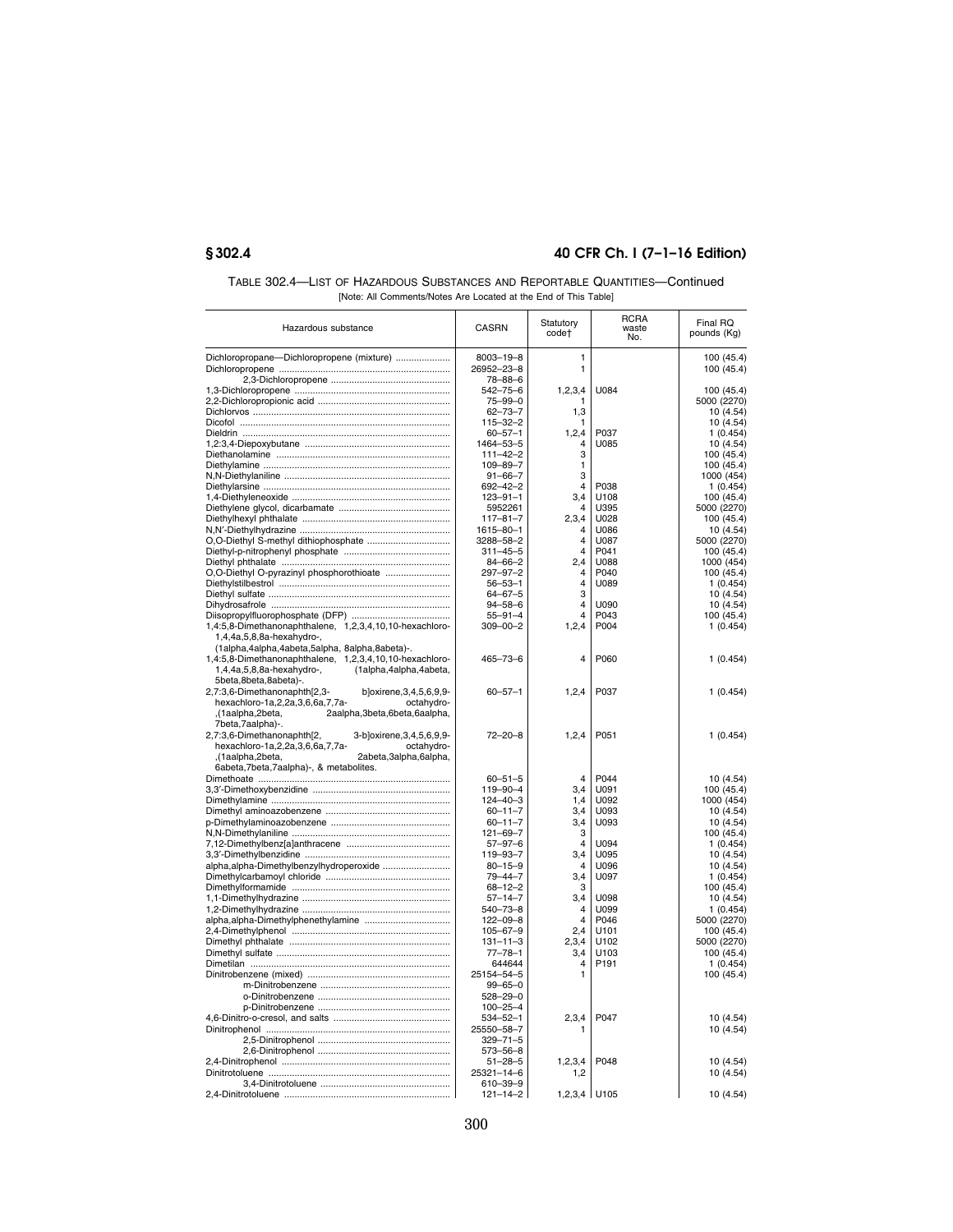| TABLE 302.4—LIST OF HAZARDOUS SUBSTANCES AND REPORTABLE QUANTITIES—Continued |
|------------------------------------------------------------------------------|
| [Note: All Comments/Notes Are Located at the End of This Table]              |

| Hazardous substance                                                                                    | <b>CASRN</b>                      | Statutory<br>code†               | <b>RCRA</b><br>waste<br>No. | Final RQ<br>pounds (Kg)    |
|--------------------------------------------------------------------------------------------------------|-----------------------------------|----------------------------------|-----------------------------|----------------------------|
|                                                                                                        | $606 - 20 - 2$                    | 1,2,4                            | U106                        | 100 (45.4)                 |
|                                                                                                        | $88 - 85 - 7$                     | $\overline{\mathbf{4}}$          | P020                        | 1000 (454)                 |
|                                                                                                        | $117 - 84 - 0$                    | 2,4                              | U107                        | 5000 (2270)                |
|                                                                                                        | $123 - 91 - 1$                    | 3,4                              | U108                        | 100 (45.4)                 |
|                                                                                                        | N.A.                              | $\overline{2}$                   |                             |                            |
|                                                                                                        | $122 - 66 - 7$                    | 2,3,4<br>4                       | U109                        | 10 (4.54)                  |
|                                                                                                        | $152 - 16 - 9$<br>$107 - 49 - 3$  | 1,4                              | P085<br>P111                | 100 (45.4)<br>10 (4.54)    |
|                                                                                                        | $142 - 84 - 7$                    | 4                                | U110                        | 5000 (2270)                |
|                                                                                                        | $621 - 64 - 7$                    | 2,4                              | U111                        | 10 (4.54)                  |
|                                                                                                        | $85 - 00 - 7$                     | 1                                |                             | 1000 (454)                 |
|                                                                                                        | 2764-72-9                         |                                  |                             |                            |
|                                                                                                        | $298 - 04 - 4$                    | 1,4                              | P039                        | 1(0.454)                   |
| 1,3-Dithiolane-2-carboxaldehyde, 2,4-dimethyl-,<br>∩-                                                  | $541 - 53 - 7$<br>26419738        | 4<br>4                           | P049<br>P185                | 100 (45.4)<br>100 (45.4)   |
| [(methylamino)-carbonyl]oxime.                                                                         |                                   |                                  |                             |                            |
|                                                                                                        | $330 - 54 - 1$                    | 1                                |                             | 100 (45.4)                 |
|                                                                                                        | 27176-87-0                        | 1                                |                             | 1000 (454)                 |
|                                                                                                        | 115-29-7                          | 1,2,4                            | P050                        | 1(0.454)                   |
|                                                                                                        | $959 - 98 - 8$                    | 2                                |                             | 1(0.454)                   |
|                                                                                                        | 33213-65-9                        | 2                                |                             | 1(0.454)                   |
| ENDOSULFAN AND METABOLITES                                                                             | N.A.                              | $\overline{2}$<br>$\overline{2}$ |                             |                            |
|                                                                                                        | $1031 - 07 - 8$<br>$145 - 73 - 3$ | $\overline{\mathbf{A}}$          | P088                        | 1(0.454)<br>1000 (454)     |
|                                                                                                        | $72 - 20 - 8$                     | 1,2,4                            | P051                        | 1(0.454)                   |
|                                                                                                        | 7421-93-4                         | 2                                |                             | 1(0.454)                   |
|                                                                                                        | N.A.                              | $\overline{2}$                   |                             |                            |
|                                                                                                        | $72 - 20 - 8$                     | 1,2,4                            | P051                        | 1(0.454)                   |
|                                                                                                        | $106 - 89 - 8$                    | 1,3,4                            | U041                        | 100 (45.4)                 |
|                                                                                                        | $51 - 43 - 4$                     | 4                                | P042                        | 1000 (454)                 |
|                                                                                                        | $106 - 88 - 7$<br>$75 - 07 - 0$   | 3<br>1,3,4                       | U001                        | 100 (45.4)<br>1000 (454)   |
|                                                                                                        | $121 - 44 - 8$                    | 1,3,4                            | U404                        | 5000 (2270)                |
|                                                                                                        | $55 - 18 - 5$                     | 4                                | U174                        | 1(0.454)                   |
| 1,2-Ethanediamine, N,N-dimethyl-N'-2- pyridinyl-N'-(2-<br>thienylmethyl)-.                             | $91 - 80 - 5$                     | 4                                | U155                        | 5000 (2270)                |
|                                                                                                        | $106 - 93 - 4$                    | 1,3,4                            | U067                        | 1(0.454)                   |
|                                                                                                        | $75 - 34 - 3$                     | 2,3,4                            | U076                        | 1000 (454)                 |
|                                                                                                        | $107 - 06 - 2$                    | 1,2,3,4                          | U077                        | 100(45.4)                  |
|                                                                                                        | 460-19-5<br>$67 - 72 - 1$         | 4<br>2,3,4                       | P031<br>U131                | 100 (45.4)<br>100 (45.4)   |
| Ethane, 1,1'-[methylenebis(oxy)]bis[2- chloro-                                                         | $111 - 91 - 1$                    | 2,4                              | U024                        | 1000 (454)                 |
|                                                                                                        | $60 - 29 - 7$                     | 4                                | U117                        | 100 (45.4)                 |
|                                                                                                        | $111 - 44 - 4$                    | 2,3,4                            | U025                        | 10 (4.54)                  |
|                                                                                                        | $76 - 01 - 7$                     | 4                                | U184                        | 10 (4.54)                  |
|                                                                                                        | $630 - 20 - 6$                    | 4                                | U208                        | 100 (45.4)                 |
|                                                                                                        | $79 - 34 - 5$                     | 2,3,4                            | U209                        | 100 (45.4)                 |
|                                                                                                        | $62 - 55 - 5$                     | 4                                | U218                        | 10 (4.54)                  |
|                                                                                                        | $71 - 55 - 6$<br>$79 - 00 - 5$    | 2,3,4<br>2,3,4                   | U226<br>U227                | 1000 (454)<br>100 (45.4)   |
| Ethanimidothioic acid, 2-(dimethylamino)-N-hydroxy-2-oxo-                                              | 30558431                          | 4                                | U394                        | 5000 (2270)                |
| , methyl ester.                                                                                        |                                   |                                  |                             |                            |
| Ethanimidothioic<br>acid,<br>2-(dimethylamino)-N-                                                      | 23135220                          | 4                                | P194                        | 100 (45.4)                 |
| [[(methylamino)carbonyl]oxy]-2-oxo-, methyl ester.                                                     |                                   |                                  |                             |                            |
| Ethanimidothioic acid, N-[[(methylamino) carbonyl]oxy]-,<br>methyl ester.                              | 16752-77-5                        | 4                                | P066                        | 100 (45.4)                 |
| Ethanimidothioic<br>$N, N'$ -<br>[thiobis[(methylimino)<br>acid,<br>carbonyloxy]]bis-, dimethyl ester. | 59669260                          | 4                                | U410                        | 100 (45.4)                 |
|                                                                                                        | $110 - 80 - 5$                    | 4                                | U359                        | 1000 (454)                 |
|                                                                                                        | 1116-54-7                         | 4<br>4                           | U173                        | 1(0.454)                   |
|                                                                                                        | 5952261<br>$98 - 86 - 2$          | 3.4                              | U395<br>U004                | 5000 (2270)<br>5000 (2270) |
|                                                                                                        | $75 - 01 - 4$                     | 2,3,4                            | U043                        | 1(0.454)                   |
|                                                                                                        | $110 - 75 - 8$                    | 2,4                              | U042                        | 1000 (454)                 |
|                                                                                                        | $75 - 35 - 4$                     | 1,2,3,4                          | U078                        | 100 (45.4)                 |
|                                                                                                        | 156-60-5                          | 2,4                              | U079                        | 1000 (454)                 |
|                                                                                                        | $127 - 18 - 4$                    | 2,3,4                            | U210                        | 100 (45.4)                 |
|                                                                                                        | $79 - 01 - 6$                     | 1,2,3,4                          | U228                        | 100 (45.4)                 |
|                                                                                                        | $563 - 12 - 2$                    | 1                                |                             | 10(4.54)                   |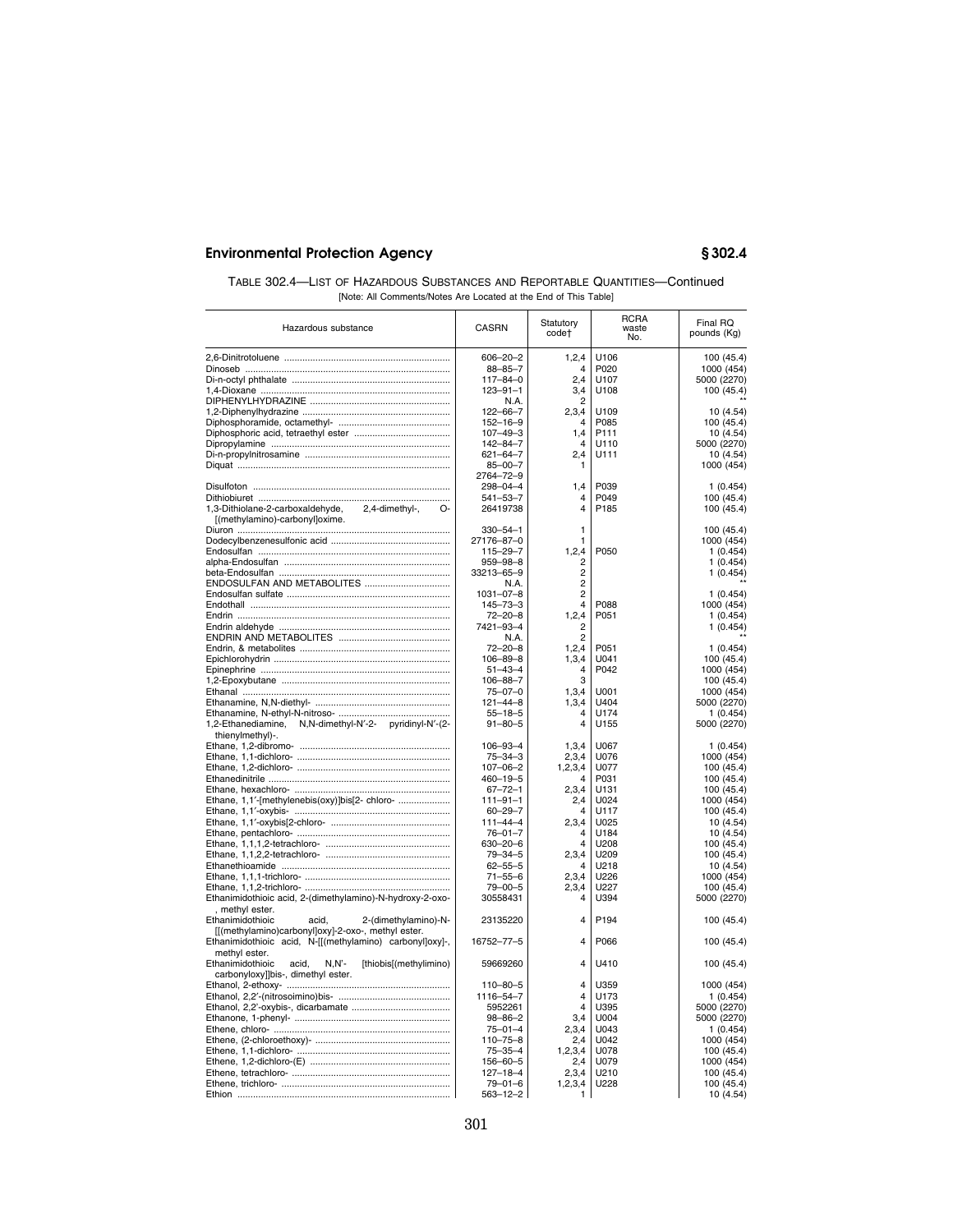| TABLE 302.4—LIST OF HAZARDOUS SUBSTANCES AND REPORTABLE QUANTITIES—Continued |
|------------------------------------------------------------------------------|
| [Note: All Comments/Notes Are Located at the End of This Table]              |

| Hazardous substance                                     | <b>CASRN</b>               | Statutory<br>code†             | <b>RCRA</b><br>waste<br>No. | Final RQ<br>pounds (Kg)   |
|---------------------------------------------------------|----------------------------|--------------------------------|-----------------------------|---------------------------|
|                                                         | $141 - 78 - 6$             | 4                              | U112                        | 5000 (2270)               |
|                                                         | 140-88-5                   | 3,4                            | U113                        | 1000 (454)                |
|                                                         | $100 - 41 - 4$             | 1,2,3                          |                             | 1000 (454)                |
|                                                         | $51 - 79 - 6$              | 3,4                            | U238                        | 100 (45.4)                |
|                                                         | 75-00-3                    | 2,3                            |                             | 100 (45.4)                |
|                                                         | $107 - 12 - 0$             | 4                              | P <sub>101</sub>            | 10 (4.54)                 |
| Ethylenebisdithiocarbamic acid, salts & esters          | $111 - 54 - 6$             | $\overline{\mathbf{A}}$        | U114                        | 5000 (2270)               |
|                                                         | $107 - 15 - 3$             | 1                              |                             | 5000 (2270)               |
|                                                         | $60 - 00 - 4$              | 1                              |                             | 5000 (2270)               |
|                                                         | $106 - 93 - 4$             | 1,3,4                          | U067                        | 1(0.454)                  |
|                                                         | $107 - 06 - 2$             | 1, 2, 3, 4                     | U077                        | 100 (45.4)                |
|                                                         | $107 - 21 - 1$             | 3                              |                             | 5000 (2270)               |
|                                                         | $110 - 80 - 5$             | 4                              | U359                        | 1000 (454)                |
|                                                         | $75 - 21 - 8$              | 3,4                            | U115                        | 10 (4.54)                 |
|                                                         | $96 - 45 - 7$              | 3,4                            | U116                        | 10 (4.54)                 |
|                                                         | $151 - 56 - 4$             | 3,4                            | P054                        | 1(0.454)                  |
|                                                         | $60 - 29 - 7$              | Δ                              | U117                        | 100 (45.4)                |
|                                                         | 75-34-3                    | 2,3,4                          | U076                        | 1000 (454)                |
|                                                         | $97 - 63 - 2$              | 4                              | U118                        | 1000 (454)                |
|                                                         | $62 - 50 - 0$              | 4                              | U119                        | 1(0.454)                  |
|                                                         | $52 - 85 - 7$              | 4                              | P097                        | 1000 (454)                |
|                                                         | 1185-57-5                  | 1                              |                             | 1000 (454)                |
|                                                         | 2944-67-4                  | 1                              |                             | 1000 (454)                |
|                                                         | 55488-87-4                 |                                |                             |                           |
|                                                         | 7705-08-0                  | 1                              |                             | 1000 (454)                |
|                                                         | 7783-50-8                  | 1                              |                             | 100 (45.4)                |
|                                                         | 10421-48-4                 | 1                              |                             | 1000 (454)                |
|                                                         | 10028-22-5                 | 1                              |                             | 1000 (454)                |
|                                                         | 10045-89-3                 | 1                              |                             | 1000 (454)                |
|                                                         | 7758-94-3                  | 1                              |                             | 100 (45.4)                |
|                                                         | 7720-78-7                  | 1                              |                             | 1000 (454)                |
|                                                         | 7782-63-0                  |                                |                             |                           |
|                                                         | N.A.                       | 3                              |                             |                           |
|                                                         | $206 - 44 - 0$             | 2,4                            | U120                        | 100 (45.4)                |
|                                                         | $86 - 73 - 7$              | $\overline{2}$                 |                             | 5000 (2270)               |
|                                                         | 7782-41-4                  | $\overline{\mathbf{4}}$        | P056                        | 10(4.54)                  |
|                                                         | $640 - 19 - 7$             | $\overline{4}$                 | P057                        | 100 (45.4)                |
|                                                         | $62 - 74 - 8$              | 4                              | P058                        | 10 (4.54)                 |
|                                                         | $50 - 00 - 0$              | 1,3,4<br>4                     | U122                        | 100 (45.4)                |
|                                                         | 23422539                   |                                | P198<br>U <sub>123</sub>    | 100 (45.4)                |
|                                                         | $64 - 18 - 6$<br>17702577  | 1,4<br>$\overline{\mathbf{4}}$ | P <sub>197</sub>            | 5000 (2270)               |
|                                                         |                            | 4                              |                             | 100 (45.4)                |
|                                                         | 628-86-4<br>$110 - 17 - 8$ | 1                              | P065                        | 10 (4.54)                 |
|                                                         | $110 - 00 - 9$             | 4                              | U124                        | 5000 (2270)<br>100 (45.4) |
|                                                         | $98 - 01 - 1$              | 1,4                            | U125                        | 5000 (2270)               |
|                                                         | $108 - 31 - 6$             | 1,3,4                          | U147                        | 5000 (2270)               |
|                                                         | $109 - 99 - 9$             | 4                              | U213                        | 1000 (454)                |
|                                                         | $98 - 01 - 1$              | 1,4                            | U125                        | 5000 (2270)               |
|                                                         | 110-00-9                   | 4                              | U124                        | 100 (45.4)                |
| Glucopyranose, 2-deoxy-2-(3-methyl-3-nitrosoureido)-,D- | 18883-66-4                 | 4                              | U206                        | 1(0.454)                  |
| D-Glucose,<br>2-deoxy-2-[[(methylnitrosoamino)-car-     | 18883-66-4                 | 4                              | U206                        | 1(0.454)                  |
| bonyl]amino]-.                                          |                            |                                |                             |                           |
|                                                         | 765-34-4                   | $\overline{4}$                 | U126                        | 10 (4.54)                 |
|                                                         | N.A.                       | 3                              |                             |                           |
| Guanidine, N-methyl-N'-nitro-N-nitroso-                 | $70 - 25 - 7$              | 4                              | U163                        | 10 (4.54)                 |
|                                                         | $86 - 50 - 0$              | $\mathbf{1}$                   |                             | 1(0.454)                  |
|                                                         | N.A.                       | 2                              |                             |                           |
|                                                         | N.A.                       | 2                              |                             |                           |
|                                                         | $76 - 44 - 8$              | 1,2,3,4                        | P059                        | 1(0.454)                  |
| HEPTACHLOR AND METABOLITES                              | N.A.                       | $\overline{2}$                 |                             |                           |
|                                                         | $1024 - 57 - 3$            | 2                              |                             | 1(0.454)                  |
|                                                         | $118 - 74 - 1$             | 2,3,4                          | U127                        | 10 (4.54)                 |
|                                                         | $87 - 68 - 3$              | 2,3,4                          | U128                        | 1 (0.454)                 |
| HEXACHLOROCYCLOHEXANE (all isomers)                     | $608 - 73 - 1$             | $\overline{c}$                 |                             |                           |
|                                                         | $77 - 47 - 4$              | 1, 2, 3, 4                     | U130                        | 10 (4.54)                 |
|                                                         | $67 - 72 - 1$              | 2,3,4                          | U131                        | 100 (45.4)                |
|                                                         | $70 - 30 - 4$              | 4                              | U132                        | 100 (45.4)                |
|                                                         | 1888-71-7                  | 4                              | U243                        | 1000 (454)                |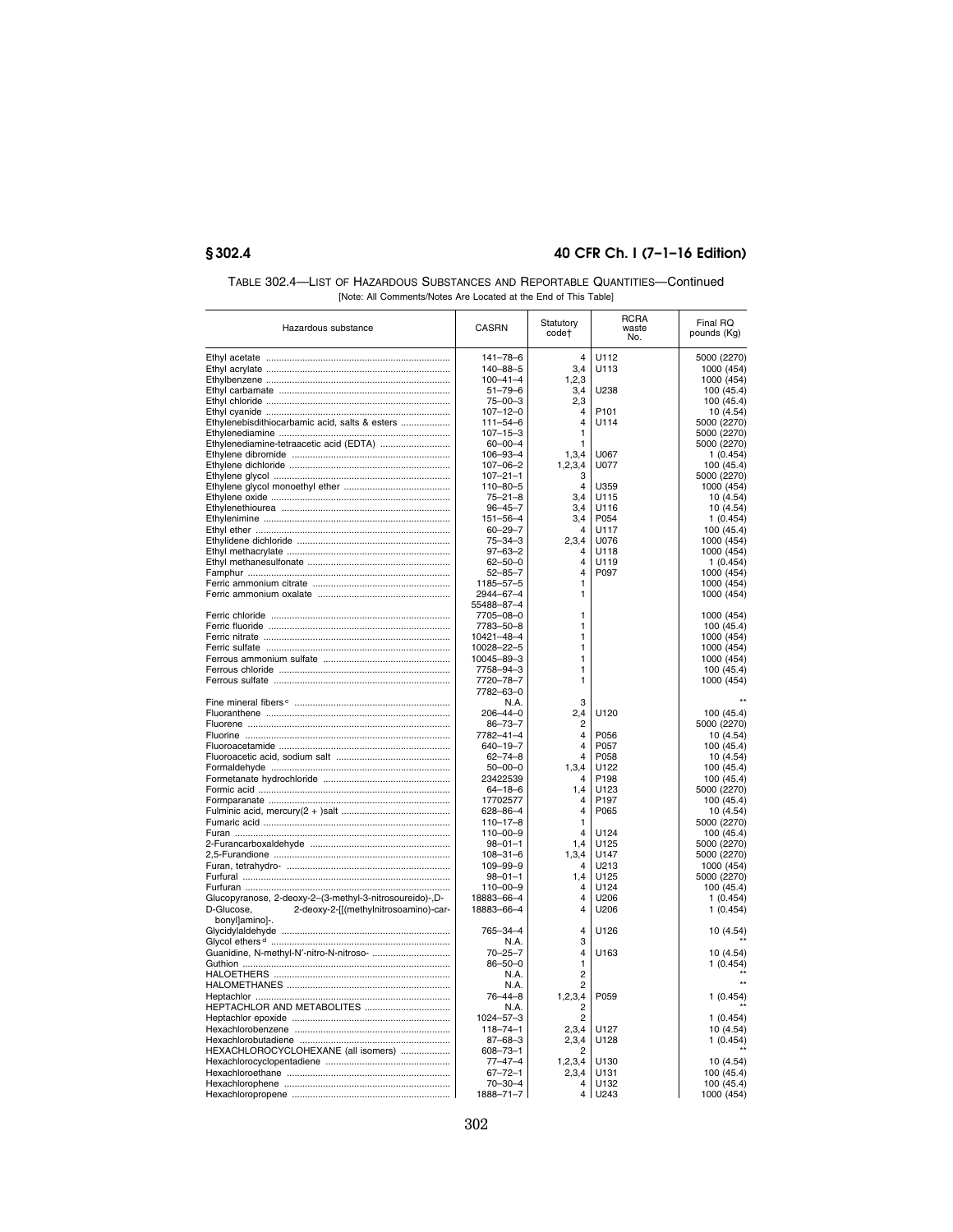| TABLE 302.4—LIST OF HAZARDOUS SUBSTANCES AND REPORTABLE QUANTITIES—Continued |
|------------------------------------------------------------------------------|
| [Note: All Comments/Notes Are Located at the End of This Table]              |

| Hazardous substance                             | CASRN           | Statutory<br>code†      | <b>RCRA</b><br>waste<br>No. | Final RQ<br>pounds (Kg) |
|-------------------------------------------------|-----------------|-------------------------|-----------------------------|-------------------------|
|                                                 | 757-58-4        | 4                       | P062                        | 100 (45.4)              |
|                                                 | 822-06-0        | 3                       |                             | 100 (45.4)              |
|                                                 | 680-31-9        | 3                       |                             | 1(0.454)                |
|                                                 | 110-54-3        | 3                       |                             | 5000 (2270)             |
|                                                 | $108 - 10 - 1$  | 3,4                     | U161                        | 5000 (2270)             |
|                                                 | 302-01-2        | 3,4                     | U133                        | 1(0.454)                |
|                                                 | 79-19-6         | $\Delta$                | P116                        | 100 (45.4)              |
|                                                 | 1615-80-1       | $\overline{\mathbf{4}}$ | U086                        | 10 (4.54)               |
|                                                 | $57 - 14 - 7$   | 3,4                     | U098                        | 10(4.54)                |
|                                                 | 540–73–8        | 4                       | U099                        | 1(0.454)                |
|                                                 | 122-66-7        | 2,3,4                   | U109                        | 10(4.54)                |
|                                                 | $60 - 34 - 4$   | 3,4                     | P068                        | 10 (4.54)               |
|                                                 | 7647-01-0       | 1,3                     |                             | 5000 (2270)             |
|                                                 | $74 - 90 - 8$   | 1,4                     | P063                        | 10(4.54)                |
|                                                 | 7664-39-3       | 1,3,4                   | U134                        | 100 (45.4)              |
|                                                 | 7647-01-0       | 1,3                     |                             | 5000 (2270)             |
|                                                 | $74 - 90 - 8$   | 1,4                     | P063                        | 10 (4.54)               |
|                                                 | 7664-39-3       | 1,3,4                   | U134                        | 100 (45.4)              |
|                                                 | 7803-51-2       | 3,4                     | P096                        | 100 (45.4)              |
|                                                 | 7783-06-4       | 1,4                     | U135                        | 100 (45.4)              |
| Hydroperoxide, 1-methyl-1-phenylethyl-          | $80 - 15 - 9$   | $\overline{4}$          | U096                        | 10 (4.54)               |
|                                                 | $123 - 31 - 9$  | 3                       |                             | 100 (45.4)              |
|                                                 | $96 - 45 - 7$   | 3,4                     | U116                        | 10 (4.54)               |
|                                                 | 193-39-5        | 2,4                     | U137                        | 100 (45.4)              |
|                                                 | 74-88-4         | 3,4                     | U138                        | 100 (45.4)              |
|                                                 | $85 - 44 - 9$   | 3,4                     | U190                        | 5000 (2270)             |
|                                                 | $78 - 83 - 1$   | $\overline{4}$          | U140                        | 5000 (2270)             |
|                                                 | 465-73-6        | $\overline{4}$          | P060                        | 1(0.454)                |
|                                                 | 119380          | 4                       | P <sub>192</sub>            | 100 (45.4)              |
|                                                 | 78-59-1         | 2,3                     |                             | 5000 (2270)             |
|                                                 | 78-79-5         | 1                       |                             | 100 (45.4)              |
| Isopropanolamine dodecylbenzenesulfonate        | 42504-46-1      | 1                       |                             | 1000 (454)              |
|                                                 | 64006           | 4                       | P202                        | 10 (4.54)               |
|                                                 | $120 - 58 - 1$  | $\overline{4}$          | U141                        | 100 (45.4)              |
| 3(2H)-Isoxazolone, 5-(aminomethyl)-             | 2763-96-4       | 4                       | P007                        | 1000 (454)              |
|                                                 | 143-50-0        | 1,4                     | U142                        | 1(0.454)                |
|                                                 | $303 - 34 - 4$  | 4                       | U143                        | 10 (4.54)               |
|                                                 | 7439-92-1       | $\overline{c}$          |                             | 10 (4.54)               |
|                                                 | $301 - 04 - 2$  | 1,4                     | U144                        | 10 (4.54)               |
|                                                 | N.A.            | 2,3                     |                             |                         |
|                                                 | 7784-40-9       | 1                       |                             | 1(0.454)                |
|                                                 | 7645-25-2       |                         |                             |                         |
|                                                 | 10102-48-4      |                         |                             |                         |
|                                                 | 1335-32-6       | 4                       | U146                        | 10 (4.54)               |
|                                                 | 7758-95-4       | 1                       |                             | 10 (4.54)               |
|                                                 | N.A.            | 2,3                     |                             |                         |
|                                                 | 13814-96-5      | 1                       |                             | 10 (4.54)               |
|                                                 | 7783-46-2       | 1                       |                             | 10 (4.54)               |
|                                                 | 10101-63-0      | $\mathbf{1}$            |                             | 10 (4.54)               |
|                                                 | 10099-74-8      | 1                       |                             | 10 (4.54)               |
|                                                 | 7446-27-7       | 4                       | U145                        | 10 (4.54)               |
|                                                 | $1072 - 35 - 1$ | 1                       |                             | 10 (4.54)               |
|                                                 | 7428-48-0       |                         |                             |                         |
|                                                 | 52652-59-2      |                         |                             |                         |
|                                                 | 56189-09-4      |                         |                             |                         |
|                                                 | 1335-32-6       | 4                       | U146                        | 10 (4.54)               |
|                                                 | 7446-14-2       | 1                       |                             | 10 (4.54)               |
|                                                 | 15739-80-7      |                         |                             |                         |
|                                                 | 1314-87-0       | 1                       |                             | 10 (4.54)               |
|                                                 | $592 - 87 - 0$  | 1                       |                             | 10 (4.54)               |
|                                                 | $58 - 89 - 9$   | 1,2,3,4                 | U129                        | 1(0.454)                |
|                                                 | $58 - 89 - 9$   | 1,2,3,4                 | U129                        | 1(0.454)                |
|                                                 | 14307-35-8      | 1                       |                             | 10 (4.54)               |
|                                                 | $121 - 75 - 5$  | 1                       |                             | 100 (45.4)              |
|                                                 | $110 - 16 - 7$  | 1                       |                             | 5000 (2270)             |
|                                                 | $108 - 31 - 6$  | 1,3,4                   | U147                        | 5000 (2270)             |
|                                                 | $123 - 33 - 1$  | 4                       | U148                        | 5000 (2270)             |
|                                                 | $109 - 77 - 3$  | 4                       | U149                        | 1000 (454)              |
| Manganese, bis (dimethylcarbamodithioato-S,S')- | 15339363        | 4                       | P <sub>196</sub>            | 10 (4.54)               |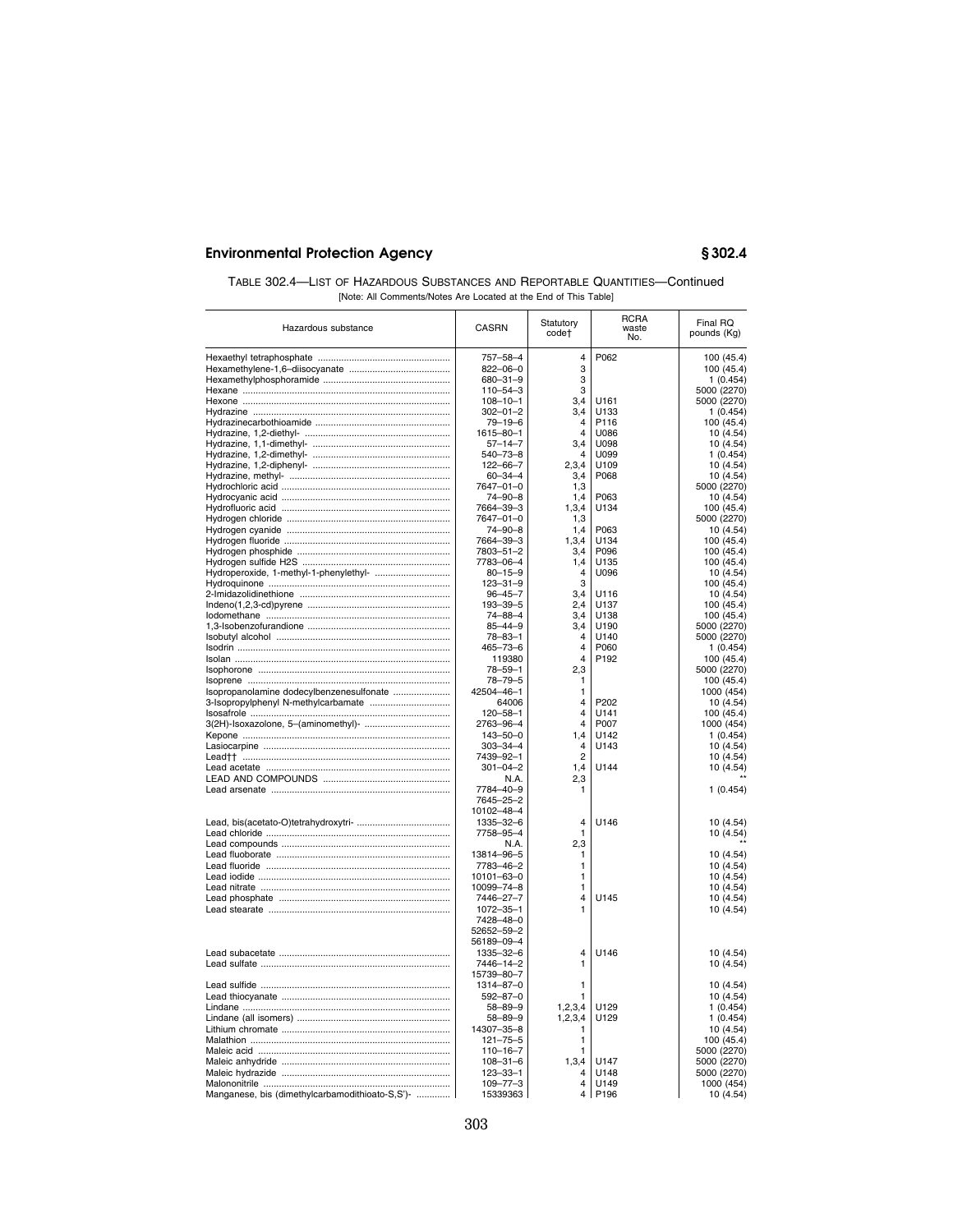| TABLE 302.4—LIST OF HAZARDOUS SUBSTANCES AND REPORTABLE QUANTITIES—Continued |
|------------------------------------------------------------------------------|
| [Note: All Comments/Notes Are Located at the End of This Table]              |

| Hazardous substance                                                                                     | <b>CASRN</b>                    | Statutory<br>code†      | <b>RCRA</b><br>waste<br>No. | Final RQ<br>pounds (Kg) |
|---------------------------------------------------------------------------------------------------------|---------------------------------|-------------------------|-----------------------------|-------------------------|
|                                                                                                         | N.A.                            | З                       |                             |                         |
|                                                                                                         | 15339363                        | 4                       | P196                        | 10 (4.54)               |
|                                                                                                         | $101 - 68 - 8$                  | 3                       |                             | 5000 (2270)             |
|                                                                                                         | 78-93-3                         | 3,4                     | U159                        | 5000 (2270)             |
|                                                                                                         | 148-82-3                        | 4                       | U150                        | 1(0.454)                |
|                                                                                                         | 2032-65-7                       | 1,4                     | P <sub>199</sub>            | 10(4.54)                |
|                                                                                                         | $592 - 04 - 1$                  | 1                       |                             | 1(0.454)                |
|                                                                                                         | 10045-94-0                      | 1                       |                             | 10(4.54)                |
|                                                                                                         | 7783-35-9                       | $\mathbf{1}$            |                             | 10 (4.54)               |
|                                                                                                         | $592 - 85 - 8$                  | 1                       |                             | 10 (4.54)               |
|                                                                                                         | 10415-75-5                      | 1                       | 10 (4.54)                   | 7782-86-7               |
|                                                                                                         | 7439-97-6                       | 2,3,4                   | U151                        | 1(0.454)                |
|                                                                                                         | N.A.                            | 2,3                     |                             |                         |
|                                                                                                         | $62 - 38 - 4$                   | $\overline{4}$          | P092                        | 100 (45.4)              |
|                                                                                                         | N.A.                            | 2,3                     |                             |                         |
|                                                                                                         | 628-86-4                        | 4                       | P065                        | 10 (4.54)               |
|                                                                                                         | $126 - 98 - 7$                  | 4                       | U152                        | 1000 (454)              |
|                                                                                                         | $124 - 40 - 3$<br>$62 - 75 - 9$ | 1,4                     | U092<br>P082                | 1000 (454)              |
|                                                                                                         | $74 - 83 - 9$                   | 2,3,4<br>2,3,4          | U029                        | 10(4.54)<br>1000 (454)  |
|                                                                                                         | $74 - 87 - 3$                   | 2,3,4                   | U045                        | 100 (45.4)              |
|                                                                                                         | $107 - 30 - 2$                  | 3,4                     | U046                        | 10(4.54)                |
|                                                                                                         | $74 - 95 - 3$                   | $\overline{4}$          | U068                        | 1000 (454)              |
|                                                                                                         | $75 - 09 - 2$                   | 2,3,4                   | U080                        | 1000 (454)              |
|                                                                                                         | $75 - 71 - 8$                   | 4                       | U075                        | 5000 (2270)             |
|                                                                                                         | $74 - 88 - 4$                   | 3.4                     | U138                        | 100 (45.4)              |
|                                                                                                         | 624-83-9                        | 3,4                     | P064                        | 10 (4.54)               |
|                                                                                                         | 542-88-1                        | 2,3,4                   | P016                        | 10(4.54)                |
|                                                                                                         | $594 - 42 - 3$                  | 4                       | P <sub>118</sub>            | 100 (45.4)              |
|                                                                                                         | $62 - 50 - 0$                   | 4                       | U119                        | 1(0.454)                |
|                                                                                                         | $56 - 23 - 5$                   | 1,2,3,4                 | U211                        | 10(4.54)                |
|                                                                                                         | $509 - 14 - 8$                  | 4                       | P112                        | 10 (4.54)               |
|                                                                                                         | $74 - 93 - 1$                   | 1,4                     | U153                        | 100 (45.4)              |
|                                                                                                         | $75 - 25 - 2$                   | 2,3,4                   | U225                        | 100 (45.4)              |
|                                                                                                         | $67 - 66 - 3$                   | 1,2,3,4                 | U044                        | 10 (4.54)               |
|                                                                                                         | 75-69-4                         | 4                       | U121                        | 5000 (2270)             |
| Methanimidamide, N,N-dimethyl-N'-[3-[[(methylamino)-car-                                                | 23422539                        | 4                       | P198                        | 100 (45.4)              |
| bonyl]oxy]phenyl]-, monohydrochloride.<br>Methanimidamide,<br>N,N-dimethyl-N'-[2-methyl-4-              | 17702577                        | $\overline{\mathbf{A}}$ | P197                        | 100 (45.4)              |
| [[(methylamino) carbonyl]oxy]phenyl]-.                                                                  |                                 |                         |                             |                         |
| 6,9-Methano-2,4,3-benzodioxathiepin,<br>6,7,8,9,10,10-<br>hexachloro-1,5,5a,6,9,9a-hexahydro-, 3-oxide. | $115 - 29 - 7$                  | 1,2,4                   | P050                        | 1(0.454)                |
| 4,7-Methano-1H-indene,<br>1,4,5,6,7,8,8-heptachloro-<br>3a,4,7,7a-tetrahydro-.                          | 76–44–8                         | 1,2,3,4                 | P059                        | 1 (0.454)               |
| 1,2,4,5,6,7,8,8-octachloro-<br>4,7-Methano-1H-indene,                                                   | $57 - 74 - 9$                   | 1,2,3,4                 | U036                        | 1(0.454)                |
| 2,3,3a,4,7,7a-hexahydro----.                                                                            |                                 |                         |                             |                         |
|                                                                                                         | $67 - 56 - 1$                   | 3,4                     | U154                        | 5000 (2270)             |
|                                                                                                         | $91 - 80 - 5$                   | $\overline{4}$          | U155                        | 5000 (2270)             |
| 1,3,4-Metheno-2H-cyclobuta[cd]pentalen-2-one,<br>1,1a,3,3a,4,5,5,5a,5b,6-decachlorooctahydro-.          | $143 - 50 - 0$                  | 1,4                     | U142                        | 1(0.454)                |
|                                                                                                         | 2032-65-7                       | 1,4                     | P199                        | 10 (4.54)               |
|                                                                                                         | 16752-77-5                      | 4                       | P066                        | 100 (45.4)              |
|                                                                                                         | $72 - 43 - 5$                   | 1,3,4                   | U247                        | 1(0.454)                |
|                                                                                                         | $67 - 56 - 1$                   | 3.4                     | U154<br>P067                | 5000 (2270)             |
|                                                                                                         | $75 - 55 - 8$<br>74-83-9        | 3,4<br>2,3,4            | U029                        | 1(0.454)<br>1000 (454)  |
|                                                                                                         | $504 - 60 - 9$                  | 4                       | U186                        | 100 (45.4)              |
|                                                                                                         | 74-87-3                         | 2,3,4                   | U045                        | 100 (45.4)              |
|                                                                                                         | 79-22-1                         | 4                       | U156                        | 1000 (454)              |
|                                                                                                         | $71 - 55 - 6$                   | 2,3,4                   | U226                        | 1000 (454)              |
|                                                                                                         | $56 - 49 - 5$                   | $\overline{4}$          | U157                        | 10(4.54)                |
|                                                                                                         | $101 - 14 - 4$                  | 3,4                     | U158                        | 10(4.54)                |
|                                                                                                         | $74 - 95 - 3$                   | 4                       | U068                        | 1000 (454)              |
|                                                                                                         | $75 - 09 - 2$                   | 2,3,4                   | U080                        | 1000 (454)              |
|                                                                                                         | $101 - 77 - 9$                  | 3                       |                             | 10 (4.54)               |
|                                                                                                         | $101 - 68 - 8$                  | 3                       |                             | 5000 (2270)             |
|                                                                                                         | 78-93-3                         | 3,4                     | U159                        | 5000 (2270)             |
|                                                                                                         | 1338-23-4                       | 4                       | U160                        | 10 (4.54)               |
|                                                                                                         | $60 - 34 - 4$                   | 3.4 l                   | P068                        | 10 (4.54)               |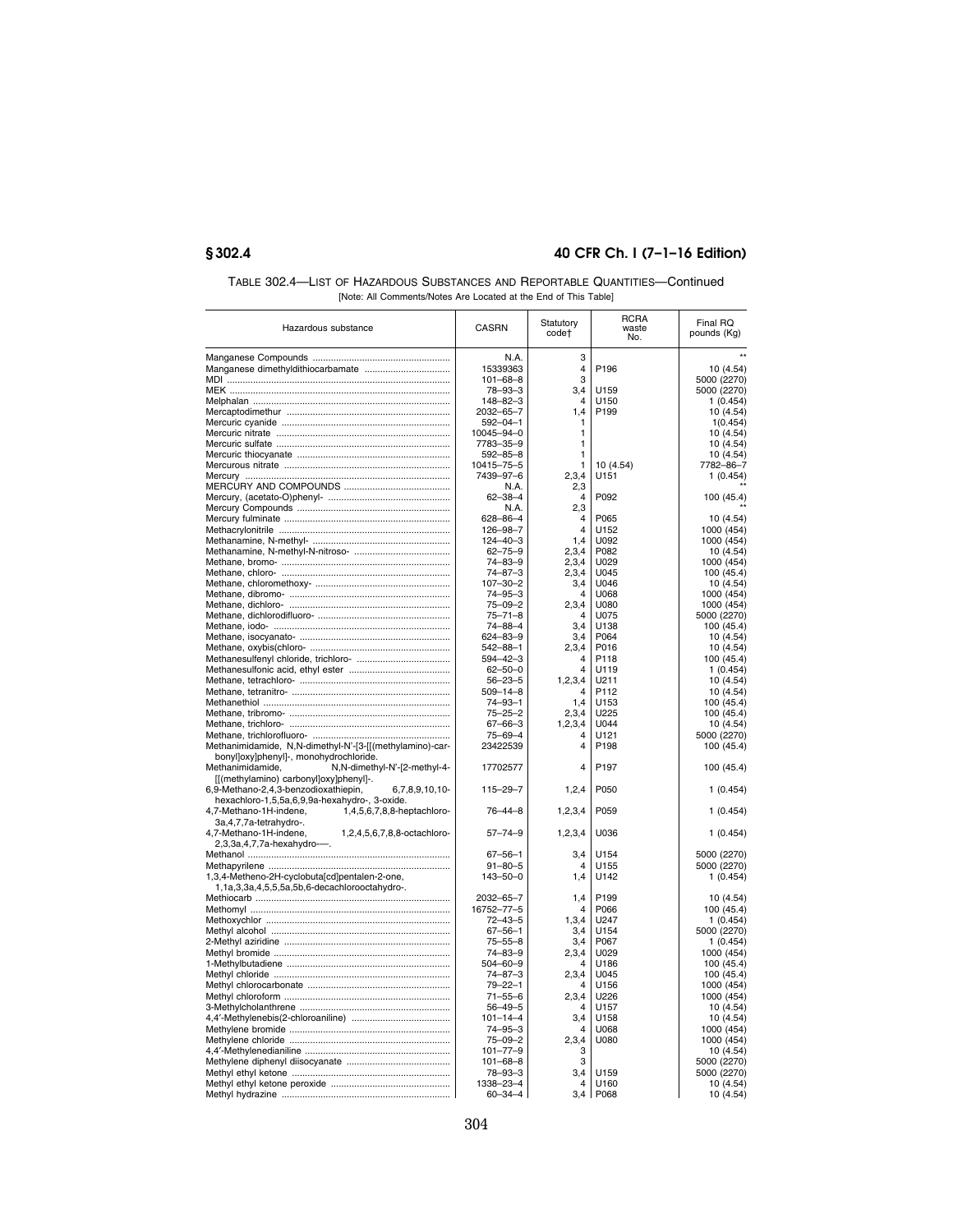| TABLE 302.4—LIST OF HAZARDOUS SUBSTANCES AND REPORTABLE QUANTITIES—Continued |
|------------------------------------------------------------------------------|
| [Note: All Comments/Notes Are Located at the End of This Table]              |

| Hazardous substance                                                                                                                                              | CASRN          | Statutory<br>code†      | <b>RCRA</b><br>waste<br>No. | Final RQ<br>pounds (Kg) |
|------------------------------------------------------------------------------------------------------------------------------------------------------------------|----------------|-------------------------|-----------------------------|-------------------------|
|                                                                                                                                                                  | $74 - 88 - 4$  | 3.4                     | U138                        | 100 (45.4)              |
|                                                                                                                                                                  |                |                         |                             |                         |
|                                                                                                                                                                  | $108 - 10 - 1$ | 3.4                     | U161                        | 5000 (2270)             |
|                                                                                                                                                                  | 624-83-9       | 3,4                     | P064                        | 10 (4.54)               |
|                                                                                                                                                                  | $75 - 86 - 5$  | 1,4                     | P069                        | 10 (4.54)               |
|                                                                                                                                                                  | $74 - 93 - 1$  | 1,4                     | U153                        | 100 (45.4)              |
|                                                                                                                                                                  | $80 - 62 - 6$  | 1,3,4                   | U162                        | 1000 (454)              |
|                                                                                                                                                                  | 298-00-0       | 1,4                     | P071                        | 100 (45.4)              |
|                                                                                                                                                                  | $108 - 10 - 1$ | 3,4                     | U161                        | 5000 (2270)             |
|                                                                                                                                                                  | 1634-04-4      | 3                       |                             | 1000 (454)              |
|                                                                                                                                                                  | $56 - 04 - 2$  | 4                       | U164                        | 10 (4.54)               |
|                                                                                                                                                                  | 1129415        | $\overline{4}$          | P <sub>190</sub>            | 1000 (454)              |
|                                                                                                                                                                  | 7786-34-7      | 1                       |                             | 10 (4.54)               |
|                                                                                                                                                                  | 315-18-4       | 1,4                     | P128                        | 1000 (454)              |
|                                                                                                                                                                  | $50 - 07 - 7$  | 4                       | U010                        | 10(4.54)                |
|                                                                                                                                                                  |                |                         |                             |                         |
|                                                                                                                                                                  | $70 - 25 - 7$  | $\overline{4}$          | U163                        | 10 (4.54)               |
|                                                                                                                                                                  | $75 - 04 - 7$  | 1                       |                             | 100 (45.4)              |
|                                                                                                                                                                  | $74 - 89 - 5$  | 1                       |                             | 100 (45.4)              |
|                                                                                                                                                                  | 300-76-5       | 1                       |                             | 10 (4.54)               |
| 5,12-Naphthacenedione, 8-acetyl-10-[(3-amino-2,3,6-<br>trideoxy-alpha-L-lyxo-hexopyranosyl)oxy]-7,8,9,10-<br>tetrahydro-6,8,11-trihydroxy-1-methoxy-, (8S-cis)-. | 20830-81-3     | 4                       | U059                        | 10 (4.54)               |
|                                                                                                                                                                  | 134-32-7       | 4                       | U167                        | 100 (45.4)              |
|                                                                                                                                                                  | $91 - 59 - 8$  | 4                       | U168                        | 10(4.54)                |
| Naphthalenamine, N,N'-bis(2-chloroethyl)-                                                                                                                        | 494-03-1       | 4                       | U026                        | 100 (45.4)              |
|                                                                                                                                                                  | $91 - 20 - 3$  | 1,2,3,4                 | U165                        | 100 (45.4)              |
|                                                                                                                                                                  |                |                         | U047                        |                         |
|                                                                                                                                                                  | $91 - 58 - 7$  | 2,4                     |                             | 5000 (2270)             |
|                                                                                                                                                                  | $130 - 15 - 4$ | 4                       | U166                        | 5000 (2270)             |
| 2,7-Naphthalenedisulfonic acid, 3,3'-[(3,3'-dimethyl-(1,1'-<br>biphenyl)-4,4'-diyl)-bis(azo)]bis(5-amino-4-hydroxy)-<br>tetrasodium salt.                        | $72 - 57 - 1$  | $\overline{4}$          | U236                        | 10 (4.54)               |
|                                                                                                                                                                  | $63 - 25 - 2$  | 1,3,4                   | U279                        | 100 (45.4)              |
|                                                                                                                                                                  | 1338-24-5      | 1                       |                             | 100 (45.4)              |
|                                                                                                                                                                  | $130 - 15 - 4$ | 4                       | U166                        | 5000 (2270)             |
|                                                                                                                                                                  | $134 - 32 - 7$ | 4                       | U167                        | 100 (45.4)              |
|                                                                                                                                                                  | $91 - 59 - 8$  | 4                       | U168                        | 10(4.54)                |
|                                                                                                                                                                  | $86 - 88 - 4$  | $\overline{\mathbf{4}}$ | P072                        | 100 (45.4)              |
|                                                                                                                                                                  |                | $\overline{2}$          |                             |                         |
|                                                                                                                                                                  | 7440-02-0      |                         |                             | 100 (45.4)              |
|                                                                                                                                                                  | 15699-18-0     | 1                       |                             | 100 (45.4)              |
|                                                                                                                                                                  | N.A.           | 2,3                     |                             |                         |
|                                                                                                                                                                  | 13463-39-3     | 4                       | P073                        | 10 (4.54)               |
|                                                                                                                                                                  | 7718-54-9      | 1                       |                             | 100 (45.4)              |
|                                                                                                                                                                  | 37211-05-5     |                         |                             |                         |
|                                                                                                                                                                  | N.A.           | 2,3                     |                             |                         |
|                                                                                                                                                                  | $557 - 19 - 7$ | $\overline{\mathbf{A}}$ | P074                        | 10 (4.54)               |
|                                                                                                                                                                  | 12054-48-7     | $\mathbf{1}$            |                             | 10 (4.54)               |
|                                                                                                                                                                  | 14216-75-2     | 1                       |                             | 100 (45.4)              |
|                                                                                                                                                                  | 7786-81-4      | 1                       |                             | 100 (45.4)              |
|                                                                                                                                                                  |                | 4                       |                             |                         |
|                                                                                                                                                                  | $54 - 11 - 5$  |                         | P075                        | 100(45.4)               |
|                                                                                                                                                                  | 7697-37-2      | 1                       |                             | 1000 (454)              |
|                                                                                                                                                                  | 10102-45-1     | 4                       | U217                        | 100 (45.4)              |
|                                                                                                                                                                  | 10102-43-9     | 4                       | P076                        | 10 (4.54)               |
|                                                                                                                                                                  | $100 - 01 - 6$ | $\overline{\mathbf{A}}$ | P077                        | 5000 (2270)             |
|                                                                                                                                                                  | $98 - 95 - 3$  | 1,2,3,4                 | U169                        | 1000 (454)              |
|                                                                                                                                                                  | $92 - 93 - 3$  | 3                       |                             | 10 (4.54)               |
|                                                                                                                                                                  | 10102-44-0     | 1,4                     | P078                        | 10 (4.54)               |
|                                                                                                                                                                  | 10544-72-6     |                         |                             |                         |
|                                                                                                                                                                  | 10102-43-9     | $\overline{4}$          | P076                        | 10 (4.54)               |
|                                                                                                                                                                  | 10102-44-0     | 1,4                     | P078                        | 10 (4.54)               |
|                                                                                                                                                                  |                |                         |                             |                         |
|                                                                                                                                                                  | 10544-72-6     |                         |                             |                         |
|                                                                                                                                                                  | $55 - 63 - 0$  | 4                       | P081                        | 10 (4.54)               |
|                                                                                                                                                                  | 25154-55-6     | 1                       |                             | 100 (45.4)              |
|                                                                                                                                                                  | $554 - 84 - 7$ |                         |                             |                         |
|                                                                                                                                                                  | $88 - 75 - 5$  | 1,2                     |                             | 100 (45.4)              |
|                                                                                                                                                                  | $100 - 02 - 7$ | 1,2,3,4                 | U170                        | 100 (45.4)              |
|                                                                                                                                                                  | $88 - 75 - 5$  | 1,2                     |                             | 100 (45.4)              |
|                                                                                                                                                                  | $100 - 02 - 7$ | 1,2,3,4                 | U170                        | 100 (45.4)              |
|                                                                                                                                                                  | N.A.           | 2                       |                             |                         |
|                                                                                                                                                                  | $79 - 46 - 9$  | 3,4                     | U171                        |                         |
|                                                                                                                                                                  |                |                         |                             | 10 (4.54)               |
|                                                                                                                                                                  | N.A.           | 2                       |                             |                         |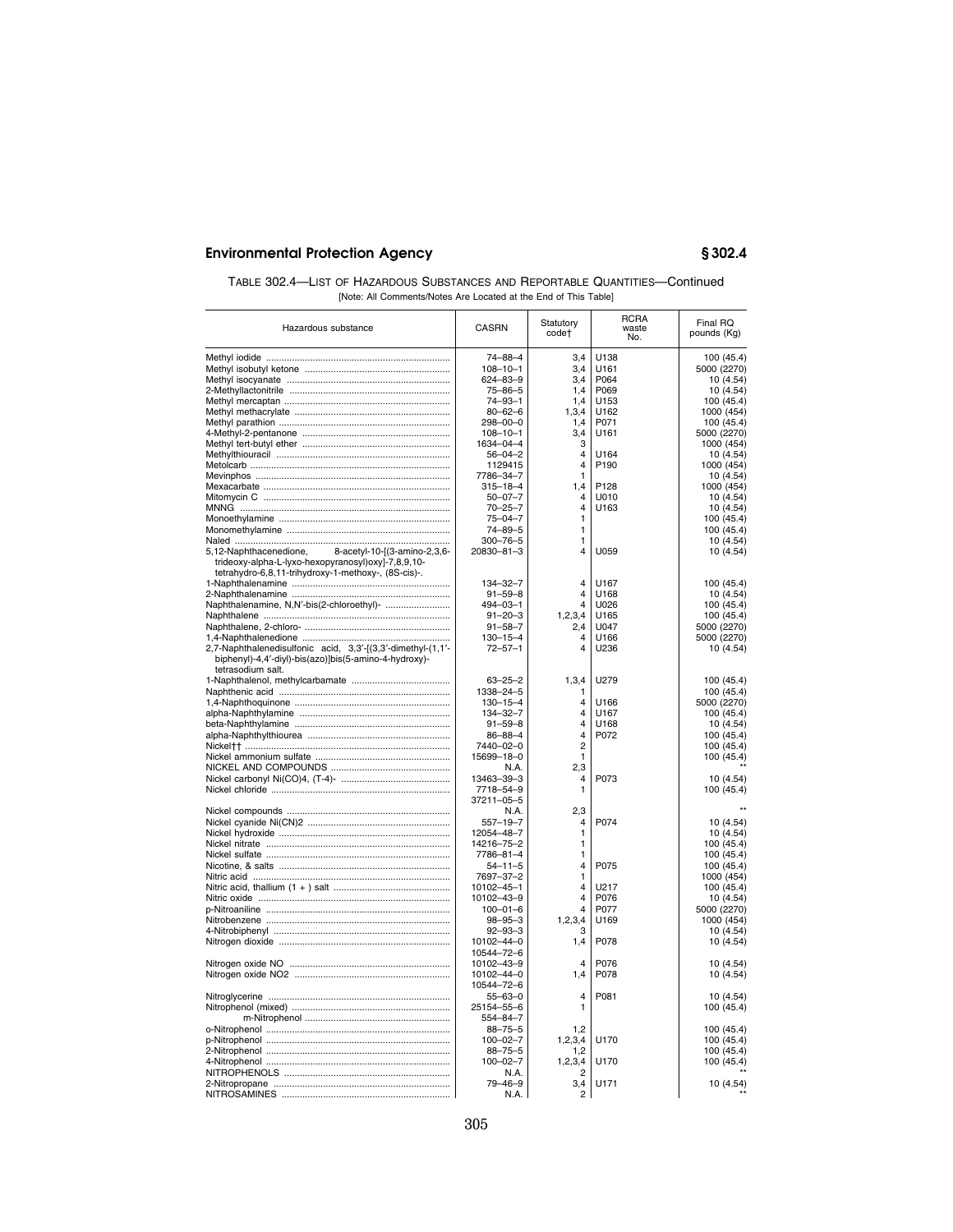| TABLE 302.4—LIST OF HAZARDOUS SUBSTANCES AND REPORTABLE QUANTITIES—Continued |
|------------------------------------------------------------------------------|
| [Note: All Comments/Notes Are Located at the End of This Table]              |

| Hazardous substance                                       | <b>CASRN</b>    | Statutory<br>code†      | <b>RCRA</b><br>waste<br>No. | Final RQ<br>pounds (Kg) |
|-----------------------------------------------------------|-----------------|-------------------------|-----------------------------|-------------------------|
|                                                           | $924 - 16 - 3$  | 4                       | U172                        | 10 (4.54)               |
|                                                           | 1116-54-7       | 4                       | U173                        | 1(0.454)                |
|                                                           | $55 - 18 - 5$   | $\overline{\mathbf{A}}$ | U174                        | 1(0.454)                |
|                                                           | $62 - 75 - 9$   | 2,3,4                   | P082                        | 10(4.54)                |
|                                                           | $86 - 30 - 6$   | 2                       |                             | 100 (45.4)              |
|                                                           | 759-73-9        | 4                       | U176                        | 1(0.454)                |
|                                                           | 684-93-5        | 3,4                     | U177                        | 1(0.454)                |
|                                                           | $615 - 53 - 2$  | 4                       | U178                        | 1(0.454)                |
|                                                           | 4549-40-0       | 4                       | P084                        | 10(4.54)                |
|                                                           | $59 - 89 - 2$   | 3                       |                             | 1(0.454)                |
|                                                           | $100 - 75 - 4$  | 4                       | U179                        | 10 (4.54)               |
|                                                           | $930 - 55 - 2$  | $\overline{\mathbf{4}}$ | U180                        | 1(0.454)                |
|                                                           | $1321 - 12 - 6$ | 1                       |                             | 1000 (454)              |
|                                                           | $99 - 08 - 1$   |                         |                             |                         |
|                                                           | $88 - 72 - 2$   |                         |                             |                         |
|                                                           | $99 - 99 - 0$   |                         |                             |                         |
|                                                           | $99 - 55 - 8$   | 4                       | U181                        | 100 (45.4)              |
|                                                           | $152 - 16 - 9$  | 4                       | P085                        | 100 (45.4)              |
|                                                           | 20816-12-0      | 4                       | P087                        | 1000 (454)              |
|                                                           | 20816-12-0      | $\overline{4}$          | P087                        | 1000 (454)              |
| 7-Oxabicyclo[2.2.1]heptane-2,3-dicarboxylic acid          | $145 - 73 - 3$  | 4                       | P088                        | 1000 (454)              |
|                                                           | 23135220        | 4                       | P194                        | 100 (45.4)              |
|                                                           | 1120-71-4       | 3,4                     | U193                        | 10 (4.54)               |
| $N, N-$<br>2H-1,3,2-Oxazaphosphorin-2-amine,<br>$bis(2 -$ | $50 - 18 - 0$   | 4                       | U058                        | 10 (4.54)               |
| chloroethyl)tetrahydro-, 2-oxide.                         |                 |                         |                             |                         |
|                                                           | $75 - 21 - 8$   | 3,4                     | U115                        | 10 (4.54)               |
|                                                           | 765-34-4        | 4                       | U126                        | 10 (4.54)               |
|                                                           | $106 - 89 - 8$  | 1,3,4                   | U041                        | 100 (45.4)              |
|                                                           | 30525-89-4      | 1                       |                             | 1000 (454)              |
|                                                           | $123 - 63 - 7$  | 4                       | U182                        | 1000 (454)              |
|                                                           | $56 - 38 - 2$   | 1,3,4                   | P089                        | 10 (4.54)               |
|                                                           | 1336-36-3       | 1,2,3                   |                             | 1(0.454)                |
|                                                           | $82 - 68 - 8$   | 3,4                     | U185                        | 100 (45.4)              |
|                                                           | 608-93-5        | 4                       | U183                        | 10(4.54)                |
|                                                           | $76 - 01 - 7$   | $\Delta$                | U184                        | 10 (4.54)               |
|                                                           | $82 - 68 - 8$   | 3,4                     | U185                        | 100 (45.4)              |
|                                                           | $87 - 86 - 5$   | 1,2,3,4                 | See F027                    | 10(4.54)                |
|                                                           | $504 - 60 - 9$  |                         | U186                        | 100 (45.4)              |
|                                                           | $127 - 18 - 4$  | 2,3,4                   | U210                        | 100 (45.4)              |
|                                                           | $62 - 44 - 2$   | 4                       | U187                        | 100 (45.4)              |
|                                                           | $85 - 01 - 8$   | $\overline{2}$          |                             | 5000 (2270)             |
|                                                           | $108 - 95 - 2$  | 1,2,3,4                 | U188                        | 1000 (454)              |
|                                                           | $95 - 57 - 8$   | 2,4                     | U048                        | 100 (45.4)              |
|                                                           | $59 - 50 - 7$   | 2,4                     | U039                        | 5000 (2270)             |
|                                                           | 131-89-5        | 4                       | P034                        | 100 (45.4)              |
|                                                           | $120 - 83 - 2$  | 2,4                     | U081                        | 100 (45.4)              |
|                                                           | $87 - 65 - 0$   | 4                       | U082                        | 100 (45.4)              |
| Phenol, 4,4'-(1,2-diethyl-1,2-ethenediyl)bis-, (E)        | $56 - 53 - 1$   | $\overline{4}$          | U089                        | 1(0.454)                |
|                                                           | $105 - 67 - 9$  | 2.4                     | U <sub>101</sub>            | 100 (45.4)              |
| 4-(dimethylamino)-3,5-dimethyl-,<br>Phenol.               | $315 - 18 - 4$  | 1,4                     | P <sub>128</sub>            | 1000 (454)              |
| methylcarbamate (ester).                                  |                 |                         |                             |                         |
| Phenol, (3,5-dimethyl-4-(methylthio)-, methylcarbamate    | 2032-65-7       | 1,4                     | P199                        | 10 (4.54)               |
|                                                           | $51 - 28 - 5$   | 1,2,3,4                 | P048                        | 10(4.54)                |
|                                                           | 1319-77-3       | 1,3,4                   | U052                        | 100 (45.4)              |
|                                                           | $534 - 52 - 1$  | 2,3,4                   | P047                        | 10 (4.54)               |
|                                                           | $70 - 30 - 4$   | 4                       | U132                        | 100 (45.4)              |
| Phenol, 2-(1-methylethoxy)-, methylcarbamate              | $114 - 26 - 1$  | 3,4                     | U411                        | 100 (45.4)              |
| Phenol, 3-(1-methylethyl)-, methyl carbamate              | 64006           | 4                       | P202                        | 10(4.54)                |
| Phenol, 3-methyl-5-(1-methylethyl)-, methyl carbamate     | 2631370         | 4                       | P201                        | 1000 (454)              |
|                                                           | $88 - 85 - 7$   | 4                       | P020                        | 1000 (454)              |
|                                                           | $100 - 02 - 7$  | 1, 2, 3, 4              | U170                        | 100 (45.4)              |
|                                                           | $87 - 86 - 5$   | 1, 2, 3, 4              | See F027                    | 10 (4.54)               |
|                                                           |                 | 4                       | See F027                    | 10 (4.54)               |
|                                                           | $58 - 90 - 2$   |                         |                             |                         |
|                                                           | $95 - 95 - 4$   | 1,3,4                   | See F027                    | 10 (4.54)               |
|                                                           | $88 - 06 - 2$   | 1,2,3,4                 | See F027                    | 10 (4.54)               |
|                                                           | $131 - 74 - 8$  | 4                       | P009                        | 10 (4.54)               |
| L-Phenylalanine, 4-[bis(2-chloroethyl)amino]-             | $148 - 82 - 3$  | 4                       | U150                        | 1(0.454)                |
|                                                           | $106 - 50 - 3$  | 3                       |                             | 5000 (2270)             |
|                                                           | $62 - 38 - 4$   | 4                       | P092                        | 100 (45.4)              |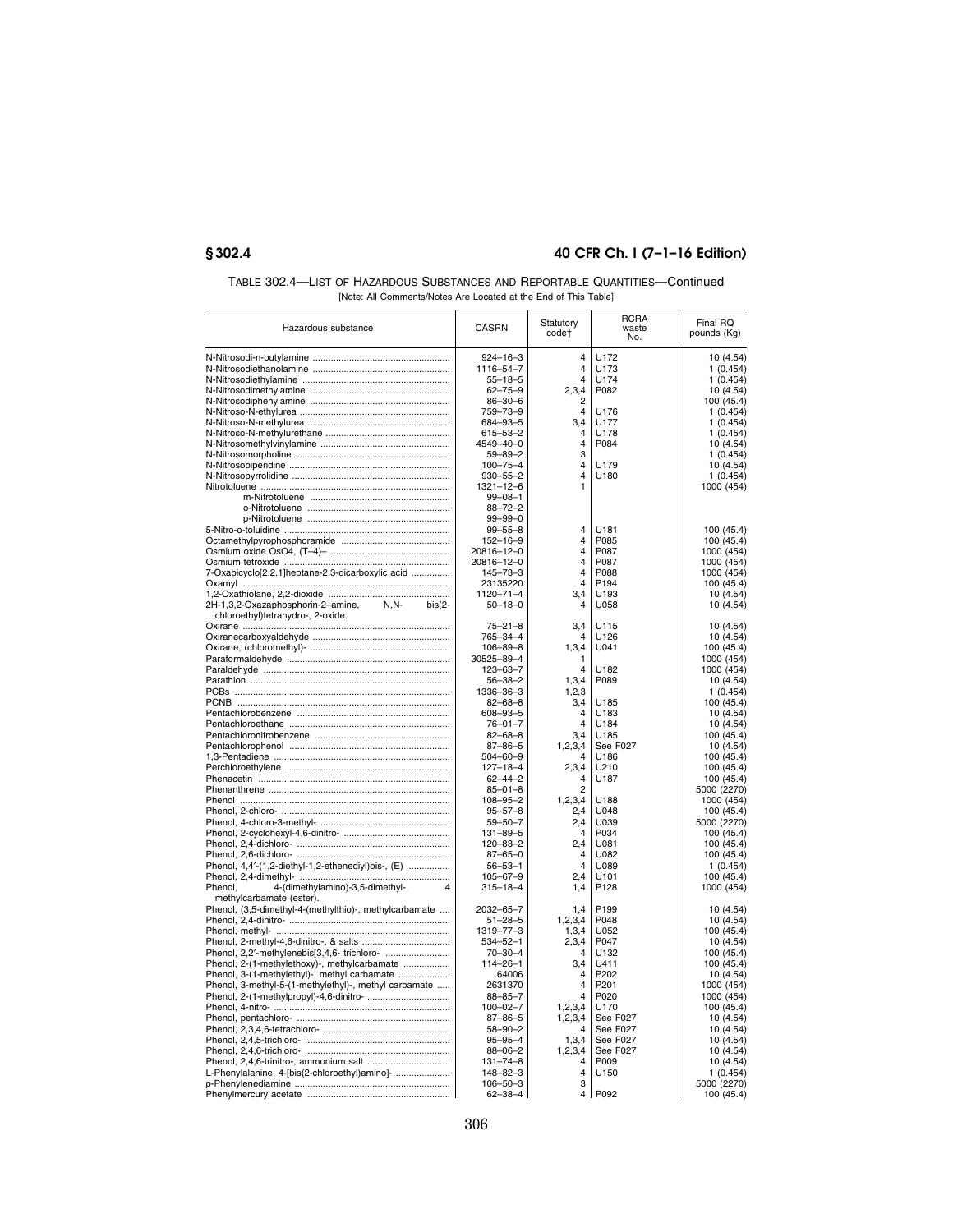| TABLE 302.4—LIST OF HAZARDOUS SUBSTANCES AND REPORTABLE QUANTITIES—Continued |
|------------------------------------------------------------------------------|
| [Note: All Comments/Notes Are Located at the End of This Table]              |

| Hazardous substance                                                 | CASRN           | Statutory<br>code†      | <b>RCRA</b><br>waste<br>No. | Final RQ<br>pounds (Kg) |
|---------------------------------------------------------------------|-----------------|-------------------------|-----------------------------|-------------------------|
|                                                                     | $103 - 85 - 5$  | 4                       | P093                        | 100 (45.4)              |
|                                                                     | 298-02-2        | $\overline{4}$          | P094                        | 10(4.54)                |
|                                                                     | $75 - 44 - 5$   | 1,3,4                   | P095                        | 10 (4.54)               |
|                                                                     | 7803-51-2       | 3,4                     | P096                        |                         |
|                                                                     |                 | 1                       |                             | 100 (45.4)              |
|                                                                     | 7664-38-2       |                         |                             | 5000 (2270)             |
| Phosphoric acid, diethyl 4-nitrophenyl ester                        | $311 - 45 - 5$  | $\overline{4}$          | P041                        | 100 (45.4)              |
|                                                                     | 7446-27-7       | $\overline{\mathbf{4}}$ | U145                        | 10 (4.54)               |
| Phosphorodithioic acid, O,O-diethyl S-[2-(ethylthio)ethyl]          | 298-04-4        | 1,4                     | P039                        | 1(0.454)                |
| ester.<br>Phosphorodithioic acid, O,O-diethyl S-[(ethylthio)methyl] | $298 - 02 - 2$  | 4                       | P094                        | 10 (4.54)               |
| ester.                                                              |                 |                         |                             |                         |
| Phosphorodithioic acid, O,O-diethyl S-methyl ester                  | 3288-58-2       | 4                       | U087                        | 5000 (2270)             |
| Phosphorodithioic acid, O,O-dimethyl S-[2(methylamino)-             | $60 - 51 - 5$   | 4                       | P044                        | 10 (4.54)               |
| 2-oxoethyl] ester.                                                  |                 |                         |                             |                         |
| Phosphorofluoridic acid, bis(1-methylethyl) ester                   | $55 - 91 - 4$   | 4                       | P043                        | 100 (45.4)              |
| Phosphorothioic acid, O,O-diethyl O-(4-nitrophenyl) ester           | $56 - 38 - 2$   | 1,3,4                   | P089                        | 10 (4.54)               |
| Phosphorothioic acid, O,O-diethyl O-pyrazinyl ester                 | 297-97-2        | 4                       | P040                        | 100 (45.4)              |
| O-[4-[(dimethylamino)<br>Phosphorothioic<br>acid,                   | $52 - 85 - 7$   | 4                       | P097                        | 1000 (454)              |
| sulfonyl]phenyl] O,O-dimethyl ester.                                |                 |                         |                             |                         |
| Phosphorothioic acid, O,O-dimethyl O-(4-nitrophenyl)<br>ester.      | 298-00-0        | 1,4                     | P071                        | 100 (45.4)              |
|                                                                     | 7723-14-0       | 1,3                     |                             | 1(0.454)                |
|                                                                     | 10025-87-3      | 1                       |                             | 1000 (454)              |
|                                                                     | 1314-80-3       | 1.4                     | U189                        | 100 (45.4)              |
|                                                                     | 1314-80-3       | 1,4                     | U189                        | 100 (45.4)              |
|                                                                     | 7719-12-2       | 1                       |                             | 1000 (454)              |
|                                                                     | 57476           | $\overline{4}$          | P204                        | 100 (45.4)              |
|                                                                     |                 | $\overline{\mathbf{4}}$ |                             |                         |
|                                                                     | 57647           | $\overline{2}$          | P188                        | 100 (45.4)              |
|                                                                     | N.A.            |                         |                             |                         |
|                                                                     | $85 - 44 - 9$   | 3,4                     | U190                        | 5000 (2270)             |
|                                                                     | $109 - 06 - 8$  | 4                       | U191                        | 5000 (2270)             |
|                                                                     | $100 - 75 - 4$  | $\overline{4}$          | U179                        | 10 (4.54)               |
|                                                                     | $78 - 00 - 2$   | 1,4                     | P110                        | 10 (4.54)               |
|                                                                     | 1336-36-3       | 1,2,3                   |                             | 1(0.454)                |
|                                                                     | N.A.            | 3                       |                             |                         |
| POLYNUCLEAR AROMATIC HYDROCARBONS                                   | N.A.            | $\overline{c}$          |                             |                         |
|                                                                     | 7784-41-0       | 1                       |                             | 1(0.454)                |
|                                                                     | 10124-50-2      | 1                       |                             | 1(0.454)                |
|                                                                     | 7778-50-9       | 1                       |                             | 10(4.54)                |
|                                                                     | 7789-00-6       | 1                       |                             | 10(4.54)                |
|                                                                     | $151 - 50 - 8$  | 1,4                     | P098                        | 10 (4.54)               |
|                                                                     | 1310-58-3       | 1                       |                             | 1000 (454)              |
|                                                                     | 7722-64-7       | 1                       |                             | 100 (45.4)              |
|                                                                     | 506-61-6        | 4                       | P099                        | 1(0.454)                |
|                                                                     | 2631370         | $\overline{\mathbf{4}}$ | P <sub>201</sub>            | 1000 (454)              |
|                                                                     |                 | $\overline{4}$          |                             |                         |
| O-                                                                  | 23950-58-5      | 4                       | U192                        | 5000 (2270)             |
| Propanal,<br>2-methyl-2-(methyl-<br>sulfonyl)-,                     | 1646884         |                         | P203                        | 100 (45.4)              |
| [(methylamino)carbonyl] oxime.                                      |                 |                         |                             |                         |
| Propanal,<br>2-methyl-2-(methylthio)-,<br>∩-                        | $116 - 06 - 3$  | 4                       | P070                        | 1(0.454)                |
| [(methylamino)carbonyl]oxime.                                       |                 |                         |                             |                         |
|                                                                     | $107 - 10 - 8$  | $\overline{\mathbf{4}}$ | U194                        | 5000 (2270)             |
|                                                                     | $142 - 84 - 7$  | 4                       | U110                        | 5000 (2270)             |
|                                                                     | $621 - 64 - 7$  | 2,4                     | U111                        | 10 (4.54)               |
|                                                                     | $96 - 12 - 8$   | 3,4                     | U066                        | 1(0.454)                |
|                                                                     | $78 - 87 - 5$   | 1, 2, 3, 4              | U083                        | 1000 (454)              |
|                                                                     | $109 - 77 - 3$  | $\overline{4}$          | U149                        | 1000 (454)              |
|                                                                     | $107 - 12 - 0$  | $\overline{4}$          | P <sub>101</sub>            | 10(4.54)                |
|                                                                     | $542 - 76 - 7$  | $\Delta$                | P027                        | 1000 (454)              |
| Propanenitrile, 2-hydroxy-2-methyl-                                 | 75-86-5         | 1,4                     | P069                        | 10(4.54)                |
|                                                                     | $79 - 46 - 9$   | 3.4                     | U171                        | 10 (4.54)               |
|                                                                     | $108 - 60 - 1$  | 2,4                     | U027                        | 1000 (454)              |
|                                                                     |                 |                         |                             |                         |
|                                                                     | $1120 - 71 - 4$ | 3,4                     | U193                        | 10 (4.54)               |
|                                                                     | $55 - 63 - 0$   | $\overline{4}$          | P081                        | 10 (4.54)               |
| Propanoic acid, 2-(2,4,5-trichlorophenoxy)-                         | $93 - 72 - 1$   | 1,4                     | See F027                    | 100 (45.4)              |
| 1-Propanol, 2,3-dibromo-, phosphate (3:1)                           | $126 - 72 - 7$  | $\overline{4}$          | U235                        | 10 (4.54)               |
|                                                                     | 78-83-1         | $\overline{4}$          | U140                        | 5000 (2270)             |
|                                                                     | $67 - 64 - 1$   | $\overline{4}$          | U002                        | 5000 (2270)             |
|                                                                     | $598 - 31 - 2$  | 4                       | P017                        | 1000 (454)              |
|                                                                     | 2312-35-8       | 1                       |                             | 10(4.54)                |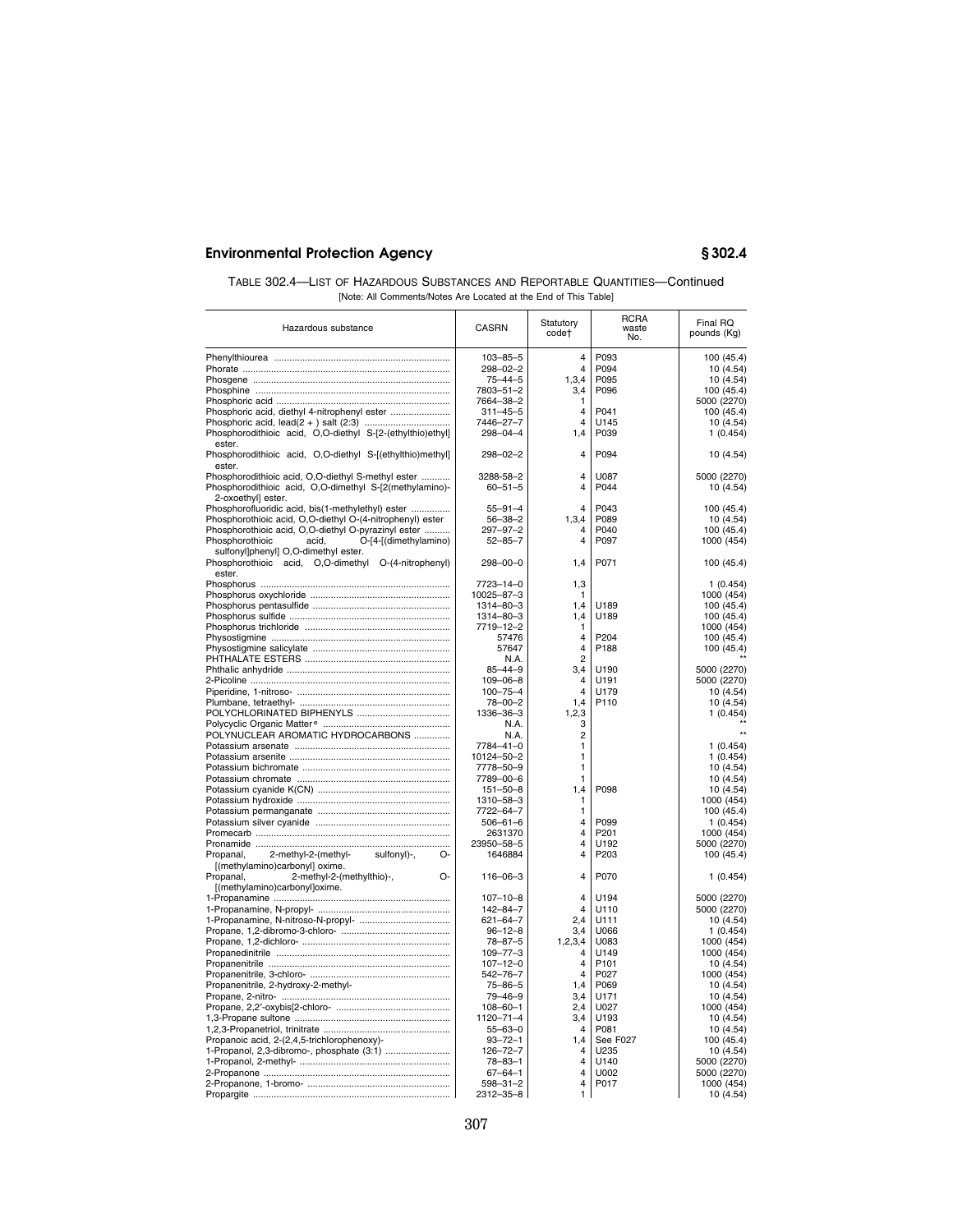| TABLE 302.4—LIST OF HAZARDOUS SUBSTANCES AND REPORTABLE QUANTITIES—Continued |  |
|------------------------------------------------------------------------------|--|
| [Note: All Comments/Notes Are Located at the End of This Table]              |  |

| Hazardous substance                                                                                            | <b>CASRN</b>                     | Statutory<br>code†      | <b>RCRA</b><br>waste<br>No. | Final RQ<br>pounds (Kg) |
|----------------------------------------------------------------------------------------------------------------|----------------------------------|-------------------------|-----------------------------|-------------------------|
|                                                                                                                | $107 - 19 - 7$                   | 4                       | P102                        | 1000 (454)              |
|                                                                                                                | $107 - 02 - 8$                   | 1,2,3,4                 | P003                        | 1(0.454)                |
|                                                                                                                | $79 - 06 - 1$                    | 3,4                     | U007                        | 5000 (2270)             |
|                                                                                                                | $542 - 75 - 6$                   | 1,2,3,4                 | U084                        | 100 (45.4)              |
| 1-Propene, 1,1,2,3,3,3-hexachloro-                                                                             | $1888 - 71 - 7$                  | 4                       | U243                        | 1000 (454)              |
|                                                                                                                | $107 - 13 - 1$                   | 1,2,3,4                 | U009                        | 100 (45.4)              |
|                                                                                                                | $126 - 98 - 7$                   | 4                       | U152                        | 1000 (454)              |
|                                                                                                                | $79 - 10 - 7$                    | 3,4                     | <b>U008</b>                 | 5000 (2270)             |
|                                                                                                                | 140-88-5                         | 3,4                     | U113                        | 1000 (454)              |
| 2-Propenoic acid, 2-methyl-, ethyl ester                                                                       | $97 - 63 - 2$                    | 4                       | U118                        | 1000 (454)              |
| 2-Propenoic acid, 2-methyl-, methyl ester                                                                      | $80 - 62 - 6$                    | 1,3,4                   | U162                        | 1000 (454)              |
|                                                                                                                | $107 - 18 - 6$                   | 1,4                     | P005                        | 100 (45.4)              |
|                                                                                                                | 122429                           | $\overline{4}$          | U373                        | 1000 (454)              |
|                                                                                                                | $57 - 57 - 8$                    | 3                       |                             | 10 (4.54)               |
|                                                                                                                | 123-38-6                         | 3                       | 1000 (454)                  |                         |
|                                                                                                                | 79-09-4                          | 1                       |                             | 5000 (2270)             |
|                                                                                                                | $123 - 62 - 6$                   | 1                       |                             | 5000 (2270)             |
|                                                                                                                | $114 - 26 - 1$                   | 3,4                     | U411                        | 100 (45.4)              |
|                                                                                                                | $107 - 10 - 8$                   | 4                       | U194                        | 5000 (2270)             |
|                                                                                                                | 78-87-5                          | 1,2,3,4                 | U083                        | 1000 (454)              |
|                                                                                                                | 75-56-9                          | 1,3                     |                             | 100 (45.4)              |
|                                                                                                                | 75-55-8                          | 3,4                     | P067                        | 1(0.454)                |
|                                                                                                                | $107 - 19 - 7$                   | 4                       | P <sub>102</sub>            | 1000 (454)              |
|                                                                                                                | 52888809                         | 4<br>2                  | U387                        | 5000 (2270)             |
|                                                                                                                | $129 - 00 - 0$<br>$121 - 29 - 9$ | 1                       |                             | 5000 (2270)<br>1(0.454) |
|                                                                                                                | $121 - 21 - 1$                   |                         |                             |                         |
|                                                                                                                | 8003-34-7                        |                         |                             |                         |
|                                                                                                                | $123 - 33 - 1$                   | 4                       | U148                        | 5000 (2270)             |
|                                                                                                                | $504 - 24 - 5$                   | 4                       | P008                        | 1000 (454)              |
|                                                                                                                | 110-86-1                         | $\overline{\mathbf{4}}$ | U196                        | 1000 (454)              |
|                                                                                                                | $109 - 06 - 8$                   | 4                       | U191                        | 5000 (2270)             |
| Pyridine, 3-(1-methyl-2-pyrrolidinyl)-, (S)-, & salts                                                          | $54 - 11 - 5$                    | $\overline{\mathbf{A}}$ | P075                        | 100 (45.4)              |
| 2,4-(1H,3H)-Pyrimidinedione, 5-[bis(2- chloroethyl)amino]-                                                     | $66 - 75 - 1$                    | $\overline{\mathbf{4}}$ | U237                        | 10 (4.54)               |
| 4(1H)-Pyrimidinone, 2,3-dihydro-6-methyl-2-thioxo-                                                             | $56 - 04 - 2$                    | $\overline{\mathbf{4}}$ | U164                        | 10(4.54)                |
|                                                                                                                | $930 - 55 - 2$                   | 4                       | U180                        | 1(0.454)                |
| Pyrrolo[2,3-b]indol-5-ol, 1,2,3,3a,8,8a- hexahydro-1,3a,8-<br>trimethyl-, methylcarbamate (ester), (3aS-cis)-. | 57476                            | 4                       | P204                        | 100 (45.4)              |
|                                                                                                                | $91 - 22 - 5$                    | 1.3                     |                             | 5000 (2270)             |
|                                                                                                                | $106 - 51 - 4$                   | 3,4                     | U197                        | 10 (4.54)               |
|                                                                                                                | $82 - 68 - 8$                    | 3,4                     | U185                        | 100 (45.4)              |
|                                                                                                                | N.A.                             | 3                       |                             | ş                       |
|                                                                                                                | $50 - 55 - 5$                    | 4                       | U200                        | 5000 (2270)             |
|                                                                                                                | $108 - 46 - 3$                   | 1,4                     | U201                        | 5000 (2270)             |
|                                                                                                                | $94 - 59 - 7$                    | 4                       | U203                        | 100 (45.4)              |
|                                                                                                                | 7783-00-8                        | $\overline{4}$          | U204                        | 10 (4.54)               |
|                                                                                                                | 12039-52-0                       | 4                       | P114                        | 1000 (454)              |
|                                                                                                                | 7782-49-2                        | $\overline{2}$          |                             | 100 (45.4)              |
|                                                                                                                | N.A.                             | 2.3                     |                             |                         |
|                                                                                                                | N.A.<br>7446-08-4                | 2,3<br>1.4              | U204                        |                         |
|                                                                                                                |                                  | 1,4                     | U <sub>204</sub>            | 10 (4.54)               |
|                                                                                                                | 7446-08-4<br>7488-56-4           | $\overline{4}$          | U205                        | 10 (4.54)<br>10 (4.54)  |
|                                                                                                                | 630-10-4                         | $\overline{4}$          | P <sub>103</sub>            | 1000 (454)              |
|                                                                                                                | $115 - 02 - 6$                   | $\overline{4}$          | U015                        | 1(0.454)                |
|                                                                                                                | 7440-22-4                        | $\overline{c}$          |                             | 1000 (454)              |
|                                                                                                                | N.A.                             | $\overline{2}$          |                             |                         |
|                                                                                                                | $506 - 64 - 9$                   | 4                       | P104                        | 1(0.454)                |
|                                                                                                                | 7761-88-8                        | 1                       |                             | 1(0.454)                |
|                                                                                                                | $93 - 72 - 1$                    | 1,4                     | See F027                    | 100 (45.4)              |
|                                                                                                                | 7440-23-5                        | 1                       |                             | 10(4.54)                |
|                                                                                                                | 7631-89-2                        | 1                       |                             | 1(0.454)                |
|                                                                                                                | 7784-46-5                        | 1                       |                             | 1(0.454)                |
|                                                                                                                | 26628-22-8                       | 4                       | P105                        | 1000 (454)              |
|                                                                                                                | 10588-01-9                       | 1                       |                             | 10 (4.54)               |
|                                                                                                                | 1333-83-1                        | 1                       |                             | 100 (45.4)              |
|                                                                                                                | 7631-90-5                        | 1                       |                             | 5000 (2270)             |
|                                                                                                                | 7775-11-3                        | 1                       |                             | 10 (4.54)               |
|                                                                                                                | 143-33-9                         | $1.4 \perp$             | P106                        | 10 (4.54)               |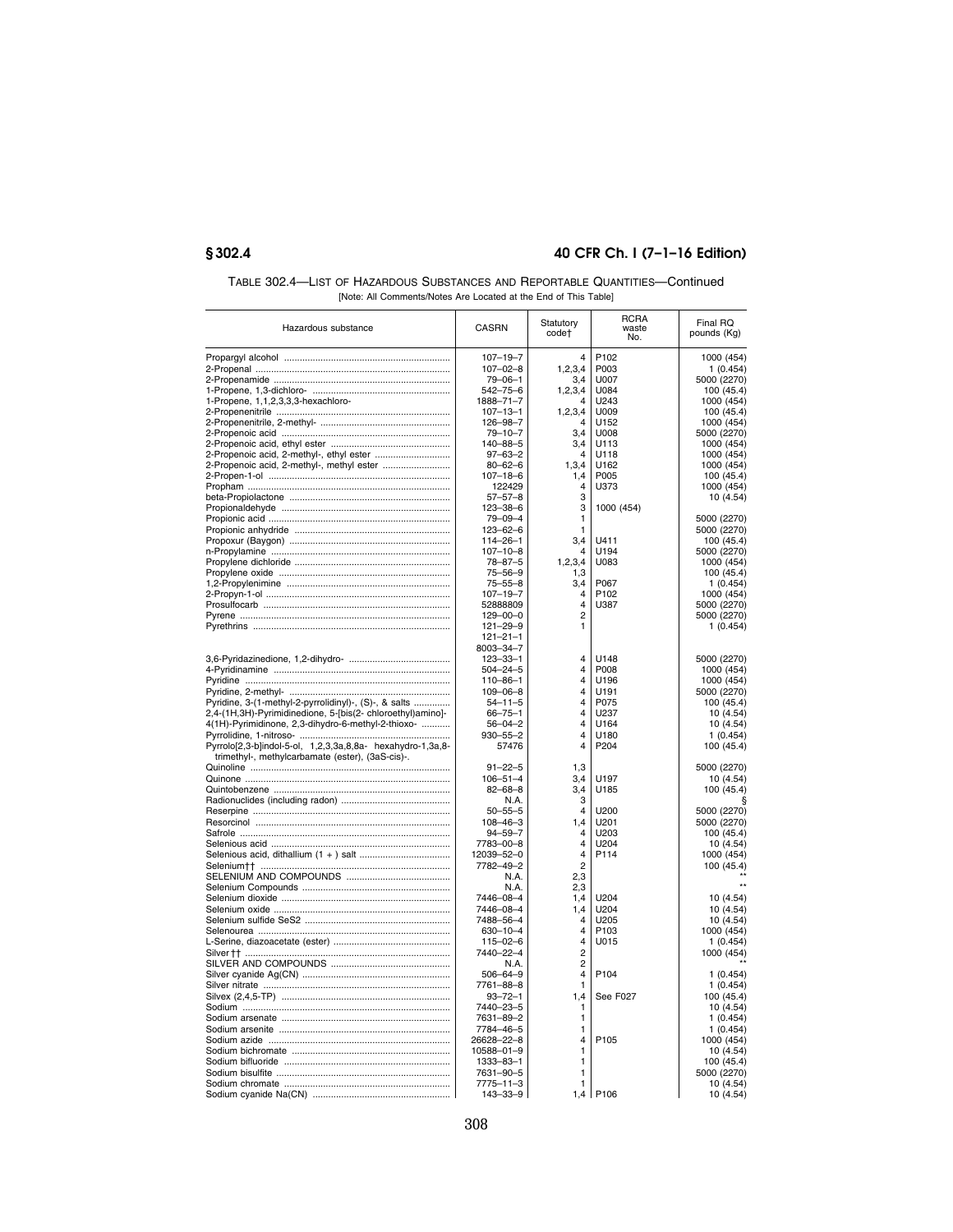| TABLE 302.4—LIST OF HAZARDOUS SUBSTANCES AND REPORTABLE QUANTITIES—Continued |
|------------------------------------------------------------------------------|
| [Note: All Comments/Notes Are Located at the End of This Table]              |

| Hazardous substance | CASRN                           | Statutory<br>code†  | <b>RCRA</b><br>waste<br>No | Final RQ<br>pounds (Kg)  |
|---------------------|---------------------------------|---------------------|----------------------------|--------------------------|
|                     | 25155-30-0                      | 1                   |                            | 1000 (454)               |
|                     | 7681-49-4                       | 1                   |                            | 1000 (454)               |
|                     | 16721-80-5                      | 1                   |                            | 5000 (2270)              |
|                     | 1310-73-2                       | 1                   |                            | 1000 (454)               |
|                     | 7681-52-9                       | 1                   |                            | 100 (45.4)               |
|                     | 10022-70-5                      |                     |                            |                          |
|                     | 124-41-4                        | 1                   |                            | 1000 (454)               |
|                     | 7632-00-0                       | 1<br>1              |                            | 100 (45.4)               |
|                     | 7558-79-4<br>10039-32-4         |                     |                            | 5000 (2270)              |
|                     | 10140-65-5                      |                     |                            |                          |
|                     | 7601-54-9                       | 1                   |                            | 5000 (2270)              |
|                     | 10101-89-0                      |                     |                            |                          |
|                     | 10361-89-4                      |                     |                            |                          |
|                     | 7782-82-3                       | 1                   |                            | 100 (45.4)               |
|                     | 10102-18-8                      |                     |                            |                          |
|                     | 18883-66-4                      | $\overline{4}$      | U206                       | 1(0.454)                 |
|                     | 7789-06-2                       | 1                   |                            | 10 (4.54)                |
|                     | $57 - 24 - 9$<br>$357 - 57 - 3$ | 1,4<br>4            | P108<br>P018               | 10 (4.54)<br>100 (45.4)  |
|                     | $57 - 24 - 9$                   | 1,4                 | P108                       | 10(4.54)                 |
|                     | $100 - 42 - 5$                  | 1,3                 |                            | 1000 (454)               |
|                     | $96 - 09 - 3$                   | 3                   |                            | 100 (45.4)               |
|                     | 7664-93-9                       | $\mathbf{1}$        |                            | 1000 (454)               |
|                     | 8014-95-7                       |                     |                            |                          |
|                     | $77 - 78 - 1$                   | 3.4                 | U <sub>103</sub>           | 100 (45.4)               |
|                     | 7446-18-6                       | 1,4                 | P115                       | 100 (45.4)               |
|                     | 10031-59-1                      |                     |                            |                          |
|                     | 12771-08-3<br>1314-80-3         | $\mathbf{1}$<br>1,4 | U189                       | 1000 (454)<br>100 (45.4) |
|                     | $93 - 76 - 5$                   | 1,4                 | See F027                   | 1000 (454)               |
|                     | $93 - 76 - 5$                   | 1,4                 | See F027                   | 1000 (454)               |
|                     | 2008-46-0                       | 1                   |                            | 5000 (2270)              |
|                     | 1319-72-8                       |                     |                            |                          |
|                     | 3813-14-7                       |                     |                            |                          |
|                     | 6369-96-6                       |                     |                            |                          |
|                     | 6369-97-7                       |                     |                            |                          |
|                     | 93-79-8                         | 1                   |                            | 1000 (454)               |
|                     | 1928-47-8<br>2545-59-7          |                     |                            |                          |
|                     | 25168-15-4                      |                     |                            |                          |
|                     | 61792-07-2                      |                     |                            |                          |
|                     | 13560-99-1                      | 1                   |                            | 1000 (454)               |
|                     | 1746-01-6                       | 2,3                 |                            | 1(0.454)                 |
|                     | 72-54-8                         | 1,2,4               | U060                       | 1 (0.454)                |
|                     | $95 - 94 - 3$                   | 4                   | U207                       | 5000 (2270)              |
|                     | 1746-01-6                       | 2,3                 |                            | 1(0.454)                 |
|                     | $630 - 20 - 6$<br>$79 - 34 - 5$ | 4<br>2.3.4          | U208<br>U209               | 100 (45.4)<br>100 (45.4) |
|                     | $127 - 18 - 4$                  | 2,3,4               | U210                       | 100 (45.4)               |
|                     | $58 - 90 - 2$                   | 4                   | See F027                   | 10 (4.54)                |
|                     | $107 - 49 - 3$                  | 1,4                 | P111                       | 10 (4.54)                |
|                     | 78-00-2                         | 1,4                 | P110                       | 10 (4.54)                |
|                     | 3689-24-5                       | 4                   | P <sub>109</sub>           | 100 (45.4)               |
|                     | $109 - 99 - 9$                  | 4                   | U213                       | 1000 (454)               |
|                     | $509 - 14 - 8$                  | 4                   | P112                       | 10(4.54)                 |
|                     | 757-58-4                        | 4<br>4              | P062                       | 100 (45.4)               |
|                     | 1314-32-5<br>7440-28-0          | $\overline{2}$      | P113                       | 100 (45.4)               |
|                     | N.A.                            | $\overline{2}$      |                            | 1000 (454)               |
|                     | $563 - 68 - 8$                  | 4                   | U214                       | 100 (45.4)               |
|                     | 6533-73-9                       | $\overline{4}$      | U215                       | 100 (45.4)               |
|                     | 7791-12-0                       | 4                   | U216                       | 100 (45.4)               |
|                     | 10102-45-1                      | 4                   | U217                       | 100 (45.4)               |
|                     | 1314-32-5                       | $\overline{4}$      | P113                       | 100 (45.4)               |
|                     | 12039-52-0                      | $\overline{4}$      | P114                       | 1000 (454)               |
|                     | 7446-18-6                       | 1,4                 | P115                       | 100 (45.4)               |
|                     | 10031-59-1                      | 4                   |                            |                          |
|                     | $62 - 55 - 5$                   |                     | U218                       | 10 (4.54)                |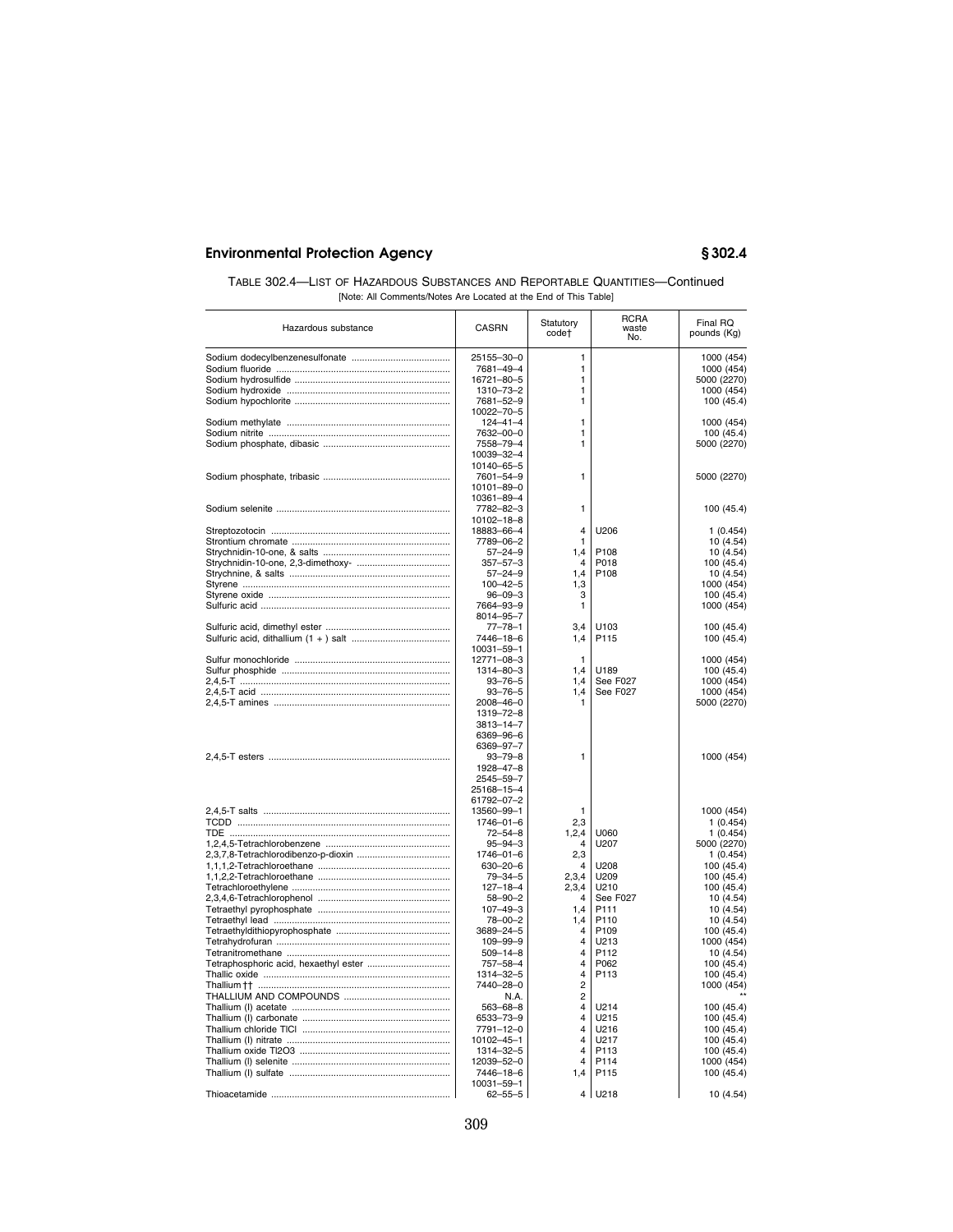| TABLE 302.4-LIST OF HAZARDOUS SUBSTANCES AND REPORTABLE QUANTITIES-Continued |
|------------------------------------------------------------------------------|
| [Note: All Comments/Notes Are Located at the End of This Table]              |

| Hazardous substance                                                                                                | <b>CASRN</b>                     | Statutory<br>code <sup>+</sup>   | RCRA<br>waste<br>No. | Final RQ<br>pounds (Kg)  |
|--------------------------------------------------------------------------------------------------------------------|----------------------------------|----------------------------------|----------------------|--------------------------|
|                                                                                                                    | 59669260                         | $\overline{4}$                   | U410                 | 100 (45.4)               |
|                                                                                                                    | 3689-24-5                        | $\overline{4}$                   | P <sub>109</sub>     | 100 (45.4)               |
|                                                                                                                    | 39196-18-4                       | $\overline{4}$                   | P045                 | 100 (45.4)               |
| Thioimidodicarbonic diamide [(H2N)C(S)] 2NH                                                                        | $541 - 53 - 7$                   | $\overline{4}$                   | P049                 | 100 (45.4)               |
|                                                                                                                    | $74 - 93 - 1$                    | 1,4                              | U153                 | 100 (45.4)               |
| Thioperoxydicarbonic<br>diamide<br>[(H2N)C(S)]<br>2S <sub>2</sub><br>tetramethyl-.                                 | $137 - 26 - 8$                   | 4                                | U244                 | 10(4.54)                 |
|                                                                                                                    | 23564058                         | $\overline{4}$                   | U409                 | 10 (4.54)                |
|                                                                                                                    | $108 - 98 - 5$                   | $\overline{4}$                   | P014                 | 100 (45.4)               |
|                                                                                                                    | $79 - 19 - 6$                    | $\overline{4}$                   | P116                 | 100 (45.4)               |
|                                                                                                                    | $62 - 56 - 6$                    | $\overline{4}$                   | U219                 | 10 (4.54)                |
|                                                                                                                    | $5344 - 82 - 1$                  | 4                                | P026                 | 100 (45.4)               |
|                                                                                                                    | $86 - 88 - 4$                    | $\overline{4}$<br>$\overline{4}$ | P072                 | 100 (45.4)               |
|                                                                                                                    | $103 - 85 - 5$<br>137-26-8       | $\overline{4}$                   | P093<br>U244         | 100 (45.4)<br>10 (4.54)  |
|                                                                                                                    | 26419738                         | $\overline{4}$                   | P185                 | 100 (45.4)               |
|                                                                                                                    | 7550-45-0                        | 3                                |                      | 1,2,41000                |
|                                                                                                                    |                                  |                                  |                      | (454)                    |
|                                                                                                                    | $108 - 88 - 3$                   | 1,2,3,4                          | U220                 | 1000 (454)               |
|                                                                                                                    | $95 - 80 - 7$                    | 3,4                              | U221                 | 10 (4.54)                |
|                                                                                                                    | 496-72-0                         |                                  |                      |                          |
|                                                                                                                    | $823 - 40 - 5$<br>25376-45-8     |                                  |                      |                          |
|                                                                                                                    | $95 - 80 - 7$                    | 3,4                              | U221                 | 10 (4.54)                |
|                                                                                                                    | 496-72-0                         |                                  |                      |                          |
|                                                                                                                    | $823 - 40 - 5$                   |                                  |                      |                          |
|                                                                                                                    | 25376-45-8                       |                                  |                      |                          |
|                                                                                                                    | $91 - 08 - 7$                    | 3,4                              | U223                 | 100 (45.4)               |
|                                                                                                                    | 584-84-9                         |                                  |                      |                          |
|                                                                                                                    | 26471-62-5<br>$91 - 08 - 7$      | 3,4                              | U223                 | 100 (45.4)               |
|                                                                                                                    | 584-84-9                         |                                  |                      |                          |
|                                                                                                                    | 26471-62-5                       |                                  |                      |                          |
|                                                                                                                    | $95 - 53 - 4$                    | 3,4                              | U328                 | 100 (45.4)               |
|                                                                                                                    | $106 - 49 - 0$                   | 4                                | U353                 | 100 (45.4)               |
|                                                                                                                    | $636 - 21 - 5$                   | $\overline{4}$                   | U222                 | 100 (45.4)               |
|                                                                                                                    | $8001 - 35 - 2$<br>$93 - 72 - 1$ | 1,2,3,4<br>1,4                   | P123<br>See F027     | 1(0.454)<br>100 (45.4)   |
|                                                                                                                    | 32534-95-5                       | 1                                |                      | 100 (45.4)               |
|                                                                                                                    | 2303175                          | $\overline{4}$                   | U389                 | 100 (45.4)               |
|                                                                                                                    | $61 - 82 - 5$                    | $\overline{\mathbf{4}}$          | U011                 | 10 (4.54)                |
|                                                                                                                    | $52 - 68 - 6$                    | $\mathbf{1}$                     |                      | 100 (45.4)               |
|                                                                                                                    | $120 - 82 - 1$                   | 2,3                              |                      | 100 (45.4)               |
|                                                                                                                    | $71 - 55 - 6$<br>$79 - 00 - 5$   | 2,3,4<br>2,3,4                   | U226<br>U227         | 1000 (454)<br>100 (45.4) |
|                                                                                                                    | $79 - 01 - 6$                    | 1,2,3,4                          | U228                 | 100 (45.4)               |
|                                                                                                                    | $594 - 42 - 3$                   | 4                                | P118                 | 100 (45.4)               |
|                                                                                                                    | 75-69-4                          | $\overline{\mathbf{4}}$          | U121                 | 5000 (2270)              |
|                                                                                                                    | 25167-82-2                       | 1                                |                      | 10 (4.54)                |
|                                                                                                                    | 15950-66-0                       |                                  |                      |                          |
|                                                                                                                    | $933 - 78 - 8$<br>$933 - 75 - 5$ |                                  |                      |                          |
|                                                                                                                    | $609 - 19 - 8$                   |                                  |                      |                          |
|                                                                                                                    | $95 - 95 - 4$                    | 1,3,4                            | See F027             | 10 (4.54)                |
|                                                                                                                    | $88 - 06 - 2$                    | 1,2,3,4                          | See F027             | 10 (4.54)                |
| Triethanolamine dodecylbenzenesulfonate                                                                            | 27323-41-7                       | 1                                |                      | 1000 (454)               |
|                                                                                                                    | $121 - 44 - 8$                   | 1,3,4                            | U404                 | 5000 (2270)              |
|                                                                                                                    | 1582-09-8<br>$75 - 50 - 3$       | 3<br>$\mathbf{1}$                |                      | 10 (4.54)<br>100 (45.4)  |
|                                                                                                                    | $540 - 84 - 1$                   | 3                                |                      | 1000 (454)               |
|                                                                                                                    | $99 - 35 - 4$                    | 4                                | U234                 | 10 (4.54)                |
|                                                                                                                    | $123 - 63 - 7$                   | 4                                | U182                 | 1000 (454)               |
|                                                                                                                    | $126 - 72 - 7$                   | $\overline{\mathbf{4}}$          | U235                 | 10 (4.54)                |
|                                                                                                                    | $72 - 57 - 1$                    | $\overline{4}$                   | U236                 | 10 (4.54)                |
| Unlisted Hazardous Wastes Characteristic of Corrosivity                                                            | N.A.                             | $\overline{4}$<br>$\overline{4}$ | D002                 | 100 (45.4)               |
| Unlisted Hazardous Wastes Characteristic of Ignitability<br>Unlisted Hazardous Wastes Characteristic of Reactivity | N.A.<br>N.A.                     | 4                                | D001<br>D003         | 100 (45.4)<br>100 (45.4) |
| Unlisted Hazardous Wastes Characteristic of Toxicity:                                                              |                                  |                                  |                      |                          |
|                                                                                                                    | N.A.                             | 4                                | D004                 | 1(0.454)                 |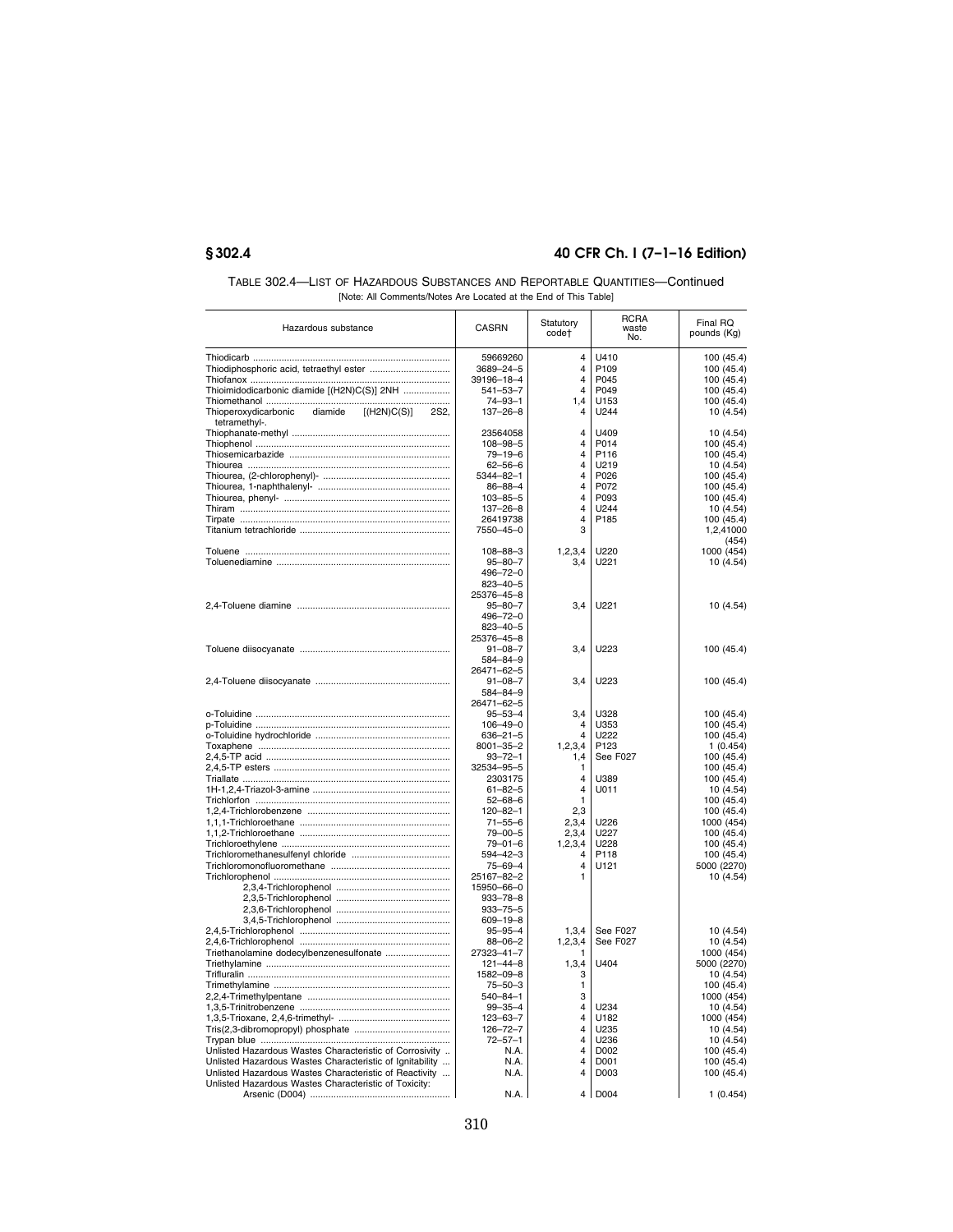| TABLE 302.4—LIST OF HAZARDOUS SUBSTANCES AND REPORTABLE QUANTITIES—Continued |  |
|------------------------------------------------------------------------------|--|
| [Note: All Comments/Notes Are Located at the End of This Table]              |  |

| Hazardous substance                                       | CASRN                      | Statutory<br>code†               | <b>RCRA</b><br>waste<br>No. | Final RQ<br>pounds (Kg)  |
|-----------------------------------------------------------|----------------------------|----------------------------------|-----------------------------|--------------------------|
|                                                           | N.A.                       | 4                                | D005                        | 1000 (454)               |
|                                                           | N.A.                       | 1, 2, 3, 4                       | D018                        | 10 (4.54)                |
|                                                           | N.A.                       | 4                                | D006                        | 10 (4.54)                |
| Carbon tetrachloride (D019)                               | N.A.                       | 1,2,4                            | D019                        | 10 (4.54)                |
|                                                           | N.A.                       | 1,2,4                            | D020                        | 1(0.454)                 |
|                                                           | N.A.                       | 1,2,4                            | D021                        | 100 (45.4)               |
|                                                           | N.A.                       | 1,2,4                            | D022                        | 10 (4.54)                |
|                                                           | N.A.                       | Δ                                | D007                        | 10 (4.54)                |
|                                                           | N.A.                       | 4                                | D023                        | 100 (45.4)               |
|                                                           | N.A.                       | $\overline{\mathbf{A}}$          | D <sub>024</sub>            | 100 (45.4)               |
|                                                           | N.A.                       | 4                                | D <sub>025</sub>            | 100 (45.4)               |
|                                                           | N.A.                       | 4                                | D026                        | 100 (45.4)               |
|                                                           | N.A.                       | 1,4                              | D016                        | 100 (45.4)               |
|                                                           | N.A.                       | 1,2,4                            | D027                        | 100 (45.4)               |
|                                                           | N.A.                       | 1,2,4                            | D028                        | 100 (45.4)               |
| 1,1-Dichloroethylene (D029)                               | N.A.                       | 1,2,4                            | D029                        | 100 (45.4)               |
|                                                           | N.A.                       | 1,2,4                            | D030                        | 10 (4.54)                |
|                                                           | N.A.                       | 1,4                              | D012                        | 1(0.454)                 |
| Heptachlor (and epoxide) (D031)                           | N.A.                       | 1,2,4                            | D031                        | 1(0.454)                 |
|                                                           | N.A.                       | 2,4                              | D032                        | 10 (4.54)                |
| Hexachlorobutadiene (D033)                                | N.A.                       | 2,4                              | D033                        | 1(0.454)                 |
|                                                           | N.A.<br>N.A.               | 2,4<br>4                         | D034<br>D008                | 100 (45.4)<br>10 (4.54)  |
|                                                           | N.A.                       | 1,4                              | D013                        | 1(0.454)                 |
|                                                           | N.A.                       | 4                                | D009                        | 1(0.454)                 |
|                                                           | N.A.                       | 1,4                              | D014                        | 1(0.454)                 |
|                                                           | N.A.                       | $\overline{4}$                   | D035                        | 5000 (2270)              |
|                                                           | N.A.                       | 1,2,4                            | D036                        | 1000 (454)               |
|                                                           | N.A.                       | 1,2,4                            | D037                        | 10 (4.54)                |
|                                                           | N.A.                       | 4                                | D038                        | 1000 (454)               |
|                                                           | N.A.                       | $\overline{4}$                   | D010                        | 10 (4.54)                |
|                                                           | N.A.                       | 4                                | D011                        | 1(0.454)                 |
|                                                           | N.A.                       | 2,4                              | D039                        | 100 (45.4)               |
|                                                           | N.A.                       | 1,4                              | D015                        | 1(0.454)                 |
|                                                           | N.A.                       | 1,2,4                            | D040                        | 100 (45.4)               |
|                                                           | N.A.                       | 1,4                              | D041                        | 10 (4.54)                |
| 2,4,6-Trichlorophenol (D042)                              | N.A.                       | 1,2,4                            | D042                        | 10 (4.54)                |
|                                                           | N.A.                       | 1,4                              | D017                        | 100 (45.4)               |
|                                                           | N.A.                       | 2,3,4                            | D043                        | 1(0.454)                 |
|                                                           | $66 - 75 - 1$              | $\overline{4}$                   | U237                        | 10 (4.54)                |
|                                                           | $541 - 09 - 3$             | 1                                |                             | 100 (45.4)               |
|                                                           | 10102-06-4                 | 1                                |                             | 100 (45.4)               |
|                                                           | 36478-76-9                 |                                  |                             |                          |
|                                                           | 759-73-9                   | $\overline{4}$                   | U176                        | 1(0.454)                 |
|                                                           | 684-93-5                   | 3,4                              | U177                        | 1(0.454)                 |
|                                                           | $51 - 79 - 6$<br>7803-55-6 | 3,4<br>4                         | U238<br>P119                | 100 (45.4)<br>1000 (454) |
|                                                           | 1314-62-1                  | 1.4                              | P <sub>120</sub>            | 1000 (454)               |
|                                                           | 1314-62-1                  | 1,4                              | P120                        | 1000 (454)               |
|                                                           | 27774-13-6                 | 1                                |                             | 1000 (454)               |
|                                                           | $108 - 05 - 4$             | 1,3                              |                             | 5000 (2270)              |
|                                                           | $108 - 05 - 4$             | 1,3                              |                             | 5000 (2270)              |
|                                                           | 4549-40-0                  | 4                                | P084                        | 10 (4.54)                |
|                                                           | $593 - 60 - 2$             | 3                                |                             | 100 (45.4)               |
|                                                           | $75 - 01 - 4$              | 2,3,4                            | U043                        | 1(0.454)                 |
|                                                           | $75 - 35 - 4$              | 1,2,3,4                          | U078                        | 100 (45.4)               |
|                                                           | $81 - 81 - 2$              | 4                                | P001, U248                  | 100 (45.4)               |
|                                                           | 1330-20-7                  | 1,3,4                            | U239                        | 100 (45.4)               |
|                                                           | $108 - 38 - 3$             | 3                                |                             | 1000 (454)               |
|                                                           | $95 - 47 - 6$              | 3                                |                             | 1000 (454)               |
|                                                           | $106 - 42 - 3$             | 3                                |                             | 100(45.4)                |
|                                                           | 1330-20-7                  | 1,3,4                            | U239                        | 100 (45.4)               |
|                                                           | 1330-20-7                  | 1,3,4                            | U239                        | 100 (45.4)               |
|                                                           | $1300 - 71 - 6$            | 1                                |                             | 1000 (454)               |
| Yohimban-16-carboxylic acid, 11, 17-dimethoxy-18-[(3,4,5- | $50 - 55 - 54$             | 4                                | U200                        | 5000 (2270)              |
| trimethoxybenzoyl)oxy]-,<br>methyl<br>ester               |                            |                                  |                             |                          |
| (3beta, 16beta, 17alpha, 18beta, 20alpha).                |                            |                                  |                             |                          |
| Zinc †† …………………………………………………………………                         | 7440-66-6                  | $\overline{2}$<br>$\overline{c}$ |                             | 1000 (454)               |
| ZINC AND COMPOUNDS                                        | N.A.                       |                                  |                             |                          |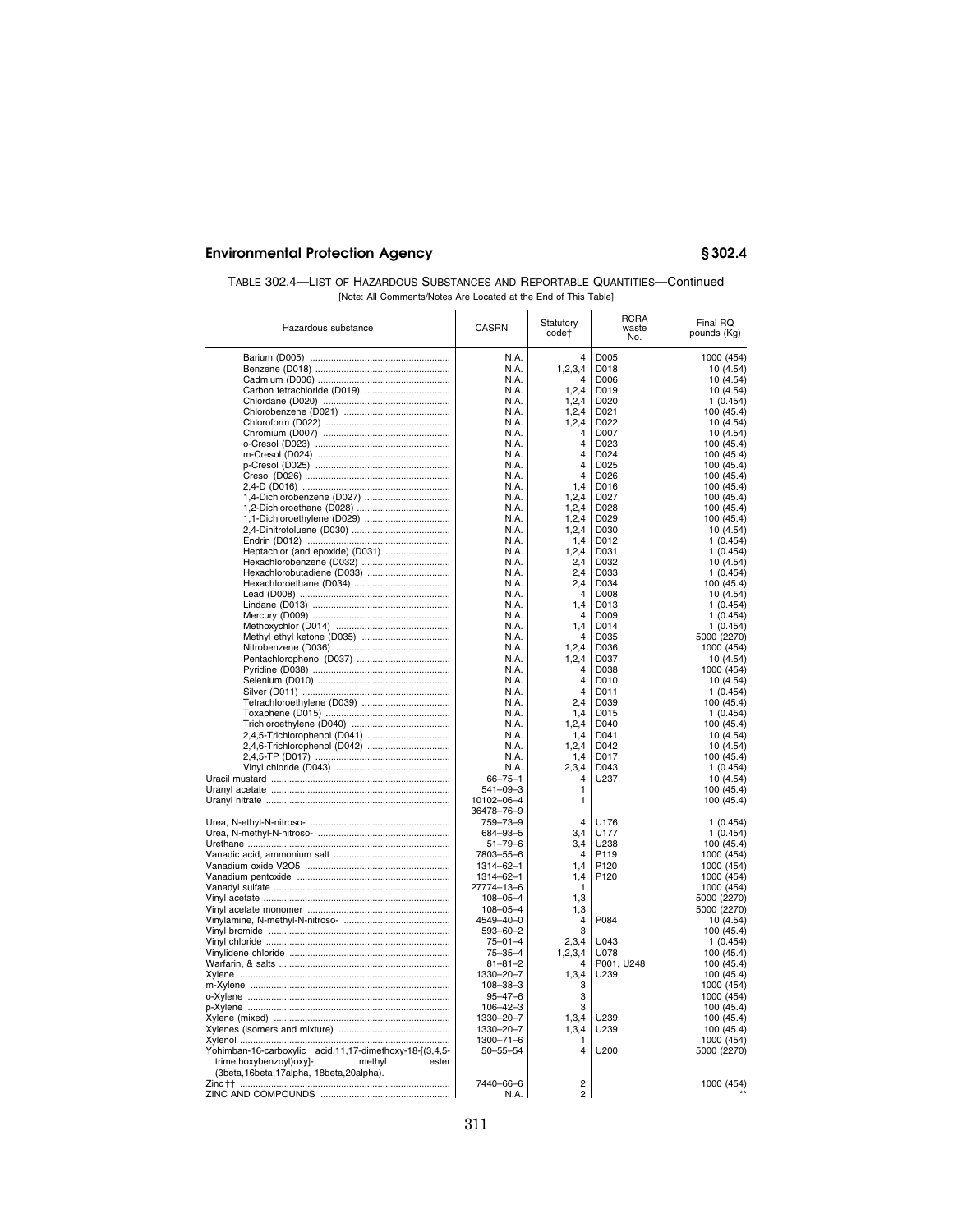| TABLE 302.4—LIST OF HAZARDOUS SUBSTANCES AND REPORTABLE QUANTITIES—Continued |
|------------------------------------------------------------------------------|
| [Note: All Comments/Notes Are Located at the End of This Table]              |

| Hazardous substance                                        | CASRN          | Statutory<br>code†      | <b>RCRA</b><br>waste<br>No. | Final RQ<br>pounds (Kg) |
|------------------------------------------------------------|----------------|-------------------------|-----------------------------|-------------------------|
|                                                            | $557 - 34 - 6$ | 1                       |                             | 1000 (454)              |
|                                                            | 52628-25-8     | 1                       |                             | 1000 (454)              |
|                                                            | 14639-97-5     |                         |                             |                         |
|                                                            | 14639-98-6     |                         |                             |                         |
|                                                            | 137304         | $\overline{\mathbf{A}}$ | P205                        | 10 (4.54)               |
|                                                            | 1332-07-6      | 1                       |                             | 1000 (454)              |
|                                                            | 7699-45-8      | 1                       |                             | 1000 (454)              |
|                                                            | 3486-35-9      | 1                       |                             | 1000 (454)              |
|                                                            | 7646-85-7      | 1                       |                             | 1000 (454)              |
|                                                            | $557 - 21 - 1$ | 1,4                     | P <sub>121</sub>            | 10 (4.54)               |
|                                                            | 7783-49-5      | 1                       |                             | 1000 (454)              |
|                                                            | $557 - 41 - 5$ | 1                       |                             | 1000 (454)              |
|                                                            | 7779-86-4      | 1                       |                             | 1000 (454)              |
|                                                            | 7779-88-6      | 1                       |                             | 1000 (454)              |
|                                                            | $127 - 82 - 2$ | 1                       |                             | 5000 (2270)             |
|                                                            | 1314-84-7      | 1,4                     | P122, U249                  | 100 (45.4)              |
|                                                            | 16871-71-9     | 1                       |                             | 5000 (2270)             |
|                                                            | 7733-02-0      | 1                       |                             | 1000 (454)              |
|                                                            | 137304         | $\overline{\mathbf{A}}$ | P205                        | 10 (4.54)               |
|                                                            | 13746-89-9     | 1                       |                             | 5000 (2270)             |
|                                                            | 16923-95-8     | 1                       |                             | 1000 (454)              |
|                                                            | 14644-61-2     | 1                       |                             | 5000 (2270)             |
|                                                            | 10026-11-6     | 1                       |                             | 5000 (2270)             |
|                                                            |                | 4                       | F001                        | 10 (4.54)               |
| The following spent halogenated solvents used in           |                |                         |                             |                         |
| degreasing; all spent solvent mixtures/blends used in      |                |                         |                             |                         |
| degreasing containing, before use, a total of ten percent  |                |                         |                             |                         |
| or more (by volume) of one or more of the halogenated      |                |                         |                             |                         |
| solvents listed below or those solvents listed in F002,    |                |                         |                             |                         |
| F004, and F005; and still bottoms from the recovery of     |                |                         |                             |                         |
| these spent solvents and spent solvent mixtures.           |                |                         |                             |                         |
|                                                            |                |                         |                             |                         |
|                                                            | $127 - 18 - 4$ | 2,3,4                   | U210                        | 100 (45.4)              |
|                                                            | $79 - 01 - 6$  | 1, 2, 3, 4              | U228                        | 100 (45.4)              |
|                                                            | $75 - 09 - 2$  | 2,3,4                   | U080                        | 1000 (454)              |
|                                                            | $71 - 55 - 6$  | 2,3,4                   | U226                        | 1000 (454)              |
|                                                            | $56 - 23 - 5$  | 1,2,3,4                 | U211                        | 10 (4.54)               |
|                                                            | N.A.           | <br>4                   | F002                        | 5000 (2270)             |
|                                                            |                |                         |                             | 10 (4.54)               |
| The following spent halogenated solvents; all spent sol-   |                |                         |                             |                         |
| vent mixtures/blends containing, before use, a total of    |                |                         |                             |                         |
| ten percent or more (by volume) of one or more of the      |                |                         |                             |                         |
| halogenated solvents listed below or those solvents list-  |                |                         |                             |                         |
| ed in F001, F004, or F005; and still bottoms from the      |                |                         |                             |                         |
| recovery of these spent solvents and spent solvent mix-    |                |                         |                             |                         |
| tures.                                                     |                |                         |                             |                         |
|                                                            | $127 - 18 - 4$ | 2,3,4                   | U210                        | 100 (45.4)              |
|                                                            | $75 - 09 - 2$  | 2,3,4                   | U080                        | 1000 (454)              |
|                                                            | $79 - 01 - 6$  | 1, 2, 3, 4              | U228                        | 100 (45.4)              |
|                                                            | $71 - 55 - 6$  | 2,3,4                   | U226                        | 1000 (454)              |
|                                                            | $108 - 90 - 7$ | 1,2,3,4                 | U037                        | 100 (45.4)              |
| (f) 1,1,2-Trichloro-1,2,2-trifluoroethane                  | $76 - 13 - 1$  |                         |                             | 5000 (2270)             |
|                                                            | $95 - 50 - 1$  | 1,2,4                   | U070                        | 100 (45.4)              |
|                                                            | $75 - 69 - 4$  | $\overline{\mathbf{4}}$ | U121                        | 5000 (2270)             |
|                                                            | 79-00-5        | 2,3,4                   | U227                        | 100 (45.4)              |
|                                                            |                | 4                       | F003                        | 100 (45.4)              |
| The following spent non-halogenated solvents and the still |                |                         |                             |                         |
| bottoms from the recovery of these solvents.               |                |                         |                             |                         |
|                                                            | 1330-20-7      | .                       |                             | 1000 (454)              |
|                                                            | $67 - 64 - 1$  |                         |                             | 5000 (2270)             |
|                                                            | $141 - 78 - 6$ |                         |                             | 5000 (2270)             |
|                                                            | $100 - 41 - 4$ |                         |                             | 1000 (454)              |
|                                                            | $60 - 29 - 7$  |                         |                             | 100 (45.4)              |
|                                                            | $108 - 10 - 1$ |                         |                             | 5000 (2270)             |
|                                                            | $71 - 36 - 3$  |                         |                             | 5000 (2270)             |
|                                                            | $108 - 94 - 1$ |                         |                             | 5000 (2270)             |
|                                                            | $67 - 56 - 1$  | .                       |                             | 5000 (2270)             |
|                                                            |                | $\overline{\mathbf{A}}$ | F004                        | 100 (45.4)              |
| The following spent non-halogenated solvents and the still |                |                         |                             |                         |
| bottoms from the recovery of these solvents:               |                |                         |                             |                         |
|                                                            | 1319-77-3      |                         | $1,3,4$   U052              | 100 (45.4)              |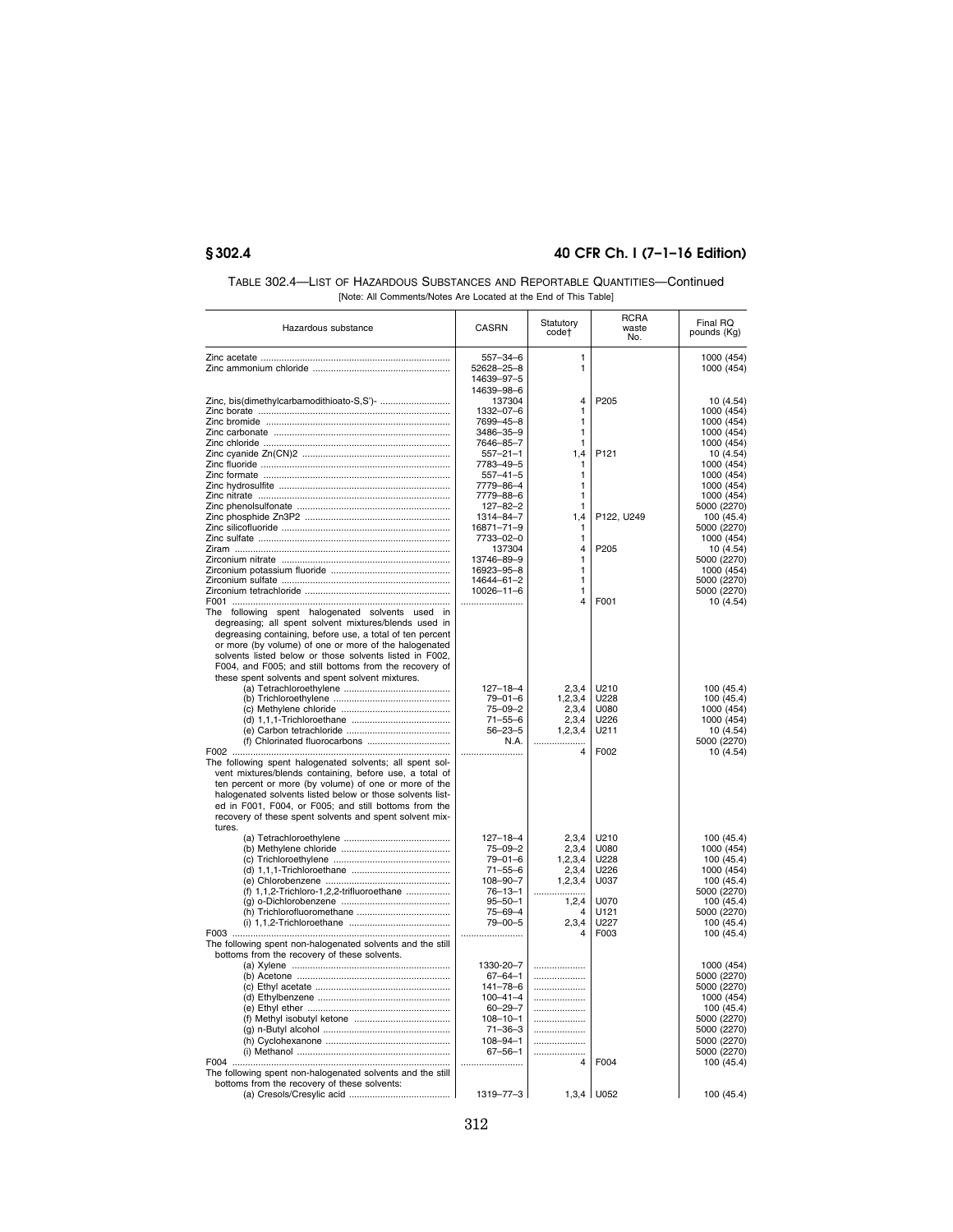| TABLE 302.4—LIST OF HAZARDOUS SUBSTANCES AND REPORTABLE QUANTITIES—Continued |                                                                 |  |
|------------------------------------------------------------------------------|-----------------------------------------------------------------|--|
|                                                                              | [Note: All Comments/Notes Are Located at the End of This Table] |  |

| Hazardous substance                                                                                                                                                                                                                                                                                                                                                                                                                                                                                                                                                                                                                                                                                                                                                                                                                                                                                                                                                                                                                                                                                                                      | CASRN                                                           | Statutory<br>code†                    | <b>RCRA</b><br>waste<br>No.  | Final RQ<br>pounds (Kg)                                              |
|------------------------------------------------------------------------------------------------------------------------------------------------------------------------------------------------------------------------------------------------------------------------------------------------------------------------------------------------------------------------------------------------------------------------------------------------------------------------------------------------------------------------------------------------------------------------------------------------------------------------------------------------------------------------------------------------------------------------------------------------------------------------------------------------------------------------------------------------------------------------------------------------------------------------------------------------------------------------------------------------------------------------------------------------------------------------------------------------------------------------------------------|-----------------------------------------------------------------|---------------------------------------|------------------------------|----------------------------------------------------------------------|
|                                                                                                                                                                                                                                                                                                                                                                                                                                                                                                                                                                                                                                                                                                                                                                                                                                                                                                                                                                                                                                                                                                                                          | $98 - 95 - 3$                                                   | 1, 2, 3, 4<br>$\overline{\mathbf{A}}$ | U169<br>F005                 | 1000 (454)                                                           |
| The following spent non-halogenated solvents and the still<br>bottoms from the recovery of these solvents:                                                                                                                                                                                                                                                                                                                                                                                                                                                                                                                                                                                                                                                                                                                                                                                                                                                                                                                                                                                                                               | <br>$108 - 88 - 3$<br>78-93-3<br>$75 - 15 - 0$<br>$78 - 83 - 1$ | 1,2,3,4<br>3,4<br>1,3,4<br>4          | U220<br>U159<br>P022<br>U140 | 100 (45.4)<br>1000 (454)<br>5000 (2270)<br>100 (45.4)<br>5000 (2270) |
| Wastewater treatment sludges from electroplating oper-<br>ations except from the following processes: (1) sulfuric<br>acid anodizing of aluminum, (2) tin plating on carbon<br>steel, (3) zinc plating (segregated basis) on carbon<br>steel, (4) aluminum or zinc-aluminum plating on carbon<br>steel, (5) cleaning/stripping associated with tin, zinc and<br>aluminum plating on carbon steel, and (6) chemical<br>etching and milling of aluminum.                                                                                                                                                                                                                                                                                                                                                                                                                                                                                                                                                                                                                                                                                   | $110 - 86 - 1$                                                  | $\overline{4}$<br>4                   | U196<br>F006                 | 1000 (454)<br>10 (4.54)                                              |
| Spent cyanide plating bath solutions from electroplating<br>operations.                                                                                                                                                                                                                                                                                                                                                                                                                                                                                                                                                                                                                                                                                                                                                                                                                                                                                                                                                                                                                                                                  |                                                                 | 4                                     | F007                         | 10 (4.54)                                                            |
| Plating bath residues from the bottom of plating baths<br>from electroplating operations where cyanides are used<br>in the process.                                                                                                                                                                                                                                                                                                                                                                                                                                                                                                                                                                                                                                                                                                                                                                                                                                                                                                                                                                                                      |                                                                 | 4                                     | F008                         | 10 (4.54)                                                            |
| Spent stripping and cleaning bath solutions from electro-<br>plating operations where cyanides are used in the proc-<br>ess.                                                                                                                                                                                                                                                                                                                                                                                                                                                                                                                                                                                                                                                                                                                                                                                                                                                                                                                                                                                                             |                                                                 | $\overline{\mathbf{A}}$               | F009                         | 10 (4.54)                                                            |
| Quenching bath residues from oil baths from metal heat<br>treating operations where cyanides are used in the<br>process.                                                                                                                                                                                                                                                                                                                                                                                                                                                                                                                                                                                                                                                                                                                                                                                                                                                                                                                                                                                                                 |                                                                 | 4                                     | F010                         | 10 (4.54)                                                            |
| Spent cyanide solutions from salt bath pot cleaning from<br>metal heat treating operations.                                                                                                                                                                                                                                                                                                                                                                                                                                                                                                                                                                                                                                                                                                                                                                                                                                                                                                                                                                                                                                              |                                                                 | 4                                     | F011                         | 10 (4.54)                                                            |
| Quenching wastewater treatment sludges from metal heat<br>treating operations where cyanides are used in the<br>process.                                                                                                                                                                                                                                                                                                                                                                                                                                                                                                                                                                                                                                                                                                                                                                                                                                                                                                                                                                                                                 |                                                                 | $\overline{\mathbf{A}}$               | F012                         | 10 (4.54)                                                            |
| Wastewater treatment sludges from the chemical conver-<br>sion coating of aluminum except from zirconium<br>phosphating in aluminum can washing when such<br>phosphating is an exclusive conversion coating proc-<br>ess. Wastewater treatment sludges from the manufac-<br>turing of motor vehicles using a zinc phosphating proc-<br>ess will not be subject to this listing at the point of gen-<br>eration if the wastes are not placed outside on the land<br>prior to shipment to a landfill for disposal and are either:<br>disposed in a Subtitle D municipal or industrial landfill<br>unit that is equipped with a single clay liner and is per-<br>mitted, licensed or otherwise authorized by the state; or<br>disposed in a landfill unit subject to, or otherwise meet-<br>ing, the landfill requirements in §258.40, §264.301 or<br>§265.301. For the purposes of this listing, motor vehicle<br>manufacturing is defined in §261.31(b)(4)(i) and<br>§261.31(b)(4)(ii) describes the recordkeeping require-<br>ments for motor vehicle manufacturing facilities<br>Wastes (except wastewater and spent carbon from hydro- |                                                                 | $\overline{\mathbf{A}}$<br>4          | F019<br>F020                 | 10 (4.54)<br>1(0.454)                                                |
| gen chloride purification) from the production or manu-<br>facturing use (as a reactant, chemical intermediate, or<br>component in a formulating process) of tri- or<br>tetrachlorophenol or of intermediates used to produce<br>their pesticide derivatives. (This listing does not include<br>wastes from the production of hexachlorophene from<br>highly purified 2,4,5-trichlorophenol.)                                                                                                                                                                                                                                                                                                                                                                                                                                                                                                                                                                                                                                                                                                                                            |                                                                 |                                       | $4$   F <sub>021</sub>       | 1(0.454)                                                             |
|                                                                                                                                                                                                                                                                                                                                                                                                                                                                                                                                                                                                                                                                                                                                                                                                                                                                                                                                                                                                                                                                                                                                          |                                                                 |                                       |                              |                                                                      |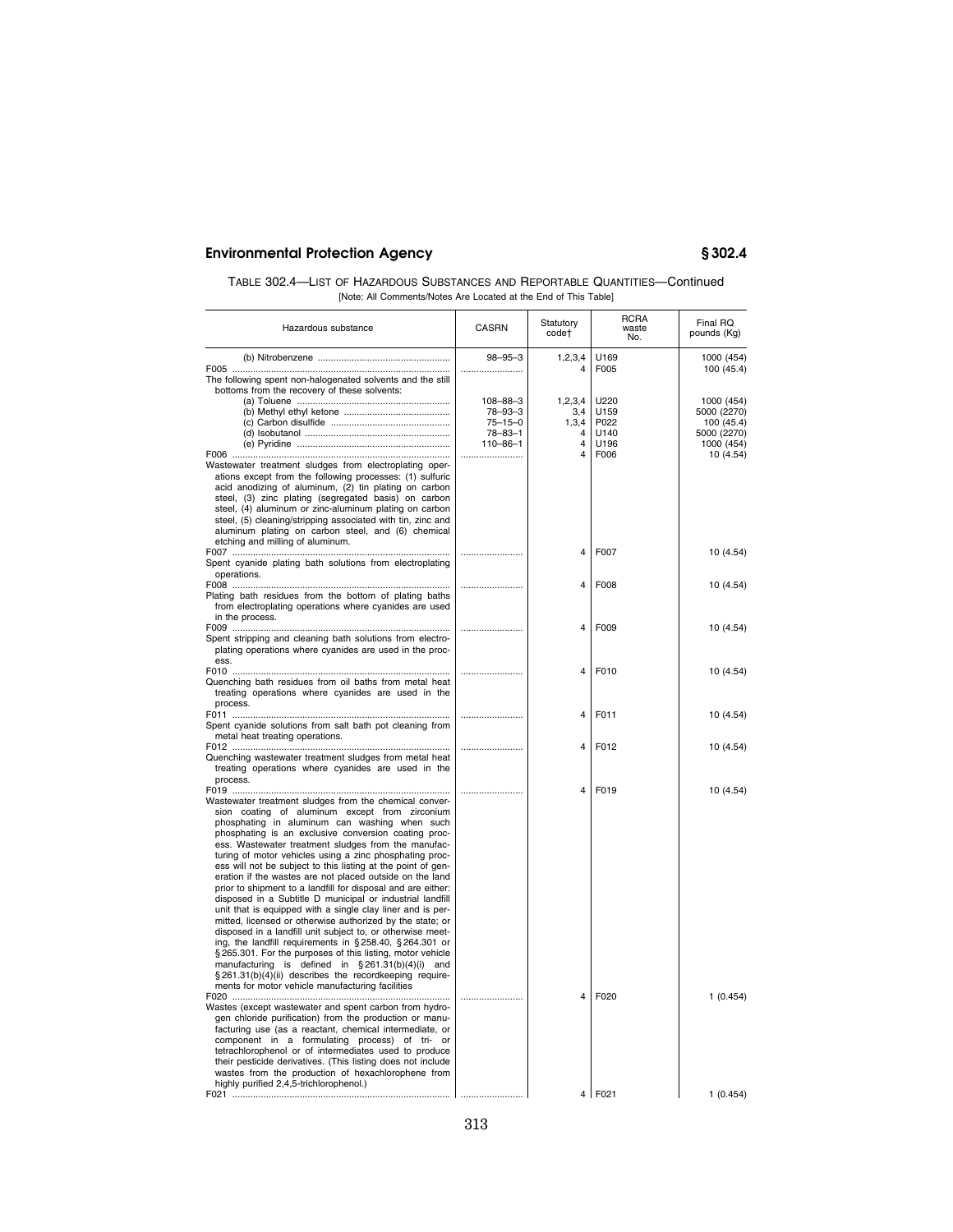| TABLE 302.4—LIST OF HAZARDOUS SUBSTANCES AND REPORTABLE QUANTITIES—Continued |
|------------------------------------------------------------------------------|
| [Note: All Comments/Notes Are Located at the End of This Table]              |

| Hazardous substance                                                                                                                                                                                                                                                                                                                                                                                                                                                                                                                                                                        | <b>CASRN</b> | Statutory<br>code† | RCRA<br>waste<br>No. | Final RQ<br>pounds (Kg) |
|--------------------------------------------------------------------------------------------------------------------------------------------------------------------------------------------------------------------------------------------------------------------------------------------------------------------------------------------------------------------------------------------------------------------------------------------------------------------------------------------------------------------------------------------------------------------------------------------|--------------|--------------------|----------------------|-------------------------|
| Wastes (except wastewater and spent carbon from hydro-<br>gen chloride purification) from the production or manu-<br>facturing use (as a reactant, chemical intermediate, or<br>in<br>formulating<br>component<br>a<br>process)<br>of<br>pentachlorophenol or of intermediates used to produce<br>its derivatives.                                                                                                                                                                                                                                                                         |              | 4                  | F022                 |                         |
| Wastes (except wastewater and spent carbon from hydro-<br>gen chloride purification) from the manufacturing use<br>(as a reactant, chemical intermediate, or component in<br>a<br>formulating<br>process)<br>of tetra-,<br>penta-, or<br>hexachlorobenzenes under alkaline conditions.                                                                                                                                                                                                                                                                                                     |              |                    |                      | 1(0.454)                |
| Wastes (except wastewater and spent carbon from hydro-<br>gen chloride purification) from the production of mate-<br>rials on equipment previously used for the production or<br>manufacturing use (as a reactant, chemical inter-<br>mediate, or a component in a formulating process) of<br>tri- and tetrachlorophenols. (This listing does not include<br>wastes from equipment used only for the production or<br>use of hexachlorophene from highly purified 2,4,5-<br>trichlorophenol.)                                                                                              |              | 4                  | F023                 | 1(0.454)                |
| Process wastes, including but not limited to, distillation<br>residues, heavy ends, tars, and reactor clean-out<br>wastes, from the production of certain chlorinated ali-<br>phatic hydrocarbons by free radical catalyzed proc-<br>esses. These chlorinated aliphatic hydrocarbons are<br>those having carbon chain lengths ranging from one to<br>and including five, with varying amounts and positions<br>of chlorine substitution. (This listing does not include<br>wastewaters, wastewater treatment sludges, spent cata-<br>lysts, and wastes listed in 40 CFR 261.31 or 261.32.) |              | 4                  | F024                 | 1(0.454)                |
| Condensed light ends, spent filters and filter aids, and<br>spent desiccant wastes from the production of certain<br>chlorinated aliphatic hydrocarbons, by free radical cata-<br>lyzed processes. These chlorinated aliphatic hydro-<br>carbons are those having carbon chain lengths ranging<br>from one to and including five, with varying amounts<br>and positions of chlorine substitution.                                                                                                                                                                                          |              | 4                  | F025                 | 1(0.454)                |
| Wastes (except wastewater and spent carbon from hydro-<br>gen chloride purification) from the production of mate-<br>rials on equipment previously used for the manufac-<br>turing use (as a reactant, chemical intermediate, or<br>component in a formulating process) of tetra-, penta-, or<br>hexachlorobenzene under alkaline conditions.                                                                                                                                                                                                                                              | .            | 4                  | F026                 | 1(0.454)                |
| Discarded unused formulations containing tri-, tetra-, or<br>pentachlorophenol or discarded unused formulations<br>containing<br>compounds<br>derived<br>from<br>these<br>chlorophenols. (This listing does not include formula-<br>tions containing hexachlorophene synthesized from<br>prepurified 2,4,5- trichlorophenol as the sole compo-<br>nent.)                                                                                                                                                                                                                                   |              | 4                  | F027                 | 1 (0.454)               |
| Residues resulting from the incineration or thermal treat-<br>ment of soil contaminated with EPA Hazardous Waste<br>Nos. F020, F021, F022, F023, F026, and F027.                                                                                                                                                                                                                                                                                                                                                                                                                           | .            | 4                  | F028                 | 1(0.454)                |
|                                                                                                                                                                                                                                                                                                                                                                                                                                                                                                                                                                                            |              | 4                  | F032                 | 1(0.454)                |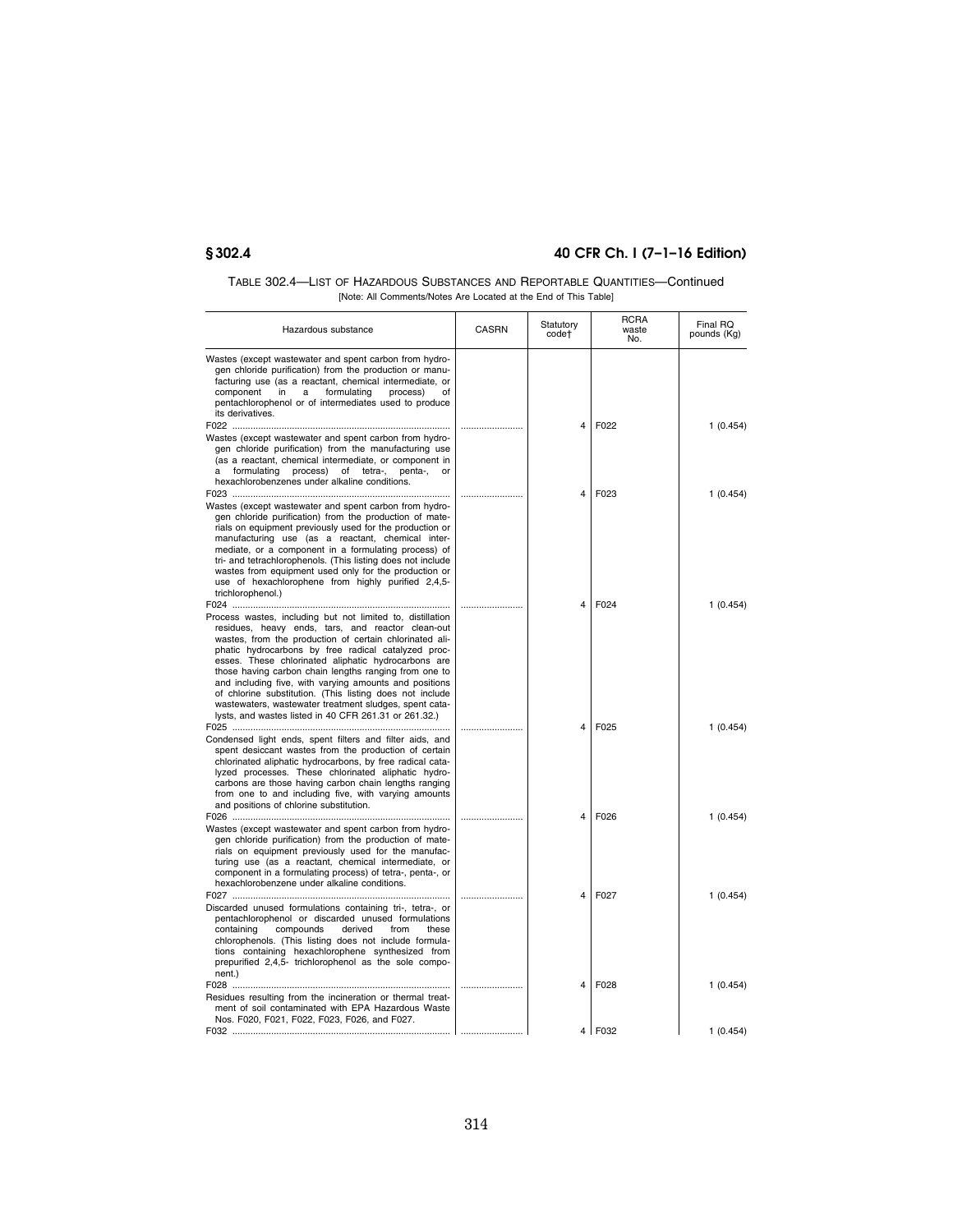|                                                                 | TABLE 302.4—LIST OF HAZARDOUS SUBSTANCES AND REPORTABLE QUANTITIES—Continued |
|-----------------------------------------------------------------|------------------------------------------------------------------------------|
| [Note: All Comments/Notes Are Located at the End of This Table] |                                                                              |

| Wastewaters (except those that have not come into con-<br>tact with process contaminants), process residuals, pre-<br>servative drippage, and spent formulations from wood<br>preserving processes generated at plants that currently<br>use or have previously used chlorophenolic formula-<br>tions (except potentially cross-contaminated wastes that<br>have had the F032 waste code deleted in accordance<br>with §261.35 of this chapter or potentially cross-con-<br>taminated wastes that are otherwise currently regulated<br>as hazardous wastes (i.e., F034 or F035), and where<br>the generator does not resume or initiate use of<br>chlorophenolic formulations). This listing does not in-<br>clude K001 bottom sediment sludge from the treatment<br>of wastewater from wood preserving processes that use<br>creosote and/or pentachlorophenol.<br>F034<br>4<br>Wastewaters (except those that have not come into con-<br>tact with process contaminants), process residuals, pre-<br>servative drippage, and spent formulations from wood<br>preserving processes generated at plants that use creo-<br>sote formulations. This listing does not include K001<br>bottom sediment sludge from the treatment of waste-<br>water from wood preserving processes that use creo-<br>sote and/or pentachlorophenol.<br>4<br>F035<br>Wastewaters (except those that have not come into con-<br>tact with process contaminants), process residuals, pre-<br>servative drippage, and spent formulations from wood<br>preserving processes generated at plants that use inor-<br>ganic preservatives containing arsenic or chromium.<br>This listing does not include K001 bottom sediment<br>sludge from the treatment of wastewater from wood<br>preserving processes that use creosote and/or<br>pentachlorophenol.<br>4<br>F037<br>Petroleum refinery primary oil/water/solids separation<br>sludge-Any sludge generated from the gravitational sep-<br>aration of oil/water/solids during the storage or treat-<br>ment of process wastewaters and oily cooling<br>wastewaters from petroleum refineries. Such sludges<br>include, but are not limited to those generated in oil/<br>water/solids separators; tanks and impoundments;<br>ditches and other conveyances; sumps; and stormwater<br>units receiving dry weather flow. Sludges generated in<br>stormwater units that do not receive dry weather flow,<br>sludges generated from non-contact once-through cool-<br>ing waters segregated for treatment from other process<br>or oily cooling waters, sludges generated in aggressive<br>biological treatment units as defined in $\S 261.31(b)(2)$<br>(including sludges generated in one or more additional<br>units after wastewaters have been treated in aggressive<br>biological treatment units) and K051 wastes are not in-<br>cluded in this listing. This listing does include residuals<br>generated from processing or recycling oil-bearing haz-<br>ardous<br>secondary<br>materials<br>excluded<br>under | Hazardous substance                                          | CASRN | Statutory<br>code† | <b>RCRA</b><br>waste<br>No. | Final RQ<br>pounds (Kg) |
|-----------------------------------------------------------------------------------------------------------------------------------------------------------------------------------------------------------------------------------------------------------------------------------------------------------------------------------------------------------------------------------------------------------------------------------------------------------------------------------------------------------------------------------------------------------------------------------------------------------------------------------------------------------------------------------------------------------------------------------------------------------------------------------------------------------------------------------------------------------------------------------------------------------------------------------------------------------------------------------------------------------------------------------------------------------------------------------------------------------------------------------------------------------------------------------------------------------------------------------------------------------------------------------------------------------------------------------------------------------------------------------------------------------------------------------------------------------------------------------------------------------------------------------------------------------------------------------------------------------------------------------------------------------------------------------------------------------------------------------------------------------------------------------------------------------------------------------------------------------------------------------------------------------------------------------------------------------------------------------------------------------------------------------------------------------------------------------------------------------------------------------------------------------------------------------------------------------------------------------------------------------------------------------------------------------------------------------------------------------------------------------------------------------------------------------------------------------------------------------------------------------------------------------------------------------------------------------------------------------------------------------------------------------------------------------------------------------------------------------------------------------------------------------------------------------------------------------------------------------------------------------------------------------------------------------------------------------------------------------------------------------------------------------------------|--------------------------------------------------------------|-------|--------------------|-----------------------------|-------------------------|
|                                                                                                                                                                                                                                                                                                                                                                                                                                                                                                                                                                                                                                                                                                                                                                                                                                                                                                                                                                                                                                                                                                                                                                                                                                                                                                                                                                                                                                                                                                                                                                                                                                                                                                                                                                                                                                                                                                                                                                                                                                                                                                                                                                                                                                                                                                                                                                                                                                                                                                                                                                                                                                                                                                                                                                                                                                                                                                                                                                                                                                               |                                                              |       |                    |                             |                         |
|                                                                                                                                                                                                                                                                                                                                                                                                                                                                                                                                                                                                                                                                                                                                                                                                                                                                                                                                                                                                                                                                                                                                                                                                                                                                                                                                                                                                                                                                                                                                                                                                                                                                                                                                                                                                                                                                                                                                                                                                                                                                                                                                                                                                                                                                                                                                                                                                                                                                                                                                                                                                                                                                                                                                                                                                                                                                                                                                                                                                                                               |                                                              |       |                    |                             | 1(0.454)                |
|                                                                                                                                                                                                                                                                                                                                                                                                                                                                                                                                                                                                                                                                                                                                                                                                                                                                                                                                                                                                                                                                                                                                                                                                                                                                                                                                                                                                                                                                                                                                                                                                                                                                                                                                                                                                                                                                                                                                                                                                                                                                                                                                                                                                                                                                                                                                                                                                                                                                                                                                                                                                                                                                                                                                                                                                                                                                                                                                                                                                                                               |                                                              |       |                    |                             | 1(0.454)                |
| of.<br>4   F038<br>F038                                                                                                                                                                                                                                                                                                                                                                                                                                                                                                                                                                                                                                                                                                                                                                                                                                                                                                                                                                                                                                                                                                                                                                                                                                                                                                                                                                                                                                                                                                                                                                                                                                                                                                                                                                                                                                                                                                                                                                                                                                                                                                                                                                                                                                                                                                                                                                                                                                                                                                                                                                                                                                                                                                                                                                                                                                                                                                                                                                                                                       | $\S 261.4(a)(12)(i)$ , if those residuals are to be disposed |       |                    |                             | 1(0.454)<br>1(0.454)    |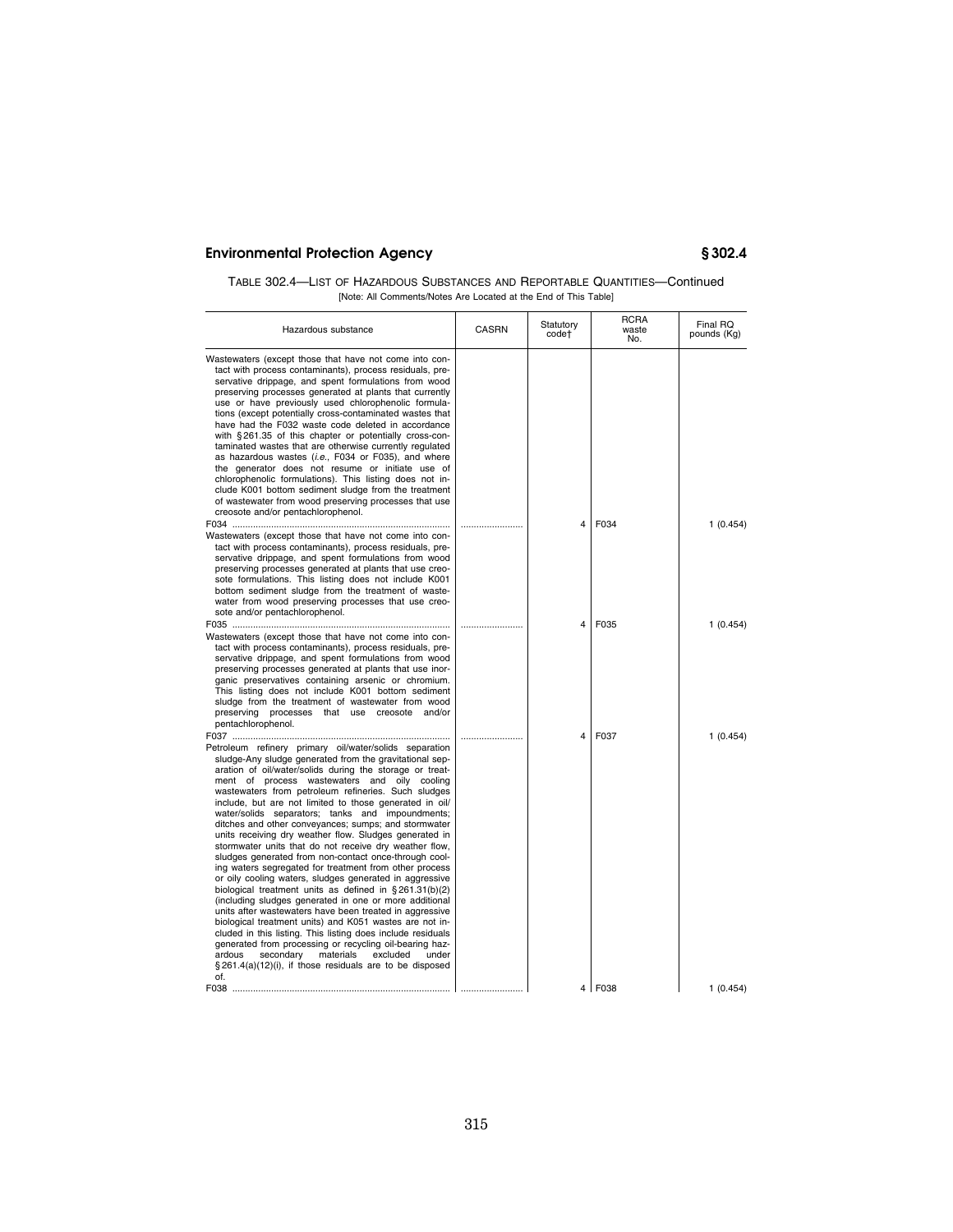| TABLE 302.4—LIST OF HAZARDOUS SUBSTANCES AND REPORTABLE QUANTITIES—Continued |
|------------------------------------------------------------------------------|
| [Note: All Comments/Notes Are Located at the End of This Table]              |

| Hazardous substance                                                                                                                                                                                                                                                                                                                                                                                                                                                                                                                                                                                                                                                                                                                                                                                                                                                                                                                                                                                                                                           | CASRN | Statutory<br>code† | <b>RCRA</b><br>waste<br>No. | Final RQ<br>pounds (Kg) |
|---------------------------------------------------------------------------------------------------------------------------------------------------------------------------------------------------------------------------------------------------------------------------------------------------------------------------------------------------------------------------------------------------------------------------------------------------------------------------------------------------------------------------------------------------------------------------------------------------------------------------------------------------------------------------------------------------------------------------------------------------------------------------------------------------------------------------------------------------------------------------------------------------------------------------------------------------------------------------------------------------------------------------------------------------------------|-------|--------------------|-----------------------------|-------------------------|
| Petroleum refinery secondary (emulsified) oil/water/solids<br>separation sludge-Any sludge and/or float generated<br>from the physical and/or chemical separation of oil/<br>water/solids in process wastewaters and oily cooling<br>wastewaters from petroleum refineries. Such wastes in-<br>clude, but are not limited to, all sludges and floats gen-<br>erated in: induced air flotation (IAF) units, tanks and im-<br>poundments, and all sludges generated in DAF units.<br>Sludges generated in stormwater units that do not re-<br>ceive dry weather flow, sludges generated from non-<br>contact once-through cooling waters segregated for<br>treatment from other process or oily cooling waters,<br>sludges and floats generated in aggressive biological<br>treatment units as defined in $\S 261.31(b)(2)$ (including<br>sludges and floats generated in one or more additional<br>units after wastewaters have been treated in aggressive<br>biological treatment units) and F037, K048, and K051<br>wastes are not included in this listing. |       | 4                  | F <sub>039</sub>            | 1(0.454)                |
| Leachate (liquids that have percolated through land dis-<br>posed wastes) resulting from the disposal of more than<br>one restricted waste classified as hazardous under sub-<br>part D of 40 CFR part 261. (Leachate resulting from the<br>disposal of one or more of the following EPA Haz-<br>ardous Wastes and no other hazardous wastes retains<br>its EPA Hazardous Waste Number(s): F020, F021,<br>F022, F026, F027, and/or F028.)                                                                                                                                                                                                                                                                                                                                                                                                                                                                                                                                                                                                                     |       |                    |                             |                         |
| Bottom sediment sludge from the treatment of<br>wastewaters from wood preserving processes that use<br>creosote and/or pentachlorophenol.                                                                                                                                                                                                                                                                                                                                                                                                                                                                                                                                                                                                                                                                                                                                                                                                                                                                                                                     |       | 4                  | K001                        | 1(0.454)                |
| Wastewater treatment sludge from the production of<br>chrome yellow and orange pigments.                                                                                                                                                                                                                                                                                                                                                                                                                                                                                                                                                                                                                                                                                                                                                                                                                                                                                                                                                                      |       | 4                  | K002                        | 10 (4.54)               |
| Wastewater treatment sludge from the production of mo-<br>lybdate orange pigments.                                                                                                                                                                                                                                                                                                                                                                                                                                                                                                                                                                                                                                                                                                                                                                                                                                                                                                                                                                            |       | 4                  | K003                        | 10 (4.54)               |
| Wastewater treatment sludge from the production of zinc<br>yellow pigments.                                                                                                                                                                                                                                                                                                                                                                                                                                                                                                                                                                                                                                                                                                                                                                                                                                                                                                                                                                                   |       | 4                  | K004                        | 10 (4.54)               |
| Wastewater treatment sludge from the production of<br>chrome green pigments.                                                                                                                                                                                                                                                                                                                                                                                                                                                                                                                                                                                                                                                                                                                                                                                                                                                                                                                                                                                  |       | 4                  | K005                        | 10 (4.54)               |
| Wastewater treatment sludge from the production of<br>chrome oxide green pigments (anhydrous and hy-<br>drated).                                                                                                                                                                                                                                                                                                                                                                                                                                                                                                                                                                                                                                                                                                                                                                                                                                                                                                                                              |       | 4                  | K006                        | 10 (4.54)               |
| Wastewater treatment sludge from the production of iron<br>blue pigments.                                                                                                                                                                                                                                                                                                                                                                                                                                                                                                                                                                                                                                                                                                                                                                                                                                                                                                                                                                                     |       | 4                  | K007                        | 10 (4.54)               |
| Oven residue from the production of chrome oxide green<br>pigments.                                                                                                                                                                                                                                                                                                                                                                                                                                                                                                                                                                                                                                                                                                                                                                                                                                                                                                                                                                                           |       | 4                  | K008                        | 10 (4.54)               |
| Distillation bottoms from the production of acetaldehyde<br>from ethylene.                                                                                                                                                                                                                                                                                                                                                                                                                                                                                                                                                                                                                                                                                                                                                                                                                                                                                                                                                                                    |       | 4                  | K009                        | 10 (4.54)               |
| Distillation side cuts from the production of acetaldehyde<br>from ethylene.                                                                                                                                                                                                                                                                                                                                                                                                                                                                                                                                                                                                                                                                                                                                                                                                                                                                                                                                                                                  |       | 4                  | K010                        | 10 (4.54)               |
| Bottom stream from the wastewater stripper in the pro-                                                                                                                                                                                                                                                                                                                                                                                                                                                                                                                                                                                                                                                                                                                                                                                                                                                                                                                                                                                                        |       | 4                  | K011                        | 10 (4.54)               |
| duction of acrylonitrile.<br>Bottom stream from the acetonitrile column in the produc-                                                                                                                                                                                                                                                                                                                                                                                                                                                                                                                                                                                                                                                                                                                                                                                                                                                                                                                                                                        |       | 4                  | K013                        | 10 (4.54)               |
| tion of acrylonitrile.<br>Bottoms from the acetonitrile purification column in the                                                                                                                                                                                                                                                                                                                                                                                                                                                                                                                                                                                                                                                                                                                                                                                                                                                                                                                                                                            |       | 4                  | K014                        | 5000 (2270)             |
| production of acrylonitrile.                                                                                                                                                                                                                                                                                                                                                                                                                                                                                                                                                                                                                                                                                                                                                                                                                                                                                                                                                                                                                                  |       |                    | 4   K015                    | 10 (4.54)               |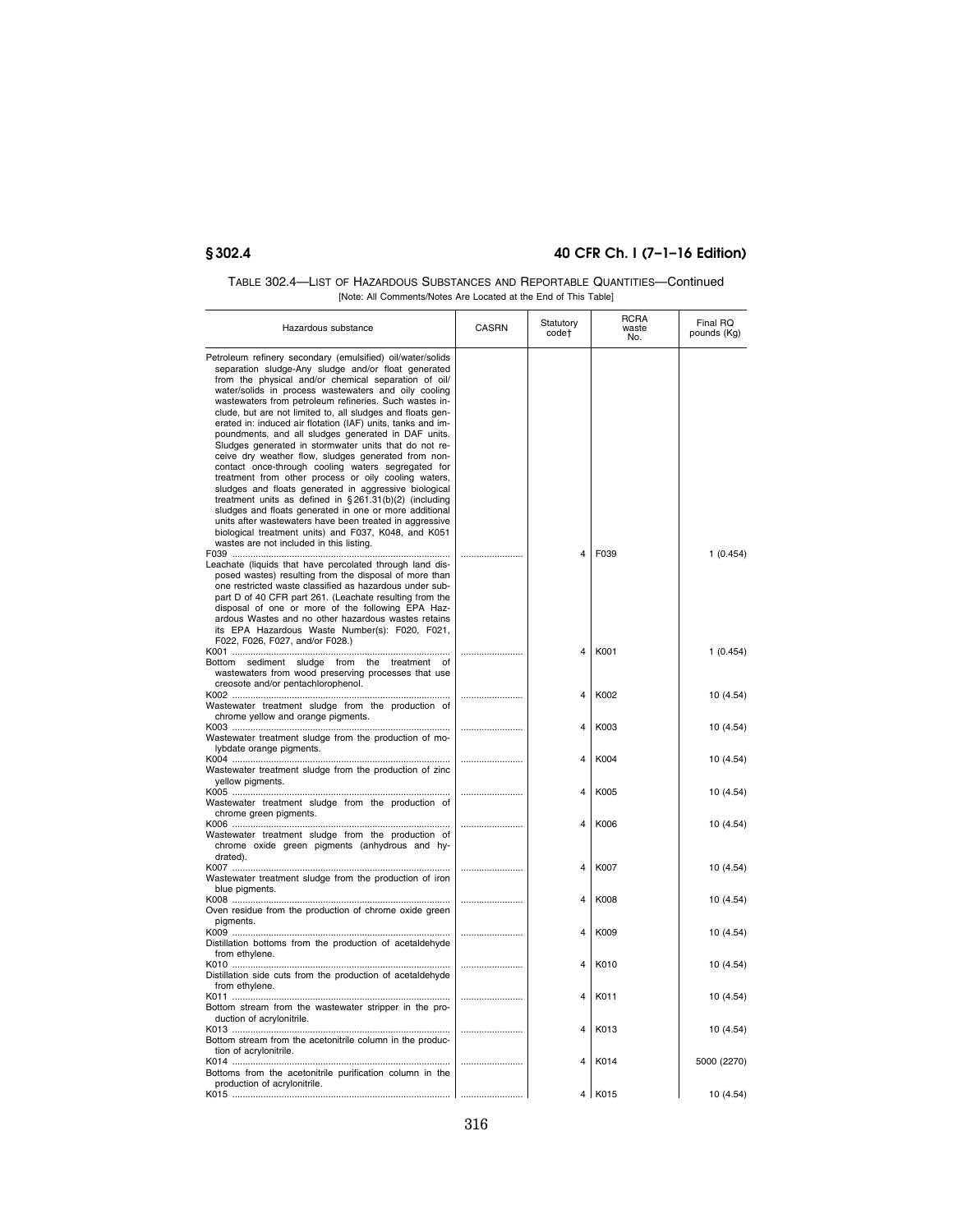| TABLE 302.4—LIST OF HAZARDOUS SUBSTANCES AND REPORTABLE QUANTITIES—Continued |
|------------------------------------------------------------------------------|
| [Note: All Comments/Notes Are Located at the End of This Table]              |

| Hazardous substance                                                                                                    | <b>CASRN</b> | Statutory<br>code <sup>+</sup> | <b>RCRA</b><br>waste<br>No. | Final RQ<br>pounds (Kg) |
|------------------------------------------------------------------------------------------------------------------------|--------------|--------------------------------|-----------------------------|-------------------------|
| Still bottoms from the distillation of benzyl chloride.                                                                |              |                                |                             |                         |
| Heavy ends or distillation residues from the production of<br>carbon tetrachloride.                                    |              | 4                              | K016                        | 1(0.454)                |
|                                                                                                                        |              | 4                              | K017                        | 10 (4.54)               |
| Heavy ends (still bottoms) from the purification column in<br>the production of epichlorohydrin.                       |              |                                |                             |                         |
|                                                                                                                        |              | $\overline{4}$                 | K018                        | 1(0.454)                |
| Heavy ends from the fractionation column in ethyl chloride                                                             |              |                                |                             |                         |
| production.                                                                                                            |              | 4                              | K019                        | 1(0.454)                |
| Heavy ends from the distillation of ethylene dichloride in<br>ethylene dichloride production.                          |              | 4                              |                             |                         |
| Heavy ends from the distillation of vinyl chloride in vinyl<br>chloride monomer production.                            |              |                                | K020                        | 1(0.454)                |
| spent antimony<br>Aqueous<br>catalyst waste<br>from                                                                    |              | 4                              | K021                        | 10 (4.54)               |
| fluoromethanes production.                                                                                             |              | 4                              | K022                        | 1(0.454)                |
| Distillation bottom tars from the production of phenol/ace-<br>tone from cumene.                                       |              |                                |                             |                         |
|                                                                                                                        |              | 4                              | K023                        | 5000 (2270)             |
| Distillation light ends from the production of phthalic anhy-<br>dride from naphthalene.                               |              | 4                              | K024                        | 5000 (2270)             |
| Distillation bottoms from the production of phthalic anhy-<br>dride from naphthalene.                                  |              |                                |                             |                         |
| Distillation bottoms from the production of nitrobenzene by<br>the nitration of benzene.                               |              | $\overline{\mathbf{A}}$        | K025                        | 10 (4.54)               |
| Stripping still tails from the production of methyl ethyl                                                              |              | 4                              | K026                        | 1000 (454)              |
| pyridines.<br>Centrifuge and distillation residues from toluene                                                        |              | 4                              | K027                        | 10 (4.54)               |
| diisocyanate production.                                                                                               |              | $\overline{\mathbf{A}}$        | K028                        | 1(0.454)                |
| Spent catalyst from the hydrochlorinator reactor in the<br>production of 1,1,1-trichloroethane.                        |              | 4                              | K029                        | 1(0.454)                |
| Waste from the product steam stripper in the production<br>of 1,1,1- trichloroethane.                                  |              | 4                              | K030                        | 1(0.454)                |
| Column bottoms or heavy ends from the combined pro-<br>duction of trichloroethylene and perchloroethylene.             |              |                                |                             |                         |
| By-product salts generated in the production of MSMA<br>and cacodylic acid.                                            |              | 4                              | K031                        | 1(0.454)                |
| Wastewater treatment sludge from the production of                                                                     |              | $\overline{4}$                 | K032                        | 10 (4.54)               |
| chlordane.<br>Wastewater and scrub water from the chlorination of                                                      |              | 4                              | K033                        | 10 (4.54)               |
| cyclopentadiene in the production of chlordane.                                                                        |              | 4                              | K034                        | 10 (4.54)               |
| Filter<br>solids<br>from<br>the<br>filtration<br>of<br>hexachlorocyclopentadiene in the<br>production of<br>chlordane. |              |                                |                             |                         |
| Wastewater treatment sludges generated in the produc-<br>tion of creosote.                                             |              | 4                              | K035                        | 1(0.454)                |
| Still bottoms from toluene reclamation distillation in the                                                             |              | 4                              | K036                        | 1(0.454)                |
| production of disulfoton.<br>Wastewater treatment sludges from the production of                                       |              | $\overline{\mathbf{A}}$        | K037                        | 1(0.454)                |
| disulfoton.                                                                                                            |              |                                | 4 K038                      | 10 (4.54)               |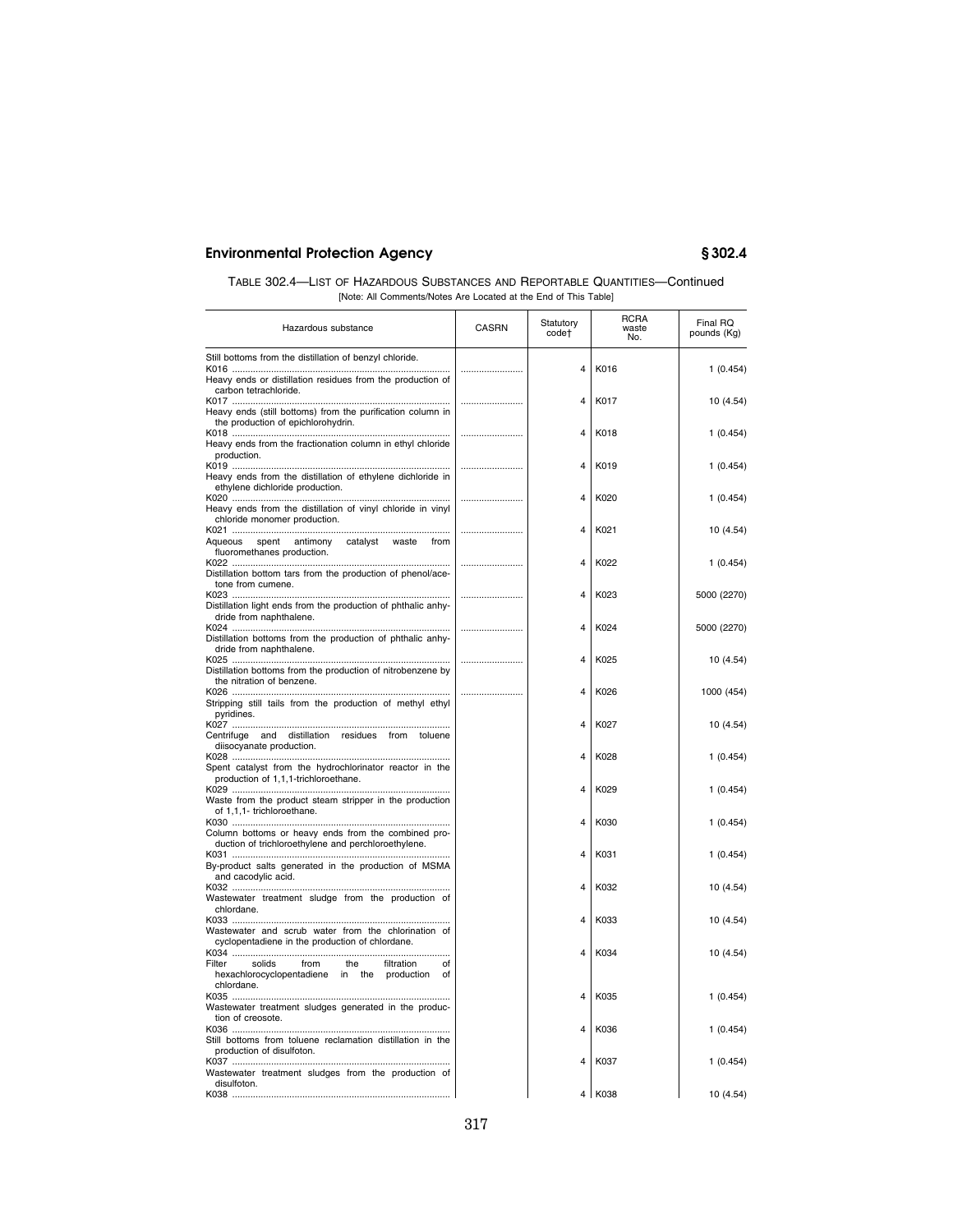| TABLE 302.4—LIST OF HAZARDOUS SUBSTANCES AND REPORTABLE QUANTITIES—Continued |
|------------------------------------------------------------------------------|
| [Note: All Comments/Notes Are Located at the End of This Table]              |

| Hazardous substance                                                                                                                         | CASRN | Statutory<br>code†      | RCRA<br>waste<br>No. | Final RQ<br>pounds (Kg) |
|---------------------------------------------------------------------------------------------------------------------------------------------|-------|-------------------------|----------------------|-------------------------|
| Wastewater from the washing and stripping of phorate<br>production.                                                                         |       | $\overline{4}$          | K039                 | 10 (4.54)               |
| Filter cake from the filtration of diethylphosphorodithioic<br>acid in the production of phorate.                                           |       |                         |                      |                         |
| Wastewater treatment sludge from the production of<br>phorate.                                                                              |       | 4                       | K040                 | 10 (4.54)               |
| Wastewater treatment sludge from the production of<br>toxaphene.                                                                            |       | $\overline{4}$          | K041                 | 1(0.454)                |
| Heavy ends or distillation residues from the distillation of                                                                                |       | 4                       | K042                 | 10 (4.54)               |
| tetrachlorobenzene in the production of 2,4,5-T.<br>2,6-Dichlorophenol waste from the production of 2,4-D.                                  |       | $\overline{4}$          | K043                 | 10 (4.54)               |
| Wastewater treatment sludges from the manufacturing                                                                                         |       | $\overline{4}$          | K044                 | 10 (4.54)               |
| and processing of explosives.<br>Spent carbon from the treatment of wastewater containing                                                   |       | $\overline{4}$          | K045                 | 10 (4.54)               |
| explosives.                                                                                                                                 |       | $\overline{4}$          | K046                 | 10 (4.54)               |
| Wastewater treatment sludges from the manufacturing,<br>formulation and loading of lead-based initiating com-<br>pounds.                    |       |                         |                      |                         |
| Pink/red water from TNT operations.                                                                                                         |       | 4                       | K047                 | 10 (4.54)               |
| Dissolved air flotation (DAF) float from the petroleum re-                                                                                  |       | $\overline{4}$          | K048                 | 10 (4.54)               |
| fining industry.<br>Slop oil emulsion solids from the petroleum refining indus-                                                             |       | $\overline{4}$          | K049                 | 10 (4.54)               |
| try.<br>Heat exchanger bundle cleaning sludge from the petro-<br>leum refining industry.                                                    |       | 4                       | K050                 | 10 (4.54)               |
| API separator sludge from the petroleum refining industry.                                                                                  |       | $\overline{4}$          | K051                 | 10 (4.54)               |
| Tank bottoms (leaded) from the petroleum refining indus-                                                                                    |       | $\overline{4}$          | K052                 | 10 (4.54)               |
| try.<br>Ammonia still lime sludge from coking operations.                                                                                   |       | $\overline{4}$          | K060                 | 1(0.454)                |
| Emission control dust/sludge from the primary production                                                                                    |       | $\overline{4}$          | K061                 | 10 (4.54)               |
| of steel in electric furnaces.                                                                                                              |       | $\overline{4}$          | K062                 | 10 (4.54)               |
| Spent pickle liquor generated by steel finishing operations<br>of facilities within the iron and steel industry (SIC Codes<br>331 and 332). |       |                         |                      |                         |
| Acid plant blowdown slurry/sludge resulting from the thick-<br>ening of blowdown slurry from primary copper produc-                         |       | $\overline{4}$          | K064                 | 10 (4.54)               |
| tion.<br>Surface impoundment solids contained in and dredged                                                                                |       | $\overline{4}$          | K065                 | 10 (4.54)               |
| from surface impoundments at primary lead smelting fa-<br>cilities.                                                                         |       | $\overline{\mathbf{A}}$ | K066                 | 10 (4.54)               |
| Sludge from treatment of process wastewater and/or acid<br>plant blowdown from primary zinc production.                                     |       |                         | 4   K069             | 10 (4.54)               |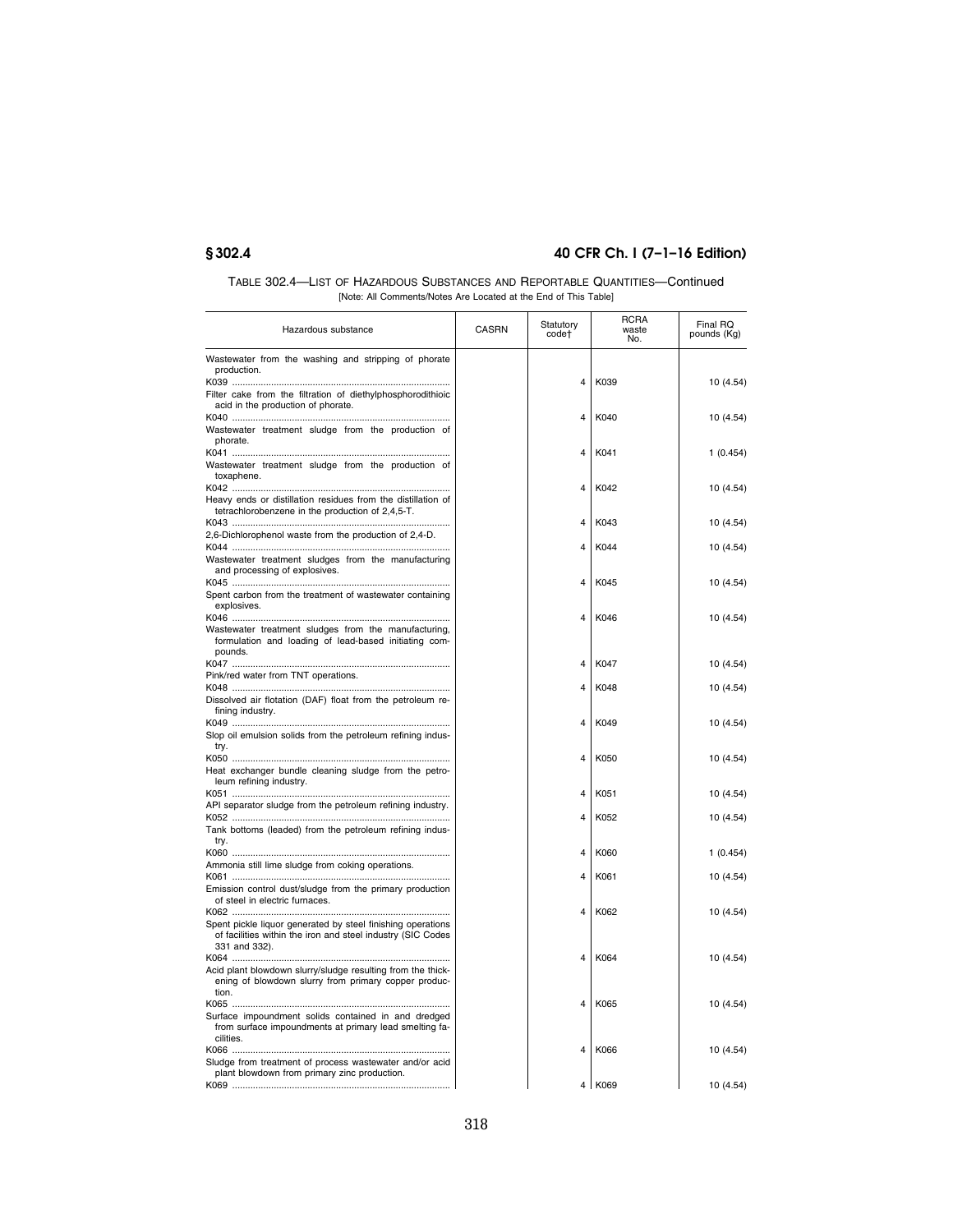| TABLE 302.4—LIST OF HAZARDOUS SUBSTANCES AND REPORTABLE QUANTITIES—Continued |
|------------------------------------------------------------------------------|
| [Note: All Comments/Notes Are Located at the End of This Table]              |

| Hazardous substance                                                                                                                                                                                                                                                                                                                                                                           | <b>CASRN</b> | Statutory<br>code†      | <b>RCRA</b><br>waste<br>No. | Final RQ<br>pounds (Kg) |
|-----------------------------------------------------------------------------------------------------------------------------------------------------------------------------------------------------------------------------------------------------------------------------------------------------------------------------------------------------------------------------------------------|--------------|-------------------------|-----------------------------|-------------------------|
| Emission control dust/sludge from secondary lead smelt-<br>ing. (Note: This listing is stayed administratively for<br>sludge generated from secondary acid scrubber sys-<br>tems. The stay will remain in effect until further adminis-<br>trative action is taken. If EPA takes further action effect-<br>ing the stay, EPA will publish a notice of the action in<br>the FEDERAL REGISTER.) |              |                         |                             |                         |
| Brine purification muds from the mercury cell process in<br>chlorine production, where separately prepurified brine                                                                                                                                                                                                                                                                           |              | 4                       | K071                        | 1(0.454)                |
| is not used.<br>Chlorinated hydrocarbon waste from the purification step<br>of the diaphragm cellprocess using graphite anodes in                                                                                                                                                                                                                                                             |              | 4                       | K073                        | 10 (4.54)               |
| chlorine production.                                                                                                                                                                                                                                                                                                                                                                          |              | 4                       | K083                        | 100 (45.4)              |
| Distillation bottoms from aniline production.<br>Wastewater treatment sludges generated during the pro-<br>duction of veterinary pharmaceuticals from arsenic or                                                                                                                                                                                                                              |              | $\overline{\mathbf{A}}$ | K084                        | 1(0.454)                |
| organo-arsenic compounds.<br>Distillation or fractionation column bottoms from the pro-<br>duction of chlorobenzenes.                                                                                                                                                                                                                                                                         |              | 4                       | K085                        | 10 (4.54)               |
| Solvent washes and sludges, caustic washes and<br>sludges, or water washes and sludges from cleaning<br>tubs and equipment used in the formulation of ink from<br>pigments, driers, soaps, and stabilizers containing chro-                                                                                                                                                                   |              | 4                       | K086                        | 10 (4.54)               |
| mium and lead.<br>Decanter tank tar sludge from coking operations.                                                                                                                                                                                                                                                                                                                            |              | 4                       | K087                        | 100 (45.4)              |
|                                                                                                                                                                                                                                                                                                                                                                                               |              | 4                       | K088                        | 10 (4.54)               |
| Spent potliners from primary aluminum reduction.<br>Emission control dust or sludge from ferrochromiumsilicon                                                                                                                                                                                                                                                                                 |              | 4                       | K090                        | 10 (4.54)               |
| production.<br>Emission control dust or sludge from ferrochromium pro-                                                                                                                                                                                                                                                                                                                        |              | $\overline{4}$          | K091                        | 10 (4.54)               |
| duction.<br>Distillation light ends from the production of phthalic anhy-                                                                                                                                                                                                                                                                                                                     |              | 4                       | K093                        | 5000 (2270)             |
| dride from ortho-xylene.<br>Distillation bottoms from the production of phthalic anhy-                                                                                                                                                                                                                                                                                                        |              | 4                       | K094                        | 5000 (2270)             |
| dride from ortho-xylene.<br>Distillation bottoms from the production of 1,1,1-trichloro-                                                                                                                                                                                                                                                                                                      |              | $\overline{\mathbf{A}}$ | K095                        | 100 (45.4)              |
| ethane.<br>Heavy ends from the heavy ends column from the pro-                                                                                                                                                                                                                                                                                                                                |              | $\overline{\mathbf{A}}$ | K096                        | 100 (45.4)              |
| duction of 1,1,1-trichloroethane.<br>Vacuum stripper discharge from the chlordane chlorinator                                                                                                                                                                                                                                                                                                 |              | 4                       | K097                        | 1(0.454)                |
| in the production of chlordane.<br>Untreated process wastewater from the production of                                                                                                                                                                                                                                                                                                        |              | 4                       | K098                        | 1(0.454)                |
| toxaphene.                                                                                                                                                                                                                                                                                                                                                                                    |              | 4                       | K099                        | 10 (4.54)               |
| Untreated wastewater from the production of 2,4-D.<br>Waste leaching solution from acid leaching of emission                                                                                                                                                                                                                                                                                  |              | 4                       | K100                        | 10 (4.54)               |
| control dust/sludge from secondary lead smelting.<br>Distillation tar residues from the distillation of aniline-                                                                                                                                                                                                                                                                              |              | 4                       | K101                        | 1(0.454)                |
| based compounds in the production of veterinary phar-<br>maceuticals from arsenic or organo-arsenic compounds.                                                                                                                                                                                                                                                                                |              |                         | 4 K102                      | 1(0.454)                |
|                                                                                                                                                                                                                                                                                                                                                                                               |              |                         |                             |                         |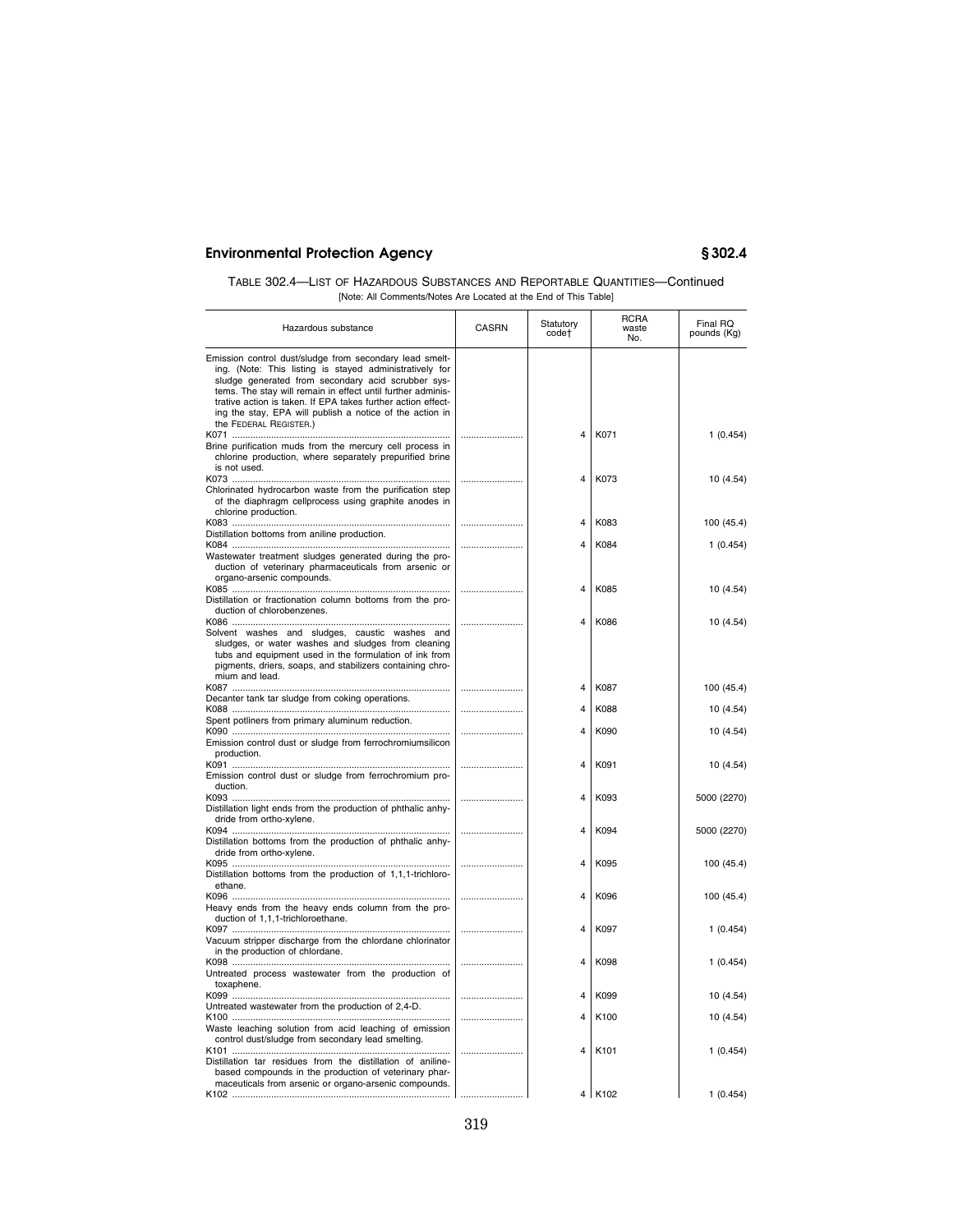| TABLE 302.4—LIST OF HAZARDOUS SUBSTANCES AND REPORTABLE QUANTITIES—Continued |
|------------------------------------------------------------------------------|
| [Note: All Comments/Notes Are Located at the End of This Table]              |

| Hazardous substance                                                                                                                                                                   | CASRN | Statutory<br>code† | <b>RCRA</b><br>waste<br>No. | Final RQ<br>pounds (Kg) |
|---------------------------------------------------------------------------------------------------------------------------------------------------------------------------------------|-------|--------------------|-----------------------------|-------------------------|
| Residue from the use of activated carbon for decoloriza-<br>tion in the production of veterinary pharmaceuticals<br>from arsenic or organo-arsenic compounds.                         |       |                    |                             |                         |
| Process residues from aniline extraction from the produc-<br>tion of aniline.                                                                                                         |       | 4                  | K103                        | 100 (45.4)              |
| Combined wastewater<br>streams<br>generated<br>from                                                                                                                                   |       | 4                  | K104                        | 10 (4.54)               |
| nitrobenzene/aniline production.<br>Separated aqueous stream from the reactor product                                                                                                 |       | 4                  | K105                        | 10 (4.54)               |
| washing step in the production of chlorobenzenes.<br>Wastewater treatment sludge from the mercury cell proc-                                                                          |       | 4                  | K106                        | 1(0.454)                |
| ess in chlorine production.<br>Column bottoms from product separation from the produc-                                                                                                |       | 4                  | K107                        | 10 (4.54)               |
| tion of 1,1- dimethylhydrazine (UDMH) from carboxylic<br>acid hydrazines.                                                                                                             |       |                    |                             |                         |
| Condensed column overheads from product separation<br>and condensed reactor vent gases from the production<br>of 1,1- dimethylhydrazine (UDMH) from carboxylic acid<br>hydrazides.    |       | 4                  | K108                        | 10 (4.54)               |
| Spent filter cartridges from product purification from the<br>production of 1,1-dimethylhydrazine (UDMH) from car-<br>boxylic acid hydrazides.                                        |       | 4                  | K109                        | 10 (4.54)               |
| Condensed column overheads from intermediate separa-<br>tion from the production of 1,1- dimethylhydrazine<br>(UDMH) from carboxylic acid hydrazides.                                 |       | 4                  | K110                        | 10 (4.54)               |
| Product washwaters from the production of dinitrotoluene<br>via nitration of toluene.                                                                                                 |       | 4                  | K111                        | 10 (4.54)               |
| Reaction by-product water from the drying column in the<br>production of toluenediamine via hydrogenation of dini-<br>trotoluene.                                                     |       | 4                  | K112                        | 10 (4.54)               |
| Condensed liquid light ends from the purification of<br>toluenediamine in the production of toluenediamine via<br>hydrogenation of dinitrotoluene.                                    |       | 4                  | K113                        | 10 (4.54)               |
| Vicinals from the purification of toluenediamine in the pro-<br>duction of toluenediamine via hydrogenation of dinitro-<br>toluene.                                                   |       | 4                  | K114                        | 10 (4.54)               |
| Heavy ends from the purification of toluenediamine in the<br>production of toluenediamine via hydrogenation of dini-<br>trotoluene.                                                   |       | 4                  | K115                        | 10 (4.54)               |
| Organic condensate from the solvent recovery column in<br>the production of toluene diisocyanate via phosgenation<br>of toluenediamine.                                               |       | 4                  | K116                        | 10 (4.54)               |
| Wastewater from the reactor vent gas scrubber in the pro-<br>duction of ethylene dibromide via bromination of                                                                         |       | 4                  | K117                        | 1(0.454)                |
| ethene.<br>Spent adsorbent solids from purification of ethylene<br>dibromide in the production of ethylene dibromide via                                                              |       | 4                  | K118                        | 1(0.454)                |
| bromination of ethene.<br>Process wastewater (including supernates, filtrates, and<br>from<br>the<br>production<br>washwaters)<br>of<br>ethylenebisdithiocarbamic acid and its salts. |       | 4                  | K <sub>123</sub>            | 10 (4.54)               |
|                                                                                                                                                                                       |       |                    | 4 K124                      | 10 (4.54)               |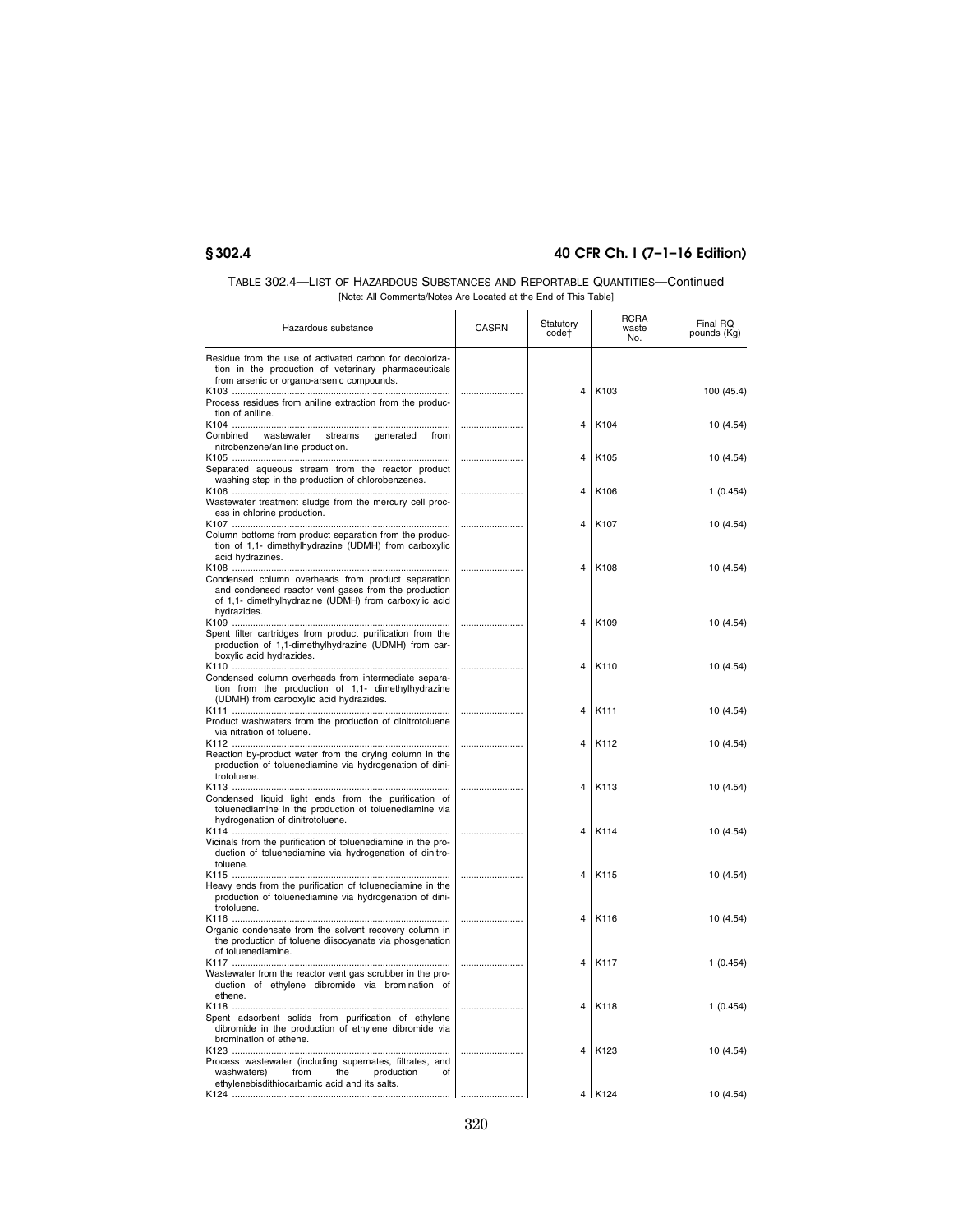| TABLE 302.4—LIST OF HAZARDOUS SUBSTANCES AND REPORTABLE QUANTITIES—Continued |  |
|------------------------------------------------------------------------------|--|
| [Note: All Comments/Notes Are Located at the End of This Table]              |  |

| Hazardous substance                                                                                                                                                                                                                                                                                                            | CASRN | Statutory<br>code†      | <b>RCRA</b><br>waste<br>No. | Final RQ<br>pounds (Kg) |
|--------------------------------------------------------------------------------------------------------------------------------------------------------------------------------------------------------------------------------------------------------------------------------------------------------------------------------|-------|-------------------------|-----------------------------|-------------------------|
| Reactor vent scrubber water from the production of<br>ethylenebisdithiocarbamic acid and its salts.<br>Filtration, evaporation, and centrifugation solids from the<br>production of ethylenebisdithiocarbamic acid and its                                                                                                     |       | 4                       | K125                        | 10 (4.54)               |
| salts.<br>Baghouse dust and floor sweepings in milling and pack-<br>aging operations from the production or formulation of<br>ethylenebisdithiocarbamic acid and its salts.                                                                                                                                                    |       | 4                       | K126                        | 10 (4.54)               |
| Wastewater from the reactor and spent sulfuric acid from<br>the acid dryer from the production of methyl bromide.                                                                                                                                                                                                              |       | 4                       | K <sub>131</sub>            | 100 (45.4)              |
| Spent absorbent and wastewater separator solids from<br>the production of methyl bromide.                                                                                                                                                                                                                                      |       | 4                       | K132                        | 1000 (454)              |
| Still bottoms from the purification of ethylene dibromide in<br>the production of ethylene dibromide via bromination of<br>ethene.                                                                                                                                                                                             |       | $\overline{\mathbf{A}}$ | K136                        | 1(0.454)                |
| Process residues from the recovery of coal tar, including,<br>but not limited to, collecting sump residues from the<br>production of coke from coal or the recovery of coke<br>by-products produced from coal. This listing does not<br>include K087 (decanter tank tar sludges from coking<br>operations).                    |       | 4                       | K141                        | 1(0.454)                |
| Tar storage tank residues from the production of coke<br>from coal or from the recovery of coke by-products pro-<br>duced from coal.                                                                                                                                                                                           |       | 4                       | K142                        | 1(0.454)                |
| Process residues from the recovery of light oil, including,<br>but not limited to, those generated in stills, decanters,<br>and wash oil recovery units from the recovery of coke<br>by- products produced from coal.                                                                                                          |       | 4                       | K143                        | 1(0.454)                |
| Wastewater sump residues from light oil refining, includ-<br>ing, but not limited to, intercepting or contamination<br>sump sludges from the recovery of coke by-products<br>produced from coal.                                                                                                                               |       | 4                       | K144                        | 1(0.454)                |
| Residues from naphthalene collection and recovery oper-<br>ations from the recovery of coke by-products produced<br>from coal.                                                                                                                                                                                                 |       | 4                       | K145                        | 1(0.454)                |
| Tar storage tank residues from coal tar refining.                                                                                                                                                                                                                                                                              |       | 4                       | K147                        | 1(0.454)                |
| Residues from coal tar distillation, including, but not lim-<br>ited to, still bottoms.                                                                                                                                                                                                                                        |       | 4                       | K148                        | 1(0.454)                |
| Distillation bottoms from the production of alpha-(or meth-<br>yl-) chlorinated toluenes, ring-chlorinated toluenes, ben-<br>zoyl chlorides, and compounds with mixtures of these<br>functional groups. [This waste does not include still bot-<br>toms from the distillation of benzyl chloride.]                             |       | 4                       | K149                        | 10 (4.54)               |
| Organic residuals, excluding spent carbon adsorbent,<br>from the spent chlorine gas and hydrochloric acid re-<br>covery processes associated with the production of<br>alpha- (or methyl-) chlorinated toluenes, ring-chlorinated<br>toluenes, benzoyl chlorides, and compounds with mix-<br>tures of these functional groups. |       | 4                       | K150                        | 10 (4.54)               |
|                                                                                                                                                                                                                                                                                                                                |       |                         | 4   K151                    | 10 (4.54)               |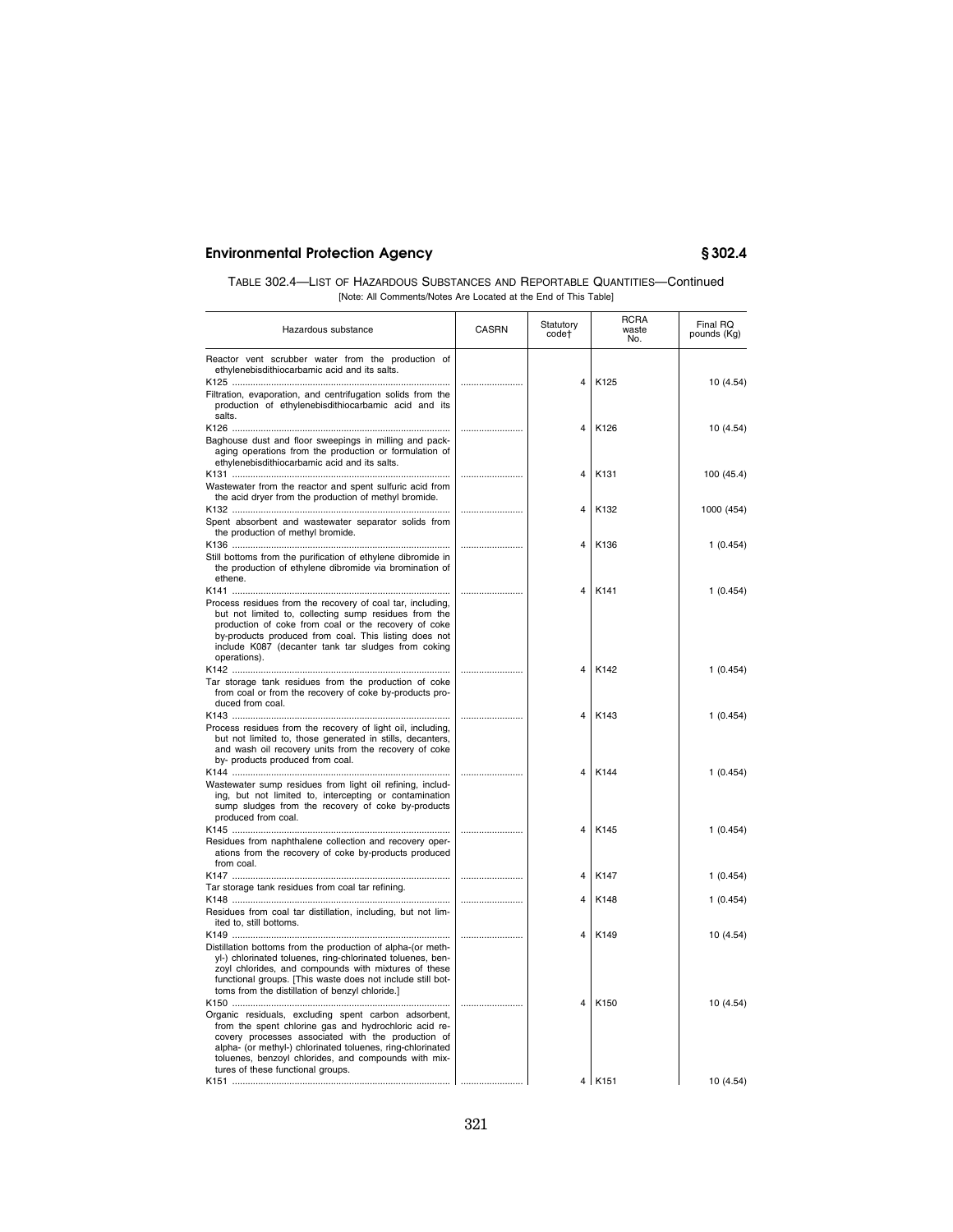| TABLE 302.4—LIST OF HAZARDOUS SUBSTANCES AND REPORTABLE QUANTITIES—Continued |
|------------------------------------------------------------------------------|
| [Note: All Comments/Notes Are Located at the End of This Table]              |

| Hazardous substance                                                                                                                                                                                                                                                                                                     | CASRN | Statutory<br>code†      | <b>RCRA</b><br>waste<br>No. | Final RQ<br>pounds (Kg) |
|-------------------------------------------------------------------------------------------------------------------------------------------------------------------------------------------------------------------------------------------------------------------------------------------------------------------------|-------|-------------------------|-----------------------------|-------------------------|
| Wastewater treatment sludges, excluding neutralization<br>and biological sludges, generated during the treatment<br>of waste-waters from the production of alpha- (or meth-<br>yl-) chlorinated toluenes, ring-chlorinated toluenes, ben-<br>zoyl chlorides, and compounds with mixtures of these<br>functional groups. |       |                         |                             |                         |
| Organic waste (including heavy ends, still bot-<br>toms, light ends, spent solvents, filtrates, and<br>decantates) from the production of carbamates<br>and carbamoyl oximes. (This listing does not<br>apply to wastes generated from the manufac-<br>ture of 3-iodo-2-propynyl n-butylcarbamate.)                     |       | 4                       | K156                        | 10 (4.54)               |
| Wastewaters (including scrubber waters, con-<br>denser waters, washwaters, and separation<br>waters) from the production of carbamates and<br>carbamoyl oximes. (This listing does not apply<br>to wastes generated from the manufacture of<br>3-iodo-2-propynyl n-butylcarbamate.)                                     |       | 4                       | K157                        | 10 (4.54)               |
| Bag house dusts and filter/separation solids from<br>the production of carbamates and carbamoyl<br>oximes. (This listing does not apply to wastes<br>generated from the manufacture of 3-iodo-2-                                                                                                                        |       | 4                       | K158                        | 10 (4.54)               |
| propynyl n-butylcarbamate.)<br>Organics from the treatment of thiocarbamate<br>wastes.                                                                                                                                                                                                                                  |       | 4                       | K <sub>159</sub>            | 10 (4.54)               |
| Purification solids (including filtration, evapo-<br>ration, and centrifugation solids), bag-house<br>dust and floor sweepings from the production<br>of dithiocarbamate acids and their salts. (This                                                                                                                   |       | 4                       | K161                        | 1(0.454)                |
| listing does not include K125 or K126).<br>Crude oil storage tank sediment from petroleum refining                                                                                                                                                                                                                      |       | 4                       | K169                        | 10 (4.54)               |
| operations.<br>Clarified slurry oil tank sediment and/or in-line filter/sepa-<br>ration solids from petroleum refining operations.                                                                                                                                                                                      |       | 4                       | K170                        | 1(0.454)                |
| Spent hydrotreating catalyst from petroleum refining oper-<br>ations. (This listing does not include inert support<br>media.)                                                                                                                                                                                           |       | 4                       | K171                        | 1(0.454)                |
| Spent hydrorefining catalyst from petroleum refining oper-<br>ations. (This listing does not include inert support<br>media.)                                                                                                                                                                                           |       | 4                       | K172                        | 1(0.454)                |
| K174 <sup>†</sup> ……………………………………………………………………………                                                                                                                                                                                                                                                                         |       | 4                       | K174                        | 1(0.454)                |
| K176.                                                                                                                                                                                                                                                                                                                   |       | 4                       | K175                        | 1(0.454)                |
| Baghouse filters from the production of antimony oxide,<br>including filters from the production of intermediates<br>(e.g., antimony metal or crude antimony oxide)<br>K <sub>177</sub>                                                                                                                                 |       | $\overline{\mathbf{A}}$ | K176                        | 1(0.454)                |
| Slag from the production of antimony oxide that is specu-<br>latively accumulated or disposed, including slag from<br>the production of intermediates (e.g., antimony metal or<br>crude antimony oxide)                                                                                                                 |       | $\overline{\mathbf{A}}$ | K177                        | 5,000 (2270)            |
| Residues from manufacturing and manufacturing-<br>site storage of ferric chloride from acids<br>formed during the production of titanium diox-<br>ide using the chloride-ilmenite process.                                                                                                                              |       | 4                       | K178                        | 1000 (454)              |
|                                                                                                                                                                                                                                                                                                                         |       |                         | 4   K181                    | ##                      |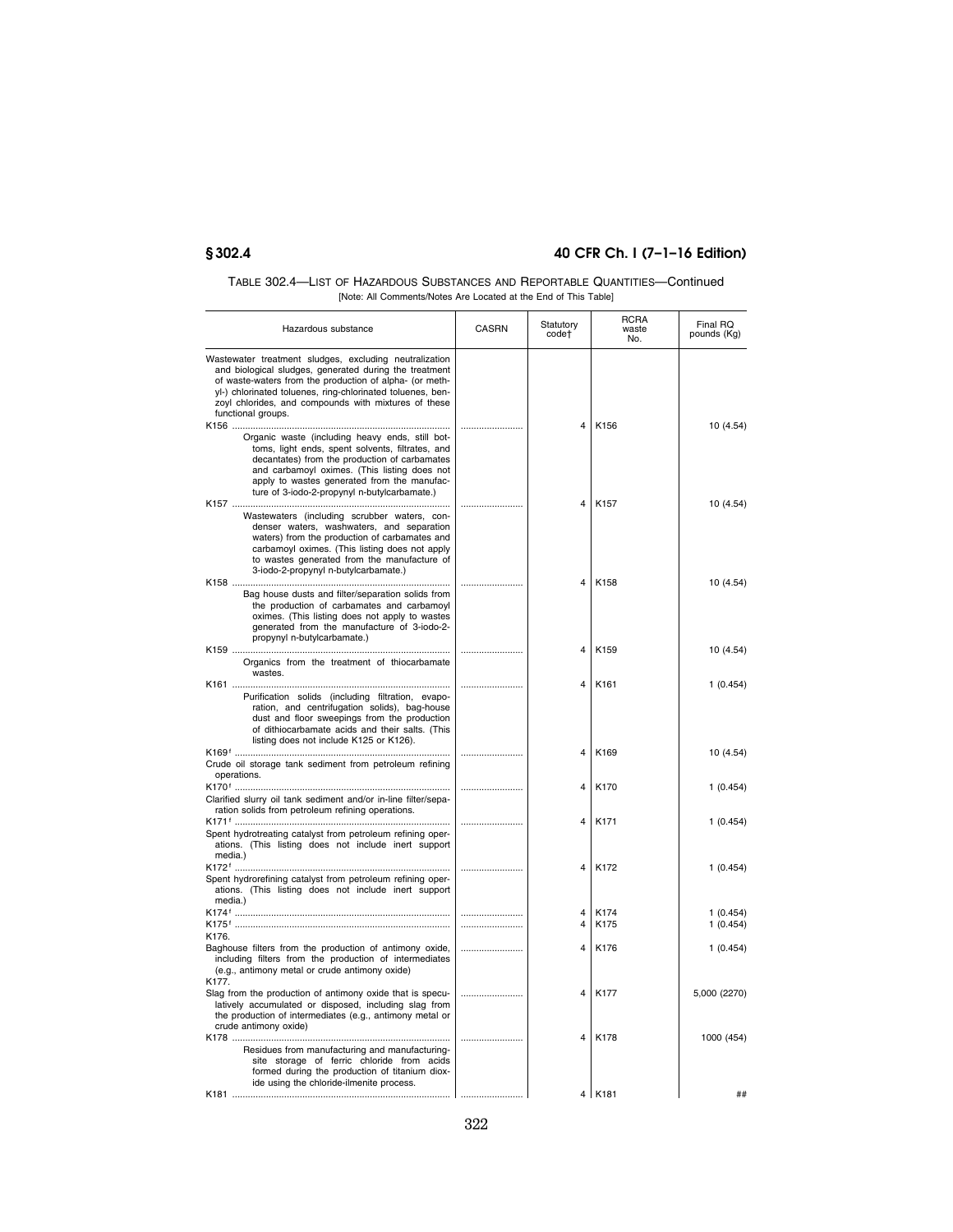TABLE 302.4—LIST OF HAZARDOUS SUBSTANCES AND REPORTABLE QUANTITIES—Continued [Note: All Comments/Notes Are Located at the End of This Table]

| Hazardous substance                                                                                                                                                                                                                                                                                                                                                                                                                           | <b>CASRN</b> | Statutory<br>code† | <b>RCRA</b><br>waste<br>No. | Final RQ<br>pounds (Kg) |
|-----------------------------------------------------------------------------------------------------------------------------------------------------------------------------------------------------------------------------------------------------------------------------------------------------------------------------------------------------------------------------------------------------------------------------------------------|--------------|--------------------|-----------------------------|-------------------------|
| Nonwastewaters from the production of dyes and/or pig-<br>ments (including nonwastewaters commingled at the<br>point of generation with nonwastewaters from other<br>processes) that, at the point of generation, contain<br>mass loadings of any of the constituents identified in<br>paragraph (c) of section 261.32 that are equal to or<br>greater than the corresponding paragraph (c) levels, as<br>determined on a calendar year basis |              |                    |                             |                         |

† Indicates the statutory source defined by 1, 2, 3, and 4, as described in the note preceding Table 302.4.<br>
Thickness the statutory source defined by 1,2,3, and 4, as described in the note preceding Table 302.4.<br>
This rep

S The adjusted RQs for radionuclides may be found in appendix B to this table.<br>
"Indicates that no RQ is being assigned to the generic or broad class.<br>
"Indicates that no RQ is being assigned to the generic or broad class

rived fibers) of average diameter 1 micrometer or less.<br>
"Includes mono- and di-ethers of ethylene glycol, diethylene glycol, and triethylene glycol R-(OCH2CH2)n-OR' where:<br>
n = 1, 2, or 3;<br>
n = 1, 2, or 3;<br>
R = alkyl C7 o

50000 Formaldehyde.

Mitomycin C. 50180 Cyclophosphamide.

chloro-. DDT. 4,4′-DDT. 50328 Benzo[a]pyrene. 3,4-Benzopyrene.

. 51285 Phenol, 2,4-dinitro-. 2,4-Dinitrophenol. 51434 Epinephrine.

ethyl]-. 51796 Carbamic acid, ethyl ester. Ethyl carbamate. Urethane.

50555 Reserpine.

CASRN Hazardous substance

8beta,8aalpha,8balpha)]-

°C. fSee 40 CFR 302.6(b)(1) for application of the mixture rule to this hazardous waste.

1,1a,2,8,8a, 8b-hexahydro-8a-methoxy-5-

APPENDIX A TO § 302.4—SEQUENTIAL CAS REGISTRY NUMBER LIST OF CERCLA HAZ-ARDOUS SUBSTANCES

50077 Azirino[2′,3′:3,4]pyrrolo[1,2-a]indole-4,7-dione,6 amino-8-[[(aminocarbonyl)oxy]methyl]-<br>1,1a,2,8,8a, 8b-hexahydro-8a-me

methyl-, [1aS-(1aalpha,

2H-1,3,2-Oxazaphosphorin-2-amine, N,N-bis(2 chloroethyl)tetrahydro-, 2-oxide. 50293 Benzene, 1,1′-(2,2,2- trichloroethylidene)bis[4-

> Yohimban-16-carboxylic acid,11,17-dimethoxy-18-[(3 ,4,5-trimethoxybenzoyl)oxy]-, methyl ester (3beta, 16beta,17alpha,18beta,20alpha)-

1,2-Benzenediol,4-[1-hydroxy-2-(methylamino)

| CASRN          | Hazardous substance                                                                             |
|----------------|-------------------------------------------------------------------------------------------------|
| 52686<br>52857 | Trichlorfon.<br>Famphur.                                                                        |
|                | Phosphorothioic acid, O-[4-[(dimethylamino)<br>sulfonyl]phenyl] O,O-dimethyl ester.             |
| 53703          | Dibenz[a,h]anthracene.<br>Dibenzo[a,h]anthracene.<br>1,2:5,6-Dibenzanthracene.                  |
| 53963          | Acetamide, N-9H-fluoren-2-yl-.<br>2-Acetylaminofluorene.                                        |
| 54115          | Nicotine, & salts.<br>Pyridine, 3-(1-methyl-2-pyrrolidinyl)-, (S)-,<br>୍ୟୁ<br>salts.            |
| 55185          | Ethanamine, N-ethyl-N-nitroso-.<br>N-Nitrosodiethylamine.                                       |
| 55630          | Nitroglycerine.<br>1,2,3-Propanetriol, trinitrate.                                              |
| 55914          | Diisopropylfluorophosphate (DFP).<br>Phosphorofluororidic acid,<br>bis(1-methylethyl)<br>ester. |
| 56042          | Methylthiouracil.<br>4(1H)-Pyrimidinone, 2,3-dihydro-6-methyl-2-<br>thioxo-.                    |
| 56235          | Carbon tetrachloride.<br>Methane, tetrachloro-.                                                 |
| 56382          | Parathion.<br>Phosphorothioic<br>O,O-diethyl<br>acid,<br>O-(4-<br>nitrophenyl) ester.           |
| 56495          | Benz[j]aceanthrylene, 1,2-dihydro-3-methyl-.<br>3-Methylcholanthrene.                           |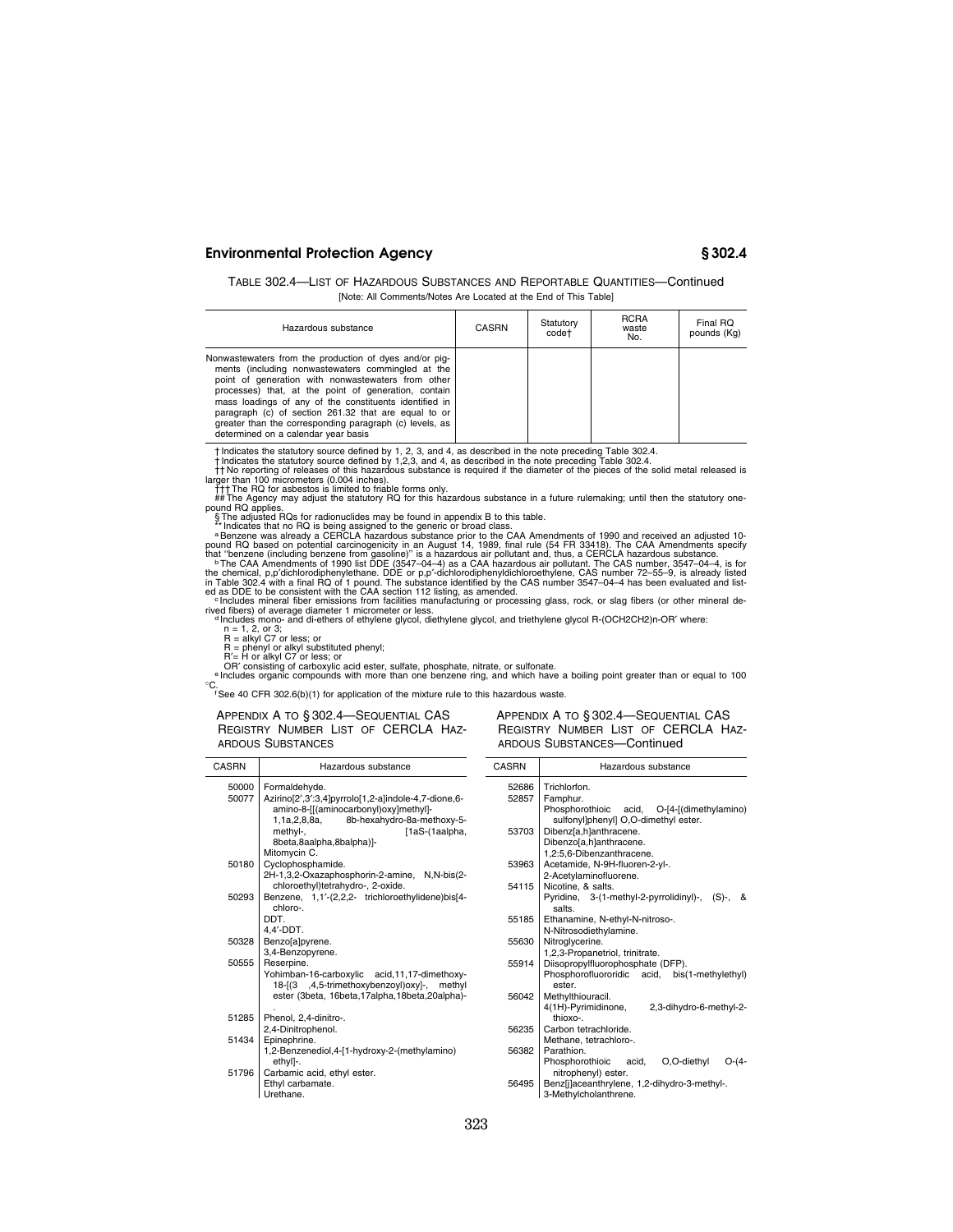APPENDIX A TO § 302.4—SEQUENTIAL CAS REGISTRY NUMBER LIST OF CERCLA HAZ-ARDOUS SUBSTANCES—Continued

## **§ 302.4 40 CFR Ch. I (7–1–16 Edition)**

| CASRN                   | Hazardous substance                                                                                                                                                                                              | CASRN                                    |
|-------------------------|------------------------------------------------------------------------------------------------------------------------------------------------------------------------------------------------------------------|------------------------------------------|
| 56531                   | Diethylstilbestrol.                                                                                                                                                                                              | 62748                                    |
| 56553                   | Phenol, 4,4'-(1,2-diethyl-1,2-ethenediyl)bis-, (E).<br>Benz[a]anthracene.<br>Benzo[a]anthracene.                                                                                                                 | 62759                                    |
| 56724                   | 1,2-Benzanthracene.                                                                                                                                                                                              | 63252                                    |
| 57147                   | Coumaphos.<br>Hydrazine, 1,1-dimethyl-.<br>1,1-Dimethylhydrazine.                                                                                                                                                | 64006                                    |
| 57249                   | Strychnidin-10-one, & salts.<br>Strychnine, & salts.                                                                                                                                                             | 64006                                    |
| 57476<br>57578<br>57647 | Physostigmine.<br>Pyrrolo[2,3-b]indol-5-ol,<br>1,2,3,3a,8,8a-<br>hexahydro-1,3a,8-trimethyl-, methylcarbamate<br>(ester), (3aS-cis)-.<br>beta-Propiolactone.<br>Benzoic acid, 2-hydroxy-, compd. with (3aS-cis)- | 64186<br>64197<br>64675<br>65850<br>6675 |
|                         | 1,2,3,3a,8,8a-hexahydro-1,3a,8-<br>trimethylpyrrolo[2,3-b]indol-5-yl                                                                                                                                             |                                          |
|                         | methylcarbamate ester (1:1).<br>Physostigmine salicylate.                                                                                                                                                        | 67561                                    |
| 57749                   | Chlordane.<br>Chlordane, alpha & gamma isomers.                                                                                                                                                                  | 67641                                    |
|                         | CHLORDANE (TECHNICAL MIXTURE<br>AND<br>METABOLITES).                                                                                                                                                             | 67663                                    |
|                         | 4,7-Methano-1H-indene,<br>1,2,4,5,6,7,8,8-<br>octachloro-2,3,3a,4,7,7a-hexahydro-.                                                                                                                               | 6772                                     |
| 57976                   | Benz[a]anthracene, 7,12-dimethyl-.<br>7,12-Dimethylbenz[a]anthracene.                                                                                                                                            | 68122<br>70257                           |
| 58899                   | γ-BHC.<br>1,2,3,4,5,6-hexachloro-<br>Cyclohexane,                                                                                                                                                                | 70304                                    |
|                         | $(1\alpha, 2\alpha, 3\beta, 4\alpha, 5\alpha, 6\beta)$ -.<br>Lindane.                                                                                                                                            | 71363                                    |
| 58902                   | Lindane (all isomers).<br>Phenol, 2,3,4,6-tetrachloro-.                                                                                                                                                          | 71432                                    |
| 59507                   | 2,3,4,6-Tetrachlorophenol.<br>p-Chloro-m-cresol.<br>Phenol, 4-chloro-3-methyl-.                                                                                                                                  | 71556                                    |
| 59892                   | N-Nitrosomorpholine.                                                                                                                                                                                             | 72208                                    |
| 60004<br>60117          | Ethylenediamine-tetraacetic acid (EDTA).<br>Benzenamine, N,N-dimethyl-4-(phenylazo)-.<br>Dimethyl aminoazobenzene.<br>p-Dimethylaminoazobenzene.                                                                 |                                          |
| 60297                   | Ethane, 1,1'-oxybis-.<br>Ethyl ether.                                                                                                                                                                            |                                          |
| 60344                   | Hydrazine, methyl-.<br>Methyl hydrazine.                                                                                                                                                                         | 72435                                    |
| 60355<br>60515          | Acetamide.<br>Dimethoate.<br>O,O-dimethyl<br>S-<br>Phosphorodithioic<br>acid,<br>[2(methylamino)-2-oxoethyl] ester.                                                                                              | 72548                                    |
| 60571                   | Dieldrin.<br>2,7:3,6-Dimethanonaphth[2,3-b]oxirene,<br>3,4,5,6,9,9-hexachloro-1a,2,<br>2a, 3, 6, 6a, 7, 7a-                                                                                                      | 72559                                    |
|                         | octahydro-,<br>(1aalpha,2beta,2aalpha,3beta,6beta,                                                                                                                                                               | 72571                                    |
| 61825                   | 6aalpha,7beta, 7aalpha)-.<br>Amitrole.                                                                                                                                                                           |                                          |
| 62384                   | 1H-1,2,4-Triazol-3-amine.<br>Mercury, (acetato-O)phenyl-.                                                                                                                                                        | 74839                                    |
| 62442                   | Phenylmercury acetate.<br>Acetamide, N-(4-ethoxyphenyl)-.                                                                                                                                                        |                                          |
| 62500                   | Phenacetin.<br>Ethyl methanesulfonate.                                                                                                                                                                           | 74873                                    |
| 62533                   | Methanesulfonic acid, ethyl ester.<br>Aniline.                                                                                                                                                                   | 74884                                    |
| 62555                   | Benzenamine.<br>Ethanethioamide.                                                                                                                                                                                 | 74895                                    |
| 62566                   | Thioacetamide.<br>Thiourea.<br>62737 Dichlorvos.                                                                                                                                                                 | 74908                                    |
|                         |                                                                                                                                                                                                                  |                                          |

| CASRN | Hazardous substance                                                                                                 |  |  |
|-------|---------------------------------------------------------------------------------------------------------------------|--|--|
| 62748 | Acetic acid, fluoro-, sodium salt.<br>Fluoroacetic acid, sodium salt.                                               |  |  |
| 62759 | Methanamine, N-methyl-N-nitroso-.<br>N-Nitrosodimethylamine.                                                        |  |  |
| 63252 | Carbaryl.<br>1-Naphthalenol, methylcarbamate.                                                                       |  |  |
| 64006 | m-Cumenyl methylcarbamate.<br>3-Isopropylphenyl N-methylcarbamate.<br>Phenol, 3-(1-methylethyl)-, methyl carbamate. |  |  |
| 64006 | 3-(1-methylethyl)-, methyl carbamate<br>Phenol,<br>(m-Cumenyl methylcarbamate).                                     |  |  |
| 64186 | Formic acid.                                                                                                        |  |  |
| 64197 | Acetic acid.                                                                                                        |  |  |
| 64675 | Diethyl sulfate.                                                                                                    |  |  |
| 65850 | Benzoic acid.                                                                                                       |  |  |
| 66751 | Uracil mustard.<br>2,4-(1H,3H)-Pyrimidinedione,<br>5-[bis(2-<br>chloroethyl) amino]-.                               |  |  |
| 67561 | Methanol.<br>Methyl alcohol.                                                                                        |  |  |
| 67641 | Acetone.<br>2-Propanone.                                                                                            |  |  |
| 67663 | Chloroform.<br>Methane, trichloro-.                                                                                 |  |  |
| 67721 | Ethane, hexachloro-.<br>Hexachloroethane.                                                                           |  |  |
| 68122 | Dimethylformamide.                                                                                                  |  |  |
| 70257 | Guanidine, N-methyl-N'-nitro-N-nitroso-.<br>MNNG.                                                                   |  |  |
| 70304 | Hexachlorophene.<br>Phenol, 2,2'-methylenebis[3,4,6-tri-chloro-.                                                    |  |  |
| 71363 | n-Butyl alcohol.<br>1-Butanol.                                                                                      |  |  |
| 71432 | Benzene.                                                                                                            |  |  |
| 71556 | Ethane, 1,1,1-trichloro-.<br>Methyl chloroform.                                                                     |  |  |
| 72208 | 1.1.1-Trichloroethane.<br>Endrin.                                                                                   |  |  |
|       | Endrin, & metabolites.<br>2,7:3.6-Dimethanonaphth[2,3-                                                              |  |  |
|       | b]oxirene, 3, 4, 5, 6, 9, 9-hexachloro-                                                                             |  |  |
|       | 1a,2,2a,3,6,6a,7,7a-octahydro-,                                                                                     |  |  |
|       | (1aalpha,2beta,2abeta,3alpha,                                                                                       |  |  |
|       | 6alpha,6abeta,7beta,7aalpha)-, & metabolites.                                                                       |  |  |
| 72435 | 1,1'-(2,2,2-trichloroethylidene)bis[4-<br>Benzene,<br>methoxy-.<br>Methoxychlor.                                    |  |  |
| 72548 | 1,1'-(2,2-dichloroethylidene)bis[4-<br>Benzene,                                                                     |  |  |
|       | chloro-.<br>DDD.                                                                                                    |  |  |
|       | TDE.                                                                                                                |  |  |
|       | 4,4'-DDD.                                                                                                           |  |  |
| 72559 | DDE                                                                                                                 |  |  |
| 72571 | 4,4'-DDE.<br>Trypan blue.                                                                                           |  |  |
|       | 2,7-Naphthalenedisulfonic<br>acid,<br>$3,3'-[(3,3'-di-$<br>methyl-(l,1'-biphenyl)-4,4'-diyl)-bis(azo)]bis(5-        |  |  |
|       | amino-4-hydroxy)-tetrasodium salt.                                                                                  |  |  |
| 74839 | Bromomethane.                                                                                                       |  |  |
|       | Methane, bromo-.                                                                                                    |  |  |
|       | Methyl bromide.                                                                                                     |  |  |
| 74873 | Chloromethane.                                                                                                      |  |  |
|       | Methane, chloro-.<br>Methyl chloride.                                                                               |  |  |
| 74884 | lodomethane                                                                                                         |  |  |
|       | Methane, iodo-.                                                                                                     |  |  |
|       | Methyl iodide.                                                                                                      |  |  |
| 74895 | Monomethylamine.                                                                                                    |  |  |
| 74908 | Hydrocyanic acid.                                                                                                   |  |  |
|       | Hydrogen cyanide.                                                                                                   |  |  |
|       |                                                                                                                     |  |  |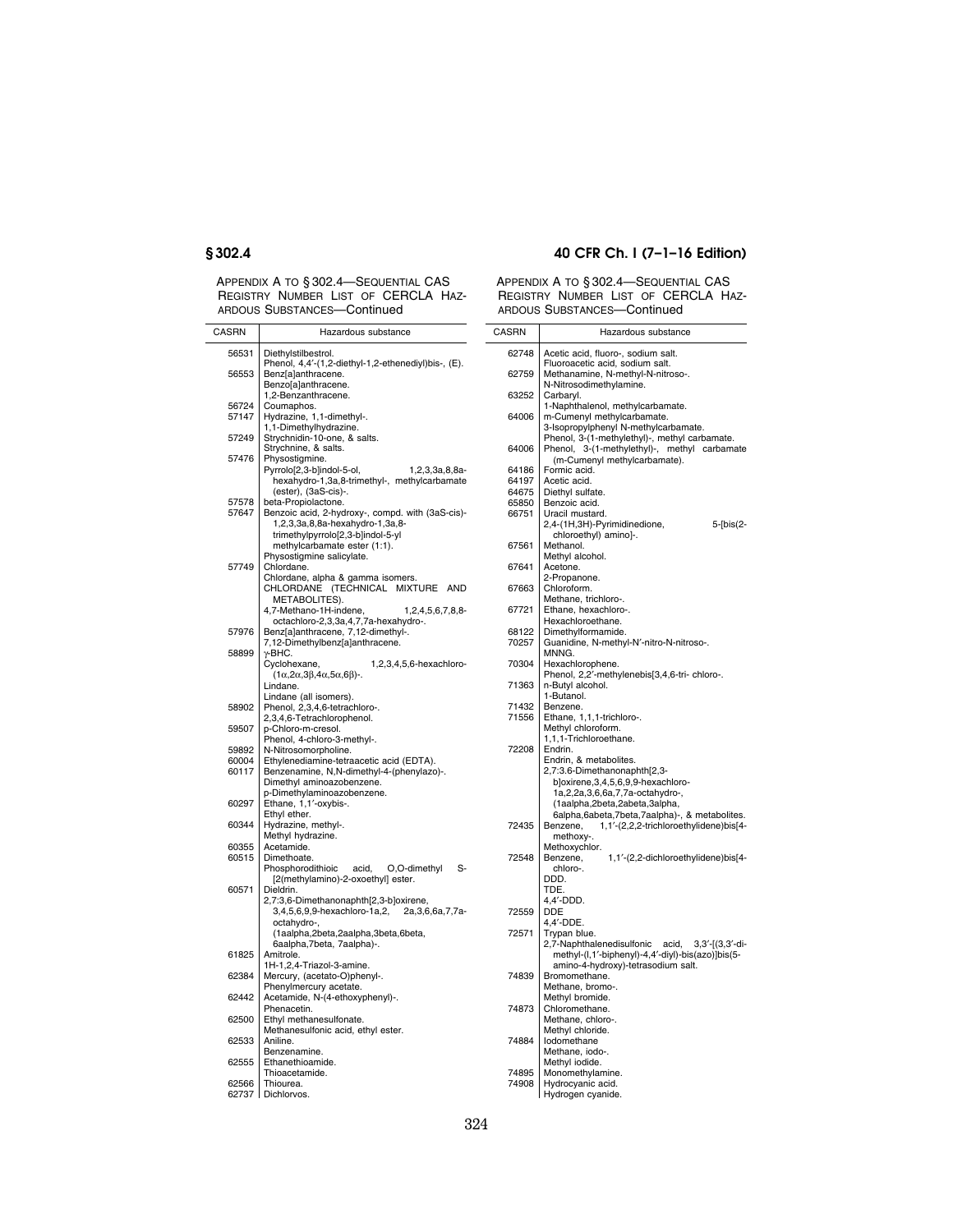APPENDIX A TO § 302.4—SEQUENTIAL CAS REGISTRY NUMBER LIST OF CERCLA HAZ-ARDOUS SUBSTANCES—Continued

| CASRN          | Hazardous substance                                                          | CASRN          |
|----------------|------------------------------------------------------------------------------|----------------|
| 74931          | Methanethiol.                                                                | 78933          |
|                | Methyl mercaptan.                                                            |                |
| 74953          | Thiomethanol.<br>Methane, dibromo-.                                          | 78999          |
|                | Methylene bromide.                                                           | 79005          |
| 75003          | Chloroethane.                                                                |                |
|                | Ethyl chloride.                                                              | 79016          |
| 75014          | Ethene, chloro-.<br>Vinyl chloride.                                          | 79061          |
| 75047          | Monoethylamine.                                                              |                |
| 75058          | Acetonitrile.                                                                | 79094          |
| 75070          | Acetaldehyde.<br>Ethanal.                                                    | 79107          |
| 75092          | Dichloromethane.                                                             | 79118          |
|                | Methane, dichloro-.                                                          | 79196          |
| 75150          | Methylene chloride.<br>Carbon disulfide.                                     | 79221          |
| 75207          | Calcium carbide.                                                             |                |
| 75218          | Ethylene oxide.                                                              | 79312          |
|                | Oxirane.                                                                     | 79345          |
| 75252          | Bromoform.<br>Methane, tribromo-.                                            | 79447          |
| 75274          | Dichlorobromomethane.                                                        |                |
| 75343          | Ethane, 1,1-dichloro-.                                                       | 79469          |
|                | Ethylidene dichloride.<br>1,1-Dichloroethane.                                | 80159          |
| 75354          | Ethene, 1,1-dichloro-.                                                       |                |
|                | Vinylidene chloride.                                                         | 80626          |
| 75365          | 1,1-Dichloroethylene.                                                        |                |
| 75445          | Acetyl chloride.<br>Carbonic dichloride.                                     | 81812          |
|                | Phosgene.                                                                    |                |
| 75503          | Trimethylamine.                                                              | 82688          |
| 75558          | Aziridine, 2-methyl-.<br>2-Methyl aziridine.                                 |                |
|                | 1,2-Propylenimine.                                                           |                |
| 75569          | Propylene oxide.                                                             | 83329          |
| 75605          | Arsinic acid, dimethyl-.<br>Cacodylic acid.                                  | 84662          |
| 75649          | tert-Butylamine.                                                             | 84742          |
| 75694          | Methane, trichlorofluoro-.                                                   |                |
| 75718          | Trichloromonofluoromethane.<br>Dichlorodifluoromethane.                      |                |
|                | Methane, dichlorodifluoro-.                                                  | 85007          |
| 75865          | Acetone cyanohydrin.                                                         | 85018          |
|                | Propanenitrile, 2-hydroxy-2-methyl-.                                         | 85449          |
| 75876          | 2-Methyllactonitrile.<br>Acetaldehyde, trichloro-.                           | 85687          |
|                | Chloral.                                                                     | 86306          |
| 75990          | 2,2-Dichloropropionic acid.                                                  | 86500          |
| 76017          | Ethane, pentachloro-.<br>Pentachloroethane.                                  | 86737<br>86884 |
| 76448          | Heptachlor.                                                                  |                |
|                | 4,7-Methano-1H-indene,<br>1,4,5,6,7,8,8-                                     | 87650          |
| 77474          | heptachloro-3a,4,7,7a-tetrahydro-.                                           | 87683          |
|                | Hexachlorocyclopentadiene.<br>1,3-Cyclopentadiene, 1,2,3,4,5,5-hexa-chloro-. |                |
| 77781          | Dimethyl sulfate.                                                            | 87865          |
|                | Sulfuric acid, dimethyl ester.                                               |                |
| 78002          | Plumbane, tetraethyl-.<br>Tetraethyl lead.                                   | 88062          |
| 78591          | Isophorone.                                                                  | 88722          |
| 78795          | Isoprene.                                                                    | 88755          |
| 78819<br>78831 | iso-Butylamine.<br>Isobutyl alcohol.                                         | 88857          |
|                | 1-Propanol, 2-methyl-.                                                       |                |
| 78875          | Propane, 1,2-dichloro-.                                                      | 90040          |
|                | Propylene dichloride.<br>1,2-Dichloropropane.                                | 91087          |
| 78886          | 2,3-Dichloropropene.                                                         |                |

| CASRN          | Hazardous substance                                                |
|----------------|--------------------------------------------------------------------|
| 78933          | 2-Butanone.                                                        |
|                | MEK.                                                               |
|                | Methyl ethyl ketone.                                               |
| 78999          | 1,1-Dichloropropane.                                               |
| 79005          | Ethane, 1,1,2-trichloro-.                                          |
|                | 1,1,2-Trichloroethane.                                             |
| 79016          | Ethene, trichloro-.<br>Trichloroethylene.                          |
| 79061          | Acrylamide.                                                        |
|                | 2-Propenamide.                                                     |
| 79094          | Propionic acid.                                                    |
| 79107          | Acrylic acid.                                                      |
|                | 2-Propenoic acid.                                                  |
| 79118<br>79196 | Chloroacetic acid.<br>Hydrazinecarbothioamide.                     |
|                | Thiosemicarbazide.                                                 |
| 79221          | Carbonochloridic acid, methyl ester.                               |
|                | Methyl chlorocarbonate.                                            |
| 79312          | iso-Butyric acid.                                                  |
| 79345          | Ethane, 1,1,2,2-tetrachloro-.                                      |
|                | 1,1,2,2-Tetrachloroethane.                                         |
| 79447          | Carbamic chloride, dimethyl-.<br>Dimethylcarbamoyl chloride.       |
| 79469          | Propane, 2-nitro-.                                                 |
|                | 2-Nitropropane.                                                    |
| 80159          | alpha,alpha-Dimethylbenzylhydroperoxide.                           |
|                | Hydroperoxide, 1-methyl-1-phenylethyl-.                            |
| 80626          | Methyl methacrylate.                                               |
| 81812          | 2-Propenoic acid, 2-methyl-, methyl ester.<br>Warfarin, & salts.   |
|                | 2H-1-Benzopyran-2-one,<br>4-hydroxy-3-(3-oxo-1-                    |
|                | phenylbutyl)-, & salts.                                            |
| 82688          | Benzene, pentachloronitro-.                                        |
|                | PCNB.                                                              |
|                | Pentachloronitrobenzene.                                           |
|                | Quintobenzene.                                                     |
| 83329          | Acenaphthene.                                                      |
| 84662          | Diethyl phthalate.<br>1,2-Benzenedicarboxylic acid, diethyl ester. |
| 84742          | Di-n-butyl phthalate.                                              |
|                | Dibutyl phthalate.                                                 |
|                | n-Butyl phthalate.                                                 |
|                | 1,2-Benzenedicarboxylic acid, dibutyl ester.                       |
| 85007          | Diquat.                                                            |
| 85018<br>85449 | Phenanthrene.<br>Phthalic anhydride.                               |
|                | 1,3-Isobenzofurandione.                                            |
| 85687          | Butyl benzyl phthalate.                                            |
| 86306          | N-Nitrosodiphenylamine.                                            |
| 86500          | Guthion.                                                           |
| 86737          | Fluorene.                                                          |
| 86884          | alpha-Naphthylthiourea.                                            |
| 87650          | Thiourea, 1-naphthalenyl-.<br>Phenol, 2,6-dichloro-.               |
|                | 2,6-Dichlorophenol.                                                |
| 87683          | Hexachlorobutadiene.                                               |
|                | 1,3-Butadiene, 1,1,2,3,4,4-hexachloro-.                            |
| 87865          | Pentachlorophenol.                                                 |
|                | Phenol, pentachloro-.                                              |
| 88062          | Phenol, 2,4,6-trichloro-.                                          |
| 88722          | 2,4,6-Trichlorophenol.<br>o-Nitrotoluene.                          |
| 88755          | o-Nitrophenol.                                                     |
|                | 2-Nitrophenol.                                                     |
| 88857          | Dinoseb.                                                           |
|                | Phenol, 2-(1-methylpropyl)-4,6-dinitro-.                           |
| 90040          | o-Anisidine.                                                       |
| 91087          | Benzene, 1,3-diisocyanatomethyl-.                                  |
|                | Toluene diisocyanate.<br>2,4-Toluene diisocyanate.                 |
|                |                                                                    |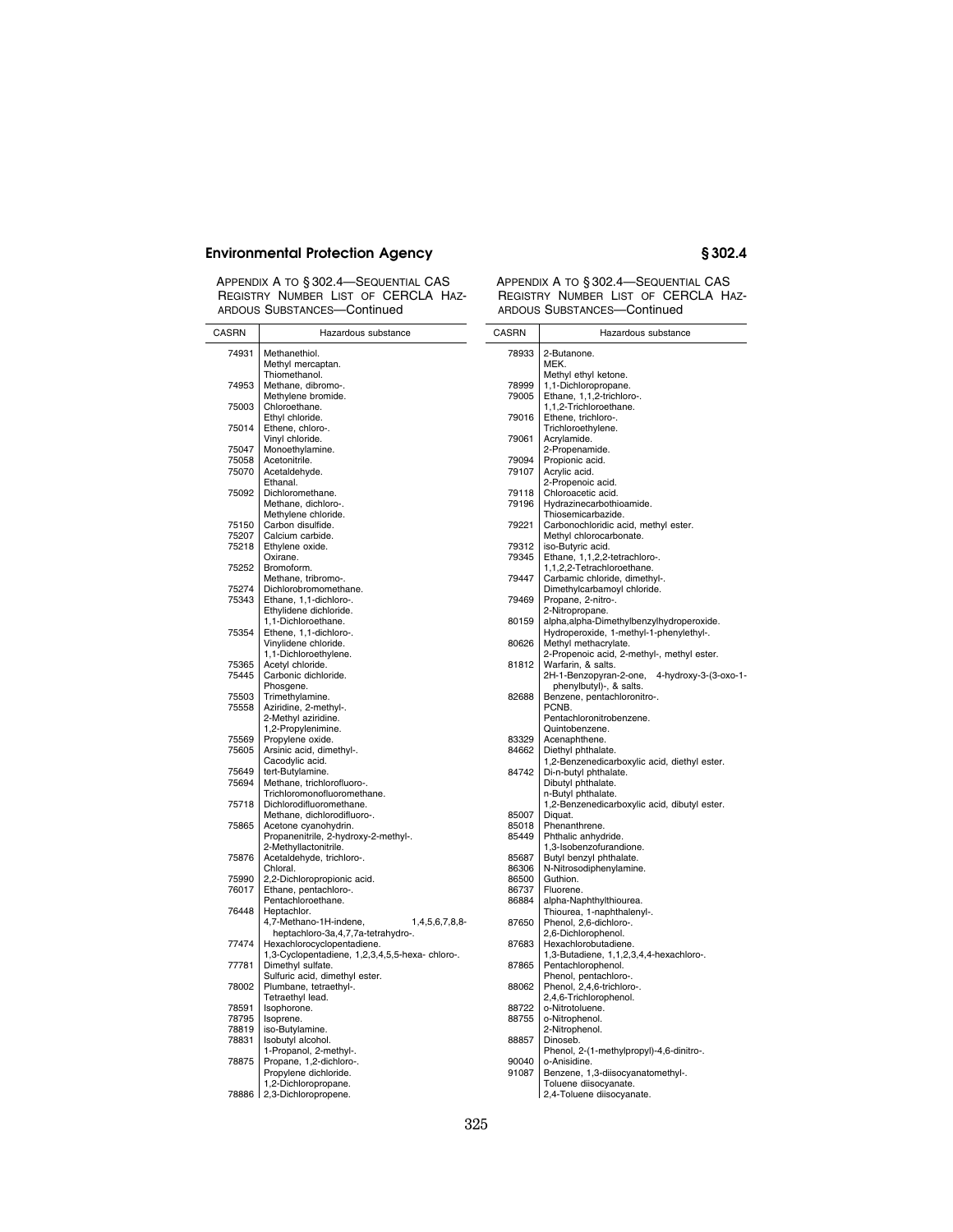L.  $\frac{1}{2}$ 

APPENDIX A TO § 302.4—SEQUENTIAL CAS REGISTRY NUMBER LIST OF CERCLA HAZ-ARDOUS SUBSTANCES-Continued

## **§ 302.4 40 CFR Ch. I (7–1–16 Edition)**

| CASRN | Hazardous substance                                 | CASRN  |
|-------|-----------------------------------------------------|--------|
| 91203 | Naphthalene.                                        |        |
| 91225 | Quinoline.                                          | 99081  |
| 91587 | beta-Chloronaphthalene.                             | 99354  |
|       | Naphthalene, 2-chloro-.                             |        |
|       | 2-Chloronaphthalene.                                | 99558  |
| 91598 | beta-Naphthylamine.                                 |        |
|       | 2-Naphthalenamine.                                  | 99650  |
| 91667 | N,N-Diethylaniline.                                 | 99990  |
| 91805 | Methapyrilene.                                      | 100016 |
|       | 1,2-Ethanediamine, N,N-dimethyl-N'-2-pyridinyl-     |        |
|       | N'- (2-thienylmethyl)-.                             | 100027 |
| 91941 | [1,1'-Biphenyl]-4,4'-diamine,3,3'-dichloro-.        |        |
|       | 3,3'-Dichlorobenzidine.                             |        |
| 92524 | Biphenyl.                                           | 100254 |
| 92671 | 4-Aminobiphenyl.                                    | 100414 |
| 92875 | Benzidine.                                          | 100425 |
|       | [1,1'-Biphenyl]-4,4'-diamine.                       | 100447 |
| 92933 | 4-Nitrobiphenyl.                                    |        |
|       | Propanoic acid, 2-(2,4,5-trichlorophenoxy)-.        | 100470 |
|       | Silvex (2,4,5-TP).                                  | 100754 |
|       | 2,4,5-TP acid.                                      |        |
| 93765 | Acetic acid, (2,4,5-trichlorophenoxy)-.             | 101144 |
| 93721 | $2,4,5-T.$                                          |        |
|       |                                                     | 101279 |
| 93798 | 2,4,5-T acid.<br>$2,4,5$ -T esters.                 |        |
| 94111 | 2,4-D Ester.                                        |        |
| 94586 | Dihydrosafrole.                                     | 101553 |
|       |                                                     |        |
| 94597 | 1,3-Benzodioxole, 5-propyl-.<br>Safrole.            | 101688 |
|       | 1,3-Benzodioxole, 5-(2-propenyl)-.                  |        |
| 94791 | 2,4-D Ester.                                        | 101779 |
| 94804 | 2,4-D Ester.                                        | 103855 |
| 95476 | o-Xylene.                                           |        |
| 95487 | o-Cresol.                                           | 105464 |
| 95501 | Benzene, 1,2-dichloro-.                             |        |
|       |                                                     | 105679 |
|       | o-Dichlorobenzene.<br>1,2-Dichlorobenzene.          | 106423 |
| 95534 | Benzenamine, 2-methyl-.                             | 106445 |
|       | o-Toluidine.                                        | 106467 |
| 95578 | o-Chlorophenol.                                     |        |
|       | Phenol, 2-chloro-.                                  |        |
|       | 2-Chlorophenol.                                     | 106478 |
| 95807 | Benzenediamine, ar-methyl-.                         |        |
|       | Toluenediamine.                                     | 106490 |
|       | 2,4-Toluene diamine.                                |        |
| 95943 | Benzene, 1,2,4,5-tetrachloro-.                      | 106503 |
|       | 1,2,4,5-Tetrachlorobenzene.                         | 106514 |
| 95954 | Phenol, 2,4,5-trichloro-.                           |        |
|       | 2,4,5-Trichlorophenol.                              |        |
| 96093 | Styrene oxide.                                      | 106887 |
| 96128 | Propane, 1,2-dibromo-3-chloro-.                     | 106898 |
|       | 1,2-Dibromo-3-chloropropane.                        |        |
| 96457 | Ethylenethiourea.                                   |        |
|       | 2-Imidazolidinethione.                              | 106934 |
| 97632 | Ethyl methacrylate.                                 |        |
|       | 2-Propenoic acid, 2-methyl-, ethyl ester.           |        |
| 98011 | Furfural.                                           | 106990 |
|       | 2-Furancarboxaldehyde.                              | 107028 |
| 98077 | Benzene, (trichloromethyl)-.                        |        |
|       |                                                     |        |
|       | Benzotrichloride.<br>Benzenesulfonic acid chloride. | 107051 |
| 98099 | Benzenesulfonyl chloride.                           | 107062 |
| 98828 |                                                     |        |
|       | Benzene, (1-methylethyl)-.<br>Cumene.               | 107108 |
| 98862 | Acetophenone.                                       |        |
|       | Ethanone, 1-phenyl-.                                | 107120 |
| 98873 |                                                     |        |
|       | Benzal chloride.                                    | 107131 |
| 98884 | Benzene, (dichloromethyl)-.<br>Benzoyl chloride.    |        |
|       | 98953   Benzene, nitro-.                            | 107153 |
|       |                                                     |        |

| CASRN  | Hazardous substance                                 |
|--------|-----------------------------------------------------|
|        |                                                     |
|        | Nitrobenzene.                                       |
| 99081  | m-Nitrotoluene.                                     |
| 99354  | Benzene, 1,3,5-trinitro-.                           |
|        | 1,3,5-Trinitrobenzene.                              |
| 99558  | Benzenamine, 2-methyl-5-nitro-.                     |
|        | 5-Nitro-o-toluidine.                                |
| 99650  | m-Dinitrobenzene.                                   |
| 99990  | p-Nitrotoluene.                                     |
| 100016 | Benzenamine, 4-nitro-.                              |
| 100027 | p-Nitroaniline.                                     |
|        | p-Nitrophenol.                                      |
|        | Phenol, 4-nitro-.                                   |
| 100254 | 4-Nitrophenol.                                      |
| 100414 | p-Dinitrobenzene.<br>Ethylbenzene.                  |
| 100425 | Styrene.                                            |
| 100447 | Benzene, (chloromethyl)-.                           |
|        | Benzyl chloride.                                    |
| 100470 | Benzonitrile.                                       |
| 100754 | N-Nitrosopiperidine.                                |
|        | Piperidine, 1-nitroso-.                             |
| 101144 | Benzenamine, 4,4'-methylenebis[2-chloro-.           |
|        | 4,4'-Methylenebis(2-chloroaniline).                 |
| 101279 | Barban.                                             |
|        | acid,<br>(3-chlorophenyl)-, 4-chloro-2-<br>Carbamic |
|        | butynyl ester.                                      |
| 101553 | Benzene, 1-bromo-4-phenoxy-.                        |
|        | 4-Bromophenyl phenyl ether.                         |
| 101688 | MDI.                                                |
|        | Methylene diphenyl diisocyanate.                    |
| 101779 | 4,4'-Methylenedianiline.                            |
| 103855 | Phenylthiourea.                                     |
|        | Thiourea, phenyl-.                                  |
| 105464 | sec-Butyl acetate.                                  |
| 105679 | Phenol, 2,4-dimethyl-.                              |
|        | 2,4-Dimethylphenol.                                 |
| 106423 | p-Xylene.                                           |
| 106445 | p-Cresol.                                           |
| 106467 | Benzene, 1,4-dichloro-.                             |
|        | p-Dichlorobenzene.                                  |
|        | 1,4-Dichlorobenzene.                                |
| 106478 | Benzenamine, 4-chloro-.                             |
| 106490 | p-Chloroaniline.                                    |
|        | Benzenamine, 4-methyl-.                             |
| 106503 | p-Toluidine.                                        |
| 106514 | p-Phenylenediamine.<br>p-Benzoquinone.              |
|        | 2,5-Cyclohexadiene-1,4-dione.                       |
|        | Quinone.                                            |
| 106887 | 1,2-Epoxybutane.                                    |
| 106898 | 1-Chloro-2,3-epoxypropane.                          |
|        | Epichlorohydrin.                                    |
|        | Oxirane, (chloromethyl)-.                           |
| 106934 | Dibromoethane.                                      |
|        | Ethane, 1,2-dibromo-.                               |
|        | Ethylene dibromide.                                 |
| 106990 | 1,3-Butadiene.                                      |
| 107028 | Acrolein.                                           |
|        | 2-Propenal.                                         |
| 107051 | Allyl chloride.                                     |
| 107062 | Ethane, 1,2-dichloro-.                              |
|        | Ethylene dichloride.                                |
|        | 1,2-Dichloroethane.                                 |
| 107108 | n-Propylamine.                                      |
|        | 1-Propanamine.                                      |
| 107120 | Ethyl cyanide.                                      |
|        | Propanenitrile.                                     |
| 107131 | Acrylonitrile.                                      |
|        | 2-Propenenitrile.                                   |
|        | 107153   Ethylenediamine.                           |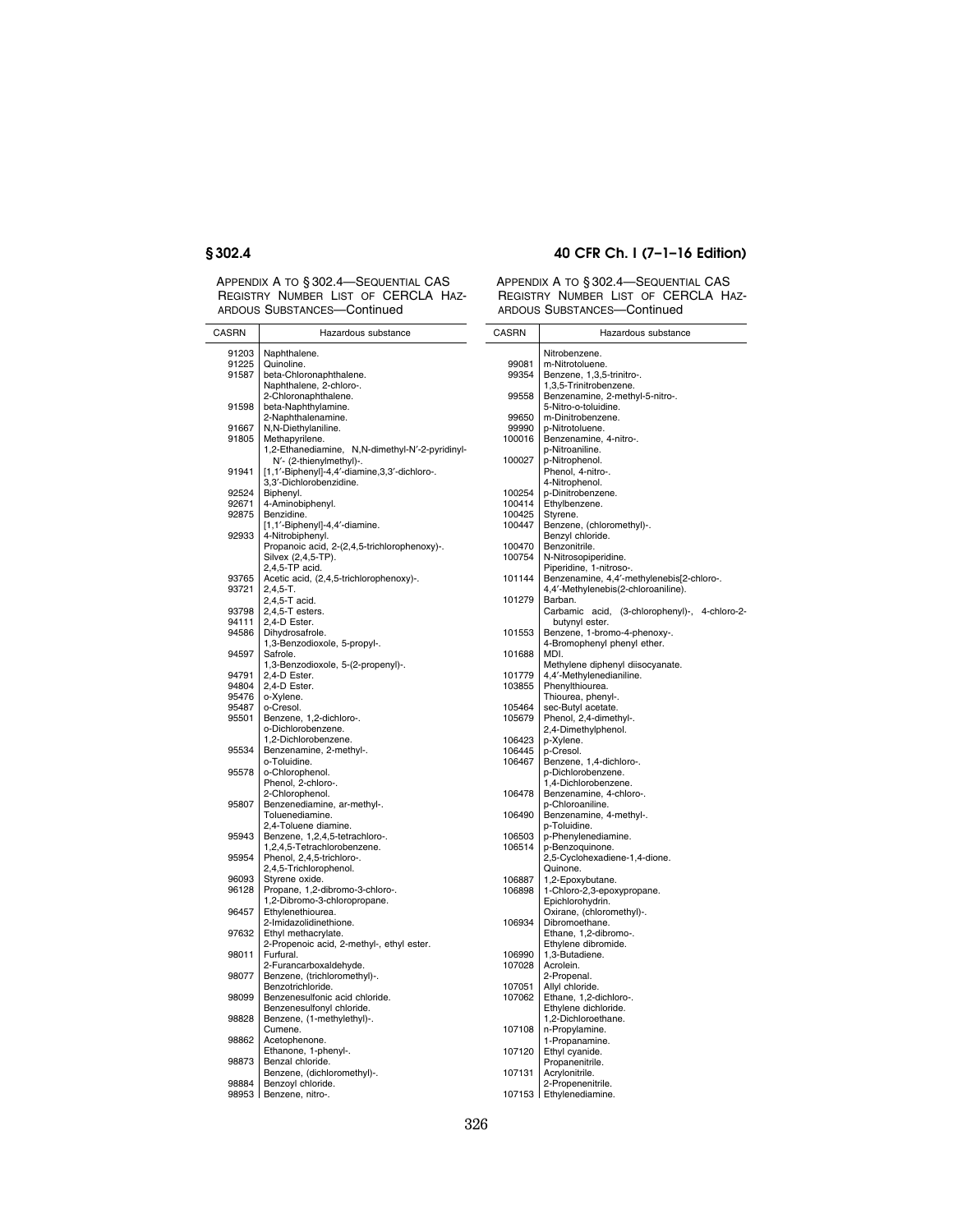| APPENDIX A TO §302.4-SEQUENTIAL CAS |  |  |  |
|-------------------------------------|--|--|--|
| REGISTRY NUMBER LIST OF CERCLA HAZ- |  |  |  |
| ARDOUS SUBSTANCES-Continued         |  |  |  |

| CASRN            | Hazardous substance                                                 | CASRN  | Hazardo                                      |
|------------------|---------------------------------------------------------------------|--------|----------------------------------------------|
| 107186           | Allyl alcohol.                                                      |        | 6,9-Methano-2,4,3-be                         |
|                  | 2-Propen-1-ol.                                                      |        | 6,7,8,9,10,10-hexac                          |
| 107197           | Propargyl alcohol.                                                  |        | hexahydro-, 3-oxide                          |
|                  | 2-Propyn-1-ol.                                                      | 115322 | Dicofol.<br>Aldicarb.                        |
| 107200           | Acetaldehyde, chloro-.<br>Chloroacetaldehyde.                       | 116063 | 2-metl<br>Propanal,                          |
| 107211           | Ethylene glycol.                                                    |        | [(methylamino)carbe                          |
| 107302           | Chloromethyl methyl ether.                                          | 117806 | Dichlone.                                    |
|                  | Methane, chloromethoxy-.                                            | 117817 | 1,2-Benzenedicarboxy                         |
| 107493           | Diphosphoric acid, tetraethyl ester.                                |        | ester.                                       |
|                  | Tetraethyl pyrophosphate.                                           |        | Bis(2-ethylhexyl)phtha                       |
| 107926           | Butyric acid.                                                       |        | DEHP.                                        |
| 108054           | Vinyl acetate.                                                      |        | Diethylhexyl phthalate                       |
|                  | Vinyl acetate monomer.                                              | 117840 | Di-n-octyl phthalate.                        |
| 108101           | Hexone.                                                             |        | 1,2-Benzenedicarboxy                         |
|                  | Methyl isobutyl ketone.                                             | 118741 | Benzene, hexachloro-                         |
|                  | 4-Methyl-2-pentanone.                                               |        | Hexachlorobenzene.                           |
| 108247           | Acetic anhydride.                                                   | 119380 | Carbamic<br>acid,                            |
| 108316           | Maleic anhydride.                                                   |        | methylethyl)-1H-pyr                          |
|                  | 2,5-Furandione.                                                     |        | Isolan.                                      |
| 108383           | m-Xylene.                                                           | 119904 | [1,1'-Biphenyl]-4,4'-dia                     |
| 108394           | m-Cresol.                                                           |        | 3,3'-Dimethoxybenzid                         |
| 108463           | Resorcinol.                                                         | 119937 | [1,1'-Biphenyl]-4,4'-dia                     |
|                  | 1,3-Benzenediol.                                                    |        | 3,3'-Dimethylbenzidin                        |
| 108601           | Dichloroisopropyl ether.                                            | 120127 | Anthracene.                                  |
| 108883           | Propane, 2,2"-oxybis[2-chloro-.                                     | 120581 | Isosafrole.                                  |
|                  | Benzene, methyl-.<br>Toluene.                                       | 120809 | 1,3-Benzodioxole, 5-(                        |
| 108907           | Benzene, chloro-.                                                   | 120821 | Catechol.<br>1,2,4-Trichlorobenzen           |
|                  | Chlorobenzene.                                                      | 120832 | Phenol, 2,4-dichloro-.                       |
| 108941           | Cyclohexanone.                                                      |        | 2,4-Dichlorophenol.                          |
| 108952           | Phenol.                                                             | 121142 | Benzene, 1-methyl-2,                         |
| 108985           | Benzenethiol.                                                       |        | 2,4-Dinitrotoluene.                          |
|                  | Thiophenol.                                                         | 121211 | Pyrethrins.                                  |
| 109068           | Pyridine, 2-methyl-.                                                | 121299 | Pyrethrins.                                  |
|                  | 2-Picoline.                                                         | 121448 | Ethanamine, N,N-diet                         |
| 109739           | Butylamine.                                                         |        | Triethylamine.                               |
| 109773           | Malononitrile.                                                      | 121697 | N,N-Dimethylaniline.                         |
|                  | Propanedinitrile.                                                   | 121755 | Malathion.                                   |
| 109897           | Diethylamine.                                                       | 122098 | alpha, alpha-Dimethylp                       |
| 109999           | Furan, tetrahydro-.                                                 |        | Benzeneethanamine,                           |
|                  | Tetrahydrofuran.                                                    | 122429 | Carbamic acid, pheny                         |
| 110009           | Furan.                                                              |        | Propham.                                     |
|                  | Furfuran.                                                           | 122667 | Hydrazine, 1,2-diphen                        |
| 110167<br>110178 | Maleic acid.<br>Fumaric acid.                                       | 123319 | 1,2-Diphenylhydrazine                        |
| 110190           | iso-Butyl acetate.                                                  | 123331 | Hydroquinone.<br>Maleic hydrazide.           |
| 110543           | Hexane.                                                             |        | 3,6-Pyridazinedione, 1                       |
| 110758           | Ethene, (2-chloroethoxy)-.                                          | 123386 | Propionaldehyde.                             |
|                  | 2-Chloroethyl vinyl ether.                                          | 123626 | Propionic anhydride.                         |
| 110805           | Ethanol, 2-ethoxy-.                                                 | 123637 | Paraldehyde.                                 |
|                  | Ethylene glycol monoethyl ether.                                    |        | 1,3,5-Trioxane, 2,4,6-                       |
| 110827           | Benzene, hexahydro-.                                                | 123739 | Crotonaldehyde.                              |
|                  | Cyclohexane.                                                        |        | 2-Butenal.                                   |
| 110861           | Pyridine.                                                           | 123864 | Butyl acetate.                               |
| 111422           | Diethanolamine.                                                     | 123911 | 1,4-Diethyleneoxide.                         |
| 111444           | Bis(2-chloroethyl) ether.                                           |        | 1,4-Dioxane.                                 |
|                  | Dichloroethyl ether.                                                | 123922 | iso-Amyl acetate.                            |
|                  | Ethane, 1,1'-oxybis[2-chloro-.                                      | 124049 | Adipic acid.                                 |
| 111546           | Carbamodithioic acid, 1,2-ethanediylbis-, salts &                   | 124403 | Dimethylamine.                               |
|                  | esters.                                                             |        | Methanamine, N-meth                          |
|                  | Ethylenebisdithiocarbamic acid, salts & esters.                     | 124414 | Sodium methylate.                            |
| 111911           | Bis(2-chloroethoxy) methane.                                        | 124481 | Chlorodibromomethan                          |
|                  | Dichloromethoxyethane.                                              | 126727 | Tris(2,3-dibromopropy                        |
| 114261           | Ethane, 1,1'-[methylenebis(oxy)]bis(2-chloro-.                      | 126987 | 1-Propanol, 2,3-dibror                       |
|                  | Phenol, 2-(1-methylethoxy)-, methylcarbamate.<br>Propoxur (Baygon). |        | Methacrylonitrile.<br>2-Propenenitrile, 2-me |
| 115026           | Azaserine.                                                          | 126998 | Chloroprene.                                 |
|                  | L-Serine, diazoacetate (ester).                                     | 127184 | Ethene, tertrachloro-.                       |
|                  | 115297 Endosulfan.                                                  |        | Perchloroethylene.                           |
|                  |                                                                     |        |                                              |

| CASRN  | Hazardous substance                                                                                 |
|--------|-----------------------------------------------------------------------------------------------------|
|        | 6,9-Methano-2,4,3-benzodioxathiepin,<br>6,7,8,9,10,10-hexachloro-1,5,5a,6,9,9a-                     |
| 115322 | hexahydro-, 3-oxide.<br>Dicofol.                                                                    |
| 116063 | Aldicarb.                                                                                           |
|        | 2-methyl-2-(methylthio)-,<br>О-<br>Propanal,<br>[(methylamino)carbonyl]oxime.                       |
| 117806 | Dichlone.                                                                                           |
| 117817 | 1,2-Benzenedicarboxylic acid, bis(2-ethylhexyl)                                                     |
|        | ester.<br>Bis(2-ethylhexyl)phthalate.<br>DEHP.                                                      |
| 117840 | Diethylhexyl phthalate.<br>Di-n-octyl phthalate.                                                    |
| 118741 | 1,2-Benzenedicarboxylic acid, dioctyl ester.<br>Benzene, hexachloro-.                               |
|        | Hexachlorobenzene.                                                                                  |
| 119380 | Carbamic<br>acid,<br>dimethyl-,<br>3-methyl-1-(1-<br>methylethyl)-1H-pyrazol-5-yl ester.<br>Isolan. |
| 119904 | [1,1'-Biphenyl]-4,4'-diamine,3,3'-dimethoxy-.<br>3,3'-Dimethoxybenzidine.                           |
| 119937 | [1,1'-Biphenyl]-4,4'-diamine,3,3'- dimethyl-.<br>3,3'-Dimethylbenzidine.                            |
| 120127 | Anthracene.                                                                                         |
| 120581 | Isosafrole.<br>1,3-Benzodioxole, 5-(1-propenyl)-.                                                   |
| 120809 | Catechol.                                                                                           |
| 120821 | 1,2,4-Trichlorobenzene.                                                                             |
| 120832 | Phenol, 2,4-dichloro-.                                                                              |
|        | 2,4-Dichlorophenol.                                                                                 |
| 121142 | Benzene, 1-methyl-2,4-dinitro-.                                                                     |
|        | 2,4-Dinitrotoluene.                                                                                 |
| 121211 | Pyrethrins.                                                                                         |
| 121299 | Pyrethrins.                                                                                         |
| 121448 | Ethanamine, N,N-diethyl-.                                                                           |
| 121697 | Triethylamine.<br>N,N-Dimethylaniline.                                                              |
| 121755 | Malathion.                                                                                          |
| 122098 | alpha, alpha-Dimethylphenethylamine.                                                                |
|        | Benzeneethanamine, alpha, alpha-dimethyl-.                                                          |
| 122429 | Carbamic acid, phenyl-, 1-methylethyl ester.                                                        |
|        | Propham.                                                                                            |
| 122667 | Hydrazine, 1,2-diphenyl-.                                                                           |
|        | 1,2-Diphenylhydrazine.                                                                              |
| 123319 | Hydroquinone.                                                                                       |
| 123331 | Maleic hydrazide.                                                                                   |
| 123386 | 3,6-Pyridazinedione, 1,2-dihydro-.                                                                  |
| 123626 | Propionaldehyde.<br>Propionic anhydride.                                                            |
| 123637 | Paraldehyde.                                                                                        |
|        | 1,3,5-Trioxane, 2,4,6-trimethyl-.                                                                   |
| 123739 | Crotonaldehyde.                                                                                     |
|        | 2-Butenal.                                                                                          |
| 123864 | Butyl acetate.                                                                                      |
| 123911 | 1,4-Diethyleneoxide.                                                                                |
|        | 1,4-Dioxane.                                                                                        |
| 123922 | iso-Amyl acetate.                                                                                   |
| 124049 | Adipic acid.                                                                                        |
| 124403 | Dimethylamine.                                                                                      |
|        | Methanamine, N-methyl-.                                                                             |
| 124414 | Sodium methylate.                                                                                   |
| 124481 | Chlorodibromomethane.                                                                               |
| 126727 | Tris(2,3-dibromopropyl) phosphate.                                                                  |
| 126987 | 1-Propanol, 2,3-dibromo-, phosphate (3:1).                                                          |
|        | Methacrylonitrile.                                                                                  |
| 126998 | 2-Propenenitrile, 2-methyl-.<br>Chloroprene.                                                        |
|        |                                                                                                     |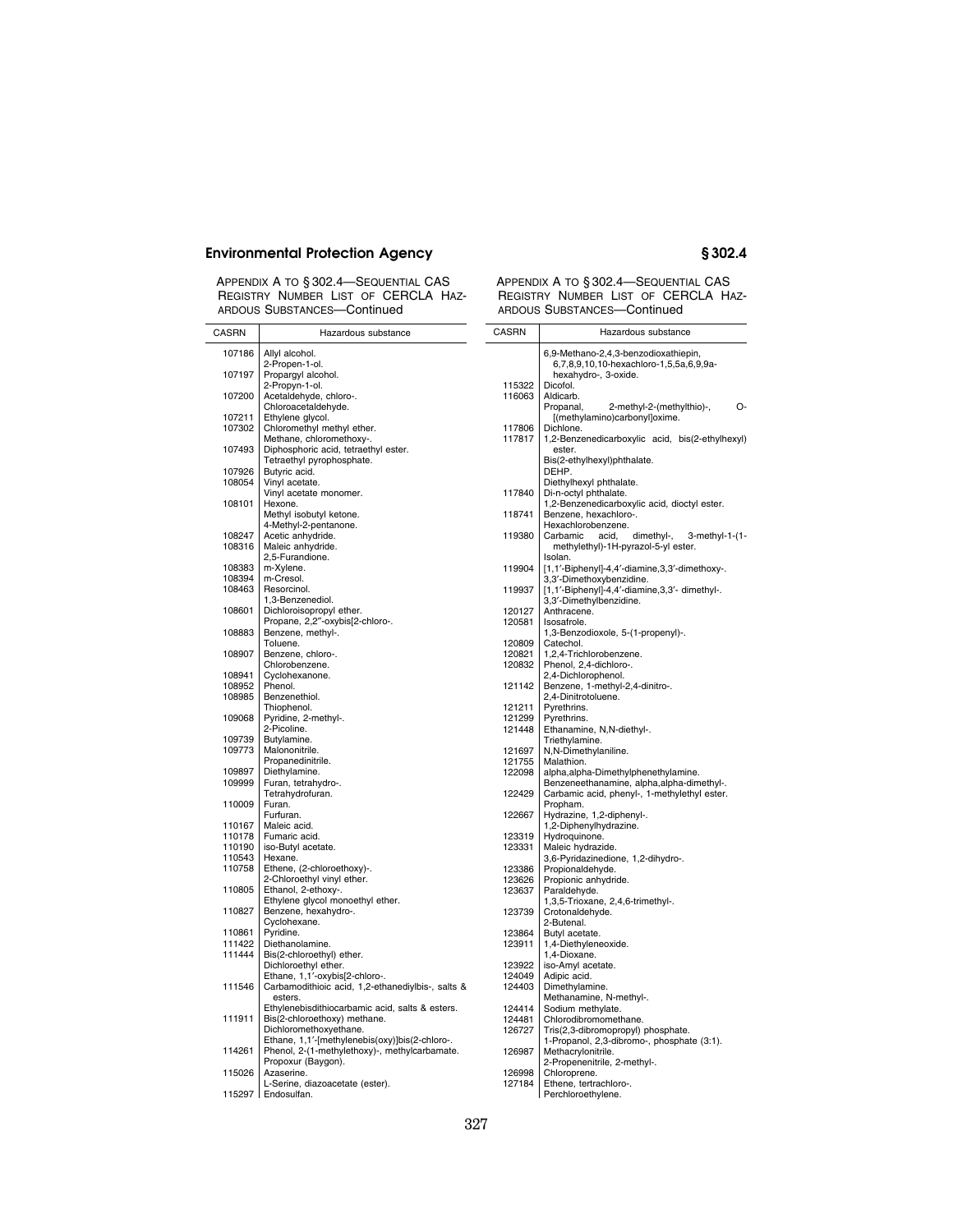APPENDIX A TO § 302.4—SEQUENTIAL CAS REGISTRY NUMBER LIST OF CERCLA HAZ-ARDOUS SUBSTANCES—Continued

## **§ 302.4 40 CFR Ch. I (7–1–16 Edition)**

| CASRN            | Hazardous substance                                                | CASRN  |                          |
|------------------|--------------------------------------------------------------------|--------|--------------------------|
|                  | Tetrachloroethylene.                                               | 300765 | Naled.                   |
| 127822           | Zinc phenolsulfonate.                                              | 301042 | Acetic acid              |
| 129000           | Pyrene.                                                            |        | Lead aceta               |
| 130154           | 1,4-Naphthalenedione.                                              | 302012 | Hydrazine.               |
|                  | 1,4-Naphthoquinone.                                                | 303344 | Lasiocarpir              |
| 131113           | Dimethyl phthalate.                                                |        | 2-Butenoic               |
| 131748           | 1,2-Benzenedicarboxylic acid, dimethyl ester.<br>Ammonium picrate. |        | (1-metho<br>oxobutox     |
|                  | Phenol, 2,4,6-trinitro-, ammonium salt.                            |        | pyrrolizin               |
| 131895           | Phenol, 2-cyclohexyl-4,6-dinitro-.                                 |        | [1alpha(2                |
|                  | 2-Cyclohexyl-4,6-dinitrophenol.                                    | 305033 | Benzenebu                |
| 132649           | Dibenzofuran.                                                      |        | chloroeth                |
| 133062           | Captan.                                                            |        | Chlorambu                |
| 133904           | Chloramben.                                                        | 309002 | Aldrin.                  |
| 134327           | alpha-Naphthylamine.                                               |        | 1,4:5,8-Din              |
|                  | 1-Naphthalenamine.                                                 |        | hexachlo                 |
| 137268           | Thioperoxydicarbonic diamide                                       |        | /1alpha,                 |
|                  | ([H2N)C(S)]2S2, tetramethyl-.                                      |        | 8abeta)-.                |
| 137304           | Thiram.                                                            | 311455 | Diethyl-p-n              |
|                  | Zinc, bis(dimethylcarbamodithioato-S,S')-.<br>Ziram.               | 315184 | Phosphoric<br>Mexacarba  |
| 140885           | Ethyl acrylate.                                                    |        | Phenol,                  |
|                  | 2-Propenoic acid, ethyl ester.                                     |        | methylca                 |
| 141786           | Acetic acid, ethyl ester.                                          | 319846 | alpha—BH                 |
|                  | Ethyl acetate.                                                     | 319857 | beta-BHC                 |
| 142289           | 1,3-Dichloropropane.                                               | 319868 | delta-BH0                |
| 142712           | Cupric acetate.                                                    | 329715 | 2,5-Dinitrop             |
| 142847           | Dipropylamine.                                                     | 330541 | Diuron.                  |
|                  | 1-Propanamine, N-propyl-.                                          | 333415 | Diazinon.                |
| 143339           | Sodium cyanide Na(CN).                                             | 334883 | Diazometh                |
| 143500           | Kepone.<br>1,3,4-Metheno-2H-cyclobuta[cd]pentalen-2-               | 353504 | Carbon oxy               |
|                  | one,1,1a,3,3a,4,5,5,5a,5b,6-                                       | 357573 | Carbonic d<br>Brucine.   |
|                  | decachlorooctahydro-.                                              |        | Strychnidin              |
| 145733           | Endothall.                                                         | 460195 | Cyanogen.                |
|                  | 7-Oxabicyclo[2.2.1]heptane-2,3-dicarboxylic                        |        | Ethanedinit              |
|                  | acid.                                                              | 463581 | Carbonyl s               |
| 148823           | L-Phenylalanine, 4-[bis(2-chloroethyl)amino]-.                     | 465736 | Isodrin.                 |
|                  | Melphalan.                                                         |        | 1,4:5,8-Din              |
| 151508           | Potassium cyanide K(CN).                                           |        | hexachlo                 |
| 151564           | Aziridine.                                                         |        | 4,falpha)                |
| 152169           | Ethylenimine.<br>Diphosphoramide, octamethyl-.                     | 492808 | Auramine.<br>Benzenami   |
|                  | Octamethylpyrophosphoramide.                                       |        | methyl-.                 |
| 156605           | Ethene, 1,2-dichloro- (E).                                         | 494031 | Chlornapha               |
|                  | 1,2-Dichloroethylene.                                              |        | Naphthaler               |
| 156627           | Calcium cyanamide.                                                 |        | ethyl)-.                 |
| 189559           | Benzo[rst]pentaphene.                                              | 496720 | Benzenedia               |
|                  | Dibenzo[a,i]pyrene.                                                |        | Toluenedia               |
| 191242           | Benzo[ghi]perylene.                                                |        | 2,4-Toluen               |
| 193395           | Indeno(1,2,3-cd)pyrene.                                            | 504245 | 4-Aminopy                |
| 205992           | Benzo[b]fluoranthene.                                              |        | 4-Pyridinan              |
| 206440<br>207089 | Fluoranthene.<br>Benzo(k)fluoranthene.                             | 504609 | 1-Methylbu               |
| 208968           | Acenaphthylene.                                                    | 506616 | 1,3-Pentad<br>Argentate( |
| 218019           | Chrysene.                                                          |        | Potassium                |
| 225514           | Benz[c]acridine.                                                   | 506649 | Silver cyan              |
| 297972           | O,O-Diethyl O-pyrazinyl phosphoro-                                 | 506683 | Cyanogen                 |
|                  | thioate.                                                           | 506774 | Cyanogen                 |
|                  | Phosphorothioic acid, O,O-diethyl O-pyrazinyl                      | 506876 | Ammonium                 |
|                  | ester.                                                             | 506967 | Acetyl bror              |
| 298000           | Methyl parathion.                                                  | 509148 | Methane, t               |
|                  | Phosphorothioic<br>acid,<br>O,O-dimethyl<br>O-(4-                  |        | Tetranitrom              |
| 298022           | nitrophenyl) ester.<br>Phorate.                                    | 510156 | Benzeneac                |
|                  | Phosphorodithioic<br>acid,<br>O,O-diethyl<br>s-                    |        | chloroph<br>Chlorobenz   |
|                  | [(ethylthio) methyl] ester.                                        | 513495 | sec-Butylar              |
| 298044           | Disulfoton.                                                        | 528290 | o-Dinitrobe              |
|                  | O,O-diethyl<br>Phosphorodithioic<br>acid,<br>$S - 2 -$             | 532274 | 2-Chloroac               |
|                  | (ethylthio)ethyl] ester.                                           |        | 534521 4,6-Dinitro-      |
|                  |                                                                    |        |                          |

| ASRN             | Hazardous substance                                                       |  |  |
|------------------|---------------------------------------------------------------------------|--|--|
| 300765           | Naled.                                                                    |  |  |
| 301042           | Acetic acid, lead( $2 +$ ) salt.                                          |  |  |
|                  | Lead acetate.                                                             |  |  |
| 302012           | Hydrazine.                                                                |  |  |
| 303344           | Lasiocarpine.                                                             |  |  |
|                  | 2-Butenoic acid, 2-methyl-, 7-[[2,3-dihydroxy-2-                          |  |  |
|                  | (1-methoxyethyl)-3-methyl-1-<br>oxobutoxy]methyl]-2,3,5,7a-tetrahydro-1H- |  |  |
|                  | $[1S-$<br>pyrrolizin-1-yl<br>ester,                                       |  |  |
|                  | [1alpha(Z),7(2S*,3R*), 7aalpha]]-.                                        |  |  |
| 305033           | Benzenebutanoic<br>$4$ - $bis(2-$<br>acid,                                |  |  |
|                  | chloroethyl)amino]-.                                                      |  |  |
|                  | Chlorambucil.                                                             |  |  |
| 309002           | Aldrin.<br>1,4:5,8-Dimethanonaphthalene,<br>1,2,3,4,10,10-                |  |  |
|                  | hexachloro-1,4,4a,5,8,8a-hexahydro-,                                      |  |  |
|                  | (1alpha,4alpha,4abeta,5alpha,8alpha,                                      |  |  |
|                  | 8abeta)-.                                                                 |  |  |
| 311455           | Diethyl-p-nitrophenyl phosphate.                                          |  |  |
|                  | Phosphoric acid, diethyl 4-nitrophenyl ester.                             |  |  |
| 315184           | Mexacarbate.<br>Phenol,<br>4-(dimethylamino)-3,5-dimethyl-,               |  |  |
|                  | methylcarbamate (ester).                                                  |  |  |
| 319846           | alpha—BHC.                                                                |  |  |
| 319857           | beta-BHC.                                                                 |  |  |
| 319868           | delta-BHC.                                                                |  |  |
| 329715<br>330541 | 2,5-Dinitrophenol.<br>Diuron.                                             |  |  |
| 333415           | Diazinon.                                                                 |  |  |
| 334883           | Diazomethane.                                                             |  |  |
| 353504           | Carbon oxyfluoride.                                                       |  |  |
|                  | Carbonic difluoride.                                                      |  |  |
| 357573           | Brucine.                                                                  |  |  |
| 460195           | Strychnidin-10-one, 2,3-dimethoxy-.<br>Cyanogen.                          |  |  |
|                  | Ethanedinitrile.                                                          |  |  |
| 463581           | Carbonyl sulfide.                                                         |  |  |
| 465736           | Isodrin.                                                                  |  |  |
|                  | 1,4:5,8-Dimethanonaphthalene, 1, 2, 3, 4, 10, 10-                         |  |  |
|                  | hexachloro-1,4,4a,5,8,8a-hexahydro-,                                      |  |  |
| 492808           | (1alpha,4alpha,4abeta,5beta,8beta, 8abeta)-.<br>Auramine.                 |  |  |
|                  | 4,4'-carbonimidoylbis[N,N-di-<br>Benzenamine,                             |  |  |
|                  | methyl-.                                                                  |  |  |
| 494031           | Chlornaphazine.                                                           |  |  |
|                  | Naphthalenamine, N,N'-bis(2-chloro-                                       |  |  |
| 496720           | ethyl)-.<br>Benzenediamine, ar-methyl-.                                   |  |  |
|                  | Toluenediamine.                                                           |  |  |
|                  | 2,4-Toluene diamine.                                                      |  |  |
| 504245           | 4-Aminopyridine.                                                          |  |  |
|                  | 4-Pyridinamine.                                                           |  |  |
| 504609           | 1-Methylbutadiene.                                                        |  |  |
| 506616           | 1,3-Pentadiene.<br>Argentate(1-), bis(cyano-C)-, potassium.               |  |  |
|                  | Potassium silver cyanide.                                                 |  |  |
| 506649           | Silver cyanide Ag(CN).                                                    |  |  |
| 506683           | Cyanogen bromide (CN)Br.                                                  |  |  |
| 506774           | Cyanogen chloride (CN)Cl.                                                 |  |  |
| 506876<br>506967 | Ammonium carbonate.<br>Acetyl bromide.                                    |  |  |
| 509148           | Methane, tetranitro-.                                                     |  |  |
|                  | Tetranitromethane.                                                        |  |  |
| 510156           | $(4 -$<br>acid,<br>4-chloro- $\alpha$ -<br>Benzeneacetic                  |  |  |
|                  | chlorophenyl)-α-hydroxy-, ethyl ester.                                    |  |  |
|                  | Chlorobenzilate.                                                          |  |  |
| 513495           | sec-Butylamine.                                                           |  |  |
| 528290<br>532274 | o-Dinitrobenzene.<br>2-Chloroacetophenone.                                |  |  |
| 534521           | 4,6-Dinitro-o-cresol, and salts.                                          |  |  |
|                  |                                                                           |  |  |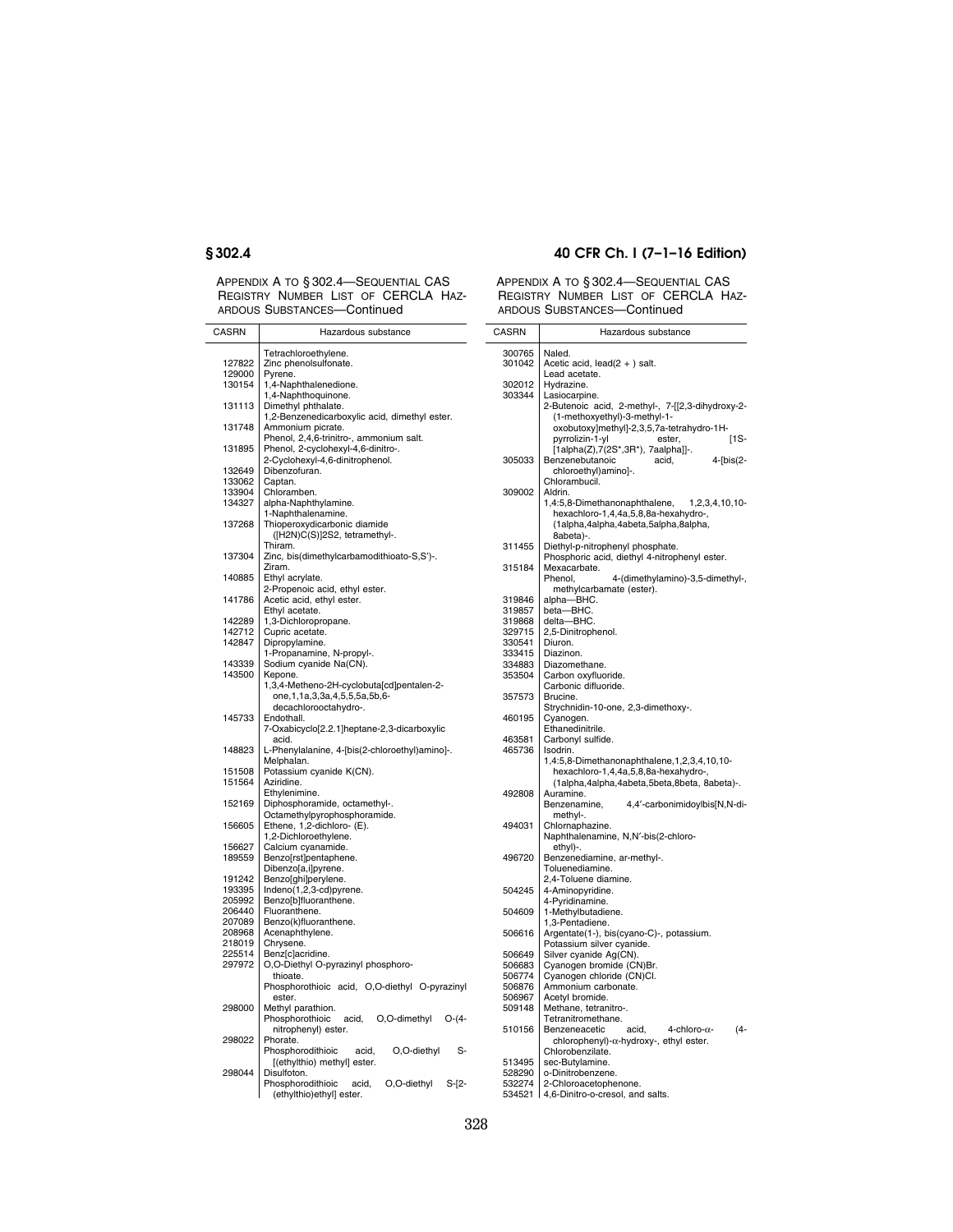l.

APPENDIX A TO § 302.4—SEQUENTIAL CAS REGISTRY NUMBER LIST OF CERCLA HAZ-ARDOUS SUBSTANCES—Continued

### APPENDIX A TO § 302.4—SEQUENTIAL CAS REGISTRY NUMBER LIST OF CERCLA HAZ-ARDOUS SUBSTANCES—Continued

| CASRN  | Hazardous substance                             | CASRN   | Hazardous substance                           |
|--------|-------------------------------------------------|---------|-----------------------------------------------|
|        | Phenol, 2-methyl-4,6-dinitro-, & salts.         |         | o-Toluidine hydrochloride.                    |
| 540738 | Hydrazine, 1,2-dimethyl-.                       | 640197  | Acetamide, 2-fluoro-.                         |
|        | 1,2-Dimethylhydrazine.                          |         | Fluoroacetamide.                              |
| 540841 | 2,2,4-Trimethylpentane.                         | 644644  | Carbamic<br>acid,<br>dimethyl-, 1-[(dimethyl- |
| 540885 | tert-Butyl acetate.                             |         | amino)carbonyl]-5-methyl-1H-pyrazol-3-yl      |
| 541093 | Uranyl acetate.                                 |         | ester.                                        |
| 541537 | Dithiobiuret.                                   |         | Dimetilan.                                    |
|        | Thioimidodicarbonic diamide                     | 680319  | Hexamethylphosphoramide.                      |
|        | [(H2N)C(S)]2NH.                                 | 684935  | N-Nitroso-N-methylurea.                       |
| 541731 | Benzene, 1,3-dichloro-.                         |         | Urea, N-methyl-N-nitroso-.                    |
|        | m-Dichlorobenzene.                              | 692422  | Arsine, diethyl-.                             |
|        | 1.3-Dichlorobenzene.                            |         | Diethylarsine.                                |
| 542621 | Barium cyanide.                                 | 696286  | Arsonous dichloride, phenyl-.                 |
| 542756 | 1-Propene, 1,3-dichloro-.                       |         | Dichlorophenylarsine.                         |
|        | 1,3-Dichloropropene.                            | 757584  | Hexaethyl tetraphosphate.                     |
| 542767 | Propanenitrile, 3-chloro-.                      |         | Tetraphosphoric acid, hexaethyl ester.        |
|        | 3-Chloropropionitrile.                          | 759739  | N-Nitroso-N-ethylurea.                        |
| 542881 | Bis(chloromethyl)ether.                         |         | Urea, N-ethyl-N-nitroso-.                     |
|        | Dichloromethyl ether.                           | 764410  | 1,4-Dichloro-2-butene.                        |
|        | Methane, oxybis(chloro-.                        |         | 2-Butene, 1,4-dichloro-.                      |
| 543908 | Cadmium acetate.                                | 765344  | Glycidylaldehyde.                             |
| 544183 | Cobaltous formate.                              |         | Oxiranecarboxyaldehyde.                       |
| 544923 | Copper cyanide Cu(CN).                          | 815827  | Cupric tartrate.                              |
| 554847 | m-Nitrophenol.                                  | 822060  | Hexamethylene-1,6-diisocyanate.               |
| 557197 | Nickel cyanide Ni(CN) <sub>2</sub> .            | 823405  | Benzenediamine, ar-methyl-.                   |
| 557211 | Zinc cyanide $Zn(CN)_2$ .                       |         | Toluenediamine.                               |
|        | Zinc cyanide Zn(CN)2.                           |         | 2,4-Toluene diamine.                          |
| 557346 | Zinc acetate.                                   | 924163  | N-Nitrosodi-n-butvlamine.                     |
| 557415 | Zinc formate.                                   |         | 1-Butanamine, N-butyl-N-nitroso-.             |
| 563122 | Ethion.                                         | 930552  | N-Nitrosopyrrolidine.                         |
| 563688 | Acetic acid, thallium $(1 + )$ salt.            |         | Pyrrolidine, 1-nitroso-.                      |
|        | Thallium(I) acetate.                            | 933755  | 2,3,6-Trichlorophenol.                        |
| 573568 | 2,6-Dinitrophenol.                              | 933788  | 2,3,5-Trichlorophenol.                        |
| 584849 | Benzene, 1,3-diisocyanatomethyl-.               | 959988  | alpha-Endosulfan.                             |
|        | Toluene diisocyanate.                           | 1024573 | Heptachlor epoxide.                           |
|        | 2,4-Toluene diisocyanate.                       | 1031078 | Endosulfan sulfate.                           |
| 591082 | Acetamide, N-(aminothioxomethyl)-.              | 1066304 | Chromic acetate.                              |
|        | 1-Acetyl-2-thiourea.                            | 1066337 | Ammonium bicarbonate.                         |
| 592018 | Calcium cyanide Ca(CN)2.                        | 1072351 | Lead stearate.                                |
| 592041 | Mercuric cyanide.                               | 1111780 | Ammonium carbamate.                           |
| 592858 | Mercuric thiocyanate.                           | 1116547 | Ethanol, 2,2'-(nitrosoimino)bis-.             |
| 592870 | Lead thiocyanate.                               |         | N-Nitrosodiethanolamine.                      |
| 593602 | Vinyl bromide.                                  | 1120714 | 1,2-Oxathiolane, 2,2-dioxide.                 |
| 594423 | Methanesulfenyl chloride, trichloro-.           |         | 1,3-Propane sultone.                          |
|        | Trichloromethanesulfenyl chloride.              | 1129415 | Carbamic acid, methyl-, 3-methylphenyl ester. |
| 598312 | Bromoacetone.                                   |         | Metolcarb.                                    |
|        | 2-Propanone, 1-bromo-.                          | 1185575 | Ferric ammonium citrate.                      |
| 606202 | Benzene, 2-methyl-1,3-dinitro-.                 | 1194656 | Dichlobenil.                                  |
|        | 2,6-Dinitrotoluene.                             | 1300716 | Xylenol.                                      |
| 608731 | HEXACHLOROCYCLOHEXANE (all isomers).            | 1303282 | Arsenic oxide As2O5.                          |
| 608935 | Benzene, pentachloro-.                          |         | Arsenic pentoxide.                            |
|        | Pentachlorobenzene.                             | 1303328 | Arsenic disulfide.                            |
| 609198 | 3,4,5-Trichlorophenol.                          | 1303339 | Arsenic trisulfide.                           |
| 610399 | 3,4-Dinitrotoluene.                             | 1309644 | Antimony trioxide.                            |
| 615532 | Carbamic acid, methylnitroso-, ethyl ester.     | 1310583 | Potassium hydroxide.                          |
|        | N-Nitroso-N-methylurethane.                     | 1310732 | Sodium hydroxide.                             |
| 621647 | Di-n-propylnitrosamine.                         | 1314325 | Thallic oxide.                                |
|        | 1-Propanamine, N-nitroso-N-propyl-.             |         | Thallium oxide TI2O3.                         |
| 624839 | Methane, isocyanato-.                           | 1314621 | Vanadium oxide V2O5.                          |
|        | Methyl isocyanate.                              |         | Vanadium pentoxide.                           |
| 625161 | tert-Amyl acetate.                              | 1314803 | Phosphorus pentasulfide.                      |
| 626380 | sec-Amyl acetate.                               |         | Phosphorus sulfide.                           |
| 628637 | Amyl acetate.                                   |         | Sulfur phosphide.                             |
| 628864 | Fulminic acid, mercury( $2 +$ )salt.            | 1314847 | Zinc phosphide $Zn_3P_2$ .                    |
|        | Mercury fulminate.                              | 1314870 | Lead sulfide.                                 |
| 630104 | Selenourea.                                     | 1319728 | 2,4,5-T amines.                               |
| 630206 | Ethane, 1,1,1,2-tetrachloro-.                   | 1319773 | Cresol (cresylic acid).                       |
|        | 1,1,1,2-Tetrachloroethane.                      |         | Cresols (isomers and mixture).                |
| 631618 | Ammonium acetate.                               |         | Cresylic acid (isomers and mixture).          |
|        | 636215   Benzenamine, 2-methyl-, hydrochloride. |         | Phenol, methyl-.                              |

## 329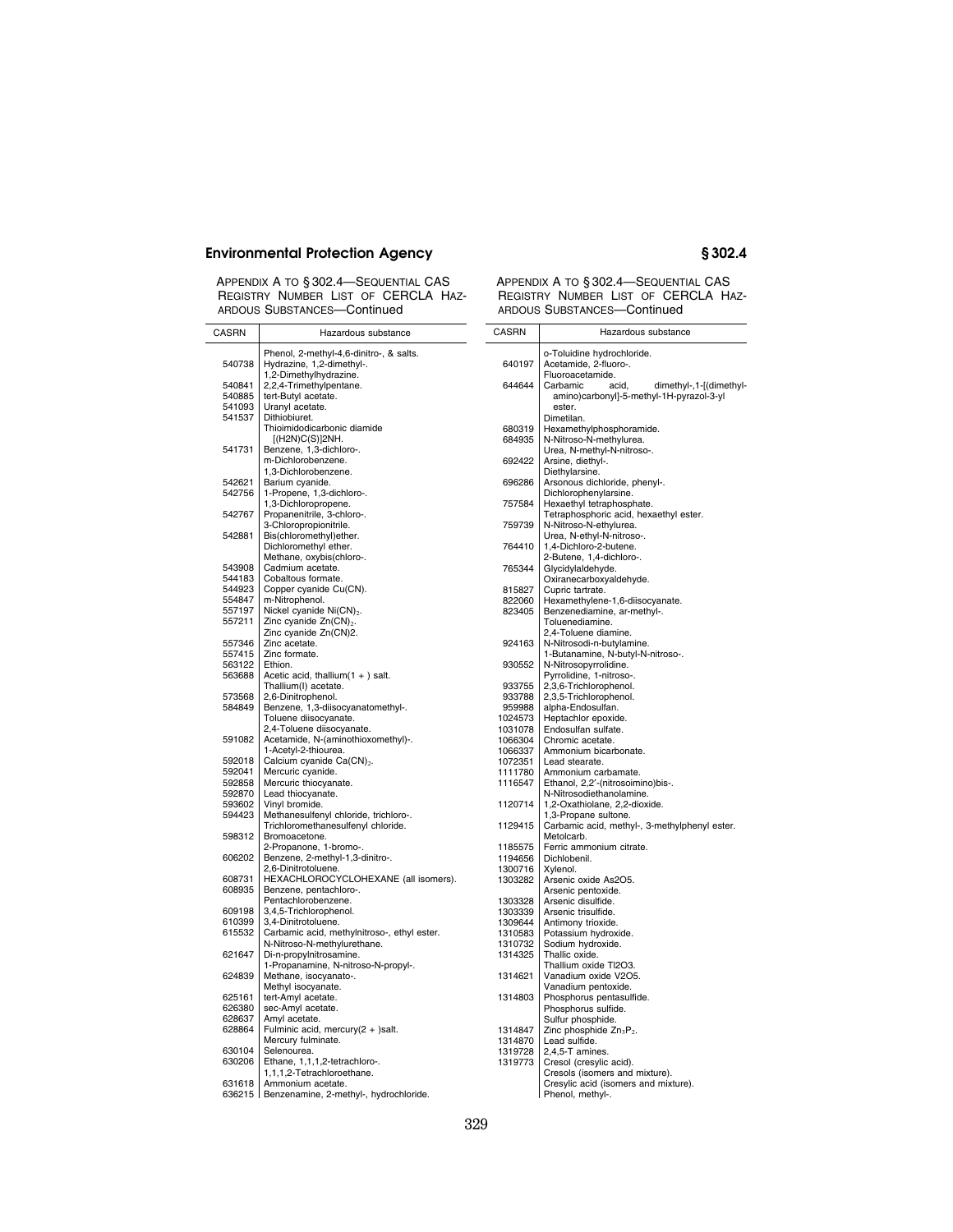APPENDIX A TO § 302.4—SEQUENTIAL CAS REGISTRY NUMBER LIST OF CERCLA HAZ-ARDOUS SUBSTANCES—Continued

## **§ 302.4 40 CFR Ch. I (7–1–16 Edition)**

| <b>CASRN</b>       | Hazardous substance                                                                      | CASRN              | Hazardous substance                                         |
|--------------------|------------------------------------------------------------------------------------------|--------------------|-------------------------------------------------------------|
| 1320189            | 2.4-D Ester.                                                                             | 3165933            | Benzenamine, 4-chloro-2-methyl-,                            |
| 1321126            | Nitrotoluene.                                                                            |                    | hydrochloride.                                              |
| 1327533            | Arsenic oxide As2O3.                                                                     |                    | 4-Chloro-o-toluidine, hydrochloride.                        |
|                    | Arsenic trioxide.                                                                        | 3251238            | Cupric nitrate.                                             |
| 1330207            | Benzene, dimethyl-.                                                                      | 3288582            | O,O-Diethyl S-methyl dithiophosphate.                       |
|                    | Xylene.                                                                                  |                    | Phosphorodithioic acid, O,O-diethyl                         |
|                    | Xylene (mixed).<br>Xylenes (isomers and mixture).                                        |                    | S-methyl ester.                                             |
| 1332076            | Zinc borate.                                                                             | 3486359<br>3547044 | Zinc carbonate.<br>DDE.                                     |
| 1332214            | Asbestos.                                                                                | 3689245            | Tetraethyldithiopyrophosphate.                              |
| 1333831            | Sodium bifluoride.                                                                       |                    | Thiodiphosphoric acid, tetraethyl ester.                    |
| 1335326            | Lead subacetate.                                                                         | 3813147            | 2,4,5-T amines.                                             |
|                    | Lead, bis(acetato-O)tetrahydroxytri.                                                     | 4170303            | Crotonaldehyde.                                             |
| 1336216            | Ammonium hydroxide.                                                                      |                    | 2-Butenal.                                                  |
| 1336363            | Aroclors.                                                                                | 4549400            | N-Nitrosomethylvinylamine.                                  |
|                    | PCBs.<br>POLYCHLORINATED BIPHENYLS.                                                      |                    | Vinylamine, N-methyl-N-nitroso-.                            |
| 1338234            | Methyl ethyl ketone peroxide.                                                            | 5344821            | Thiourea, (2-chlorophenyl)-.<br>1-(o-Chlorophenyl)thiourea. |
|                    | 2-Butanone peroxide.                                                                     | 5893663            | Cupric oxalate.                                             |
| 1338245            | Naphthenic acid.                                                                         | 5952261            | Ethanol, 2,2'-oxybis-, dicarbamate.                         |
| 1341497            | Ammonium bifluoride.                                                                     |                    | Diethylene glycol, dicarbamate.                             |
| 1464535            | 1,2:3,4-Diepoxybutane.                                                                   | 5972736            | Ammonium oxalate.                                           |
|                    | 2,2'-Bioxirane.                                                                          | 6009707            | Ammonium oxalate.                                           |
| 1563388            | 7-Benzofuranol, 2,3-dihydro-2,2-dimethyl-.                                               | 6369966            | 2,4,5-T amines.                                             |
|                    | Carbofuran phenol.                                                                       | 6369977            | $2,4,5$ -T amines.                                          |
| 1563662            | 7-Benzofuranol,<br>2,3-dihydro-2,2-dimethyl-,                                            | 6533739            | Carbonic acid, dithallium(1 + ) salt.                       |
|                    | methylcarbamate.<br>Carbofuran.                                                          |                    | Thallium(I) carbonate.                                      |
| 1582098            | Trifluralin.                                                                             | 7005723<br>7421934 | 4-Chlorophenyl phenyl ether.<br>Endrin aldehyde.            |
| 1615801            | Hydrazine, 1,2-diethyl-.                                                                 | 7428480            | Lead stearate.                                              |
|                    | N,N'-Diethylhydrazine.                                                                   | 7439921            | Lead.                                                       |
| 1634044            | Methyl tert-butyl ether.                                                                 | 7439976            | Mercury.                                                    |
| 1646884            | Aldicarb sulfone.                                                                        | 7440020            | Nickel.                                                     |
|                    | Propanal,<br>2-methyl-2-(methyl-sulfonyl)-,<br>О-                                        | 7440224            | Silver.                                                     |
|                    | [(methylamino)carbonyl] oxime.                                                           | 7440235            | Sodium.                                                     |
| 1746016            | TCDD.<br>2,3,7,8-Tetrachlorodibenzo-p-dioxin.                                            | 7440280            | Thallium.                                                   |
| 1762954            | Ammonium thiocyanate.                                                                    | 7440360<br>7440382 | Antimony.<br>Arsenic.                                       |
| 1863634            | Ammonium benzoate.                                                                       | 7440417            | Beryllium.                                                  |
| 1888717            | Hexachloropropene.                                                                       |                    | Beryllium powder.                                           |
|                    | 1-Propene, 1,1,2,3,3,3-hexachloro-.                                                      | 7440439            | Cadmium.                                                    |
| 1918009            | Dicamba.                                                                                 | 7440473            | Chromium.                                                   |
| 1928387            | 2.4-D Ester.                                                                             | 7440508            | Copper.                                                     |
| 1928478            | $2,4,5$ -T esters.                                                                       | 7440666            | Zinc.                                                       |
| 1928616<br>1929733 | 2,4-D Ester.<br>2,4-D Ester.                                                             | 7446084            | Selenium dioxide.                                           |
| 2008460            | $2,4,5$ -T amines.                                                                       | 7446142            | Selenium oxide.<br>Lead sulfate.                            |
| 2032657            | Mercaptodimethur.                                                                        | 7446186            | Sulfuric acid, dithallium $(1 + )$ salt.                    |
|                    | Methiocarb.                                                                              |                    | Thallium(I) sulfate.                                        |
|                    | Phenol.<br>(3,5-dimethyl-4-(methylthio)-,                                                | 7446277            | Lead phosphate.                                             |
|                    | methylcarbamate.                                                                         |                    | Phosphoric acid, $lead(2 + )$ salt (2:3).                   |
| 2303164            | Carbamothioic acid, bis(1-methylethyl)-,                                                 | 7447394            | Cupric chloride.                                            |
|                    | S-(2,3-dichloro-2-propenyl) ester.                                                       | 7488564            | Selenium sulfide SeS <sub>2</sub> .                         |
|                    | Diallate.                                                                                | 7550450            | Titanium tetrachloride.                                     |
| 2303175            | bis(1-methylethyl)-,<br>S-<br>Carbamothioic acid,<br>(2,3,3-trichloro-2-propenyl) ester. | 7558794<br>7601549 | Sodium phosphate, dibasic.<br>Sodium phosphate, tribasic.   |
|                    | Triallate.                                                                               | 7631892            | Sodium arsenate.                                            |
| 2312358            | Propargite.                                                                              | 7631905            | Sodium bisulfite.                                           |
| 2545597            | $2,4,5$ -T esters.                                                                       | 7632000            | Sodium nitrite.                                             |
| 2631370            | Phenol, 3-methyl-5-(1-methylethyl)-, methyl car-                                         | 7645252            | Lead arsenate.                                              |
|                    | bamate.                                                                                  | 7646857            | Zinc chloride.                                              |
|                    | Promecarb.                                                                               | 7647010            | Hydrochloric acid.                                          |
| 2763964            | 3(2H)-Isoxazolone, 5-(aminomethyl)-.                                                     |                    | Hydrogen chloride.                                          |
|                    | 5-(Aminomethyl)-3-isoxazolol.                                                            | 7647189            | Antimony pentachloride.                                     |
| 2764729            | Diguat                                                                                   | 7664382            | Phosphoric acid.                                            |
| 2921882<br>2944674 | Chlorpyrifos.<br>Ferric ammonium oxalate.                                                | 7664393            | Hydrofluoric acid.<br>Hydrogen fluoride.                    |
| 2971382            | 2,4-D Ester.                                                                             | 7664417            | Ammonia.                                                    |
| 3012655            | Ammonium citrate, dibasic.                                                               | 7664939            | Sulfuric acid.                                              |
|                    | 3164292 Ammonium tartrate.                                                               |                    | 7681494 Sodium fluoride.                                    |
|                    |                                                                                          |                    |                                                             |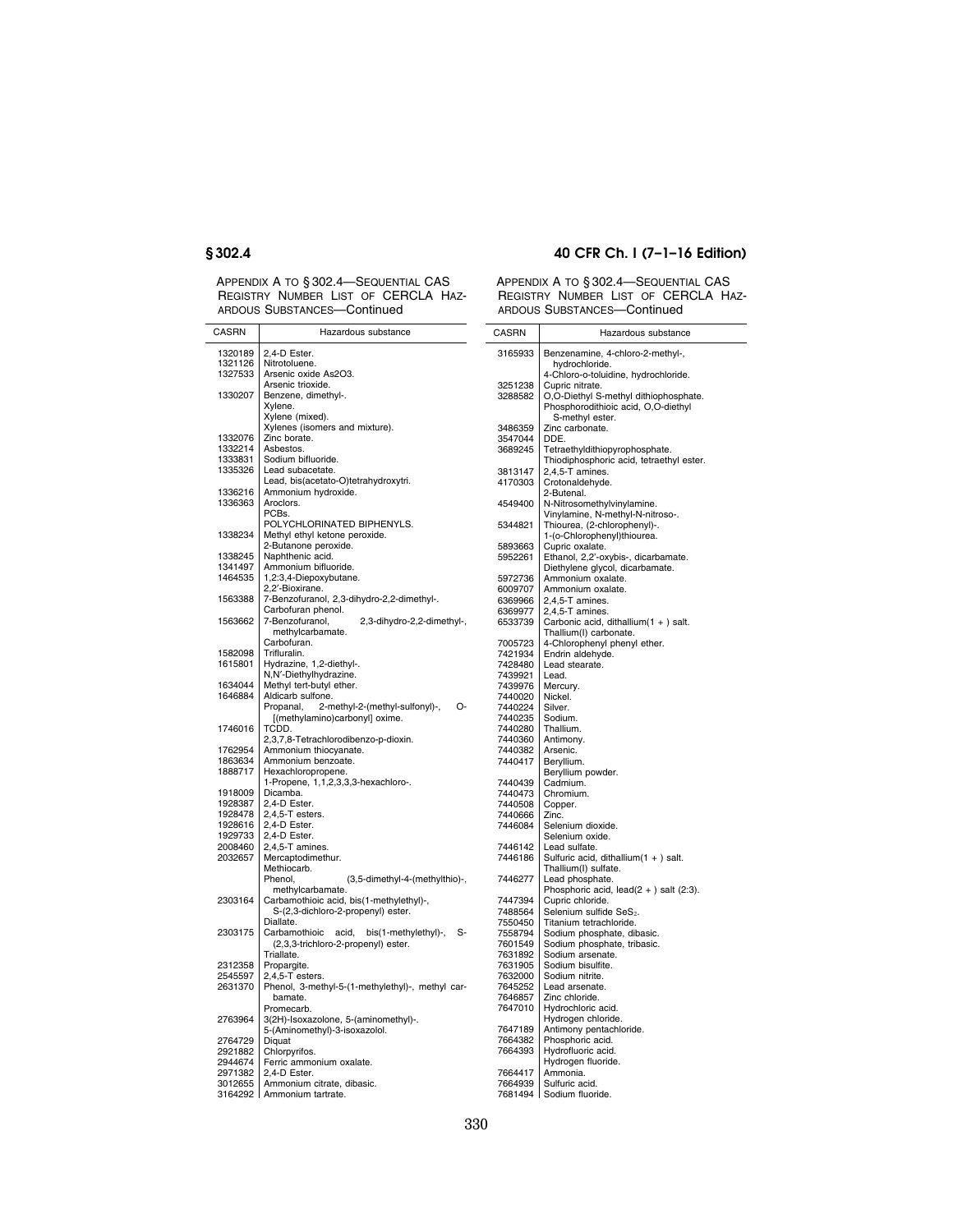APPENDIX A TO § 302.4—SEQUENTIAL CAS REGISTRY NUMBER LIST OF CERCLA HAZ-ARDOUS SUBSTANCES—Continued

| <b>CASRN</b>       | Hazardous substance                             | CASRN                | Hazardous substance                                     |
|--------------------|-------------------------------------------------|----------------------|---------------------------------------------------------|
| 7681529            | Sodium hypochlorite.                            | 10039324             | Sodium phosphate, dibasic.                              |
| 7697372            | Nitric acid.                                    | 10043013             | Aluminum sulfate.                                       |
| 7699458            | Zinc bromide.                                   | 10045893             | Ferrous ammonium sulfate.                               |
| 7705080            | Ferric chloride.                                | 10045940             | Mercuric nitrate.                                       |
| 7718549            | Nickel chloride.                                | 10049055             | Chromous chloride.                                      |
| 7719122            | Phosphorus trichloride.                         | 10099748             | Lead nitrate.                                           |
| 7720787            | Ferrous sulfate.                                | 10101538             | Chromic sulfate.                                        |
| 7722647            | Potassium permanganate.                         | 10101630             | Lead iodide.                                            |
| 7723140            | Phosphorus.                                     | 10101890             | Sodium phosphate, tribasic.                             |
| 7733020            | Zinc sulfate.                                   | 10102064             | Uranyl nitrate.                                         |
| 7738945            | Chromic acid.                                   | 10102188             | Sodium selenite.                                        |
| 7758943<br>7758954 | Ferrous chloride.<br>Lead chloride.             | 10102439             | Nitric oxide.<br>Nitrogen oxide NO.                     |
| 7758987            | Cupric sulfate.                                 | 10102440             | Nitrogen dioxide.                                       |
| 7761888            | Silver nitrate.                                 |                      | Nitrogen oxide NO2.                                     |
| 7773060            | Ammonium sulfamate.                             | 10102451             | Nitric acid, thallium $(1 + )$ salt.                    |
| 7775113            | Sodium chromate.                                |                      | Thallium(I) nitrate.                                    |
| 7778394            | Arsenic acid H <sub>3</sub> AsO <sub>4</sub> .  | 10102484             | Lead arsenate.                                          |
| 7778441            | Calcium arsenate.                               | 10108642             | Cadmium chloride.                                       |
| 7778509            | Potassium bichromate.                           | 10124502             | Potassium arsenite.                                     |
| 7778543            | Calcium hypochlorite.                           | 10140655             | Sodium phosphate, dibasic.                              |
| 7779864            | Zinc hydrosulfite.                              | 10192300             | Ammonium bisulfite.                                     |
| 7779886            | Zinc nitrate.                                   | 10196040             | Ammonium sulfite.                                       |
| 7782414            | Fluorine.                                       | 10361894             | Sodium phosphate, tribasic.                             |
| 7782492            | Selenium.                                       | 10380297             | Cupric sulfate, ammoniated.                             |
| 7782505            | Chlorine.                                       | 10415755             | Mercurous nitrate.                                      |
| 7782630            | Ferrous sulfate.                                | 10421484             | Ferric nitrate.                                         |
| 7782823            | Sodium selenite.                                | 10544726             | Nitrogen dioxide.                                       |
| 7782867            | Mercurous nitrate.                              |                      | Nitrogen oxide NO2.                                     |
| 7783008            | Selenious acid.                                 | 10588019             | Sodium bichromate.                                      |
| 7783064            | Hydrogen sulfide H <sub>2</sub> S.              | 10605217             | Carbamic acid, 1H-benzimidazol-2-yl, methyl             |
| 7783359            | Mercuric sulfate.                               |                      | ester.                                                  |
| 7783462            | Lead fluoride.                                  |                      | Carbendazim.                                            |
| 7783495            | Zinc fluoride.                                  | 11096825             | Aroclor 1260.                                           |
| 7783508<br>7783564 | Ferric fluoride.<br>Antimony trifluoride.       | 11097691<br>11104282 | Aroclor 1254.<br>Aroclor 1221.                          |
| 7784341            | Arsenic trichloride.                            | 11115745             | Chromic acid.                                           |
| 7784409            | Lead arsenate.                                  | 11141165             | Aroclor 1232.                                           |
| 7784410            | Potassium arsenate.                             | 12002038             | Cupric acetoarsenite.                                   |
| 7784465            | Sodium arsenite.                                | 12039520             | Selenious acid, dithallium $(1 + )$ salt.               |
| 7786347            | Mevinphos.                                      |                      | Thallium (I) selenite.                                  |
| 7786814            | Nickel sulfate.                                 | 12054487             | Nickel hydroxide.                                       |
| 7787475            | Beryllium chloride.                             | 12125018             | Ammonium fluoride.                                      |
| 7787497            | Beryllium fluoride.                             | 12125029             | Ammonium chloride.                                      |
| 7787555            | Beryllium nitrate.                              | 12135761             | Ammonium sulfide.                                       |
| 7788989            | Ammonium chromate.                              | 12672296             | Aroclor 1248.                                           |
| 7789006            | Potassium chromate.                             | 12674112             | Aroclor 1016.                                           |
| 7789062            | Strontium chromate.                             | 12771083             | Sulfur monochloride.                                    |
| 7789095            | Ammonium bichromate.                            | 13463393             | Nickel carbonyl Ni(CO) <sub>4</sub> , (T-4)-.           |
| 7789426            | Cadmium bromide.                                | 13560991             | 2,4,5-T salts.                                          |
| 7789437            | Cobaltous bromide.                              | 13597994             | Beryllium nitrate.                                      |
| 7789619            | Antimony tribromide.                            | 13746899             | Zirconium nitrate.                                      |
| 7790945<br>7791120 | Chlorosulfonic acid.<br>Thallium chloride TICI. | 13765190             | Calcium chromate.<br>Chromic acid H2CrO4, calcium salt. |
| 7803512            | Hydrogen phosphide.                             | 13814965             | Lead fluoborate.                                        |
|                    | Phosphine.                                      | 13826830             | Ammonium fluoborate.                                    |
| 7803556            | Ammonium vanadate.                              | 13952846             | sec-Butylamine.                                         |
|                    | Vanadic acid, ammonium salt.                    | 14017415             | Cobaltous sulfamate.                                    |
| 8001352            | Chlorinated camphene.                           | 14216752             | Nickel nitrate.                                         |
|                    | Toxaphene.                                      | 14258492             | Ammonium oxalate.                                       |
| 8003198            | Dichloropropane-Dichloropropene (mixture).      | 14307358             | Lithium chromate.                                       |
| 8003347            | Pyrethrins.                                     | 14307438             | Ammonium tartrate.                                      |
| 8014957            | Sulfuric acid.                                  | 14639975             | Zinc ammonium chloride.                                 |
| 10022705           | Sodium hypochlorite.                            | 14639986             | Zinc ammonium chloride.                                 |
| 10025873           | Phosphorus oxychloride.                         | 14644612             | Zirconium sulfate.                                      |
| 10025919           | Antimony trichloride.                           | 15339363             | Manganese, bis(dimethylcarbamodithioato-S,S')-          |
| 10026116           | Zirconium tetrachloride.                        |                      |                                                         |
| 10028225           | Ferric sulfate.                                 |                      | Manganese dimethyldithiocarbamate.                      |
| 10031591           | Sulfuric acid, dithallium $(1 + )$ salt.        | 15699180             | Nickel ammonium sulfate.                                |
|                    | Thallium(I) sulfate.                            |                      | 15739807   Lead sulfate.                                |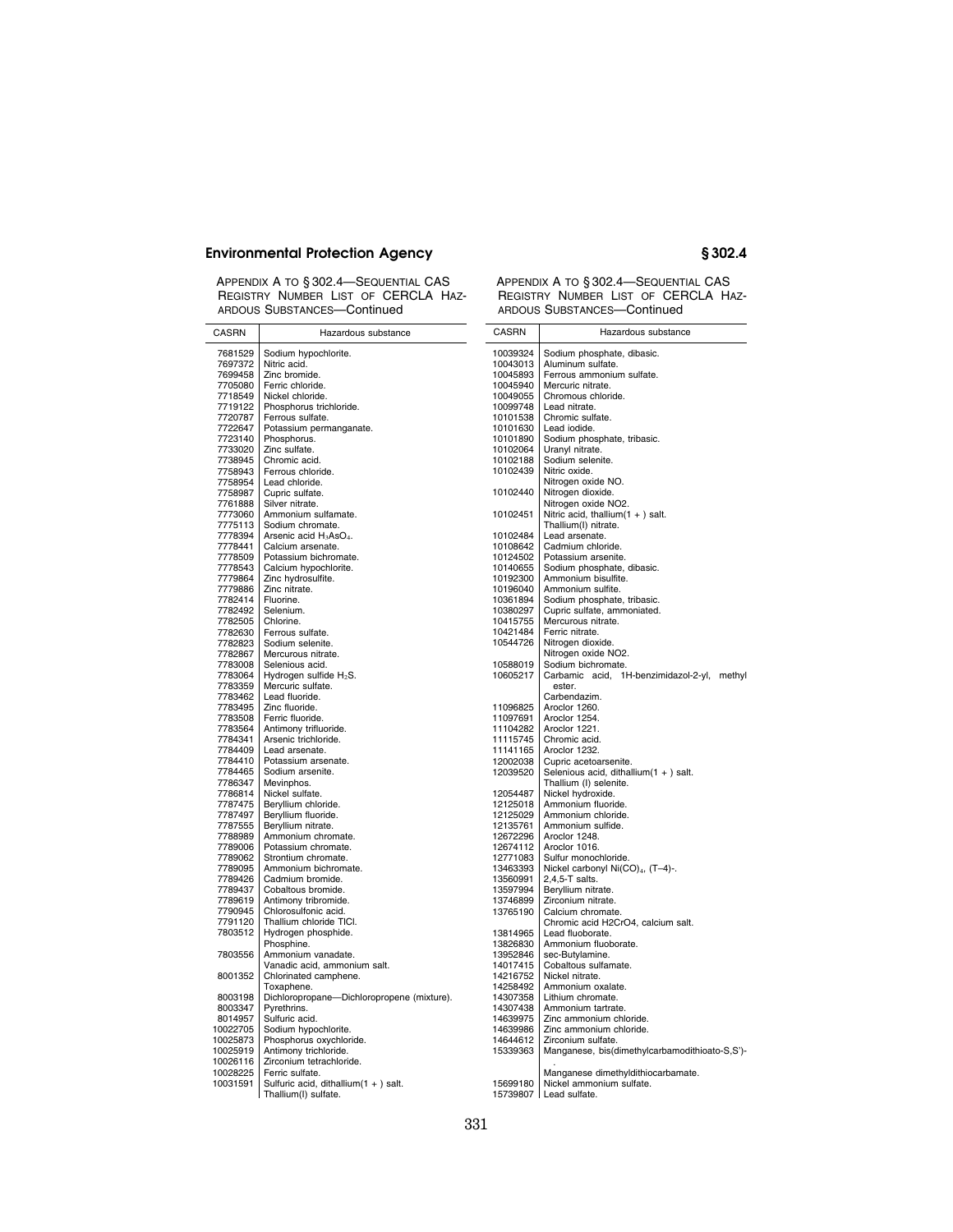l,

APPENDIX A TO § 302.4—SEQUENTIAL CAS REGISTRY NUMBER LIST OF CERCLA HAZ-ARDOUS SUBSTANCES—Continued

| CASRN                | Hazardous substance                                                                       |
|----------------------|-------------------------------------------------------------------------------------------|
| 15950660             | 2,3,4-Trichlorophenol.                                                                    |
| 16721805             | Sodium hydrosulfide.                                                                      |
| 16752775             | acid,<br>N-<br>Ethanimidothioic                                                           |
|                      | [[(methylamino)carbonyl] oxy]-, methyl ester.                                             |
| 16871719             | Methomyl.<br>Zinc silicofluoride.                                                         |
| 16919190             | Ammonium silicofluoride.                                                                  |
| 16923958             | Zirconium potassium fluoride.                                                             |
| 17702577             | Formparanate.                                                                             |
|                      | N, N-dimethyl-N'-[2-methyl-4-<br>Methanimidamide,                                         |
|                      | [[(methylamino)carbonyl]oxy]phenyl]-.                                                     |
| 17804352             | Benomyl.<br>[1-[(butylamino)carbonyl]-1H-<br>Carbamic<br>acid,                            |
|                      | benzimidazol-2-yl]-, methyl ester.                                                        |
| 18883664             | D-Glucose, 2-deoxy-2[[(methylnitrosoamino)-car-                                           |
|                      | bonyl]amino]-.                                                                            |
|                      | 2-deoxy-2-(3-methyl-3-<br>Glucopyranose,                                                  |
|                      | nitrosoureido)-, D-.                                                                      |
| 20816120             | Streptozotocin.<br>Osmium oxide OsO <sub>4</sub> , (T-4)-.                                |
|                      | Osmium tetroxide.                                                                         |
| 20830813             | Daunomycin.                                                                               |
|                      | 5,12-Naphthacenedione,<br>8-acetyl-10-[(3-amino-                                          |
|                      | 2,3,6-trideoxy-alpha-L-lyxo-                                                              |
|                      | hexopyranosyl)oxy]-7,8,9,10-tetrahydro-                                                   |
| 20859738             | 6,8,11-trihydroxy-1-methoxy-, (8S-cis)-.<br>Aluminum phosphide.                           |
| 22781233             | Bendiocarb.                                                                               |
|                      | 1,3-Benzodioxol-4-ol, 2,2-dimethyl-, methyl car-                                          |
|                      | bamate.                                                                                   |
| 22961826             | Bendiocarb phenol.                                                                        |
| 23135220             | 1,3-Benzodioxol-4-ol, 2,2-dimethyl-.<br>acid,<br>2-(dimethylamino)-N-<br>Ethanimidothioic |
|                      | [[(methylamino)carbonyl]oxy]-2-oxo-,<br>methyl                                            |
|                      | ester.                                                                                    |
|                      | Oxamyl.                                                                                   |
| 23422539             | N, N-dimethyl-N'-[3-<br>Methanimidamide,                                                  |
|                      | [[(methylamino)-carbonyl]oxy]phenyl]-,                                                    |
|                      | monohydrochloride.                                                                        |
| 23564058             | Formetanate hydrochloride.<br>$[1,2-$<br>Carbamic<br>acid,                                |
|                      | phenylenebis(iminocarbonothioyl)]bis-,<br>di-                                             |
|                      | methyl ester.                                                                             |
|                      | Thiophanate-methyl.                                                                       |
| 23950585             | 3,5-dichloro-N-(1,1-<br>dimethyl-2-<br>Benzamide,                                         |
|                      | propynyl)-.<br>Pronamide.                                                                 |
| 25154545             | Dinitrobenzene (mixed).                                                                   |
| 25154556             | Nitrophenol (mixed).                                                                      |
| 25155300             | Sodium dodecylbenzenesulfonate.                                                           |
| 25167822             | Trichlorophenol.                                                                          |
| 25168154             | $2,4,5$ -T esters.                                                                        |
| 25168267<br>25321146 | 2,4-D Ester.<br>Dinitrotoluene.                                                           |
| 25321226             | Dichlorobenzene.                                                                          |
| 25376458             | Benzenediamine, ar-methyl-.                                                               |
|                      | Toluenediamine.                                                                           |
|                      | 2,4-Toluene diamine.                                                                      |
| 25550587<br>26264062 | Dinitrophenol.                                                                            |
| 26419738             | Calcium dodecylbenzenesulfonate.<br>1,3-Dithiolane-2-carboxaldehyde,<br>2,4-dimethyl-,    |
|                      | O-[(methylamino)-carbonyl]oxime.                                                          |
|                      | Tirpate.                                                                                  |
| 26471625             | Benzene, 1,3-diisocyanatomethyl-.                                                         |
|                      | Toluene diisocyanate.                                                                     |
|                      | 2,4-Toluene diisocyanate.                                                                 |
| 26628228<br>26638197 | Sodium azide.<br>Dichloropropane.                                                         |
| 26952238             | Dichloropropene.                                                                          |
| 27176870             | Dodecylbenzenesulfonic acid.                                                              |

## **§ 302.4 40 CFR Ch. I (7–1–16 Edition)**

APPENDIX A TO § 302.4—SEQUENTIAL CAS REGISTRY NUMBER LIST OF CERCLA HAZ-ARDOUS SUBSTANCES—Continued

| CASRN    | Hazardous substance                                                                                                      |  |  |  |  |  |
|----------|--------------------------------------------------------------------------------------------------------------------------|--|--|--|--|--|
| 27323417 | Triethanolamine dodecylbenzene sulfonate.                                                                                |  |  |  |  |  |
| 27774136 | Vanadvl sulfate.                                                                                                         |  |  |  |  |  |
| 28300745 | Antimony potassium tartrate.                                                                                             |  |  |  |  |  |
| 30525894 | Paraformaldehyde.                                                                                                        |  |  |  |  |  |
| 30558431 | Ethanimidothioic acid, 2-(dimethylamino)-N-hy-<br>droxy-2-oxo-, methyl ester.<br>A2213.                                  |  |  |  |  |  |
| 32534955 | 2,4,5-TP esters.                                                                                                         |  |  |  |  |  |
| 33213659 | beta - Endosulfan.                                                                                                       |  |  |  |  |  |
| 36478769 | Uranyl nitrate.                                                                                                          |  |  |  |  |  |
| 37211055 | Nickel chloride.                                                                                                         |  |  |  |  |  |
| 39196184 | Thiofanox.                                                                                                               |  |  |  |  |  |
|          | 3,3-dimethyl-1-(methylthio)-,O-<br>2-Butanone.<br>[(methylamino)carbonyl] oxime.                                         |  |  |  |  |  |
| 42504461 | Isopropanolamine dodecylbenzenesulfonate.                                                                                |  |  |  |  |  |
| 52628258 | Zinc ammonium chloride                                                                                                   |  |  |  |  |  |
| 52652592 | Lead stearate.                                                                                                           |  |  |  |  |  |
| 52740166 | Calcium arsenite.                                                                                                        |  |  |  |  |  |
| 52888809 | Carbamothioic acid, dipropyl-, S-(phenylmethyl)<br>ester.<br>Prosulfocarb                                                |  |  |  |  |  |
| 53467111 | 2.4-D Ester.                                                                                                             |  |  |  |  |  |
| 53469219 | Aroclor 1242.                                                                                                            |  |  |  |  |  |
| 55285148 | Carbamic acid, [(dibutylamino)-thio]methyl-, 2,3-<br>dihydro-2,2-dimethyl-7-benzofuranyl ester.                          |  |  |  |  |  |
|          | Carbosulfan.                                                                                                             |  |  |  |  |  |
| 55488874 | Ferric ammonium oxalate.                                                                                                 |  |  |  |  |  |
| 56189094 | Lead stearate.                                                                                                           |  |  |  |  |  |
| 59669260 | $N.N'$ -<br>Ethanimidothioic<br>acid.<br>[thiobis](methylimino)carbonyloxy]]bis-,<br>di-<br>methyl ester.<br>Thiodicarb. |  |  |  |  |  |
| 61792072 | $2,4,5$ -T esters.                                                                                                       |  |  |  |  |  |
|          |                                                                                                                          |  |  |  |  |  |

## APPENDIX B TO § 302.4—RADIONUCLIDES

| Radionuclide            | Atomic<br>Number | Final RQ Ci (Bq) |
|-------------------------|------------------|------------------|
| Radionuclides@          | .                | 1&(3.7E 10)      |
| Actinium-224            | 89               | 100 (3.7E 12)    |
| Actinium-225            | 89               | 1 (3.7E 10)      |
|                         | 89               | 10 (3.7E 11)     |
| Actinium-227            | 89               | $0.001$ (3.7E 7) |
| Actinium-228            | 89               | 10 (3.7E 11)     |
| Aluminum-26             | 13               | 10 (3.7E 11)     |
| Americium-237           | 95               | 1000 (3.7E 13)   |
| Americium-238           | 95               | 100 (3.7E 12)    |
| Americium-239           | 95               | 100 (3.7E 12)    |
| Americium-240           | 95               | 10 (3.7E 11)     |
| Americium-241           | 95               | $0.01$ (3.7E 8)  |
| Americium-242m          | 95               | $0.01$ (3.7E 8)  |
| Americium-242           | 95               | 100 (3.7E 12)    |
| Americium-243           | 95               | $0.01$ (3.7E 8)  |
| Americium-244m          | 95               | 1000 (3.7E 13)   |
| Americium-244           | 95               | 10 (3.7E 11)     |
| Americium-245           | 95               | 1000 (3.7E 13)   |
| Americium-246m          | 95               | 1000 (3.7E 13)   |
| Americium-246           | 95               | 1000 (3.7E 13)   |
| Antimony-115            | 51               | 1000 (3.7E 13)   |
| Antimony-116m           | 51               | 100 (3.7E 12)    |
| Antimony-116            | 51               | 1000 (3.7E 13)   |
| Antimony-117            | 51               | 1000 (3.7E 13)   |
| Antimony-118m           | 51               | 10 (3.7E 11)     |
| Antimony-119            | 51               | 1000 (3.7E 13)   |
| Antimony-120 (16 min)   | 51               | 1000 (3.7E 13)   |
| Antimony-120 (5.76 day) | 51               | 10 (3.7E 11)     |
| Antimony-122            | 51               | 10 (3.7E 11)     |
| Antimony-124m           | 51               | 1000 (3.7E 13)   |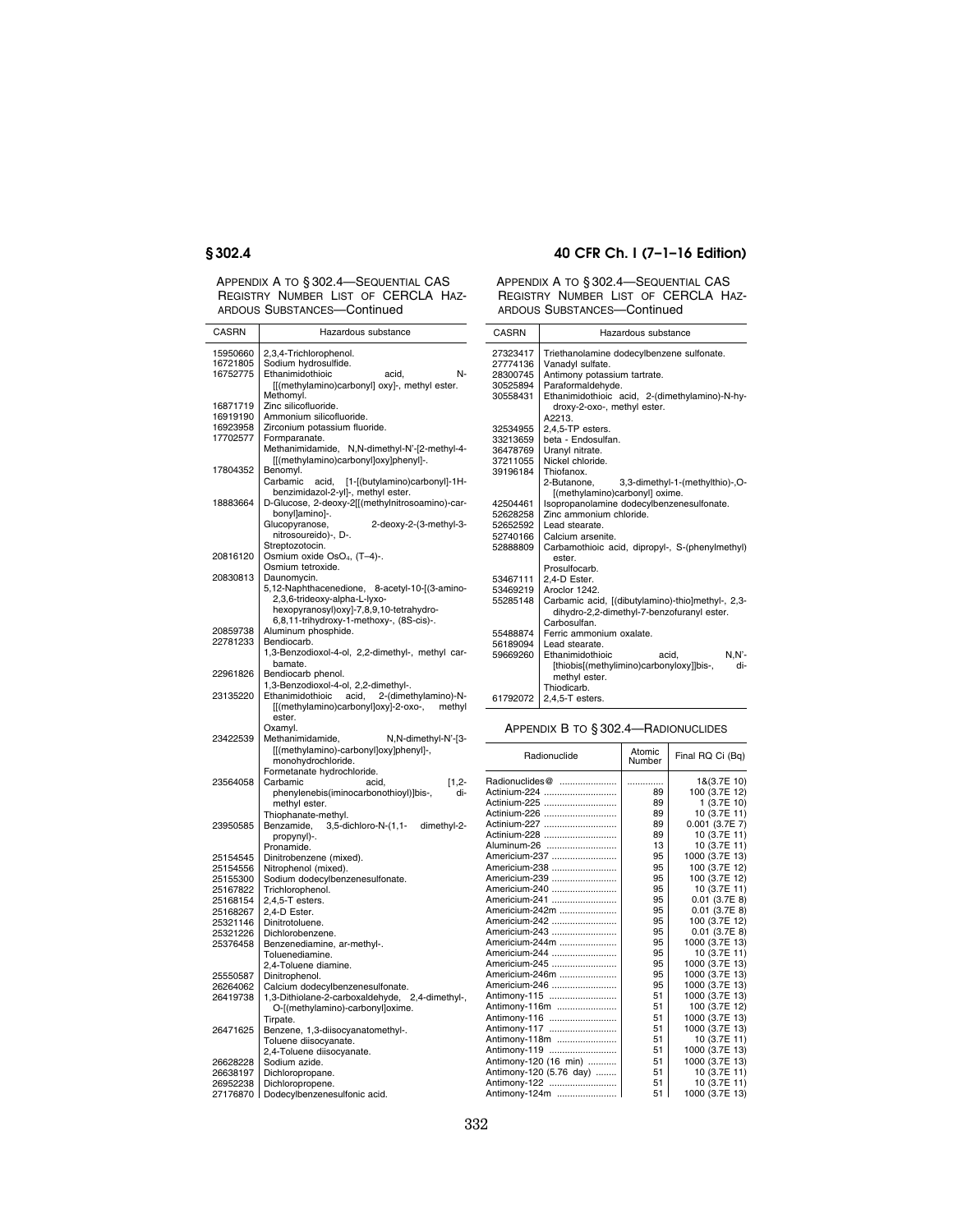APPENDIX B TO § 302.4—RADIONUCLIDES— **Continued** 

| Radionuclide             | Atomic<br>Number | Final RQ Ci (Bq)              | Radionuclide           | Atomic<br>Number | Final RQ Ci (Bq)               |
|--------------------------|------------------|-------------------------------|------------------------|------------------|--------------------------------|
| Antimony-124             | 51               | 10 (3.7E 11)                  | Cadmium-117m           | 48               | 10 (3.7E 11)                   |
| Antimony-125             | 51               | 10 (3.7E 11)                  | Cadmium-117            | 48               | 100 (3.7E 12)                  |
| Antimony-126m            | 51               | 1000 (3.7E 13)                | Calcium-41             | 20               | 10 (3.7E 11)                   |
| Antimony-126             | 51               | 10 (3.7E 11)                  | Calcium-45             | 20               | 10 (3.7E 11)                   |
| Antimony-127             | 51               | 10 (3.7E 11)                  | Calcium-47             | 20               | 10 (3.7E 11)                   |
| Antimony-128 (10.4 min)  | 51               | 1000 (3.7E 13)                | Californium-244        | 98               | 1000 (3.7E 13)                 |
| Antimony-128 (9.01 hr)   | 51               | 10 (3.7E 11)                  | Californium-246        | 98               | 10 (3.7E 11)                   |
| Antimony-129             | 51               | 100 (3.7E 12)                 | Californium-248        | 98               | $0.1$ (3.7E 9)                 |
| Antimony-130             | 51               | 100 (3.7E 12)                 | Californium-249        | 98               | $0.01$ (3.7E 8)                |
| Antimony-131             | 51               | 1000 (3.7E 13)                | Californium-250        | 98               | $0.01$ (3.7E 8)                |
| Argon-39                 | 18               | 1000 (3.7E 13)                | Californium-251        | 98               | $0.01$ (3.7E 8)                |
| Argon-41                 | 18               | 10 (3.7E 11)                  | Californium-252        | 98               | $0.1$ (3.7E 9)                 |
| Arsenic-69               | 33               | 1000 (3.7E 13)                | Californium-253        | 98               | 10 (3.7E 11)                   |
| Arsenic-70               | 33               | 100 (3.7E 12)                 | Californium-254        | 98               | $0.1$ (3.7E 9)                 |
| Arsenic-71<br>Arsenic-72 | 33<br>33         | 100 (3.7E 12)<br>10 (3.7E 11) | Carbon-11<br>Carbon-14 | 6<br>6           | 1000 (3.7E 13)<br>10 (3.7E 11) |
| Arsenic-73               | 33               | 100 (3.7E 12)                 | Cerium-134             | 58               | 10 (3.7E 11)                   |
| Arsenic-74               | 33               | 10 (3.7E 11)                  | Cerium-135             | 58               | 10 (3.7E 11)                   |
| Arsenic-76               | 33               | 100 (3.7E 12)                 | Cerium-137m            | 58               | 100 (3.7E 12)                  |
| Arsenic-77               | 33               | 1000 (3.7E 13)                | Cerium-137             | 58               | 1000 (3.7E 13)                 |
| Arsenic-78               | 33               | 100 (3.7E 12)                 | Cerium-139             | 58               | 100 (3.7E 12)                  |
| Astatine-207             | 85               | 100 (3.7E 12)                 | Cerium-141             | 58               | 10 (3.7E 11)                   |
| Astatine-211             | 85               | 100 (3.7E 12)                 | Cerium-143             | 58               | 100 (3.7E 12)                  |
| Barium-126               | 56               | 1000 (3.7E 13)                | Cerium-144             | 58               | 1 (3.7E 10)                    |
| Barium-128               | 56               | 10 (3.7E 11)                  | Cesium-125             | 55               | 1000 (3.7E 13)                 |
| Barium-131m              | 56               | 1000 (3.7E 13)                | Cesium-127             | 55               | 100 (3.7E 12)                  |
| Barium-131               | 56               | 10 (3.7E 11)                  | Cesium-129             | 55               | 100 (3.7E 12)                  |
| Barium-133m              | 56               | 100 (3.7E 12)                 | Cesium-130             | 55               | 1000 (3.7E 13)                 |
| Barium-133               | 56               | 10 (3.7E 11)                  | Cesium-131             | 55               | 1000 (3.7E 13)                 |
| Barium-135m              | 56               | 1000 (3.7E 13)                | Cesium-132             | 55               | 10 (3.7E 11)                   |
| Barium-139               | 56               | 1000 (3.7E 13)                | Cesium-134m            | 55               | 1000 (3.7E 13)                 |
| Barium-140               | 56               | 10 (3.7E 11)                  | Cesium-134             | 55               | 1 (3.7E 10)                    |
| Barium-141               | 56               | 1000 (3.7E 13)                | Cesium-135m            | 55               | 100 (3.7E 12)                  |
| Barium-142               | 56               | 1000 (3.7E 13)                | Cesium-135             | 55               | 10 (3.7E 11)                   |
| Berkelium-245            | 97               | 100 (3.7E 12)                 | Cesium-136             | 55               | 10 (3.7E 11)                   |
| Berkelium-246            | 97               | 10 (3.7E 11)                  | Cesium-137             | 55               | 1 (3.7E 10)                    |
| Berkelium-247            | 97               | $0.01$ (3.7E 8)               | Cesium-138             | 55               | 100 (3.7E 12)                  |
| Berkelium-249            | 97               | 1 (3.7E 10)                   | Chlorine-36            | 17               | 10 (3.7E 11)                   |
| Berkelium-250            | 97               | 100 (3.7E 12)                 | Chlorine-38            | 17               | 100 (3.7E 12)                  |
| Beryllium-7              | 4                | 100 (3.7E 12)                 | Chlorine-39            | 17               | 100 (3.7E 12)                  |
| Beryllium-10             | $\overline{4}$   | 1(3.7E10)                     | Chromium-48            | 24               | 100 (3.7E 12)                  |
| Bismuth-200              | 83               | 100 (3.7E 12)                 | Chromium-49            | 24               | 1000 (3.7E 13)                 |
| Bismuth-201              | 83               | 100 (3.7E 12)                 | Chromium-51            | 24               | 1000 (3.7E 13)                 |
| Bismuth-202              | 83               | 1000 (3.7E 13)                | Cobalt-55              | 27               | 10 (3.7E 11)                   |
| Bismuth-203              | 83               | 10 (3.7E 11)                  | Cobalt-56              | 27               | 10 (3.7E 11)                   |
| Bismuth-205              | 83               | 10 (3.7E 11)                  | Cobalt-57              | 27               | 100 (3.7E 12)                  |
| Bismuth-206              | 83               | 10 (3.7E 11)                  | Cobalt-58m             | 27               | 1000 (3.7E 13)                 |
| Bismuth-207              | 83               | 10 (3.7E 11)                  | Cobalt-58              | 27               | 10 (3.7E 11)                   |
| Bismuth-210m             | 83               | $0.1$ (3.7E 9)                | Cobalt-60m             | 27               | 1000 (3.7E 13)                 |
| Bismuth-210              | 83               | 10 (3.7E 11)                  | Cobalt-60              | 27               | 10 (3.7E 11)                   |
| Bismuth-212              | 83               | 100 (3.7E 12)                 | Cobalt-61              | 27               | 1000 (3.7E 13)                 |
| Bismuth-213              | 83               | 100 (3.7E 12)                 | Cobalt-62m             | 27               | 1000 (3.7E 13)                 |
| Bismuth-214              | 83               | 100 (3.7E 12)                 | Copper-60              | 29               | 100 (3.7E 12)                  |
| Bromine-74m              | 35               | 100 (3.7E 12)                 | Copper-61              | 29               | 100 (3.7E 12)                  |
| Bromine-74               | 35               | 100 (3.7E 12)                 | Copper-64              | 29               | 1000 (3.7E 13)                 |
| Bromine-75               | 35               | 100 (3.7E 12)                 | Copper-67              | 29               | 100 (3.7E 12)                  |
| Bromine-76               | 35               | 10 (3.7E 11)                  | Curium-238             | 96               | 1000 (3.7E 13)                 |
| Bromine-77               | 35               | 100 (3.7E 12)                 | Curium-240             | 96               | 1 (3.7E 10)                    |
| Bromine-80m              | 35               | 1000 (3.7E 13)                | Curium-241             | 96               | 10 (3.7E 11)                   |
| Bromine-80               | 35               | 1000 (3.7E 13)                | Curium-242             | 96               | 1 (3.7E 10)                    |
| Bromine-82               | 35               | 10 (3.7E 11)                  | Curium-243             | 96               | $0.01$ (3.7E 8)                |
| Bromine-83               | 35               | 1000 (3.7E 13)                | Curium-244             | 96               | $0.01$ (3.7E 8)                |
| Bromine-84               | 35               | 100 (3.7E 12)                 | Curium-245             | 96               | $0.01$ (3.7E 8)                |
| Cadmium-104              | 48               | 1000 (3.7E 13)                | Curium-246             | 96               | $0.01$ (3.7E 8)                |
| Cadmium-107              | 48               | 1000 (3.7E 13)                | Curium-247             | 96               | $0.01$ (3.7E 8)                |
| Cadmium-109              | 48               | 1 (3.7E 10)                   | Curium-248             | 96               | $0.001$ (3.7E 7)               |
| Cadmium-113m             | 48               | $0.1$ (3.7E 9)                | Curium-249             | 96               | 1000 (3.7E 13)                 |
| Cadmium-113              | 48<br>48         | $0.1$ (3.7E 9)                | Dysprosium-155         | 66<br>66         | 100 (3.7E 12)                  |
| Cadmium-115m             | 48               | 10 (3.7E 11)                  | Dysprosium-157         |                  | 100 (3.7E 12)                  |
| Cadmium-115              |                  | 100 (3.7E 12)                 | Dysprosium-159         | 66               | 100 (3.7E 12)                  |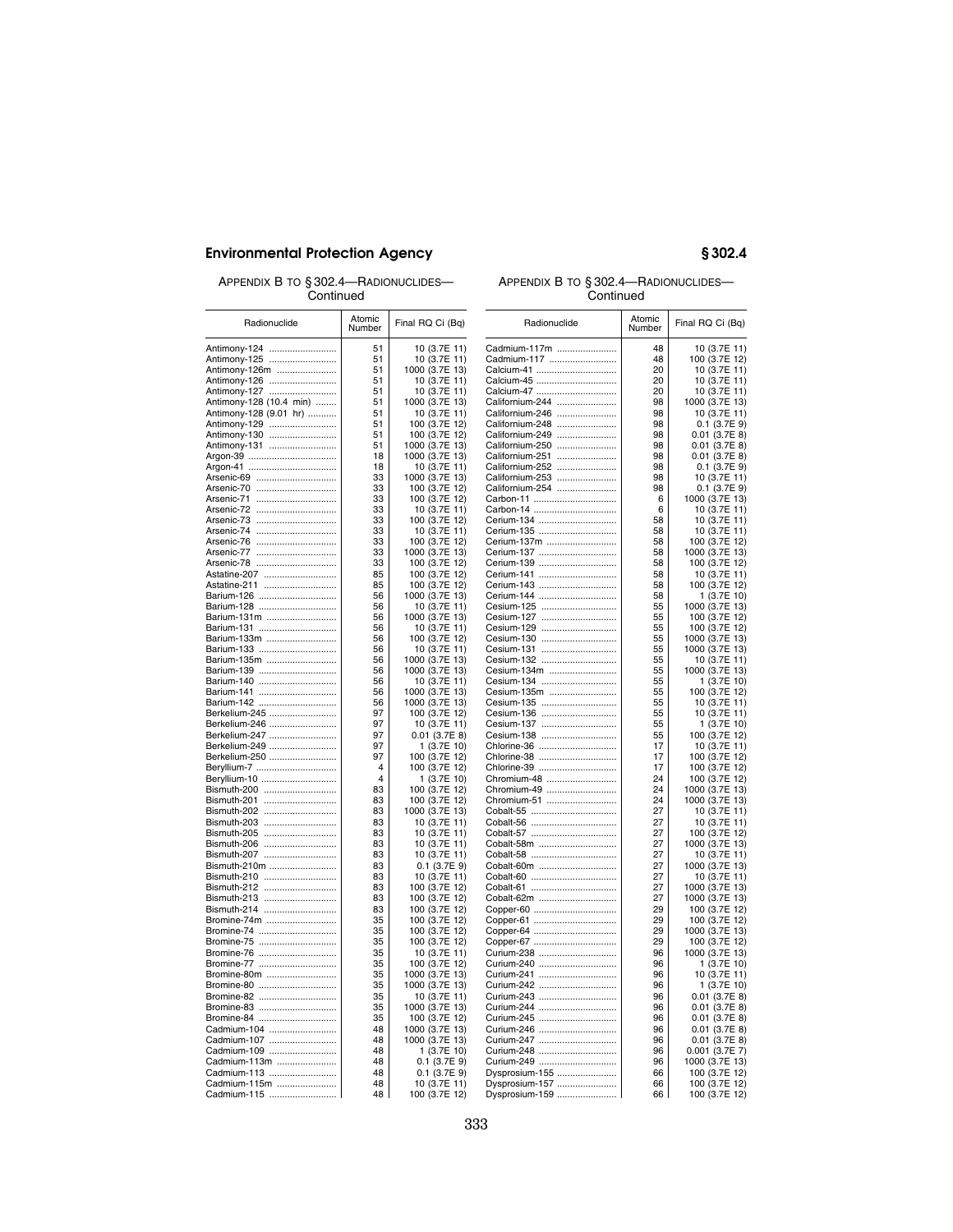APPENDIX B TO § 302.4—RADIONUCLIDES—

## **§ 302.4 40 CFR Ch. I (7–1–16 Edition)**

# APPENDIX B TO § 302.4—RADIONUCLIDES—

| Continued                   |                  |                                 | Continued                   |                  |                                 |
|-----------------------------|------------------|---------------------------------|-----------------------------|------------------|---------------------------------|
| Radionuclide                | Atomic<br>Number | Final RQ Ci (Bq)                | Radionuclide                | Atomic<br>Number | Final RQ Ci (Bq)                |
| Dysprosium-165              | 66               | 1000 (3.7E 13)                  | Hafnium-175                 | 72               | 100 (3.7E 12)                   |
| Dysprosium-166              | 66               | 10 (3.7E 11)                    | Hafnium-177m                | 72               | 1000 (3.7E 13)                  |
| Einsteinium-250             | 99               | 10 (3.7E 11)                    | Hafnium-178m                | 72               | $0.1$ (3.7E 9)                  |
| Einsteinium-251             | 99               | 1000 (3.7E 13)                  | Hafnium-179m                | 72               | 100 (3.7E 12)                   |
| Einsteinium-253             | 99               | 10 (3.7E 11)                    | Hafnium-180m                | 72               | 100 (3.7E 12)                   |
| Einsteinium-254m            | 99               | 1 (3.7E 10)                     | Hafnium-181                 | 72               | 10 (3.7E 11)                    |
| Einsteinium-254             | 99               | $0.1$ (3.7E 9)                  | Hafnium-182m                | 72               | 100 (3.7E 12)                   |
| Erbium-161                  | 68               | 100 (3.7E 12)                   | Hafnium-182                 | 72               | $0.1$ (3.7E 9)                  |
| Erbium-165                  | 68<br>68         | 1000 (3.7E 13)                  | Hafnium-183                 | 72<br>72         | 100 (3.7E 12)                   |
| Erbium-169<br>Erbium-171    | 68               | 100 (3.7E 12)<br>100 (3.7E 12)  | Hafnium-184<br>Holmium-155  | 67               | 100 (3.7E 12)<br>1000 (3.7E 13) |
| Erbium-172                  | 68               | 10 (3.7E 11)                    | Holmium-157                 | 67               | 1000 (3.7E 13)                  |
| Europium-145                | 63               | 10 (3.7E 11)                    | Holmium-159                 | 67               | 1000 (3.7E 13)                  |
| Europium-146                | 63               | 10 (3.7E 11)                    | Holmium-161                 | 67               | 1000 (3.7E 13)                  |
| Europium-147                | 63               | 10 (3.7E 11)                    | Holmium-162m                | 67               | 1000 (3.7E 13)                  |
| Europium-148                | 63               | 10 (3.7E 11)                    | Holmium-162                 | 67               | 1000 (3.7E 13)                  |
| Europium-149                | 63               | 100 (3.7E 12)                   | Holmium-164m                | 67               | 1000 (3.7E 13)                  |
| Europium-150 (12.6 hr)      | 63               | 1000 (3.7E 13)                  | Holmium-164                 | 67               | 1000 (3.7E 13)                  |
| Europium-150 (34.2 yr)      | 63               | 10 (3.7E 11)                    | Holmium-166m                | 67               | 1(3.7E10)                       |
| Europium-152m               | 63               | 100 (3.7E 12)                   | Holmium-166                 | 67               | 100 (3.7E 12)                   |
| Europium-152                | 63               | 10 (3.7E 11)                    | Holmium-167                 | 67               | 100 (3.7E 12)                   |
| Europium-154                | 63               | 10 (3.7E 11)                    | Hydrogen-3                  | 1                | 100 (3.7E 12)                   |
| Europium-155                | 63               | 10 (3.7E 11)                    | Indium-109                  | 49               | 100 (3.7E 12)                   |
| Europium-156                | 63               | 10 (3.7E 11)                    | Indium-110 (69.1 min)       | 49               | 100 (3.7E 12)                   |
| Europium-157                | 63               | 10 (3.7E 11)                    | Indium-110 (4.9 hr)         | 49               | 10 (3.7E 11)                    |
| Europium-158                | 63               | 1000 (3.7E 13)                  | Indium-111                  | 49               | 100 (3.7E 12)                   |
| Fermium-252                 | 100              | 10 (3.7E 11)                    | Indium-112                  | 49               | 1000 (3.7E 13)                  |
| Fermium-253                 | 100              | 10 (3.7E 11)                    | Indium-113m                 | 49               | 1000 (3.7E 13)                  |
| Fermium-254                 | 100              | 100 (3.7E 12)                   | Indium-114m                 | 49               | 10 (3.7E 11)                    |
| Fermium-255                 | 100<br>100       | 100 (3.7E 12)                   | Indium-115m                 | 49<br>49         | 100 (3.7E 12)                   |
| Fermium-257                 | 9                | 1 (3.7E 10)                     | Indium-115                  | 49               | $0.1$ (3.7E 9)                  |
| Fluorine-18<br>Francium-222 | 87               | 1000 (3.7E 13)<br>100 (3.7E 12) | Indium-116m<br>Indium-117m  | 49               | 100 (3.7E 12)<br>100 (3.7E 12)  |
| Francium-223                | 87               | 100 (3.7E 12)                   | Indium-117                  | 49               | 1000 (3.7E 13)                  |
| Gadolinium-145              | 64               | 100 (3.7E 12)                   | Indium-119m                 | 49               | 1000 (3.7E 13)                  |
| Gadolinium-146              | 64               | 10 (3.7E 11)                    | lodine-120m                 | 53               | 100 (3.7E 12)                   |
| Gadolinium-147              | 64               | 10 (3.7E 11)                    | lodine-120                  | 53               | 10 (3.7E 11)                    |
| Gadolinium-148              | 64               | $0.001$ (3.7E7)                 | lodine-121                  | 53               | 100 (3.7E 12)                   |
| Gadolinium-149              | 64               | 100 (3.7E 12)                   | lodine-123                  | 53               | 10 (3.7E 11)                    |
| Gadolinium-151              | 64               | 100 (3.7E 12)                   | lodine-124                  | 53               | $0.1$ (3.7E 9)                  |
| Gadolinium-152              | 64               | $0.001$ (3.7E 7)                | lodine-125                  | 53               | $0.01$ (3.7E 8)                 |
| Gadolinium-153              | 64               | 10 (3.7E 11)                    | lodine-126                  | 53               | $0.01$ (3.7E 8)                 |
| Gadolinium-159              | 64               | 1000 (3.7E 13)                  | lodine-128                  | 53               | 1000 (3.7E 13)                  |
| Gallium-65                  | 31               | 1000 (3.7E 13)                  | lodine-129                  | 53               | 0.001 (3.7E 7)                  |
| Gallium-66                  | 31               | 10 (3.7E 11)                    | lodine-130                  | 53               | 1 (3.7E 10)                     |
| Gallium-67                  | 31               | 100 (3.7E 12)                   | lodine-131                  | 53               | $0.01$ (3.7E 8)                 |
| Gallium-68                  | 31               | 1000 (3.7E 13)                  | lodine-132m                 | 53               | 10 (3.7E 11)                    |
| Gallium-70                  | 31               | 1000 (3.7E 13)                  | lodine-132                  | 53               | 10 (3.7E 11)                    |
| Gallium-72                  | 31               | 10 (3.7E 11)                    | lodine-133                  | 53               | $0.1$ (3.7E 9)                  |
| Gallium-73                  | 31               | 100 (3.7E 12)                   | lodine-134                  | 53               | 100 (3.7E 12)                   |
| Germanium-66                | 32               | 100 (3.7E 12)                   | lodine-135                  | 53               | 10 (3.7E 11)                    |
| Germanium-67                | 32               | 1000 (3.7E 13)                  | Iridium-182                 | 77               | 1000 (3.7E 13)                  |
| Germanium-68                | 32               | 10 (3.7E 11)                    | Iridium-184                 | 77               | 100 (3.7E 12)                   |
| Germanium-69                | 32               | 10 (3.7E 11)                    | Iridium-185                 | 77               | 100 (3.7E 12)                   |
| Germanium-71                | 32               | 1000 (3.7E 13)                  | Iridium-186                 | 77               | 10 (3.7E 11)                    |
| Germanium-75                | 32               | 1000 (3.7E 13)                  | Iridium-187                 | 77               | 100 (3.7E 12)                   |
| Germanium-77                | 32               | 10 (3.7E 11)                    | Iridium-188                 | 77               | 10 (3.7E 11)                    |
| Germanium-78                | 32               | 1000 (3.7E 13)                  | Iridium-189                 | 77               | 100 (3.7E 12)                   |
| Gold-193                    | 79               | 100 (3.7E 12)                   | Iridium-190m                | 77               | 1000 (3.7E 13)                  |
| Gold-194                    | 79               | 10 (3.7E 11)                    | Iridium-190                 | 77               | 10 (3.7E 11)                    |
| Gold-195                    | 79               | 100 (3.7E 12)                   | Iridium-192m                | 77               | 100 (3.7E 12)                   |
| Gold-198m                   | 79               | 10 (3.7E 11)                    | Iridium-192                 | 77               | 10 (3.7E 11)                    |
|                             | 79<br>79         | 100 (3.7E 12)<br>100 (3.7E 12)  | Iridium-194m<br>Iridium-194 | 77<br>77         | 10 (3.7E 11)<br>100 (3.7E 12)   |
| Gold-200m                   | 79               | 10 (3.7E 11)                    | Iridium-195m                | 77               | 100 (3.7E 12)                   |
|                             | 79               | 1000 (3.7E 13)                  | Iridium-195                 | 77               | 1000 (3.7E 13)                  |
| Gold-201                    | 79               | 1000 (3.7E 13)                  |                             | 26               | 100 (3.7E 12)                   |
| Hafnium-170                 | 72               | 100 (3.7E 12)                   |                             | 26               | 100 (3.7E 12)                   |
| Hafnium-172                 | 72               | 1(3.7E10)                       |                             | 26               | 10 (3.7E 11)                    |
|                             | 72               | 100 (3.7E 12)                   |                             | 26               | $0.1$ (3.7E 9)                  |
|                             |                  |                                 |                             |                  |                                 |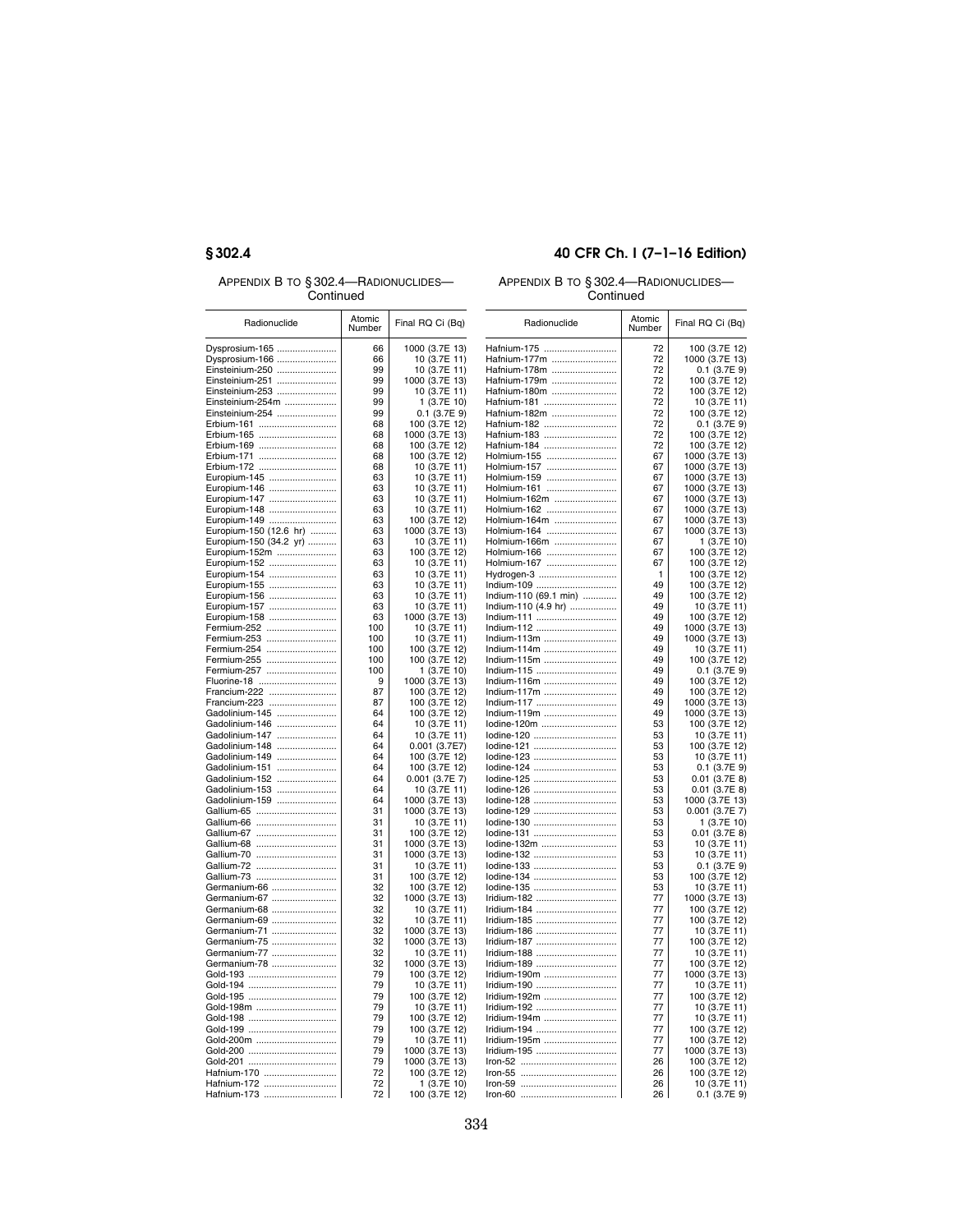APPENDIX B TO § 302.4—RADIONUCLIDES— **Continued** 

| Radionuclide                 | Atomic<br>Number | Final RQ Ci (Bq)                 | Radionuclide                   | Atomic<br>Number | Final RQ Ci (Bq)                 |
|------------------------------|------------------|----------------------------------|--------------------------------|------------------|----------------------------------|
| Krypton-74                   | 36               | 10 (3.7E 11)                     | Neodymium-136                  | 60               | 1000 (3.7E 13)                   |
| Krypton-76                   | 36               | 10 (3.7E 11)                     | Neodymium-138                  | 60               | 1000 (3.7E 13)                   |
| Krypton-77                   | 36               | 10 (3.7E 11)                     | Neodymium-139m                 | 60               | 100 (3.7E 12)                    |
| Krypton-79                   | 36               | 100 (3.7E 12)                    | Neodymium-139                  | 60               | 1000 (3.7E 13)                   |
| Krypton-81                   | 36               | 1000 (3.7E 13)                   | Neodymium-141                  | 60               | 1000 (3.7E 13)                   |
| Krypton-83m                  | 36               | 1000 (3.7E 13)                   | Neodymium-147                  | 60               | 10 (3.7E 11)                     |
| Krypton-85m                  | 36               | 100 (3.7E 12)                    | Neodymium-149                  | 60               | 100 (3.7E 12)                    |
| Krypton-85                   | 36<br>36         | 1000 (3.7E 13)                   | Neodymium-151                  | 60<br>93         | 1000 (3.7E 13)                   |
| Krypton-87<br>Krypton-88     | 36               | 10 (3.7E 11)<br>10 (3.7E 11)     | Neptunium-232<br>Neptunium-233 | 93               | 1000 (3.7E 13)<br>1000 (3.7E 13) |
| Lanthanum-131                | 57               | 1000 (3.7E 13)                   | Neptunium-234                  | 93               | 10 (3.7E 11)                     |
| Lanthanum-132                | 57               | 100 (3.7E 12)                    | Neptunium-235                  | 93               | 1000 (3.7E 13)                   |
| Lanthanum-135                | 57               | 1000 (3.7E 13)                   | Neptunium-236 (1.2 E 5 yr)     | 93               | $0.1$ (3.7E 9)                   |
| Lanthanum-137                | 57               | 10 (3.7E 11)                     | Neptunium-236 (22.5 hr)        | 93               | 100 (3.7E 12)                    |
| Lanthanum-138                | 57               | 1 (3.7E 10)                      | Neptunium-237                  | 93               | $0.01$ (3.7E 8)                  |
| Lanthanum-140                | 57               | 10 (3.7E 11)                     | Neptunium-238                  | 93               | 10 (3.7E 11)                     |
| Lanthanum-141                | 57               | 1000 (3.7E 13)                   | Neptunium-239                  | 93               | 100 (3.7E 12)                    |
| Lanthanum-142                | 57               | 100 (3.7E 12)                    | Neptunium-240                  | 93               | 100 (3.7E 12)                    |
| Lanthanum-143                | 57               | 1000 (3.7E 13)                   | Nickel-56                      | 28               | 10 (3.7E 11)                     |
| Lead-195m                    | 82               | 1000 (3.7E 13)                   | Nickel-57                      | 28               | 10 (3.7E 11)                     |
| Lead-198                     | 82<br>82         | 100 (3.7E 12)                    | Nickel-59                      | 28<br>28         | 100 (3.7E 12)                    |
| Lead-199<br>Lead-200         | 82               | 100 (3.7E 12)<br>100 (3.7E 12)   | Nickel-63<br>Nickel-65         | 28               | 100 (3.7E 12)<br>100 (3.7E 12)   |
| Lead-201                     | 82               | 100 (3.7E 12)                    |                                | 28               | 10 (3.7E 11)                     |
| Lead-202m                    | 82               | 10 (3.7E 11)                     | Niobium-88                     | 41               | 100 (3.7E 12)                    |
| Lead-202                     | 82               | 1 (3.7E 10)                      | Niobium-89 (66 min)            | 41               | 100 (3.7E 12)                    |
| Lead-203                     | 82               | 100 (3.7E 12)                    | Niobium-89 (122 min)           | 41               | 100 (3.7E 12)                    |
| Lead-205                     | 82               | 100 (3.7E 12)                    | Niobium-90                     | 41               | 10 (3.7E 11)                     |
| Lead-209                     | 82               | 1000 (3.7E 13)                   | Niobium-93m                    | 41               | 100 (3.7E 12)                    |
| Lead-210                     | 82               | $0.01$ (3.7E 8)                  | Niobium-94                     | 41               | 10 (3.7E 11)                     |
|                              | 82               | 100 (3.7E 12)                    | Niobium-95m                    | 41               | 100 (3.7E 12)                    |
| Lead-212                     | 82               | 10 (3.7E 11)                     | Niobium-95                     | 41               | 10 (3.7E 11)                     |
| Lead-214<br>Lutetium-169     | 82<br>71         | 100 (3.7E 12)                    | Niobium-96                     | 41<br>41         | 10 (3.7E 11)                     |
| Lutetium-170                 | 71               | 10 (3.7E 11)<br>10 (3.7E 11)     | Niobium-97<br>Niobium-98       | 41               | 100 (3.7E 12)<br>1000 (3.7E 13)  |
| Lutetium-171                 | 71               | 10 (3.7E 11)                     | Osmium-180                     | 76               | 1000 (3.7E 13)                   |
| Lutetium-172                 | 71               | 10 (3.7E 11)                     | Osmium-181                     | 76               | 100 (3.7E 12)                    |
| Lutetium-173                 | 71               | 100 (3.7E 12)                    | Osmium-182                     | 76               | 100 (3.7E 12)                    |
| Lutetium-174m                | 71               | 10 (3.7E 11)                     | Osmium-185                     | 76               | 10 (3.7E 11)                     |
| Lutetium-174                 | 71               | 10 (3.7E 11)                     | Osmium-189m                    | 76               | 1000 (3.7E 13)                   |
| Lutetium-176m                | 71               | 1000 (3.7E 13)                   | Osmium-191m                    | 76               | 1000 (3.7E 13)                   |
| Lutetium-176                 | 71               | 1 (3.7E 10)                      | Osmium-191                     | 76               | 100 (3.7E 12)                    |
| Lutetium-177m                | 71               | 10 (3.7E 11)                     | Osmium-193                     | 76               | 100 (3.7E 12)                    |
| Lutetium-177                 | 71               | 100 (3.7E 12)                    | Osmium-194                     | 76               | 1 (3.7E 10)                      |
| Lutetium-178m                | 71               | 1000 (3.7E 13)                   | Palladium-100                  | 46               | 100 (3.7E 12)                    |
| Lutetium-178                 | 71<br>71         | 1000 (3.7E 13)                   | Palladium-101                  | 46<br>46         | 100 (3.7E 12)                    |
| Lutetium-179<br>Magnesium-28 | 12               | 1000 (3.7E 13)<br>10 (3.7E 11)   | Palladium-103<br>Palladium-107 | 46               | 100 (3.7E 12)<br>100 (3.7E 12)   |
| Manganese-51                 | 25               | 1000 (3.7E 13)                   | Palladium-109                  | 46               | 1000 (3.7E 13)                   |
| Manganese-52m                | 25               | 1000 (3.7E 13)                   | Phosphorus-32                  | 15               | $0.1$ (3.7E 9)                   |
| Manganese-52                 | 25               | 10 (3.7E 11)                     | Phosphorus-33                  | 15               | 1 (3.7E 10)                      |
| Manganese-53                 | 25               | 1000 (3.7E 13)                   | Platinum-186                   | 78               | 100 (3.7E 12)                    |
| Manganese-54                 | 25               | 10 (3.7E 11)                     | Platinum-188                   | 78               | 100 (3.7E 12)                    |
| Manganese-56                 | 25               | 100 (3.7E 12)                    | Platinum-189                   | 78               | 100 (3.7E 12)                    |
| Mendelevium-257              | 101              | 100 (3.7E 12)                    | Platinum-191                   | 78               | 100 (3.7E 12)                    |
| Mendelevium-258              | 101              | 1 (3.7E 10)                      | Platinum-193m                  | 78               | 100 (3.7E 12)                    |
| Mercury-193m                 | 80               | 10 (3.7E 11)                     | Platinum-193                   | 78               | 1000 (3.7E 13)                   |
| Mercury-193                  | 80               | 100 (3.7E 12)                    | Platinum-195m                  | 78               | 100 (3.7E 12)                    |
| Mercury-194                  | 80               | $0.1$ (3.7E 9)                   | Platinum-197m                  | 78               | 1000 (3.7E 13)                   |
| Mercury-195m                 | 80               | 100 (3.7E 12)                    | Platinum-197                   | 78               | 1000 (3.7E 13)                   |
| Mercury-195                  | 80               | 100 (3.7E 12)                    | Platinum-199                   | 78               | 1000 (3.7E 13)                   |
| Mercury-197m                 | 80               | 1000 (3.7E 13)                   | Platinum-200                   | 78               | 100 (3.7E 12)                    |
| Mercury-197<br>Mercury-199m  | 80<br>80         | 1000 (3.7E 13)<br>1000 (3.7E 13) | Plutonium-234<br>Plutonium-235 | 94<br>94         | 1000 (3.7E 13)<br>1000 (3.7E 13) |
| Mercury-203                  | 80               | 10 (3.7E 11)                     | Plutonium-236                  | 94               | $0.1$ (3.7E 9)                   |
| Molybdenum-90                | 42               | 100 (3.7E 12)                    | Plutonium-237                  | 94               | 1000 (3.7E 13)                   |
| Molybdenum-93m               | 42               | 10 (3.7E 11)                     | Plutonium-238                  | 94               | $0.01$ (3.7E 8)                  |
| Molybdenum-93                | 42               | 100 (3.7E 12)                    | Plutonium-239                  | 94               | $0.01$ (3.7E 8)                  |
| Molybdenum-99                | 42               | 100 (3.7E 12)                    | Plutonium-240                  | 94               | $0.01$ (3.7E 8)                  |
| Molybdenum-101               | 42               | 1000 (3.7E 13)                   | Plutonium-241                  | 94               | 1 (3.7E 10)                      |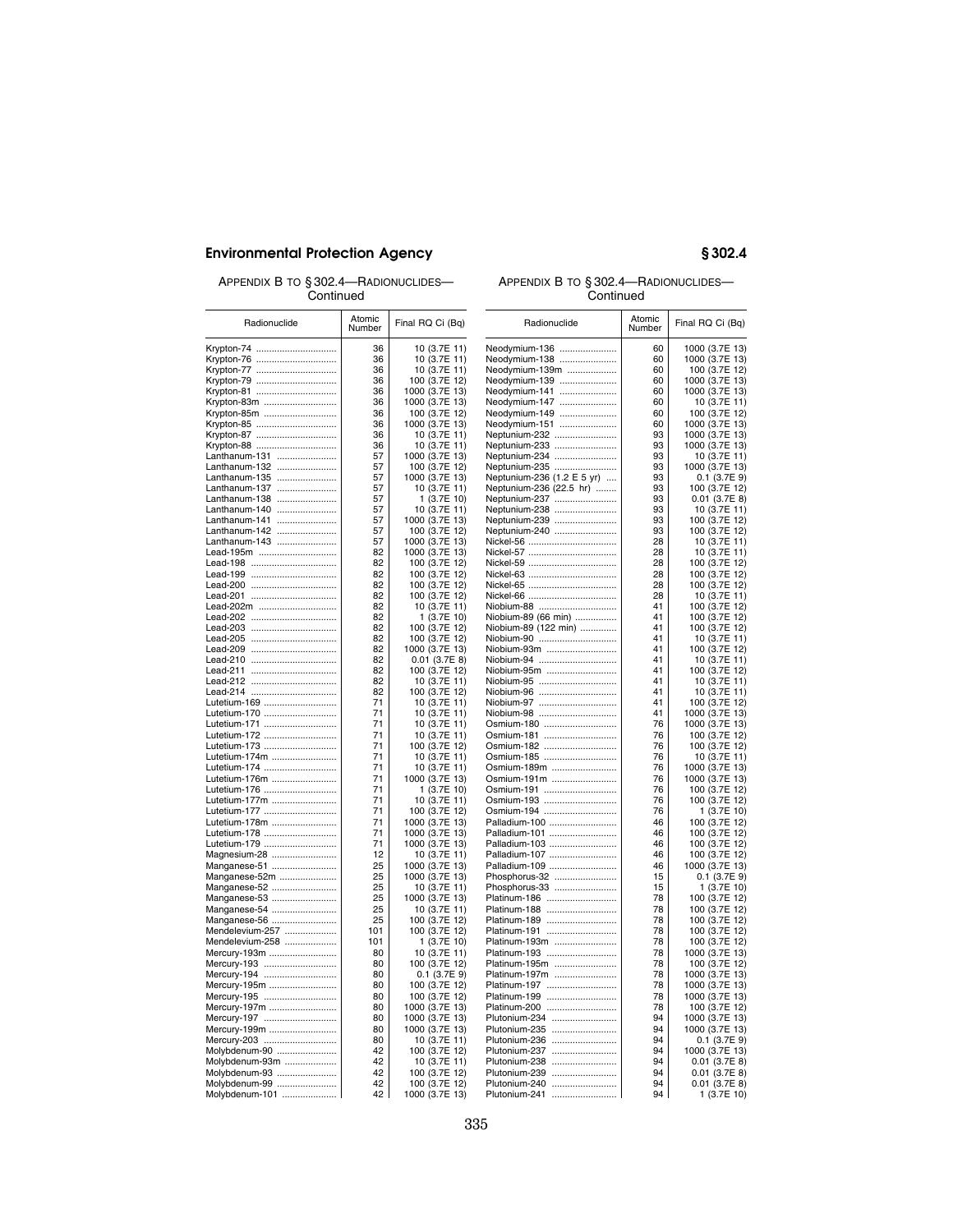APPENDIX B TO § 302.4—RADIONUCLIDES— **Continued** 

## **§ 302.4 40 CFR Ch. I (7–1–16 Edition)**

| Radionuclide                     | Atomic<br>Number | Final RQ Ci (Bq)              | Radionuclide                 | Atomic<br>Number | Final RQ Ci (Bq)                 |
|----------------------------------|------------------|-------------------------------|------------------------------|------------------|----------------------------------|
| Plutonium-242                    | 94               | $0.01$ (3.7E 8)               | Rhodium-105                  | 45               | 100 (3.7E 12)                    |
| Plutonium-243                    | 94               | 1000 (3.7E 13)                | Rhodium-106m                 | 45               | 10 (3.7E 11)                     |
| Plutonium-244                    | 94               | $0.01$ (3.7E 8)               | Rhodium-107                  | 45               | 1000 (3.7E 13)                   |
| Plutonium-245                    | 94               | 100 (3.7E 12)                 | Rubidium-79                  | 37               | 1000 (3.7E 13)                   |
| Polonium-203                     | 84               | 100 (3.7E 12)                 | Rubidium-81m                 | 37               | 1000 (3.7E 13)                   |
| Polonium-205                     | 84               | 100 (3.7E 12)                 | Rubidium-81                  | 37               | 100 (3.7E 12)                    |
| Polonium-207                     | 84               | 10 (3.7E 11)                  | Rubidium-82m                 | 37               | 10 (3.7E 11)                     |
| Polonium-210                     | 84               | $0.01$ (3.7E 8)               | Rubidium-83                  | 37               | 10 (3.7E 11)                     |
| Potassium-40                     | 19<br>19         | 1(3.7E10)                     | Rubidium-84                  | 37<br>37         | 10 (3.7E 11)                     |
| Potassium-42<br>Potassium-43     | 19               | 100 (3.7E 12)<br>10 (3.7E 11) | Rubidium-86<br>Rubidium-88   | 37               | 10 (3.7E 11)<br>1000 (3.7E 13)   |
| Potassium-44                     | 19               | 100 (3.7E 12)                 | Rubidium-89                  | 37               | 1000 (3.7E 13)                   |
| Potassium-45                     | 19               | 1000 (3.7E 13)                | Rubidium-87                  | 37               | 10 (3.7E 11)                     |
| Praseodymium-136                 | 59               | 1000 (3.7E 13)                | Ruthenium-94                 | 44               | 1000 (3.7E 13)                   |
| Praseodymium-137                 | 59               | 1000 (3.7E 13)                | Ruthenium-97                 | 44               | 100 (3.7E 12)                    |
| Praseodymium-138m                | 59               | 100 (3.7E 12)                 | Ruthenium-103                | 44               | 10 (3.7E 11)                     |
| Praseodymium-139                 | 59               | 1000 (3.7E 13)                | Ruthenium-105                | 44               | 100 (3.7E 12)                    |
| Praseodymium-142m                | 59               | 1000 (3.7E 13)                | Ruthenium-106                | 44               | 1(3.7E10)                        |
| Praseodymium-142                 | 59               | 100 (3.7E 12)                 | Samarium-141m                | 62               | 1000 (3.7E 13)                   |
| Praseodymium-143                 | 59               | 10 (3.7E 11)                  | Samarium-141                 | 62               | 1000 (3.7E 13)                   |
| Praseodymium-144                 | 59               | 1000 (3.7E 13)                | Samarium-142                 | 62               | 1000 (3.7E 13)                   |
| Praseodymium-145                 | 59               | 1000 (3.7E 13)                | Samarium-145                 | 62               | 100 (3.7E 12)                    |
| Praseodymium-147                 | 59               | 1000 (3.7E 13)                | Samarium-146                 | 62               | $0.01$ (3.7E 8)                  |
| Promethium-141                   | 61               | 1000 (3.7E 13)                | Samarium-147                 | 62               | $0.01$ (3.7E 8)                  |
| Promethium-143                   | 61               | 100 (3.7E 12)                 | Samarium-151                 | 62               | 10 (3.7E 11)                     |
| Promethium-144                   | 61<br>61         | 10 (3.7E 11)                  | Samarium-153                 | 62<br>62         | 100 (3.7E 12)                    |
| Promethium-145<br>Promethium-146 | 61               | 100 (3.7E 12)<br>10 (3.7E 11) | Samarium-155<br>Samarium-156 | 62               | 1000 (3.7E 13)<br>100 (3.7E 12)  |
| Promethium-147                   | 61               | 10 (3.7E 11)                  | Scandium-43                  | 21               | 1000 (3.7E 13)                   |
| Promethium-148m                  | 61               | 10 (3.7E 11)                  | Scandium-44m                 | 21               | 10 (3.7E 11)                     |
| Promethium-148                   | 61               | 10 (3.7E 11)                  | Scandium-44                  | 21               | 100 (3.7E 12)                    |
| Promethium-149                   | 61               | 100 (3.7E 12)                 | Scandium-46                  | 21               | 10 (3.7E 11)                     |
| Promethium-150                   | 61               | 100 (3.7E 12)                 | Scandium-47                  | 21               | 100 (3.7E 12)                    |
| Promethium-151                   | 61               | 100 (3.7E 12)                 | Scandium-48                  | 21               | 10 (3.7E 11)                     |
| Protactinium-227                 | 91               | 100 (3.7E 12)                 | Scandium-49                  | 21               | 1000 (3.7E 13)                   |
| Protactinium-228                 | 91               | 10 (3.7E 11)                  | Selenium-70                  | 34               | 1000 (3.7E 13)                   |
| Protactinium-230                 | 91               | 10 (3.7E 11)                  | Selenium-73m                 | 34               | 100 (3.7E 12)                    |
| Protactinium-231                 | 91               | $0.01$ (3.7E 8)               | Selenium-73                  | 34               | 10 (3.7E 11)                     |
| Protactinium-232                 | 91               | 10 (3.7E 11)                  | Selenium-75                  | 34               | 10 (3.7E 11)                     |
| Protactinium-233                 | 91<br>91         | 100 (3.7E 12)                 | Selenium-79                  | 34               | 10 (3.7E 11)                     |
| Protactinium-234<br>Radium-223   | 88               | 10 (3.7E 11)<br>1 (3.7E 10)   | Selenium-81m<br>Selenium-81  | 34<br>34         | 1000 (3.7E 13)<br>1000 (3.7E 13) |
| Radium-224                       | 88               | 10 (3.7E 11)                  | Selenium-83                  | 34               | 1000 (3.7E 13)                   |
| Radium-225                       | 88               | 1(3.7E10)                     | Silicon-31                   | 14               | 1000 (3.7E 13)                   |
| Radium-226 $\Phi$                | 88               | $0.1$ (3.7E 9)                | Silicon-32                   | 14               | 1 (3.7E 10)                      |
| Radium-227                       | 88               | 1000 (3.7E 13)                | Silver-102                   | 47               | 100 (3.7E 12)                    |
| Radium-228                       | 88               | $0.1$ (3.7E 9)                | Silver-103                   | 47               | 1000 (3.7E 13)                   |
| Radon-220                        | 86               | $0.1$ (3.7E 9)                | Silver-104m                  | 47               | 1000 (3.7E 13)                   |
| Radon-222                        | 86               | $0.1$ (3.7E 9)                | Silver-104                   | 47               | 1000 (3.7E 13)                   |
| Rhenium-177                      | 75               | 1000 (3.7E 13)                | Silver-105                   | 47               | 10 (3.7E 11)                     |
| Rhenium-178                      | 75               | 1000 (3.7E 13)                | Silver-106m                  | 47               | 10 (3.7E 11)                     |
| Rhenium-181                      | 75               | 100 (3.7E 12)                 | Silver-106                   | 47               | 1000 (3.7E 13)                   |
| Rhenium-182 (12.7 hr)            | 75               | 10 (3.7E 11)                  | Silver-108m                  | 47               | 10 (3.7E 11)                     |
| Rhenium-182 (64.0 hr)            | 75               | 10 (3.7E 11)                  | Silver-110m                  | 47               | 10 (3.7E 11)                     |
| Rhenium-184m                     | 75               | 10 (3.7E 11)                  | Silver-111                   | 47               | 10 (3.7E 11)                     |
| Rhenium-184<br>Rhenium-186m      | 75<br>75         | 10 (3.7E 11)                  | Silver-112                   | 47<br>47         | 100 (3.7E 12)                    |
| Rhenium-186                      | 75               | 10 (3.7E 11)<br>100 (3.7E 12) | Silver-115<br>Sodium-22      | 11               | 1000 (3.7E 13)<br>10 (3.7E 11)   |
| Rhenium-187                      | 75               | 1000 (3.7E 13)                | Sodium-24                    | 11               | 10 (3.7E 11)                     |
| Rhenium-188m                     | 75               | 1000 (3.7E 13)                | Strontium-80                 | 38               | 100 (3.7E 12)                    |
| Rhenium-188                      | 75               | 1000 (3.7E 13)                | Strontium-81                 | 38               | 1000 (3.7E 13)                   |
| Rhenium-189                      | 75               | 1000 (3.7E 13)                | Strontium-83                 | 38               | 100 (3.7E 12)                    |
| Rhodium-99m                      | 45               | 100 (3.7E 12)                 | Strontium-85m                | 38               | 1000 (3.7E 13)                   |
| Rhodium-99                       | 45               | 10 (3.7E 11)                  | Strontium-85                 | 38               | 10 (3.7E 11)                     |
| Rhodium-100                      | 45               | 10 (3.7E 11)                  | Strontium-87m                | 38               | 100 (3.7E 12)                    |
| Rhodium-101m                     | 45               | 100 (3.7E 12)                 | Strontium-89                 | 38               | 10 (3.7E 11)                     |
| Rhodium-101                      | 45               | 10 (3.7E 11)                  | Strontium-90                 | 38               | $0.1$ (3.7E 9)                   |
| Rhodium-102m                     | 45               | 10 (3.7E 11)                  | Strontium-91                 | 38               | 10 (3.7E 11)                     |
| Rhodium-102                      | 45               | 10 (3.7E 11)                  | Strontium-92                 | 38               | 100 (3.7E 12)                    |
| Rhodium-103m                     | 45               | 1000 (3.7E 13)                | Sulfur-35                    | 16               | 1 (3.7E 10)                      |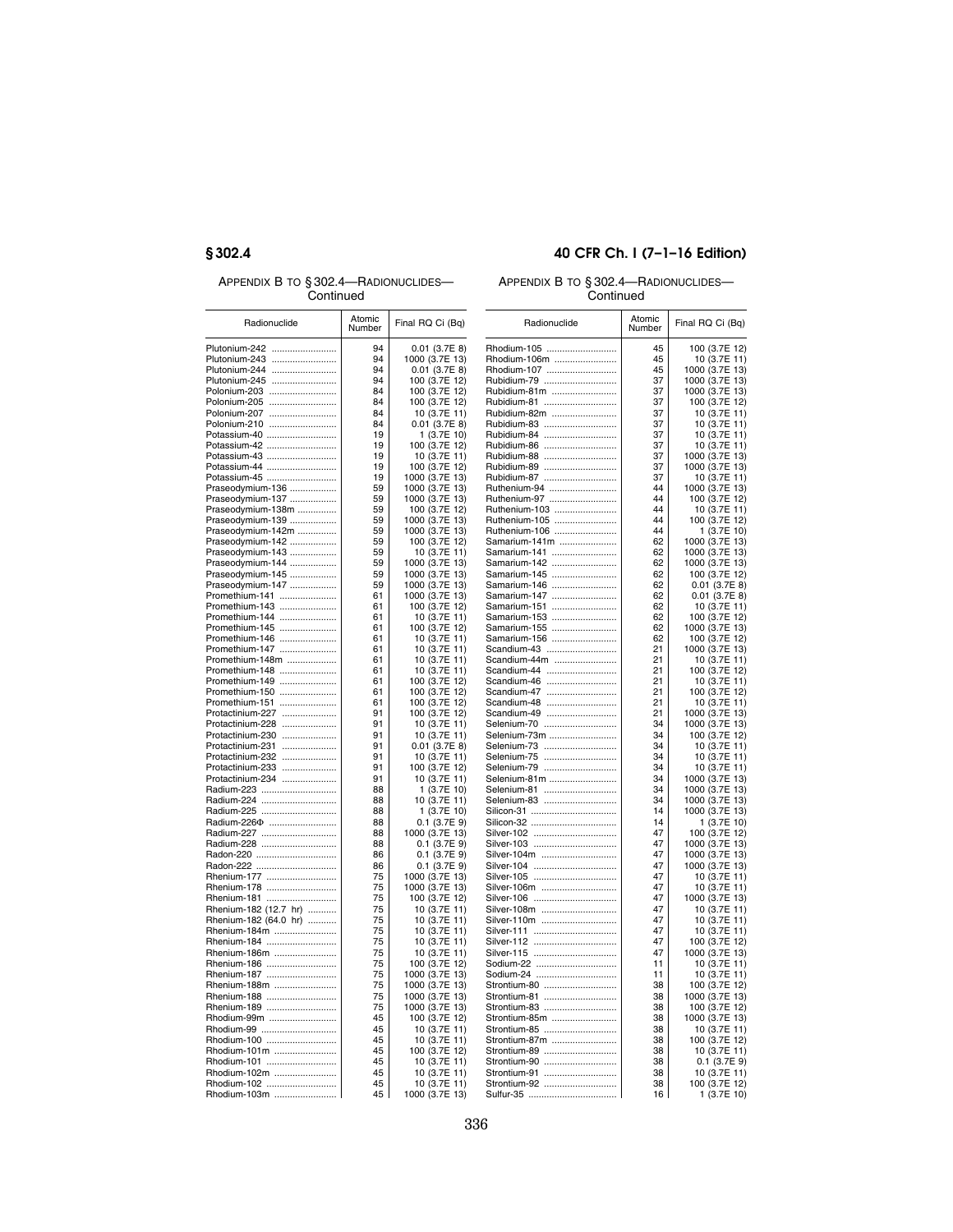APPENDIX B TO § 302.4—RADIONUCLIDES— **Continued** 

| Radionuclide                    | Atomic<br>Number | Final RQ Ci (Bq)               | Radionuclide          | Atomic<br>Number | Final RQ Ci (Bq)             |
|---------------------------------|------------------|--------------------------------|-----------------------|------------------|------------------------------|
| Tantalum-172                    | 73               | 100 (3.7E 12)                  | Thorium-226           | 90               | 100 (3.7E 12)                |
| Tantalum-173                    | 73               | 100 (3.7E 12)                  | Thorium-227           | 90               | 1 (3.7E 10)                  |
| Tantalum-174                    | 73               | 100 (3.7E 12)                  | Thorium-228           | 90               | $0.01$ (3.7E 8)              |
| Tantalum-175                    | 73               | 100 (3.7E 12)                  | Thorium-229           | 90               | $0.001$ (3.7E 7)             |
| Tantalum-176                    | 73               | 10 (3.7E 11)                   | Thorium-230           | 90               | $0.01$ (3.7E 8)              |
| Tantalum-177                    | 73               | 1000 (3.7E 13)                 | Thorium-231           | 90               | 100 (3.7E 12)                |
| Tantalum-178                    | 73               | 1000 (3.7E 13)                 | Thorium-232 $\Phi$    | 90               | $0.001$ (3.7E 7)             |
| Tantalum-179                    | 73               | 1000 (3.7E 13)                 | Thorium-234           | 90               | 100 (3.7E 12)                |
| Tantalum-180m                   | 73               | 1000 (3.7E 13)                 | Thulium-162           | 69               | 1000 (3.7E 13)               |
| Tantalum-180                    | 73               | 100 (3.7E 12)                  | Thulium-166           | 69               | 10 (3.7E 11)                 |
| Tantalum-182m                   | 73               | 1000 (3.7E 13)                 | Thulium-167           | 69               | 100 (3.7E 12)                |
| Tantalum-182                    | 73               | 10 (3.7E 11)                   | Thulium-170           | 69               | 10 (3.7E 11)                 |
| Tantalum-183                    | 73               | 100 (3.7E 12)                  | Thulium-171           | 69               | 100 (3.7E 12)                |
| Tantalum-184                    | 73               | 10 (3.7E 11)                   | Thulium-172           | 69               | 100 (3.7E 12)                |
| Tantalum-185                    | 73               | 1000 (3.7E 13)                 | Thulium-173           | 69               | 100 (3.7E 12)                |
| Tantalum-186                    | 73               | 1000 (3.7E 13)                 | Thulium-175           | 69               | 1000 (3.7E 13)               |
| Technetium-93m                  | 43               | 1000 (3.7E 13)                 |                       | 50               | 100 (3.7E 12)                |
| Technetium-93                   | 43               | 100 (3.7E 12)                  |                       | 50               | 1000 (3.7E 13)               |
| Technetium-94m                  | 43               | 100 (3.7E 12)                  |                       | 50               | 10 (3.7E 11)                 |
| Technetium-94                   | 43               | 10 (3.7E 11)                   | Tin-117m              | 50               | 100 (3.7E 12)                |
| Technetium-96m                  | 43               | 1000 (3.7E 13)                 | Tin-119m              | 50               | 10 (3.7E 11)                 |
| Technetium-96                   | 43               | 10 (3.7E 11)                   | Tin-121m              | 50               | 10 (3.7E 11)                 |
| Technetium-97m                  | 43               | 100 (3.7E 12)                  |                       | 50               | 1000 (3.7E 13)               |
| Technetium-97                   | 43               | 100 (3.7E 12)                  | Tin-123m              | 50               | 1000 (3.7E 13)               |
| Technetium-98<br>Technetium-99m | 43<br>43         | 10 (3.7E 11)                   |                       | 50<br>50         | 10 (3.7E 11)                 |
|                                 | 43               | 100 (3.7E 12)                  |                       | 50               | 10 (3.7E 11)                 |
| Technetium-99<br>Technetium-101 | 43               | 10 (3.7E 11)<br>1000 (3.7E 13) |                       | 50               | 1 (3.7E 10)<br>100 (3.7E 12) |
| Technetium-104                  | 43               | 1000 (3.7E 13)                 |                       | 50               | 1000 (3.7E 13)               |
| Tellurium-116                   | 52               | 1000 (3.7E 13)                 | Titanium-44           | 22               | 1 (3.7E 10)                  |
| Tellurium-121m                  | 52               | 10 (3.7E 11)                   | Titanium-45           | 22               | 1000 (3.7E 13)               |
| Tellurium-121                   | 52               | 10 (3.7E 11)                   | Tungsten-176          | 74               | 1000 (3.7E 13)               |
| Tellurium-123m                  | 52               | 10 (3.7E 11)                   | Tungsten-177          | 74               | 100 (3.7E 12)                |
| Tellurium-123                   | 52               | 10 (3.7E 11)                   | Tungsten-178          | 74               | 100 (3.7E 12)                |
| Tellurium-125m                  | 52               | 10 (3.7E 11)                   | Tungsten-179          | 74               | 1000 (3.7E 13)               |
| Tellurium-127m                  | 52               | 10 (3.7E 11)                   | Tungsten-181          | 74               | 100 (3.7E 12)                |
| Tellurium-127                   | 52               | 1000 (3.7E 13)                 | Tungsten-185          | 74               | 10 (3.7E 11)                 |
| Tellurium-129m                  | 52               | 10 (3.7E 11)                   | Tungsten-187          | 74               | 100 (3.7E 12)                |
| Tellurium-129                   | 52               | 1000 (3.7E 13)                 | Tungsten-188          | 74               | 10 (3.7E 11)                 |
| Tellurium-131m                  | 52               | 10 (3.7E 11)                   | Uranium-230           | 92               | 1 (3.7E 10)                  |
| Tellurium-131                   | 52               | 1000 (3.7E 13)                 | Uranium-231           | 92               | 1000 (3.7E 13)               |
| Tellurium-132                   | 52               | 10 (3.7E 11)                   | Uranium-232           | 92               | $0.01$ (3.7E 8)              |
| Tellurium-133m                  | 52               | 1000 (3.7E 13)                 | Uranium-233           | 92               | $0.1$ (3.7E 9)               |
| Tellurium-133                   | 52               | 1000 (3.7E 13)                 | Uranium-234 $\varphi$ | 92               | $0.1$ (3.7E 9)               |
| Tellurium-134                   | 52               | 1000 (3.7E 13)                 | Uranium-235 $\varphi$ | 92               | $0.1$ (3.7E 9)               |
| Terbium-147                     | 65               | 100 (3.7E 12)                  | Uranium-236           | 92               | $0.1$ (3.7E 9)               |
| Terbium-149                     | 65               | 100 (3.7E 12)                  | Uranium-237           | 92               | 100 (3.7E 12)                |
| Terbium-150                     | 65               | 100 (3.7E 12)                  | Uranium-238 $\varphi$ | 92               | $0.18$ (3.7E 9)              |
| Terbium-151                     | 65               | 10 (3.7E 11)                   | Uranium-239           | 92               | 1000 (3.7E 13)               |
| Terbium-153                     | 65               | 100 (3.7E 12)                  | Uranium-240           | 92               | 1000 (3.7E 13)               |
| Terbium-154                     | 65               | 10 (3.7E 11)                   | Vanadium-47           | 23               | 1000 (3.7E 13)               |
| Terbium-155                     | 65               | 100 (3.7E 12)                  | Vanadium-48           | 23               | 10 (3.7E 11)                 |
| Terbium-156m (5.0 hr)           | 65               | 1000 (3.7E 13)                 | Vanadium-49           | 23               | 1000 (3.7E 13)               |
| Terbium-156m (24.4 hr)          | 65               | 1000 (3.7E 13)                 | Xenon-120             | 54               | 100 (3.7E 12)                |
| Terbium-156                     | 65               | 10 (3.7E 11)                   | Xenon-121             | 54               | 10 (3.7E 11)                 |
| Terbium-157                     | 65               | 100 (3.7E 12)                  | Xenon-122             | 54               | 100 (3.7E 12)                |
| Terbium-158                     | 65               | 10 (3.7E 11)                   | Xenon-123             | 54               | 10 (3.7E 11)                 |
| Terbium-160                     | 65               | 10 (3.7E 11)                   | Xenon-125             | 54               | 100 (3.7E 12)                |
| Terbium-161                     | 65               | 100 (3.7E 12)                  | Xenon-127             | 54               | 100 (3.7E 12)                |
| Thallium-194m                   | 81               | 100 (3.7E 12)                  | Xenon-129m            | 54               | 1000 (3.7E 13)               |
| Thallium-194                    | 81               | 1000 (3.7E 13)                 | Xenon-131m            | 54               | 1000 (3.7E 13)               |
| Thallium-195                    | 81               | 100 (3.7E 12)                  | Xenon-133m            | 54               | 1000 (3.7E 13)               |
| Thallium-197                    | 81               | 100 (3.7E 12)                  | Xenon-133             | 54               | 1000 (3.7E 13)               |
| Thallium-198m                   | 81               | 100 (3.7E 12)                  | Xenon-135m            | 54               | 10 (3.7E 11)                 |
| Thallium-198                    | 81               | 10 (3.7E 11)                   | Xenon-135             | 54               | 100 (3.7E 12)                |
| Thallium-199                    | 81               | 100 (3.7E 12)                  | Xenon-138             | 54               | 10 (3.7E 11)                 |
| Thallium-200                    | 81               | 10 (3.7E 11)                   | Ytterbium-162         | 70               | 1000 (3.7E 13)               |
| Thallium-201                    | 81               | 1000 (3.7E 13)                 | Ytterbium-166         | 70               | 10 (3.7E 11)                 |
| Thallium-202                    | 81               | 10 (3.7E 11)                   | Ytterbium-167         | 70               | 1000 (3.7E 13)               |
| Thallium-204                    | 81               | 10 (3.7E 11)                   | Ytterbium-169         | 70               | 10 (3.7E 11)                 |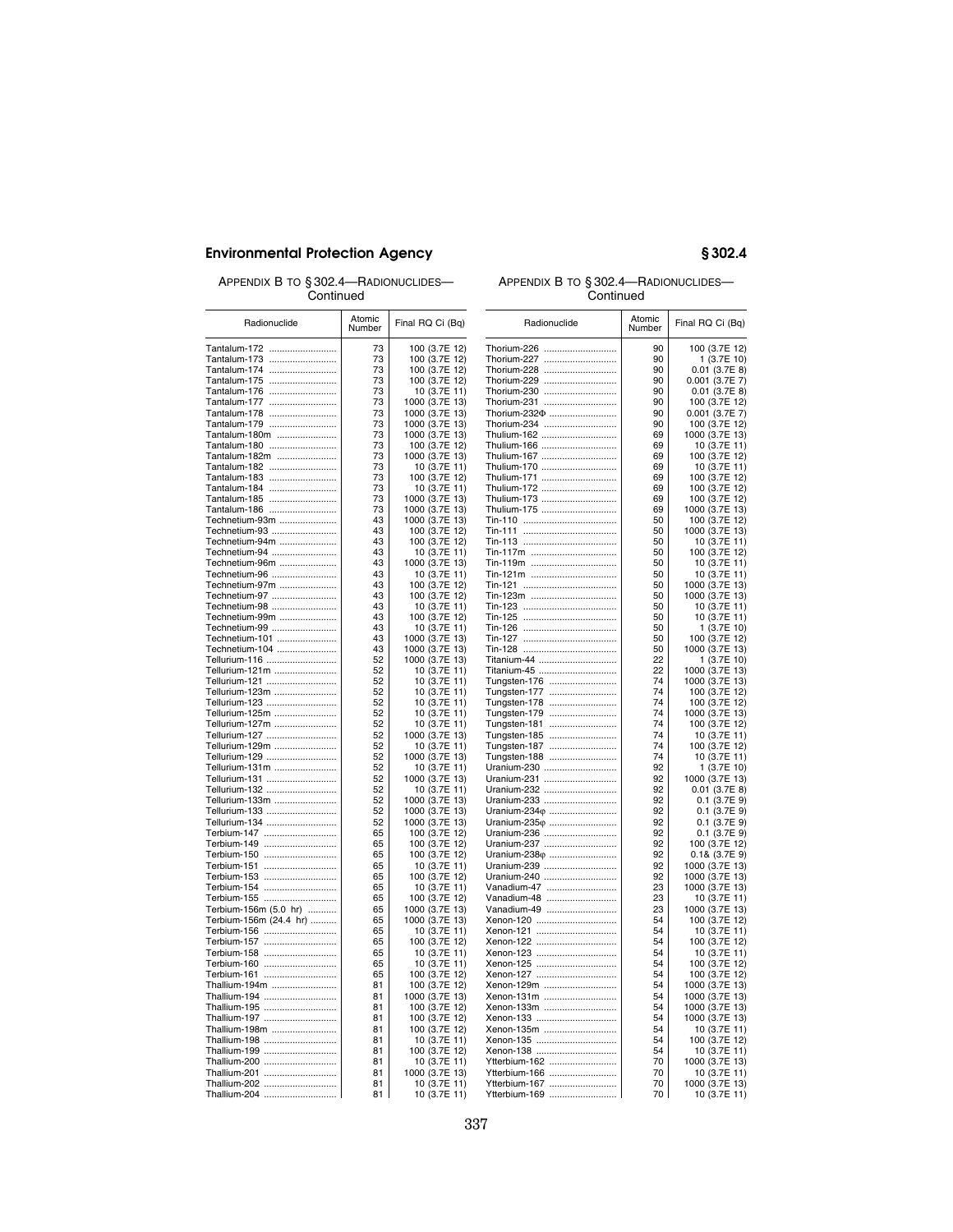APPENDIX B TO § 302.4—RADIONUCLIDES— **Continued** 

| Radionuclide  | Atomic<br>Number | Final RQ Ci (Bq) |
|---------------|------------------|------------------|
| Ytterbium-175 | 70               | 100 (3.7E 12)    |
| Ytterbium-177 | 70               | 1000 (3.7E 13)   |
| Ytterbium-178 | 70               | 1000 (3.7E 13)   |
| Yttrium-86m   | 39               | 1000 (3.7E 13)   |
| Yttrium-86    | 39               | 10 (3.7E 11)     |
| Yttrium-87    | 39               | 10 (3.7E 11)     |
| Yttrium-88    | 39               | 10 (3.7E 11)     |
| Yttrium-90m   | 39               | 100 (3.7E 12)    |
| Yttrium-90    | 39               | 10 (3.7E 11)     |
| Yttrium-91m   | 39               | 1000 (3.7E 13)   |
| Yttrium-91    | 39               | 10 (3.7E 11)     |
| Yttrium-92    | 39               | 100 (3.7E 12)    |
| Yttrium-93    | 39               | 100 (3.7E 12)    |
| Yttrium-94    | 39               | 1000 (3.7E 13)   |
| Yttrium-95    | 39               | 1000 (3.7E 13)   |
|               | 30               | 100 (3.7E 12)    |
|               | 30               | 1000 (3.7E 13)   |
|               | 30               | 10 (3.7E 11)     |
| Zinc-69m      | 30               | 100 (3.7E 12)    |
|               | 30               | 1000 (3.7E 13)   |
| Zinc-71m      | 30               | 100 (3.7E 12)    |
|               | 30               | 100 (3.7E 12)    |
| Zirconium-86  | 40               | 100 (3.7E 12)    |
| Zirconium-88  | 40               | 10 (3.7E 11)     |
| Zirconium-89  | 40               | 100 (3.7E 12)    |
| Zirconium-93  | 40               | 1(3.7E10)        |
| Zirconium-95  | 40               | 10 (3.7E 11)     |
| Zirconium-97  | 40               | 10 (3.7E 11)     |

Ci—Curie. The curie represents a rate of radioactive decay. One curie is the quantity of any radioactive nuclide which un-dergoes 3.7E 10 disintegrations per second.

Bq—Becquerel. The becquerel represents a rate of radio-active decay. One becquerel is the quantity of any radioactive nuclide which undergoes one disintegration per second. One curie is equal to 3.7E 10 becquerel.

@—Final RQs for all radionuclides apply to chemical com-pounds containing the radionuclides and elemental forms re-gardless of the diameter of pieces of solid material. &—The adjusted RQ of one curie applies to all radio-

nuclides not citerewise listed. Whenever the RQs in table<br>302.4 and this appendix to the table are in conflict, the lowest<br>RQ shall apply. For example, uranyl acetate and uranyl nitrate<br>have adjusted RQs shown in table 302

to 130 while 1.3E 3 is equal to 1300.<br>m—Signifies a nuclear isomer which is a radionuclide in a<br>higher energy metastable state relative to the parent isotope.<br> $\varphi$ —Notification requirements for releases of mixtures or so-

lutions of radionuclides can be found in § 302.6(b) of this rule. Final RQs for the following four common radionuclide mixtures are provided: radium-226 in secular equilibrium with its daughters (0.053 curie); natural uranium (0.1 curie); natural uranium<br>in secular equilibrium with its daughters (0.052 curie); and<br>natural thorium in secular equilibrium with its daughters (0.011 curie).

### [54 FR 33449, Aug. 14, 1989]

EDITORIAL NOTE: For FEDERAL REGISTER citations affecting §302.4, see the List of CFR Sections Affected, which appears in the Finding Aids section of the printed volume and at *www.fdsys.gov.* 

### **§ 302.5 Determination of reportable quantities.**

(a) *Listed hazardous substances.* The quantity listed in the column ''Final RQ'' for each substance in table 302.4,

## **§ 302.5 40 CFR Ch. I (7–1–16 Edition)**

or in appendix B to table 302.4, is the reportable quantity (RQ) for that substance. The RQs in table 302.4 are in units of pounds based on chemical toxicity, while the RQs in appendix B to table 302.4 are in units of curies based on radiation hazard. Whenever the RQs in table 302.4 and appendix B to the table are in conflict, the lowest RQ shall apply.

(b) *Unlisted hazardous substances.* Unlisted hazardous substances designated by 40 CFR 302.4(b) have the reportable quantity of 100 pounds, except for those unlisted hazardous wastes which exhibit toxicity identified in 40 CFR 261.24. Unlisted hazardous wastes which exhibit toxicity have the reportable quantities listed in Table 302.4 for the contaminant on which the characteristic of toxicity is based. The reportable quantity applies to the waste itself, not merely to the toxic contaminant. If an unlisted hazardous waste exhibits toxicity on the basis of more than one contaminant, the reportable quantity for that waste shall be the lowest of the reportable quantities listed in Table 302.4 for those contaminants. If an unlisted hazardous waste exhibits the characteristic of toxicity and one or more of the other characteristics referenced in 40 CFR 302.4(b), the reportable quantity for that waste shall be the lowest of the applicable reportable quantities.

[51 FR 34547, Sept. 29, 1986, as amended at 54 FR 22538, May 24, 1989; 67 FR 45356, July 9, 2002]

### **§ 302.6 Notification requirements.**

(a) Any person in charge of a vessel or an offshore or an onshore facility shall, as soon as he or she has knowledge of any release (other than a federally permitted release or application of a pesticide) of a hazardous substance from such vessel or facility in a quantity equal to or exceeding the reportable quantity determined by this part in any 24-hour period, immediately notify the National Response Center (1– 800–424–8802; in Washington, DC 202–267– 2675; the facsimile number is 202–267– 1322).

(b) Releases of mixtures or solutions (including hazardous waste streams) of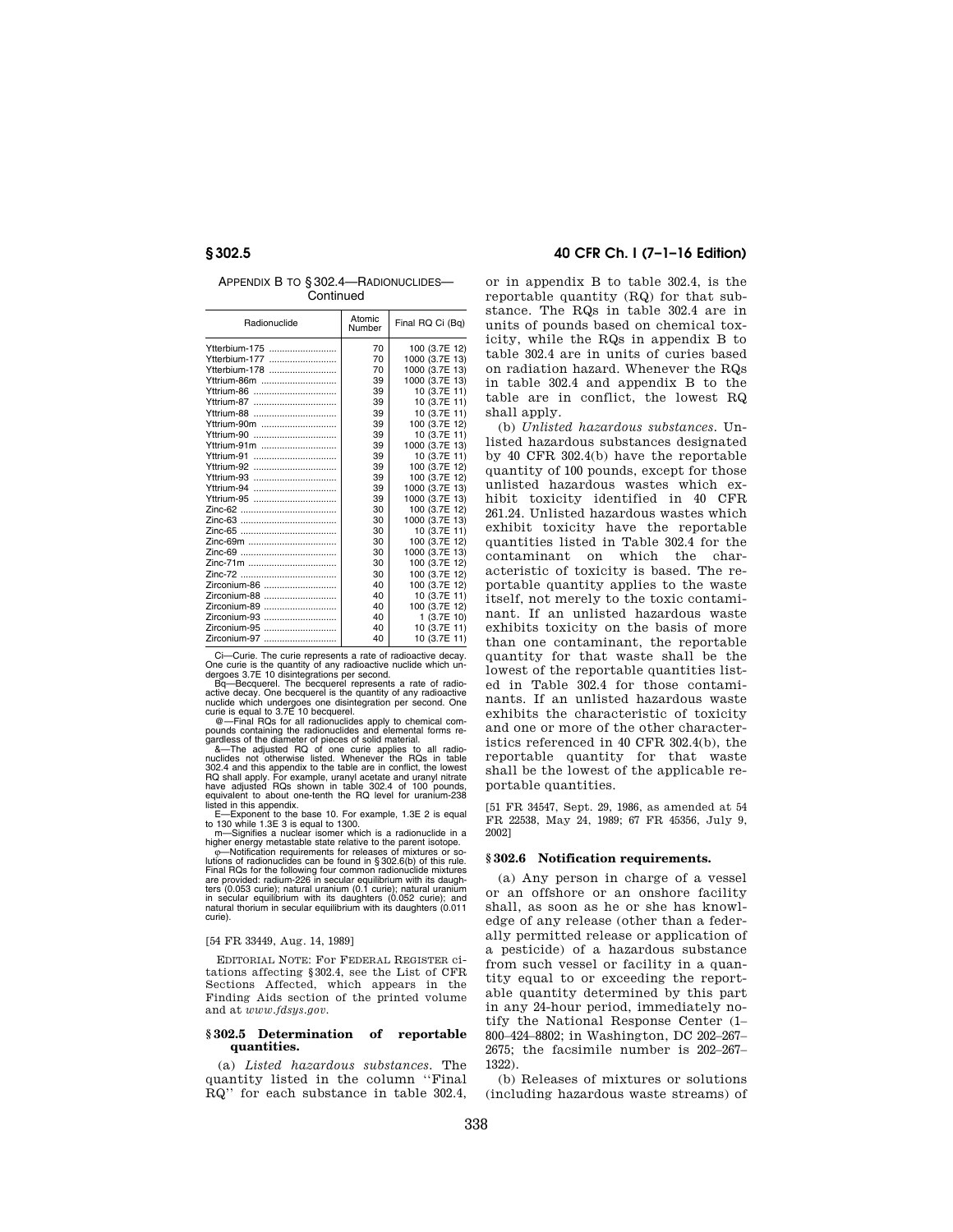(1) Hazardous substances, except for radionuclides, are subject to the following notification requirements:

(i) If the quantity of all of the hazardous constituent(s) of the mixture or solution is known, notification is required where an RQ or more of any hazardous constituent is released;

(ii) If the quantity of one or more of the hazardous constituent(s) of the mixture or solution is unknown, notification is required where the total amount of the mixture or solution released equals or exceeds the RQ for the hazardous constituent with the lowest RQ; or

(iii) For waste streams K169, K170, K171, K172, K174, and K175, knowledge of the quantity of all of the hazardous constituent(s) may be assumed, based on the following maximum observed constituent concentrations identified by EPA:

| Waste  | Constituent                | max ppm   |
|--------|----------------------------|-----------|
| K169   | Benzene                    | 220.0     |
| K170   | Benzene                    | 1.2       |
|        | Benzo (a) pyrene           | 230.0     |
|        | Dibenz (a,h) anthracene    | 49.0      |
|        | Benzo (a) anthracene       | 390.0     |
|        | Benzo (b) fluoranthene     | 110.0     |
|        | Benzo (k) fluoranthese     | 110.0     |
|        | 3-Methylcholanthrene       | 27.0      |
|        | 7, 12-Dimethylbenz (a) an- | 1,200.0   |
|        | thracene.                  |           |
| K171   |                            | 500.0     |
|        | Arsenic                    | 1,600.0   |
| K172   | Benzene                    | 100.0     |
|        | Arsenic                    | 730.0     |
| K174   | 2,3,7,8-TCDD               | 0.000039  |
|        | 1,2,3,7,8-PeCDD            | 0.0000108 |
|        | 1,2,3,4,7,8,-HxCDD         | 0.0000241 |
|        | 1,2,3,6,7,8,-HxCDD         | 0.000083  |
|        | 1,2,3,7,8,9,-HxCDD         | 0.000062  |
|        | 1,2,3,4,6,7,8-HpCDD        | 0.00123   |
|        |                            | 0.0129    |
|        | 2,3,7,8-TCDF               | 0.000145  |
|        | 1,2,3,7,8-PeCDF            | 0.0000777 |
|        | 2,3,4,7,8-PeCDF            | 0.000127  |
|        | 1,2,3,4,7,8-HxCDF          | 0.001425  |
|        | 1,2,3,6,7,8-HxCDF          | 0.000281  |
|        | 1,2,3,7,8,9-HxCDF          | 0.00014   |
|        | 2,3,4,6,7,8-HxCDF          | 0.000648  |
|        | 1,2,3,4,6,7,8-HpCDF        | 0.0207    |
|        | 1,2,3,4,7,8,9-HpCDF        | 0.0135    |
|        |                            | 0.212     |
| $K175$ | Mercury                    | 9200      |

(2) Radionuclides are subject to this section's notification requirements only in the following circumstances:

(i) If the identity and quantity (in curies) of each radionuclide in a released mixture or solution is known, the ratio between the quantity released (in curies) and the RQ for the radionuclide must be determined for each radionuclide. The only such releases subject to this section's notification requirements are those in which the sum of the ratios for the radionuclides in the mixture or solution released is equal to or greater than one.

(ii) If the identity of each radionuclide in a released mixture or solution is known but the quantity released (in curies) of one or more of the radionuclides is unknown, the only such releases subject to this section's notification requirements are those in which the total quantity (in curies) of the mixture or solution released is equal to or greater than the lowest RQ of any individual radionuclide in the mixture or solution.

(iii) If the identity of one or more radionuclides in a released mixture or solution is unknown (or if the identity of a radionuclide released by itself is unknown), the only such releases subject to this section's notification requirements are those in which the total quantity (in curies) released is equal to or greater than either one curie or the lowest RQ of any known individual radionuclide in the mixture or solution, whichever is lower.

(c) The following categories of releases are exempt from the notification requirements of this section:

(1) Releases of those radionuclides that occur naturally in the soil from land holdings such as parks, golf courses, or other large tracts of land.

(2) Releases of naturally occurring radionuclides from land disturbance activities, including farming, construction, and land disturbance incidental to extraction during mining activities, except that which occurs at uranium, phosphate, tin, zircon, hafnium, vanadium, monazite, and rare earth mines. Land disturbance incidental to extraction includes: land clearing; overburden removal and stockpiling; excavating, handling, transporting, and storing ores and other raw (not beneficiated or processed) materials; and replacing in mined-out areas coal ash, earthen materials from farming or construction, or overburden or other raw materials generated from the exempted mining activities.

(3) Releases of radionuclides from the dumping and transportation of coal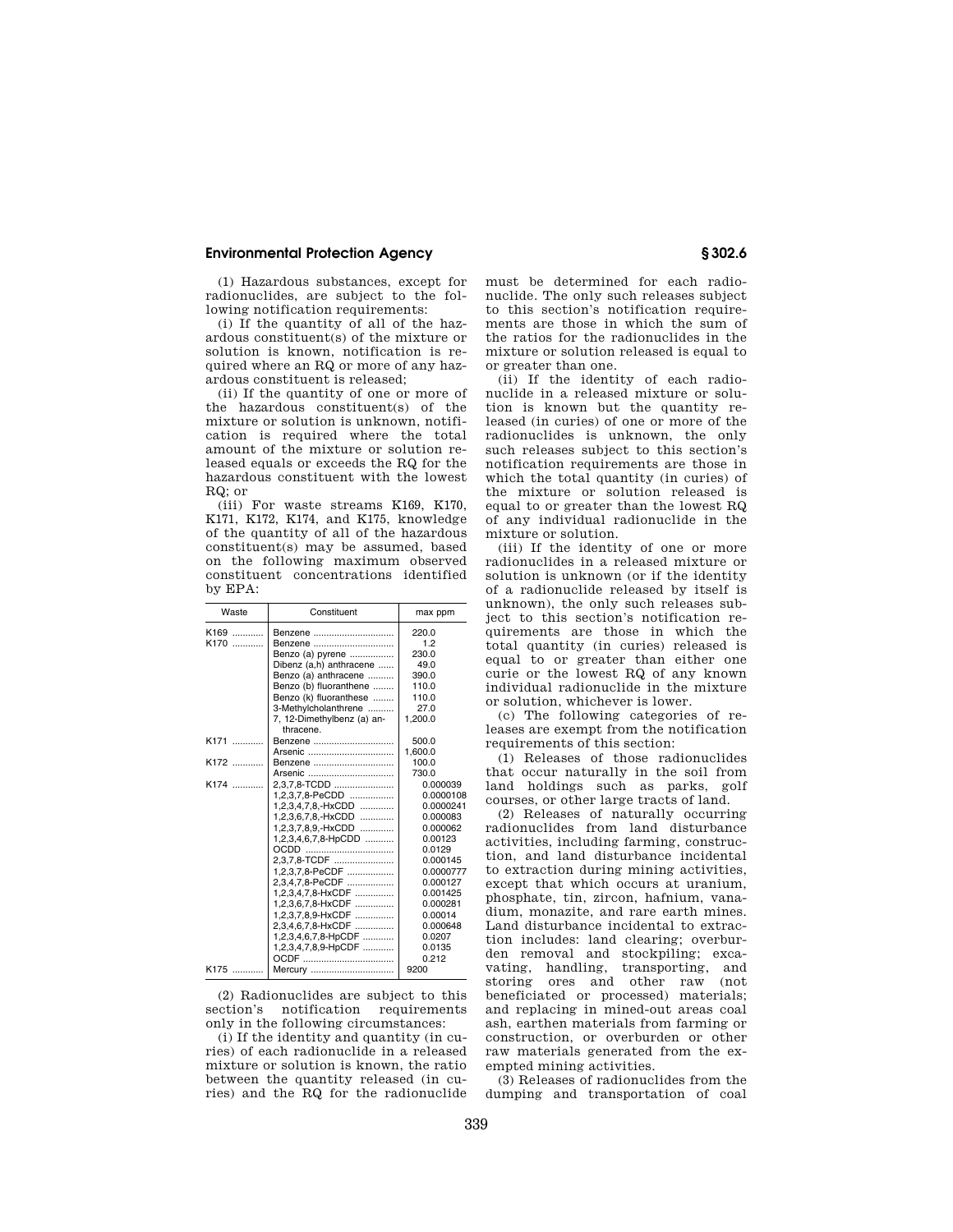and coal ash (including fly ash, bottom ash, and boiler slags), including the dumping and land spreading operations that occur during coal ash uses.

(4) Releases of radionuclides from piles of coal and coal ash, including fly ash, bottom ash, and boiler slags.

(d) Except for releases of radionuclides, notification of the release of an RQ of solid particles of antimony, arsenic, beryllium, cadmium, chromium, copper, lead, nickel, selenium, silver, thallium, or zinc is not required if the mean diameter of the particles released is larger than 100 micrometers (0.004 inches).

(e) The following releases are exempt from the notification requirements of this section:

(1) Releases in amounts less than 1,000 pounds per 24 hours of nitrogen oxide to the air which are the result of combustion and combustion-related activities.

(2) Releases in amounts less than 1,000 pounds per 24 hours of nitrogen dioxide to the air which are the result of combustion and combustion-related activities.

(3) Releases to the air of any hazardous substance from animal waste at farms.

[50 FR 13474, Apr. 4, 1985, as amended at 54 FR 22538, May 24, 1989; 54 FR 33481, Aug. 14, 1989; 63 FR 13475, Mar. 19, 1998; 63 FR 42189, Aug. 6, 1998; 64 FR 13114, Mar. 17, 1999; 65 FR 67132, Nov. 8, 2000; 67 FR 45356, July 9, 2002; 71 FR 58533, Oct. 4, 2006; 73 FR 76959, Dec. 18, 2008; 76 FR 9666, Feb. 22, 2011; 77 FR 10390, Feb. 22, 2012]

### **§ 302.7 Penalties.**

(a) Any person—

(1) In charge of a vessel from which a hazardous substance is released, other than a federally permitted release, into or upon the navigable waters of the United States, adjoining shorelines, or into or upon the waters of the contiguous zone,

(2) In charge of a vessel from which a hazardous substance is released, other than a federally permitted release, which may affect natural resources belonging to, appertaining to, or under the exclusive management authority of the United States (including resources under the Fishery Conservation and Management Act of 1976), and who is

**§ 302.7 40 CFR Ch. I (7–1–16 Edition)** 

otherwise subject to the jurisdiction of the United States at the time of the release, or

(3) In charge of a facility from which a hazardous substance is released, other than a federally permitted release, in a quantity equal to or greater than that reportable quantity determined under this part who fails to notify immediately the National Response Center as soon as he or she has knowledge of such release or who submits in such a notification any information which he knows to be false or misleading shall be subject to all of the sanctions, including criminal penalties, set forth in section 103(b) of the Act.

(b) Notification received pursuant to this section or information obtained by the exploitation of such notification shall not be used against any such person in any criminal case, except a prosecution for perjury or for giving a false statement.

(c) This section shall not apply to the application of a pesticide product registered under the Federal Insecticide, Fungicide, and Rodenticide Act or to the handling and storage of such a pesticide product by an agricultural producer.

[50 FR 13474, Apr. 4, 1985, as amended at 67 FR 45356, July 9, 2002]

### **§ 302.8 Continuous releases.**

(a) Except as provided in paragraph (c) of this section, no notification is required for any release of a hazardous substance that is, pursuant to the definitions in paragraph (b) of this section, continuous and stable in quantity and rate.

(b) *Definitions.* The following definitions apply to notification of continuous releases:

*Continuous.* A continuous release is a release that occurs without interruption or abatement or that is routine, anticipated, and intermittent and incidental to normal operations or treatment processes.

*Normal range.* The normal range of a release is all releases (in pounds or kilograms) of a hazardous substance reported or occurring over any 24-hour period under normal operating conditions during the preceding year. Only releases that are both continuous and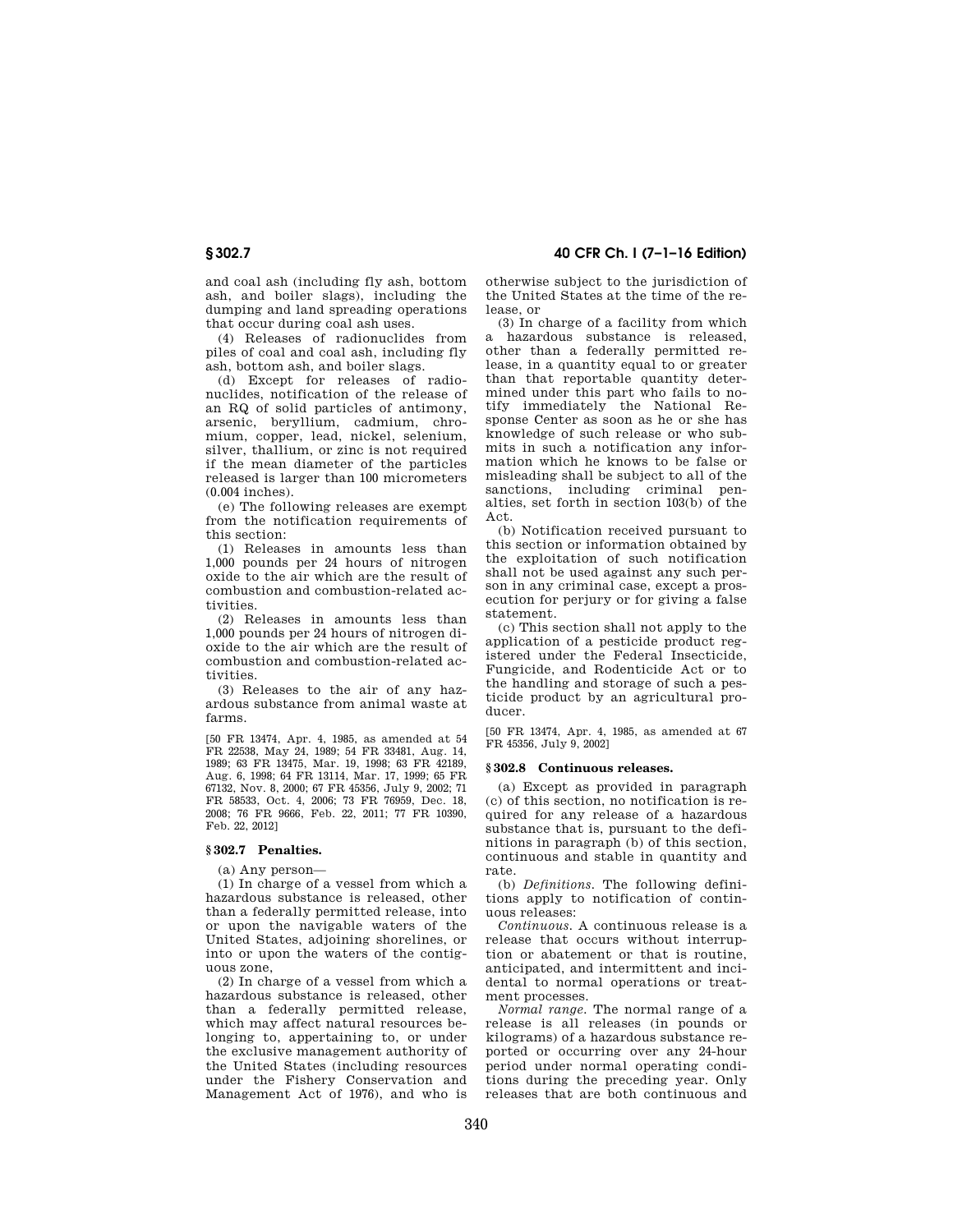stable in quantity and rate may be included in the normal range.

*Routine.* A routine release is a release that occurs during normal operating procedures or processes.

*Stable in quantity and rate.* A release that is stable in quantity and rate is a release that is predictable and regular in amount and rate of emission.

*Statistically significant increase.* A statistically significant increase in a release is an increase in the quantity of the hazardous substance released above the upper bound of the reported normal range of the release.

(c) *Notification.* The following notifications shall be given for any release qualifying for reduced reporting under this section:

(1) Initial telephone notification;

(2) Initial written notification within 30 days of the initial telephone notification;

(3) Follow-up notification within 30 days of the first anniversary date of the initial written notification;

(4) Notification of a change in the composition or source(s) of the release or in the other information submitted in the initial written notification of the release under paragraph (c)(2) of this section or the follow-up notification under paragraph  $(c)(3)$  of this section; and

(5) Notification at such times as an increase in the quantity of the hazardous substance being released during any 24-hour period represents a statistically significant increase as defined in paragraph (b) of this section.

(d) *Initial telephone notification.* Prior to making an initial telephone notification of a continuous release, the person in charge of a facility or vessel must establish a sound basis for qualifying the release for reporting under CERCLA section 103(f)(2) by:

(1) Using release data, engineering estimates, knowledge of operating procedures, or best professional judgment to establish the continuity and stability of the release;

(2) Reporting the release to the National Response Center for a period sufficient to establish the continuity and stability of the release; or

(3) When a person in charge of the facility or vessel believes that a basis has been established to qualify the release for reduced reporting under this section, initial notification to the National Response Center shall be made by telephone. The person in charge must identify the notification as an initial continuous release notification report and provide the following information:

(i) The name and location of the facility or vessel; and

(ii) The name(s) and identity(ies) of the hazardous substance(s) being released.

(e) *Initial written notification.* Initial written notification of a continuous release shall be made to the appropriate EPA Regional Office for the geographical area where the releasing facility or vessel is located. (Note: In addition to the requirements of this part, releases of CERCLA hazardous substances are also subject to the provisions of SARA title III section 304, and EPA's implementing regulations codified at 40 CFR part 355, which require initial telephone and written notifications of continuous releases to be submitted to the appropriate State emergency response commission and local emergency planning committee.)

(1) Initial written notification to the appropriate EPA Regional Office shall occur within 30 days of the initial telephone notification to the National Response Center, and shall include, for each release for which reduced reporting as a continuous release is claimed, the following information:

(i) The name of the facility or vessel; the location, including the latitude and longitude; the case number assigned by the National Response Center or the Environmental Protection Agency; the Dun and Bradstreet number of the facility, if available; the port of registration of the vessel; the name and telephone number of the person in charge of the facility or vessel.

(ii) The population density within a one-mile radius of the facility or vessel, described in terms of the following ranges: 0–50 persons, 51–100 persons, 101–500 persons, 501–1,000 persons, more than 1,000 persons.

(iii) The identity and location of sensitive populations and ecosystems within a one-mile radius of the facility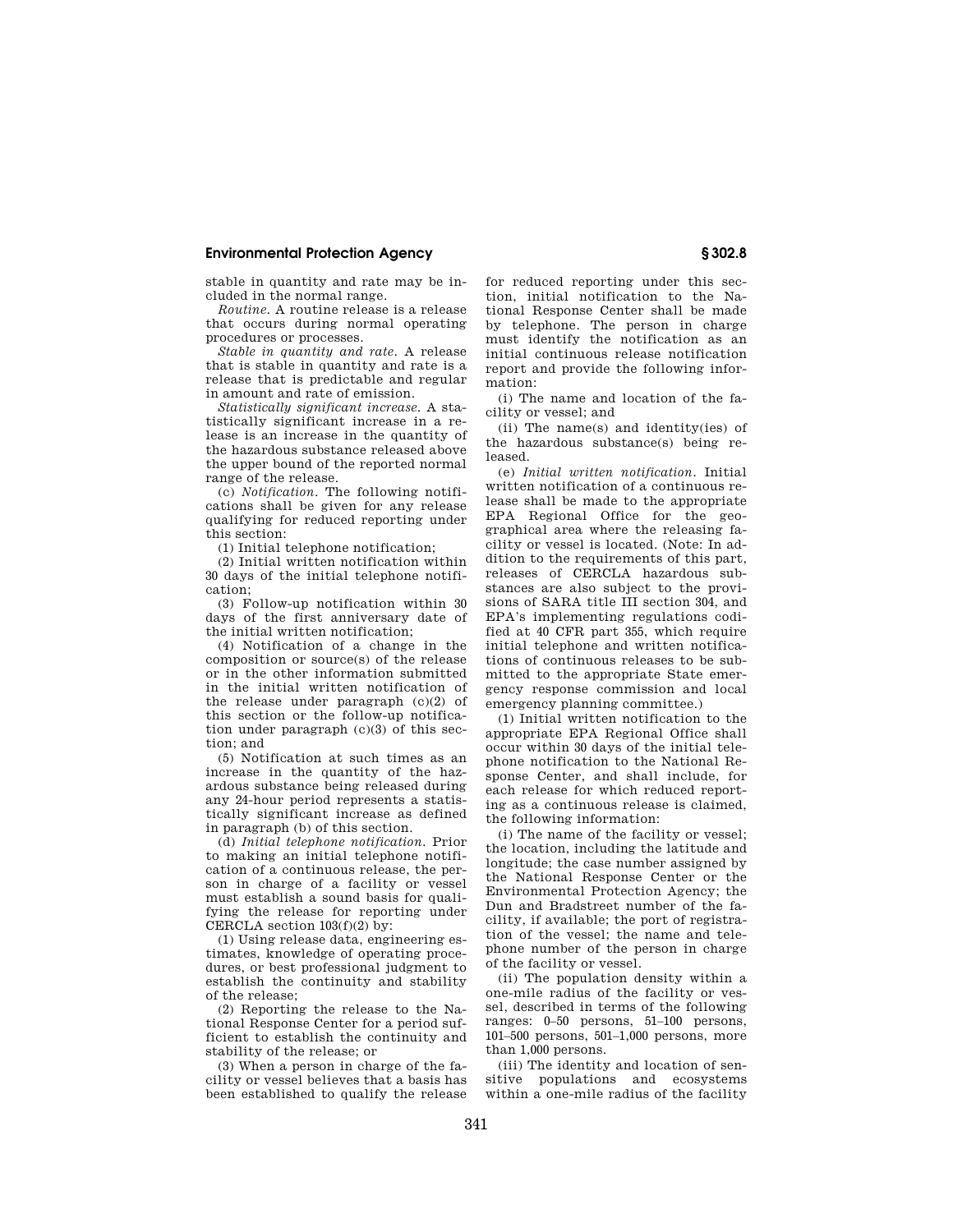or vessel (e.g., elementary schools, hospitals, retirement communities, or wetlands).

(iv) For each hazardous substance release claimed to qualify for reporting under CERCLA section 103(f)(2), the following information must be supplied:

(A) The name/identity of the hazardous substance; the Chemical Abstracts Service Registry Number for the substance (if available); and if the substance being released is a mixture, the components of the mixture and their approximate concentrations and quantities, by weight.

(B) The upper and lower bounds of the normal range of the release (in pounds or kilograms) over the previous year.

(C) The source(s) of the release (e.g., valves, pump seals, storage tank vents, stacks). If the release is from a stack, the stack height (in feet or meters).

(D) The frequency of the release and the fraction of the release from each release source and the specific period over which it occurs.

(E) A brief statement describing the basis for stating that the release is continuous and stable in quantity and rate.

(F) An estimate of the total annual amount that was released in the previous year (in pounds or kilograms).

(G) The environmental medium(a) affected by the release:

(*1*) If surface water, the name of the surface water body;

(*2*) If a stream, the stream order or average flowrate (in cubic feet/second) and designated use;

(*3*) If a lake, the surface area (in acres) and average depth (in feet or meters);

(*4*) If on or under ground, the location of public water supply wells within two miles.

(H) A signed statement that the hazardous substance release(s) described is(are) continuous and stable in quantity and rate under the definitions in paragraph (b) of this section and that all reported information is accurate and current to the best knowledge of the person in charge.

(f) *Follow-up notification.* Within 30 days of the first anniversary date of the initial written notification, the person in charge of the facility or ves-

**§ 302.8 40 CFR Ch. I (7–1–16 Edition)** 

sel shall evaluate each hazardous substance release reported to verify and update the information submitted in the initial written notification. The follow-up notification shall include the following information:

(1) The name of the facility or vessel; the location, including the latitude and longitude; the case number assigned by the National Response Center or the Environmental Protection Agency; the Dun and Bradstreet number of the facility, if available; the port of registration of the vessel; the name and telephone number of the person in charge of the facility or vessel.

(2) The population density within a one-mile radius of the facility or vessel, described in terms of the following ranges: 0–50 persons, 51–100 persons, 101–500 persons, 501–1,000 persons, more than 1,000 persons.

(3) The identity and location of sensitive populations and ecosystems within a one-mile radius of the facility or vessel (e.g., elementary schools, hospitals, retirement communities, or wetlands).

(4) For each hazardous substance release claimed to qualify for reporting under CERCLA section 103(f)(2), the following information shall be supplied:

(i) The name/identity of the hazardous substance; the Chemical Abstracts Service Registry Number for the substance (if available); and if the substance being released is a mixture, the components of the mixture and their approximate concentrations and quantities, by weight.

(ii) The upper and lower bounds of the normal range of the release (in pounds or kilograms) over the previous year.

(iii) The source(s) of the release (e.g., valves, pump seals, storage tank vents, stacks). If the release is from a stack, the stack height (in feet or meters).

(iv) The frequency of the release and the fraction of the release from each release source and the specific period over which it occurs.

(v) A brief statement describing the basis for stating that the release is continuous and stable in quantity and rate.

(vi) An estimate of the total annual amount that was released in the previous year (in pounds or kilograms).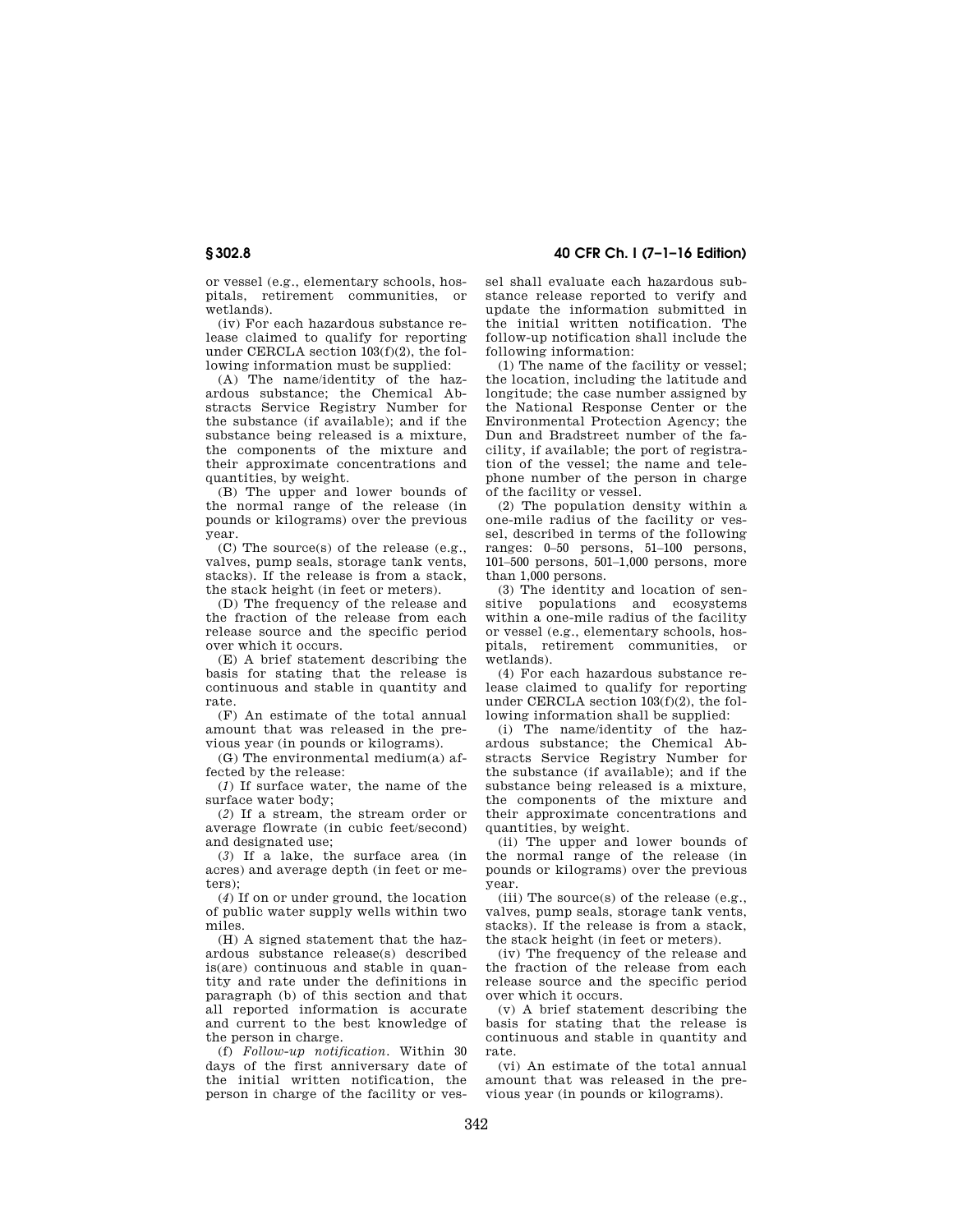(vii) The environmental medium(a) affected by the release:

(A) If surface water, the name of the surface water body;

(B) If a stream, the stream order or average flowrate (in cubic feet/second) and designated use;

(C) If a lake, the surface area (in acres) and average depth (in feet or meters);

(D) If on or under ground, the location of public water supply wells within two miles.

(viii) A signed statement that the hazardous substance release(s) is(are) continuous and stable in quantity and rate under the definitions in paragraph (b) of this section and that all reported information is accurate and current to the best knowledge of the person in charge.

(g) *Notification of changes in the release.* If there is a change in the release, notification of the change, not otherwise reported, shall be provided in the following manner:

(1) *Change in source or composition.* If there is any change in the composition or source(s) of the release, the release is a new release and must be qualified for reporting under this section by the submission of initial telephone notification and initial written notification in accordance with paragraphs (c) (1) and (2) of this section as soon as there is a sufficient basis for asserting that the release is continuous and stable in quantity and rate;

(2) *Change in the normal range.* If there is a change in the release such that the quantity of the release exceeds the upper bound of the reported normal range, the release must be reported as a statistically significant increase in the release. If a change will result in a number of releases that exceed the upper bound of the normal range, the person in charge of a facility or vessel may modify the normal range by:

(i) Reporting at least one statistically significant increase report as required under paragraph  $(c)(7)$  of this section and, at the same time, informing the National Response Center of the change in the normal range; and

(ii) Submitting, within 30 days of the telephone notification, written notification to the appropriate EPA Regional Office describing the new normal range, the reason for the change, and the basis for stating that the release in the increased amount is continuous and stable in quantity and rate under the definitions in paragraph (b) of this section.

(3) *Changes in other reported information.* If there is a change in any information submitted in the initial written notification or the followup notification other than a change in the source, composition, or quantity of the release, the person in charge of the facility or vessel shall provide written notification of the change to the EPA Region for the geographical area where the facility or vessel is located, within 30 days of determining that the information submitted previously is no longer valid. Notification shall include the reason for the change, and the basis for stating that the release is continuous and stable under the changed conditions.

(4) Notification of changes shall include the case number assigned by the National Response Center or the Environmental Protection Agency and also the signed certification statement required at  $(c)(2)(xi)$  of this section.

(h) *Notification of a statistically significant increase in a release.* Notification of a statistically significant increase in a release shall be made to the National Response Center as soon as the person in charge of the facility or vessel has knowledge of the increase. The release must be identified as a statistically significant increase in a continuous release. A determination of whether an increase is a ''statistically significant increase'' shall be made based upon calculations or estimation procedures that will identify releases that exceed the upper bound of the reported normal range.

(i) *Annual evaluation of releases.* Each hazardous substance release shall be evaluated annually to determine if changes have occurred in the information submitted in the initial written notification, the followup notification, and/or in a previous change notification.

(j) *Use of the SARA Title III section 313 form.* In lieu of an initial written report